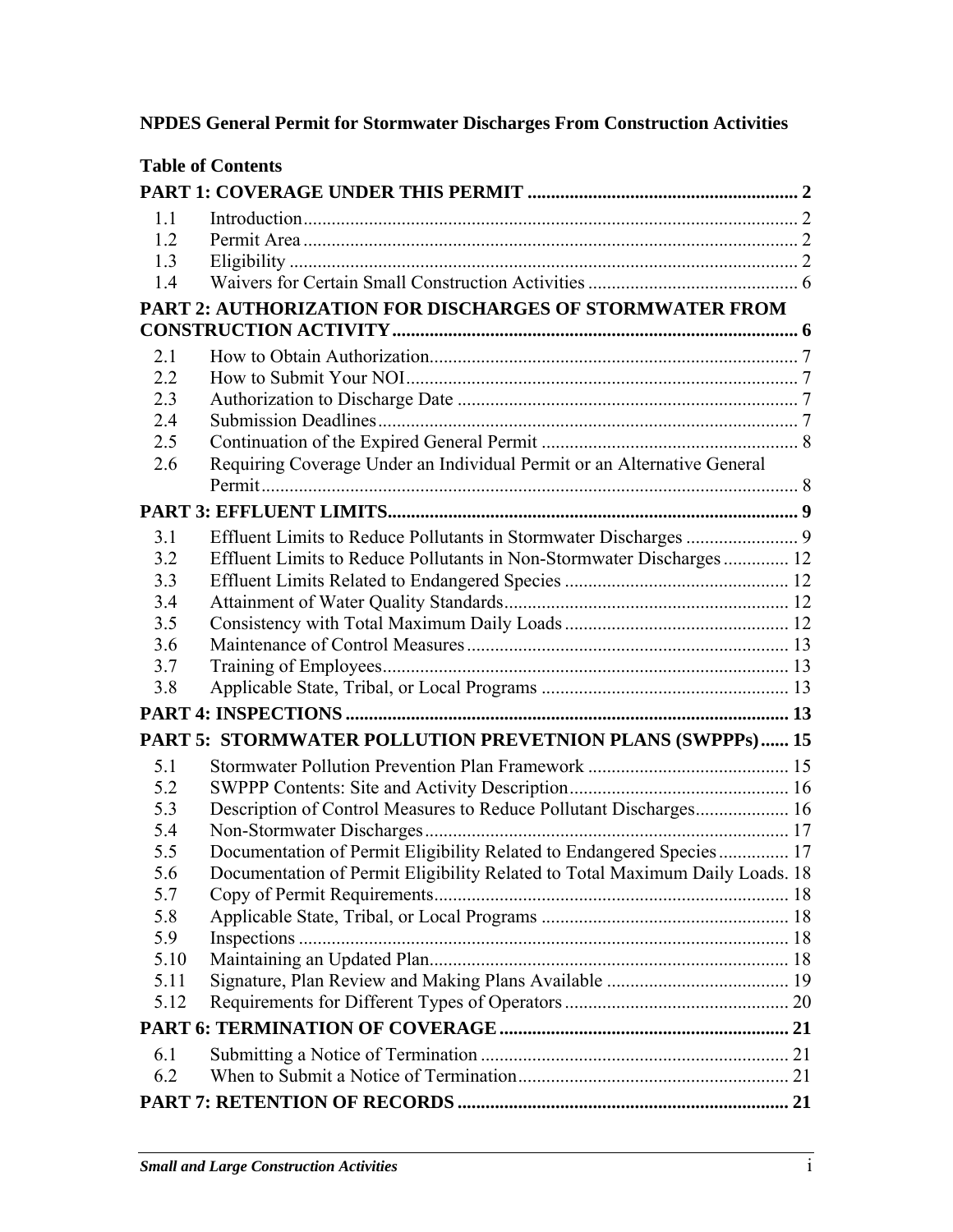|                                                           | 21 |  |
|-----------------------------------------------------------|----|--|
| 8.1                                                       | 21 |  |
| 8.2                                                       | 22 |  |
| 8.3                                                       | 22 |  |
|                                                           |    |  |
| PART 10: PERMIT CONDITIONS APPLICABLE TO SPECIFIC STATES, |    |  |
|                                                           |    |  |
|                                                           |    |  |
|                                                           |    |  |
|                                                           |    |  |
|                                                           |    |  |
|                                                           |    |  |
|                                                           |    |  |
|                                                           |    |  |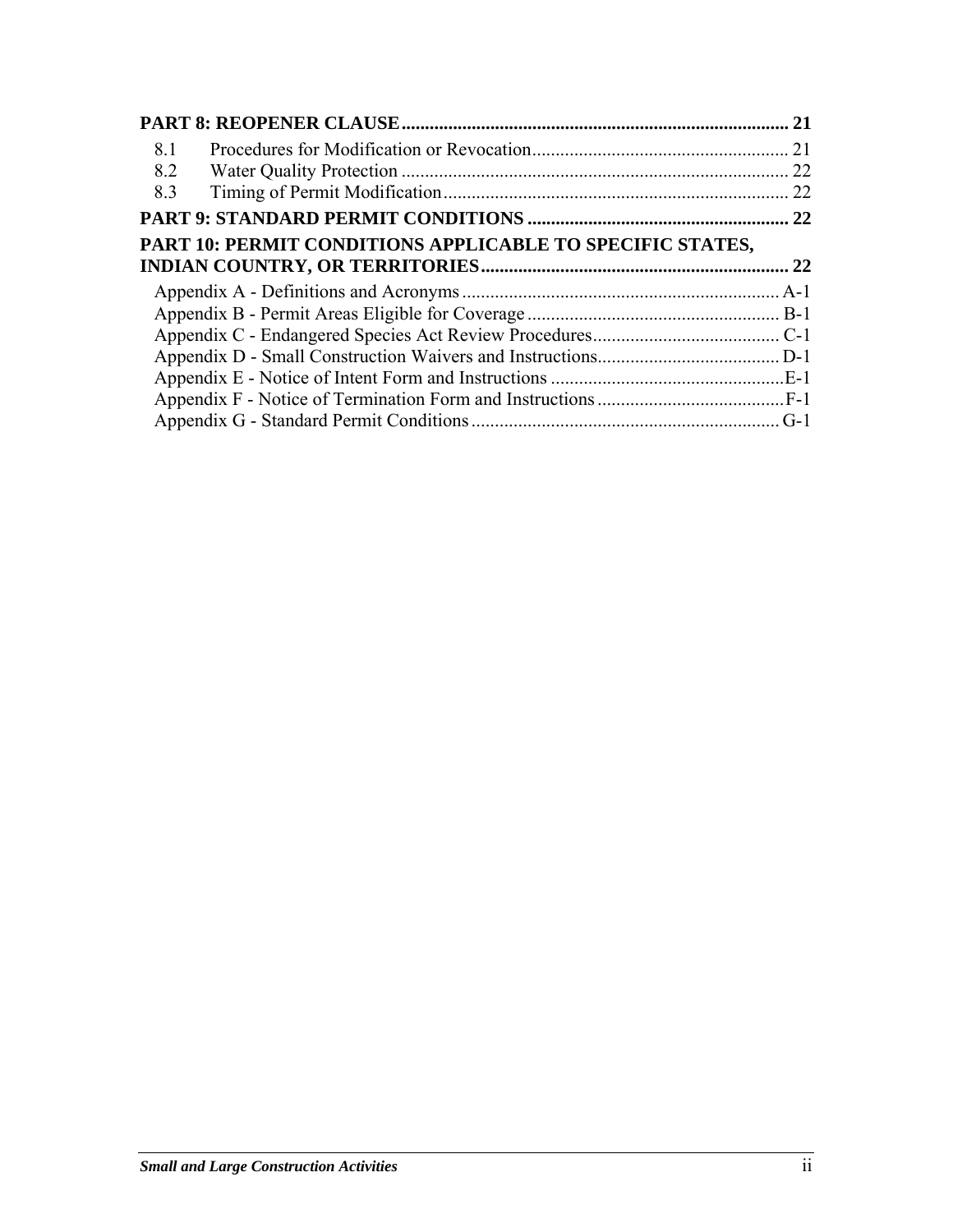#### **National Pollutant Discharge Elimination System General Permit for Discharges from Large and Small Construction Activities**

In compliance with the provisions of the Clean Water Act, 33 U.S.C. §1251 et. seq., (hereafter CWA or the Act), as amended by the Water Quality Act of 1987, P.L. 100-4, operators of large and small construction activities that are described in Part 1.3 of this National Pollutant Discharge Elimination System (NPDES) general permit, except for those activities excluded from authorization of discharge in Part 1.3.C of this permit are authorized to discharge pollutants to waters of the United States in accordance with the conditions and requirements set forth herein. Permit coverage is required from the "commencement of construction activities" until "final stabilization" as defined in Appendix A.

This permit shall become effective on June 30, 2008.

This permit and the authorization to discharge shall expire at midnight, February 15, 2012.

Signed:

Curt Spalding, Regional Administrator EPA Region 1

Barbara A. Finazzo, Director, Division of Environmental Planning and Protection EPA Region 2

Carl-Axel P. Soderberg, Division Director, Caribbean Environmental Protection Division EPA Region 2

Jon M. Capacasa, Director, Water Protection Division EPA Region 3

Timothy C. Henry, Associate Director, Water Division EPA Region 5

Miguel I. Flores, Director, Water Quality Protection Division EPA Region 6

William A. Spratlin, Director, Water, Wetlands and Pesticides Division EPA Region 7

Stephen S. Tuber, Assistant Regional Administrator, Office of Partnerships & Regulatory Assistance EPA Region 8

Alexis Strauss, Director, Water Division EPA Region 9

Michael Bussell, Director, Office of Water and Watersheds EPA Region 10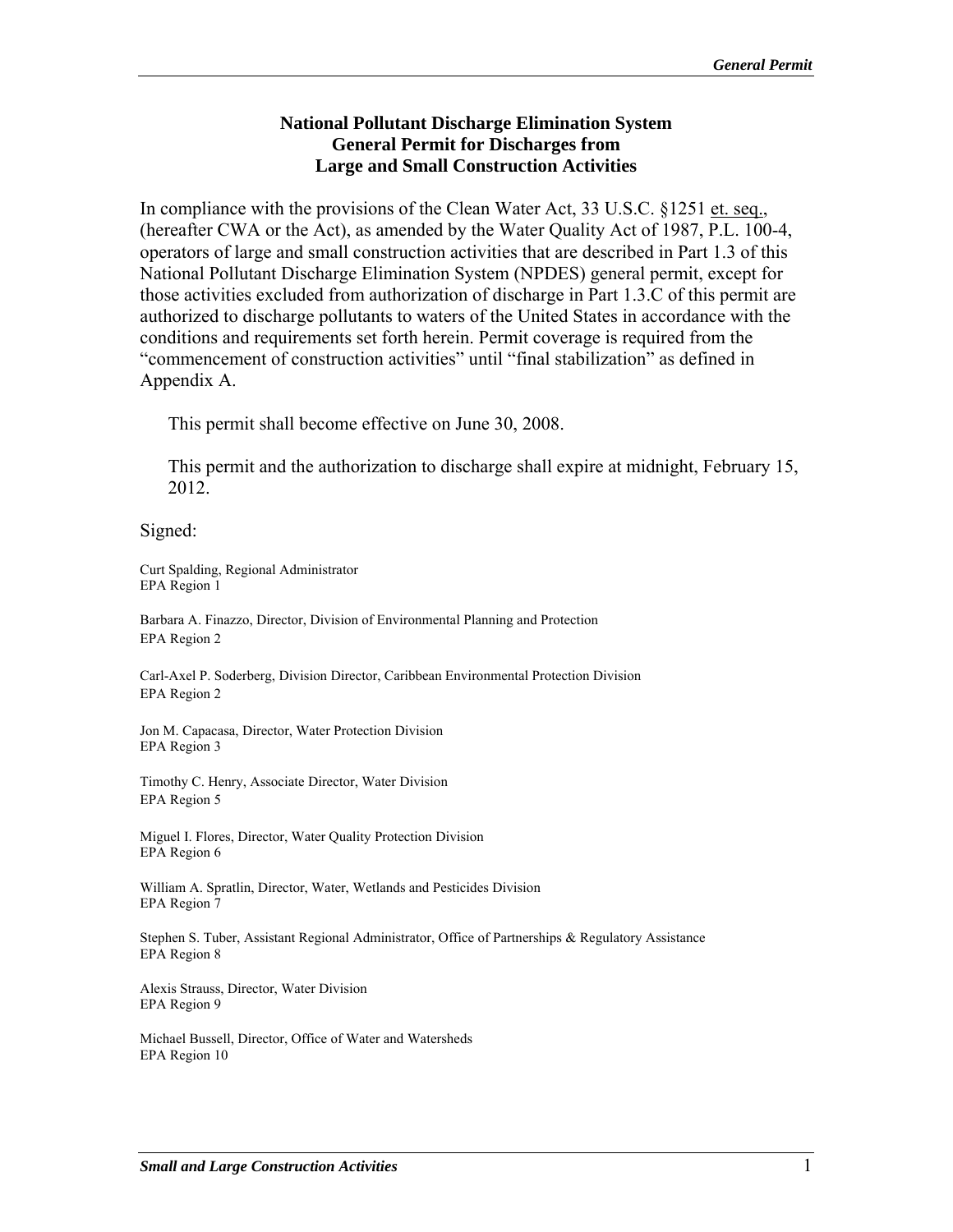The signatures are for the permit conditions in Parts 1 through 10 and Appendices A through G, and for any additional conditions which apply to facilities located in the corresponding state, Indian country, or other area.

# **PART 1: COVERAGE UNDER THIS PERMIT**

# **1.1 Introduction**

This Construction General Permit (CGP) authorizes stormwater discharges from large and small construction activities that result in a total land disturbance of equal to or greater than one acre, where those discharges enter surface waters of the United States or a municipal separate storm sewer system (MS4) leading to surface waters of the United States subject to the conditions set forth in this permit. This permit also authorizes stormwater discharges from any other construction activity designated by EPA where EPA makes that designation based on the potential for contribution to an excursion of a water quality standard or for significant contribution of pollutants to waters of the United States. This permit replaces the permit issued in 2003 (68 FR 39087, July 1, 2003), including the modification made to that permit in 2004 (69 FR 76743, December 22, 2004).

This permit is presented in a reader-friendly, plain language format. This permit uses the terms "you" and "your" to identify the person(s) who owns or operates a "facility" or "activity" as defined in Appendix A and who must comply with the conditions of this permit. This format should allow you, the permittee and operator of a large or small construction activity, to easily locate and understand applicable requirements.

The goal of this permit is to minimize the discharge of stormwater pollutants from construction activity.

# **1.2 Permit Area**

If your large or small construction activity is located within the areas listed in Appendix B, you may be eligible to obtain coverage under this permit. Permit coverage is actually provided by legally separate and distinctly numbered permits covering each of the areas listed in Appendix B.

# **1.3 Eligibility**

Permit eligibility is limited to discharges from "large" and "small" construction activity, and to "new projects" and "unpermitted ongoing projects," as defined in Appendix A or as otherwise designated by EPA. This general permit contains eligibility restrictions, as well as permit conditions and requirements. You may have to take certain actions to be eligible for coverage under this permit. In such cases, you must continue to satisfy those eligibility provisions to maintain permit authorization. If you do not meet the requirements that are a pre-condition to eligibility, then resulting discharges constitute unpermitted discharges. By contrast, if you eligible for coverage under this permit and do not comply with the requirements of the general permit, you may be in violation of the general permit for your otherwise eligible discharges.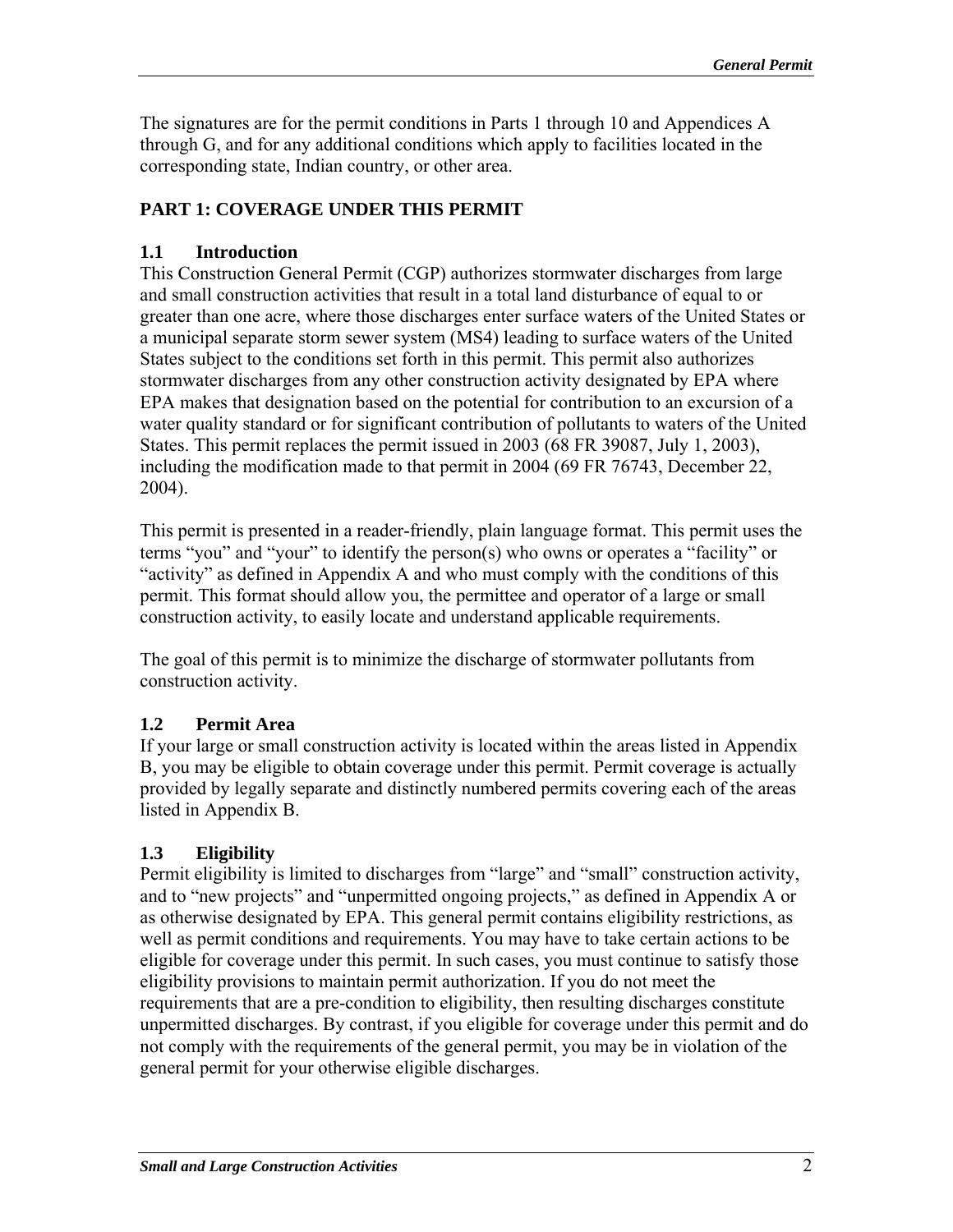### *A. Allowable Stormwater Discharges*

Subject to compliance with the terms and conditions of this permit, you are authorized to discharge pollutants in:

- 1. Stormwater discharges associated with large and small construction activity from "new projects" and "unpermitted ongoing projects" as defined in Appendix A;
- 2. Stormwater discharges designated by EPA as needing a stormwater permit under 40 CFR §122.26(a)(1)(v) or §122.26(b)(15)(ii);
- 3. Discharges from support activities (e.g., concrete or asphalt batch plants, equipment staging yards, material storage areas, excavated material disposal areas, borrow areas) provided:
	- a. The support activity is directly related to the construction site required to have NPDES permit coverage for discharges of stormwater associated with construction activity;
	- b. The support activity is not a commercial operation serving multiple unrelated construction projects by different operators, and does not operate beyond the completion of the construction activity at the last construction project it supports; and
	- c. Pollutant discharges from support activity areas are minimized in compliance with Part 3.1.G; and
- 4. Discharges composed of allowable discharges listed in 1.3.A and 1.3.B commingled with a discharge authorized by a different NPDES permit and/or a discharge that does not require NPDES permit authorization.

#### *B. Allowable Non-Stormwater Discharges*

You are authorized for the following non-stormwater discharges, provided the nonstormwater component of the discharge is in compliance with Part 5.4 (Non-Stormwater Discharges):

- 1. Discharges from fire-fighting activities;
- 2. Fire hydrant flushings;
- 3. Waters used to wash vehicles where detergents are not used;
- 4. Water used to control dust in accordance with Part 3.1.B;
- 5. Potable water including uncontaminated water line flushings;
- 6. Routine external building wash down that does not use detergents;
- 7. Pavement wash waters where spills or leaks of toxic or hazardous materials have not occurred (unless all spilled material has been removed) and where detergents are not used;
- 8. Uncontaminated air conditioning or compressor condensate;
- 9. Uncontaminated ground water or spring water;
- 10. Foundation or footing drains where flows are not contaminated with process materials such as solvents;
- 11. Uncontaminated excavation dewatering;
- 12. Landscape irrigation.

# *C. Limitations on Coverage*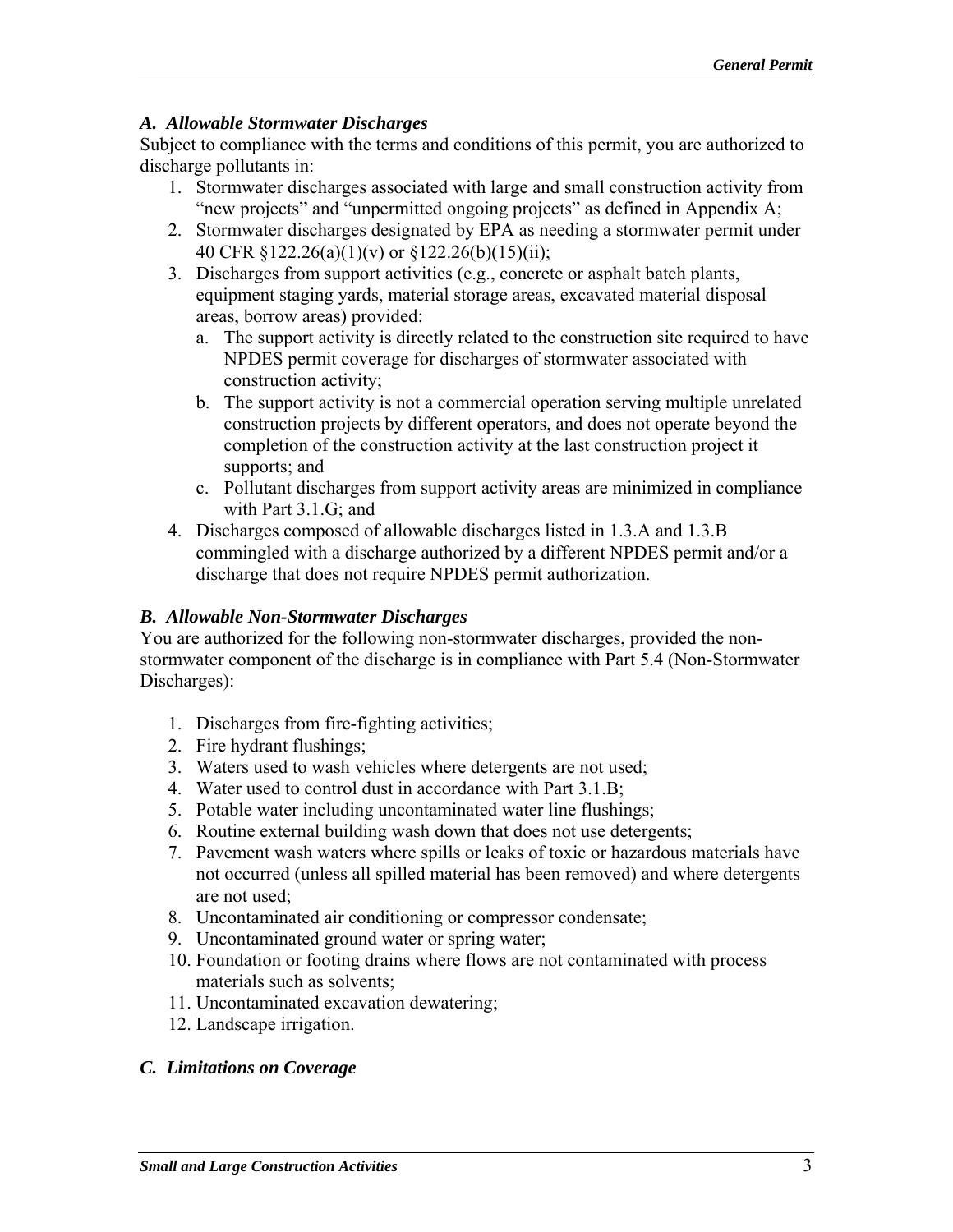- 1. This permit does not authorize post-construction discharges that originate from the site after construction activities have been completed and the site has achieved final stabilization, including any temporary support activity. Post-construction stormwater discharges from industrial sites may need to be covered by a separate NPDES permit.
- 2. This permit does not authorize discharges mixed with non-stormwater. This exclusion does not apply to discharges identified in Part 1.3.B, provided the discharges are in compliance with Part 5.4 (Non-Stormwater Discharges).
- 3. This permit does not authorize stormwater discharges associated with construction activity that have been covered under an individual permit or required to obtain coverage under an alternative general permit in accordance with Part 2.6.
- 4. This permit does not authorize discharges that EPA, prior to authorization under this permit, determines will cause, have the reasonable potential to cause, or contribute to an excursion above any applicable water quality standard. Where such a determination is made prior to authorization, EPA may notify you that an individual permit application is necessary in accordance with Part 2.6. However, EPA may authorize your coverage under this permit after you have included appropriate controls and implementation procedures in your permit designed to bring your discharge into compliance with water quality standards.
- 5. *Discharging into Receiving Waters With an Approved or Established Total Maximum Daily Load Analysis* 
	- a. You are not eligible for coverage under this permit for discharges of pollutants of concern to waters for which there is a total maximum daily load (TMDL) established or approved by EPA unless implement measures or controls that are consistent with the assumptions and requirements of such TMDL. To be eligible for coverage under this general permit, you must implement conditions applicable to your discharges necessary for consistency with the assumptions and requirements of such TMDL. If a specific wasteload allocation has been established that would apply to your discharge, you must implement necessary steps to meet that allocation.
	- b. In a situation where an EPA-approved or established TMDL has specified a general wasteload allocation applicable to construction stormwater discharges, but no specific requirements for construction sites have been identified in the TMDL**,** you should consult with the State or Federal TMDL authority to confirm that meeting the effluent limits in Part 3 of this permit will be consistent with the approved TMDL. Where an EPA-approved or established TMDL has not specified a wasteload allocation applicable to construction stormwater discharges, but has not specifically excluded these discharges, compliance with the effluent limits in Part 3 of this permit will generally be assumed to be consistent with the approved TMDL. If the EPA-approved or established TMDL specifically precludes such discharges, the operator is not eligible for coverage under the CGP.
- 6. *Endangered and Threatened Species and Critical Habitat Protection* 
	- a. Coverage under this permit is available only if your stormwater discharges, allowable non-stormwater discharges, and stormwater discharge-related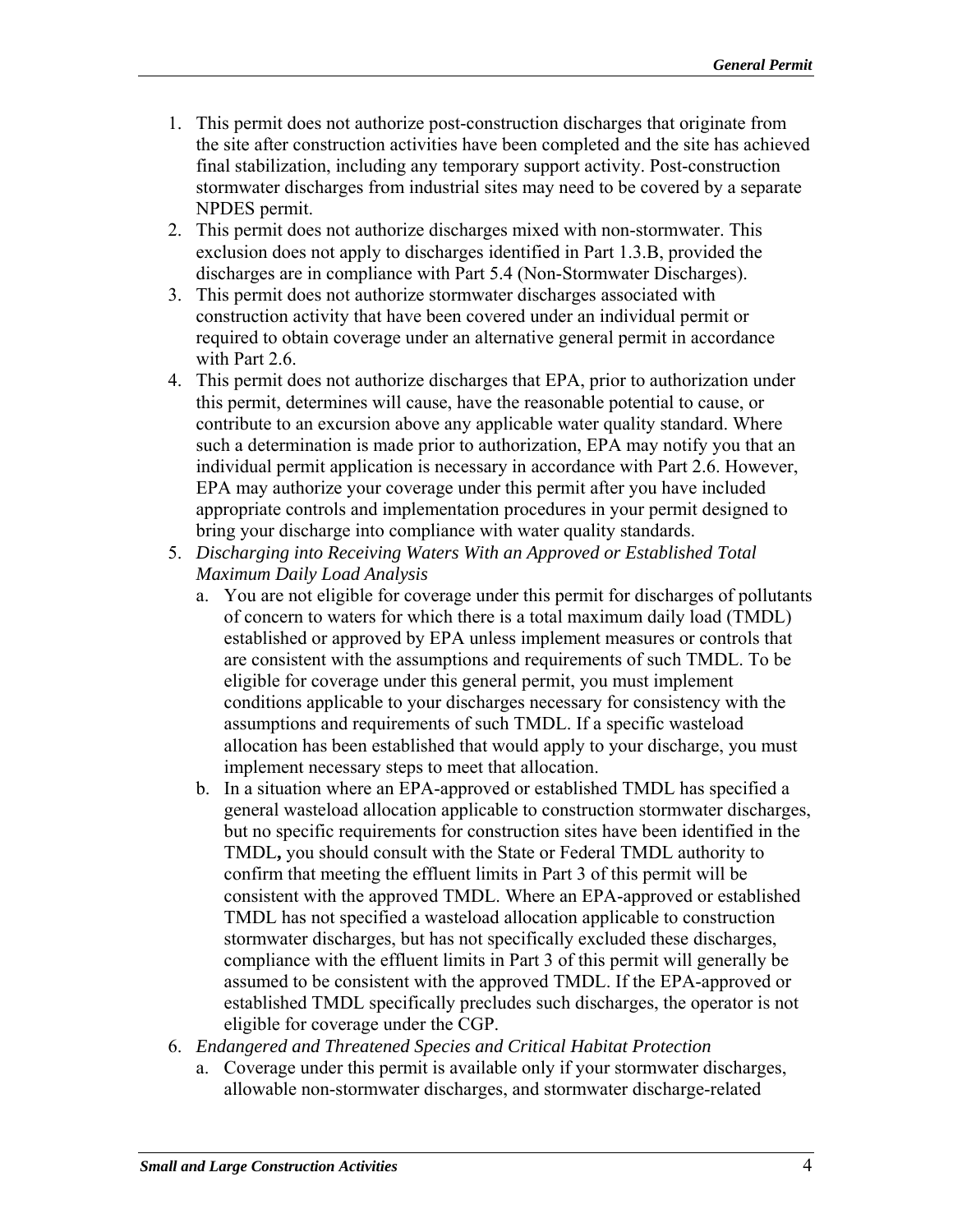activities, as defined in Appendix A, are not likely to jeopardize the continued existence of any species that are federally-listed as endangered or threatened ("listed") under the Endangered Species Act (ESA) or result in the adverse modification or destruction of habitat that is federally-designated as critical under the ESA ("critical habitat").

- b. You are not eligible to discharge if the stormwater discharges, allowable nonstormwater discharges, or stormwater discharge-related activities would cause a prohibited "take" of federally-listed endangered or threatened species (as defined under section 3 of the ESA and 50 CFR 17.3), unless such takes are authorized under sections 7 or 10 of the ESA.
- c. Determining Eligibility: You must use the process in Appendix C (ESA Review Procedures) to determine eligibility *PRIOR* to submittal of the Notice of Intent (NOI). You must meet one or more of the following six criteria (A-F) for the entire term of coverage under the permit:
- Criterion A. No federally-listed threatened or endangered species or their designated critical habitat are in the project area as defined in Appendix C; or
- Criterion B. Formal consultation with the Fish and Wildlife Service and/or the National Marine Fisheries Service under section 7 of the ESA has been concluded and that consultation:
	- i. Addressed the effects of the project's stormwater discharges, allowable non-stormwater discharges, and stormwater discharge-related activities on federally-listed threatened or endangered species and federally-designated critical habitat, and
	- ii. The consultation resulted in either:
		- a. Biological opinion finding no jeopardy to federally-listed species or destruction/adverse modification of federallydesignated critical habitat, or
		- b. Written concurrence from the Service $(s)$  with a finding that the stormwater discharges, allowable non-stormwater discharges, and stormwater discharge-related activities are not likely to adversely affect federally-listed species or federally-designated critical habitat; or
- Criterion C. Informal consultation with the Fish and Wildlife Service and/or the National Marine Fisheries Service under section 7 of the ESA has been concluded and that consultation:
	- i. Addressed the effects of the project's stormwater discharges, allowable non-stormwater discharges, and stormwater discharge-related activities on federally-listed threatened or endangered species and federally-designated critical habitat, and
	- ii. The consultation resulted in either:
		- a. Biological opinion finding no jeopardy to federally-listed species or destruction/adverse modification of federallydesignated critical habitat, or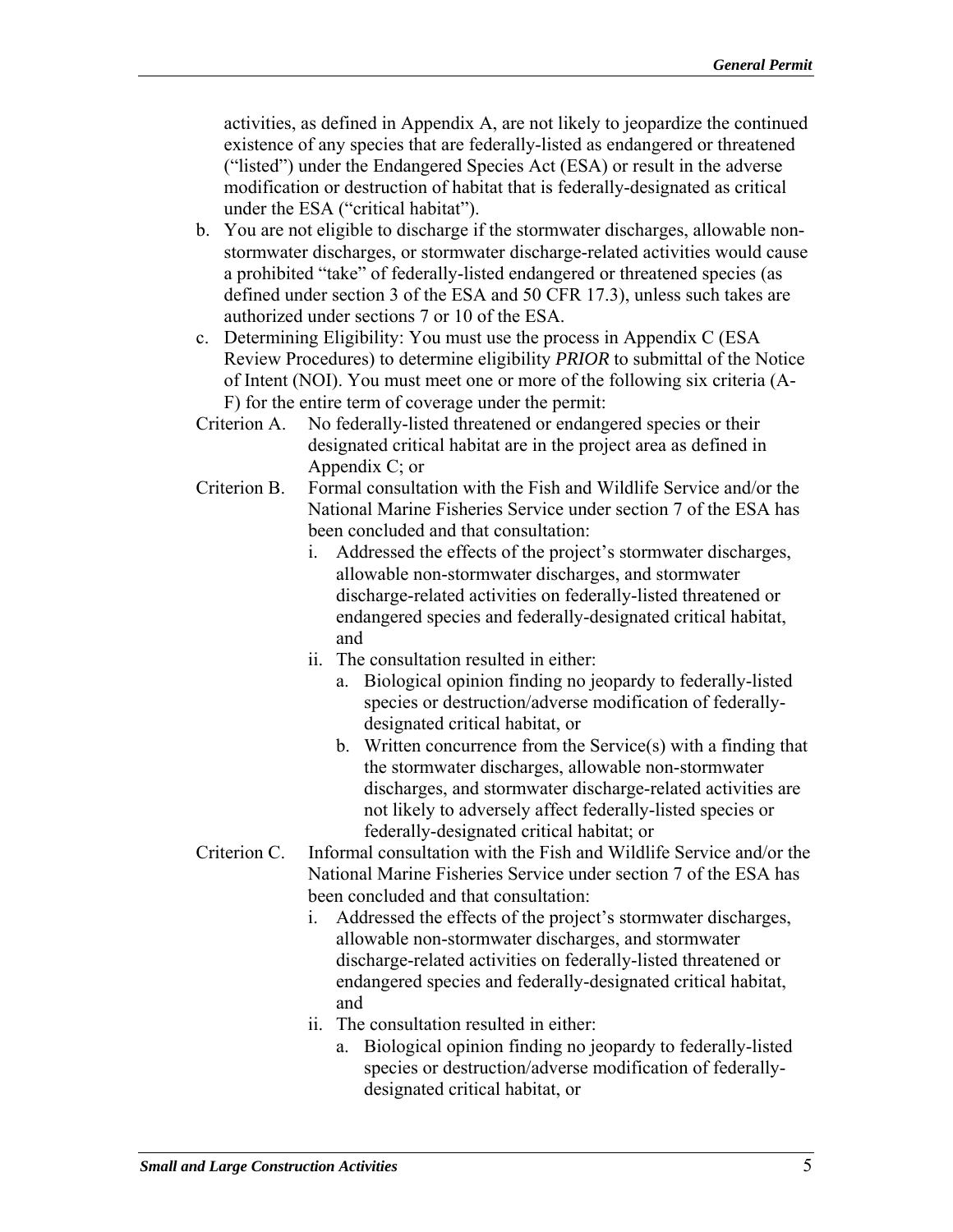- b. Written concurrence from the Service(s) with a finding that the stormwater discharges, allowable non-stormwater discharges, and stormwater discharge-related activities are not likely to adversely affect federally-listed species or federally-designated critical habitat; or
- Criterion D. The construction activities are authorized through the issuance of a permit under section 10 of the ESA, and that authorization addresses the effects of the stormwater discharges, allowable nonstormwater discharges, and stormwater discharge-related activities on federally-listed species and federally-designated critical habitat; or
- Criterion E. Stormwater discharges, allowable non-stormwater discharges, and stormwater discharge-related activities are not likely to adversely affect any federally-listed threatened or endangered species or result in the destruction or adverse modification of federallydesignated critical habitat; or
- Criterion F. The project's stormwater discharges, allowable non-stormwater discharges, and stormwater discharge-related activities were already addressed in another operator's valid certification of eligibility under Criteria A-E which included your construction activities and there is no reason to believe that federally-listed species or federally-designated critical habitat not considered in the prior certification may be present or located in the project area. By certifying eligibility under this criterion, you agree to comply with any measures or controls upon which the other operator's certification was based.

You must comply with any applicable terms, conditions, or other requirements developed in the process of meeting the eligibility requirements of the criteria in this section to remain eligible for coverage under this permit.

7. *Historic Properties*

*[Reserved]*

You are reminded that you must comply with applicable state, tribal and local laws concerning the protection of historic properties and places.

# **1.4 Waivers for Certain Small Construction Activities**

Three scenarios exist under which small construction activities (see definition in Appendix A) may be waived from the NPDES permitting requirements detailed in this general permit. These exemptions are predicated on certain criteria being met and proper notification procedures being followed. Details of the waiver options and procedures for requesting a waiver are provided in Appendix D.

# **PART 2: AUTHORIZATION FOR DISCHARGES OF STORMWATER FROM CONSTRUCTION ACTIVITY**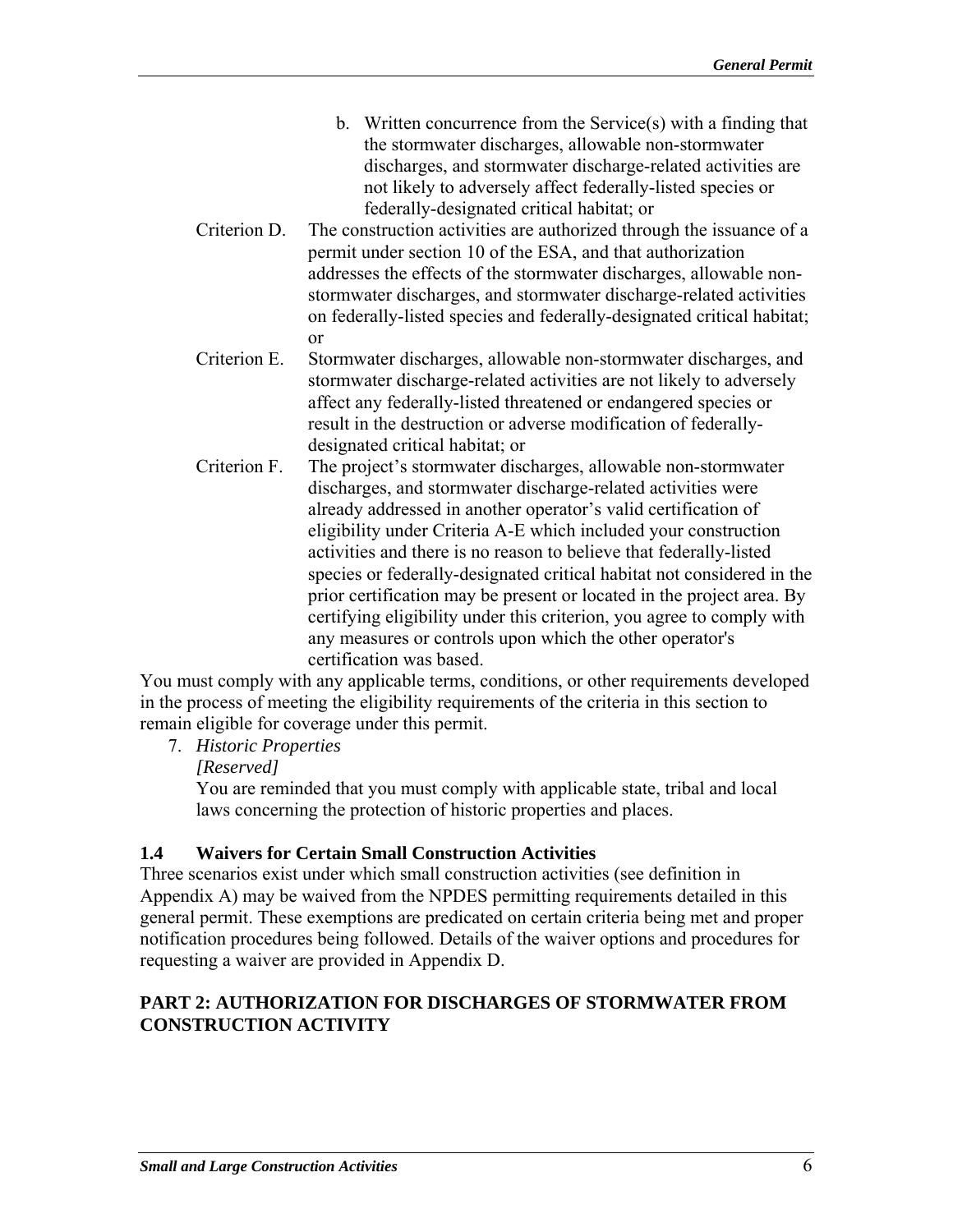# **2.1 How to Obtain Authorization**

To obtain coverage under this general permit, you, the operator, must prepare and submit a complete and accurate Notice of Intent (NOI), as described in this Part. Discharges are not authorized if your NOI is incomplete or inaccurate or if you were never eligible for permit coverage.

# **2.2 How to Submit Your NOI**

You must either use EPA's electronic NOI system (accessible at www.epa.gov/npdes/eNOI or use a paper form (included in Appendix E) and then submit that paper form to:

| For Regular U.S. Mail Delivery:         | For Overnight/Express Mail Delivery:    |
|-----------------------------------------|-----------------------------------------|
| <b>EPA Stormwater Notice Processing</b> | <b>EPA Stormwater Notice Processing</b> |
| Center                                  | Center                                  |
| Mail Code 4203M                         | Room 7420                               |
| U.S. EPA                                | U.S. EPA                                |
| 1200 Pennsylvania Avenue, NW            | 1201 Constitution Avenue, NW            |
| Washington, DC 20460                    | Washington, DC 20004                    |

# **2.3 Authorization to Discharge Date**

You are authorized to discharge stormwater from construction activities under the terms and conditions of this permit seven (7) calendar days after acknowledgment of receipt of your complete NOI is posted on EPA's NPDES website

http://www.epa.gov/npdes/stormwater/cgp. The exception to this 7-day timeframe is if EPA delays your authorization based on eligibility considerations of Part 1.3 (e.g., ESA concerns). Under this circumstance, you are not authorized for coverage under this permit until you receive notice from EPA of your eligibility.

# **2.4 Submission Deadlines**

- A. *New Projects:* To obtain coverage under this permit, you must submit a complete and accurate NOI and be authorized consistent with Part 2.3 prior to your commencement of construction activities.
- B. *Permitted Ongoing Projects:* Permitted ongoing projects are not eligible for coverage under this permit. If you previously received authorization to discharge for your project under the 2003 CGP, your authorization will be automatically continued under that permit until the expiration of this permit and the issuance of a new CGP, or the termination of coverage by you under the 2003 CGP, whichever is earlier. Note: If you are an operator of a permitted ongoing project and you transfer ownership of the project, or a portion thereof, to a different operator, that operator will be required to submit a complete and accurate NOI for a new project in accordance with Part 2.2.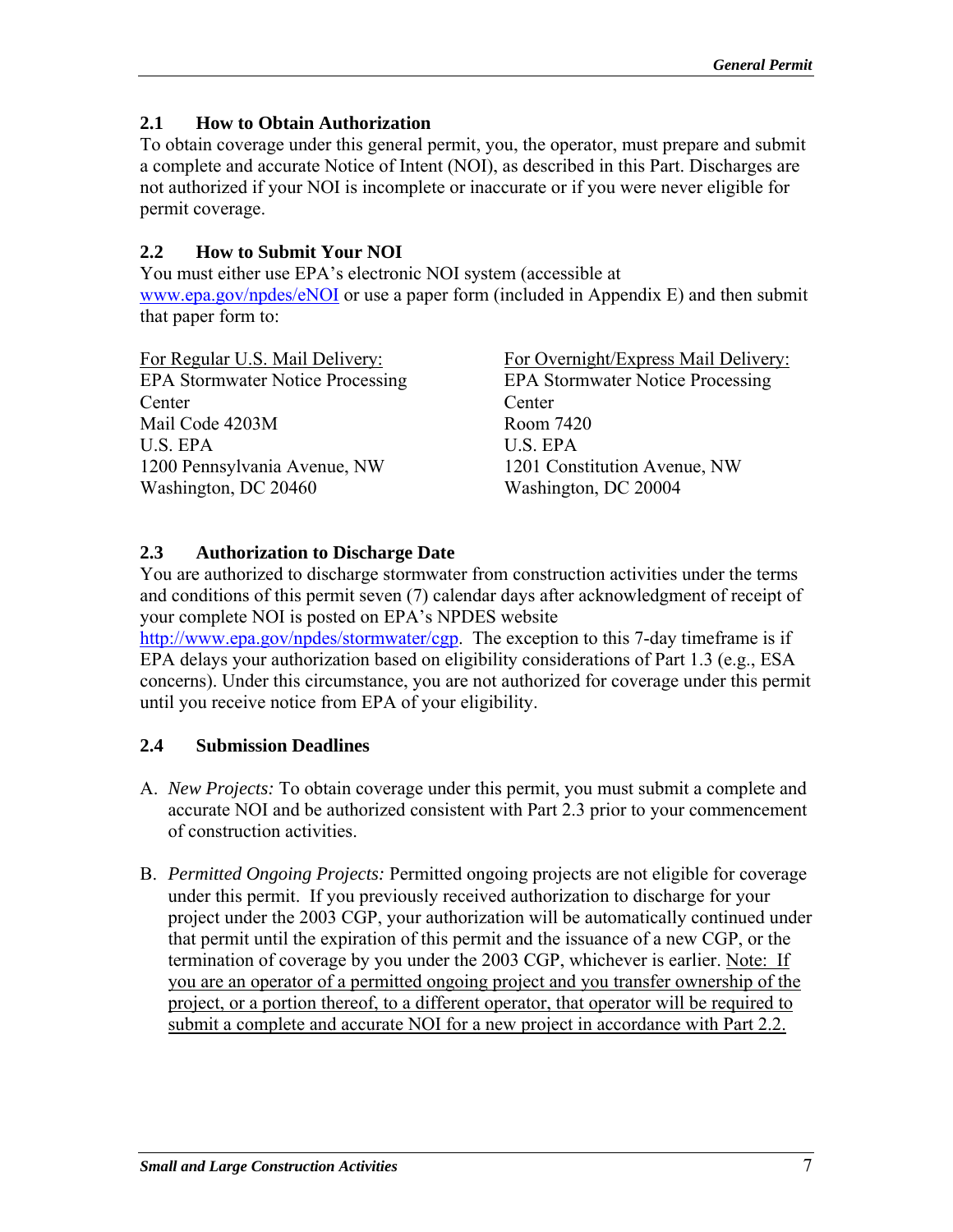- C. *Unpermitted Ongoing Projects:* If you previously did not receive authorization to discharge for your project under the 2003 CGP and you wish to obtain coverage under this permit, you must submit an NOI within 90 days of the issuance date of this permit.
- D. *Late Notifications:* Operators are not prohibited from submitting NOIs after initiating clearing, grading, excavation activities, or other construction activities. When a late NOI is submitted, authorization for discharges occurs consistent with Part 2.3. The Agency reserves the right to take enforcement action for any unpermitted discharges that occur between the commencement of construction and discharge authorization.

# **2.5 Continuation of the Expired General Permit**

If this permit is not reissued or replaced prior to the expiration date, it will be administratively continued in accordance with the Administrative Procedure Act and remain in force and effect. If you were granted permit coverage prior to the expiration date, you will automatically remain covered by the continued permit until the earliest of:

- A. Reissuance or replacement of this permit, at which time you must comply with the conditions of the new permit to maintain authorization to discharge; or
- B. Your submittal of a Notice of Termination; or
- C. Issuance of an individual permit for the project's discharges; or
- D. A formal permit decision by EPA to not reissue this general permit, at which time you must seek coverage under an alternative general permit or an individual permit.

#### **2.6 Requiring Coverage Under an Individual Permit or an Alternative General Permit**

A. EPA may require you to apply for and/or obtain either an individual NPDES permit or coverage under an alternative NPDES general permit. Any interested person may petition EPA to take action under this paragraph. If EPA requires you to apply for an individual NPDES permit, EPA will notify you in writing that a permit application is required. This notification will include a brief statement of the reasons for this decision and an application form. In addition, if you are an existing permittee covered under this permit, the notice will set a deadline to file the application, and will include a statement that on the effective date of issuance or denial of the individual NPDES permit or the coverage or denial of coverage under the alternative general permit as it applies to you, coverage under this general permit will automatically terminate. Applications must be submitted to EPA at the applicable EPA Regional offices listed in Appendix B of this permit. EPA may grant additional time to submit the application upon your request. If you are covered under this permit and you fail to submit in a timely manner an individual NPDES permit application as required by EPA, then the applicability of this permit to you is automatically terminated at the end of the day specified by EPA as the deadline for application submittal.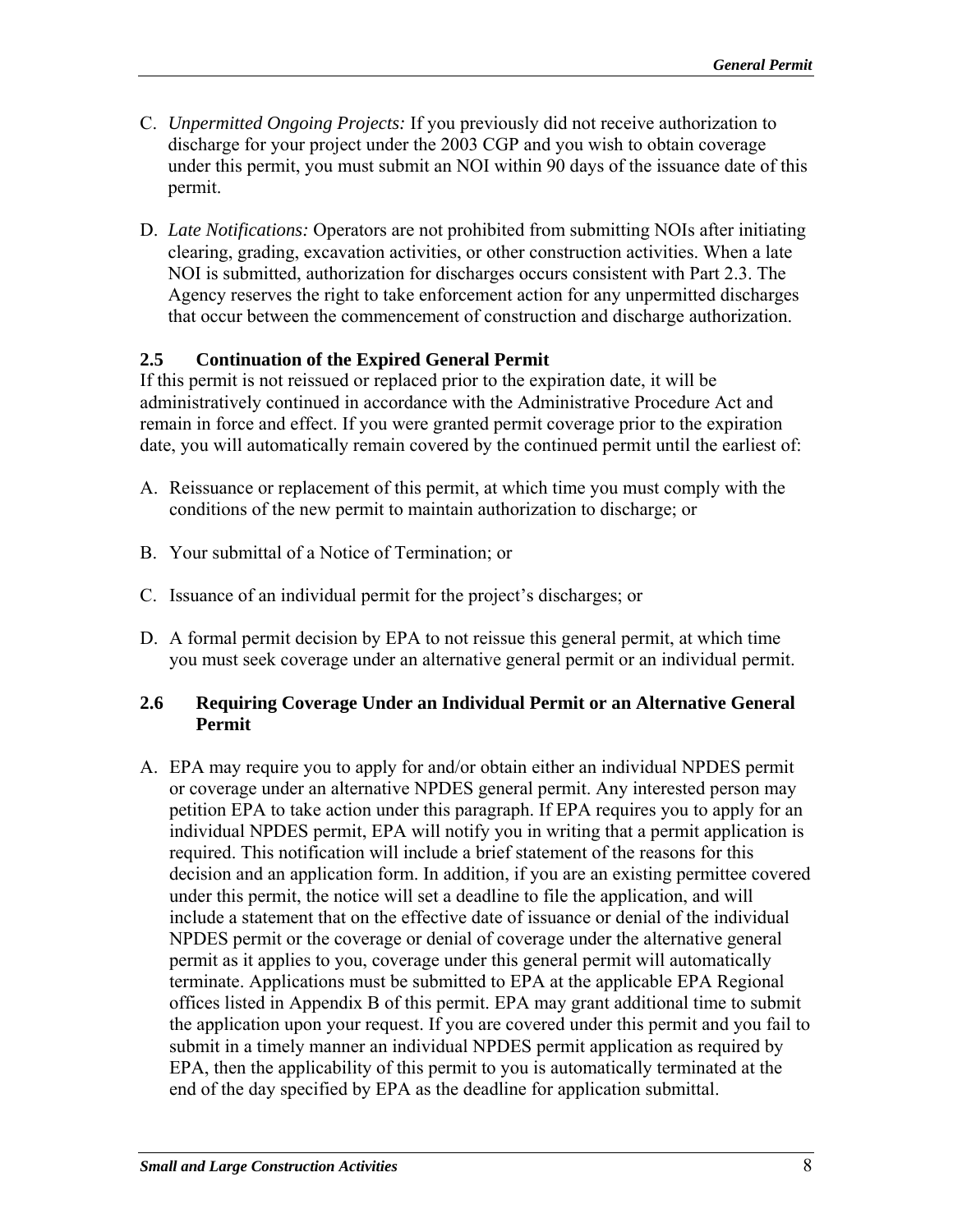- B. You may request to be excluded from coverage under this general permit by applying for an individual permit. In such a case, you must submit an individual application in accordance with the requirements of 40 CFR  $\S 122.26(c)(1)(ii)$ , with reasons supporting the request, to EPA at the applicable EPA Regional office listed in Appendix B of this permit. The request may be granted by issuance of an individual permit or coverage under an alternative general permit if your reasons are adequate to support the request.
- C. When an individual NPDES permit is issued to you (as an entity that is otherwise subject to this permit), or you are authorized to discharge under an alternative NPDES general permit, the applicability of this permit to you is automatically terminated on the effective date of the individual permit or the date of authorization of coverage under the alternative general permit, whichever the case may be. If you (as an entity that is otherwise subject to this permit) are denied an individual NPDES permit or an alternative NPDES general permit, the applicability of this permit to you is automatically terminated on the date of such denial, unless otherwise specified by EPA.

# **PART 3: EFFLUENT LIMITS**

This section includes technology-based and water quality-based effluent limits that apply to all dischargers, unless otherwise specified. You must select, install, and maintain control measures (e.g., Best Management Practices ("BMPs"), controls, practices, etc.) for each major construction activity, identified in your Part 5 project description, to meet these effluent limits. All control measures must be properly selected, installed, and maintained in accordance with any relevant manufacturer specifications and good engineering practices. You must implement the control measures from commencement of construction activity until final stabilization is complete.

The term "minimize" as used in Part 3 means reduce and/or eliminate to the extent achievable using control measures that are technologically available and economically practicable and achievable in light of best industry practice.

#### **3.1 Effluent Limits to Reduce Pollutants in Stormwater Discharges**

You must implement control measures to minimize pollutants in stormwater discharges.

- A. *Sediment Controls:* You must implement the following, where applicable:
	- 1. Sediment Basins: For common drainage locations that serve an area with 10 or more acres disturbed at one time, a temporary (or permanent) sediment basin that provides storage for a calculated volume of runoff from the drainage area from a 2-year, 24-hour storm, or equivalent control measures, must be provided where attainable until final stabilization of the site. Where no such calculation has been performed, a temporary (or permanent) sediment basin providing 3,600 cubic feet of storage per acre drained, or equivalent control measures, must be provided where attainable until final stabilization of the site. When computing the number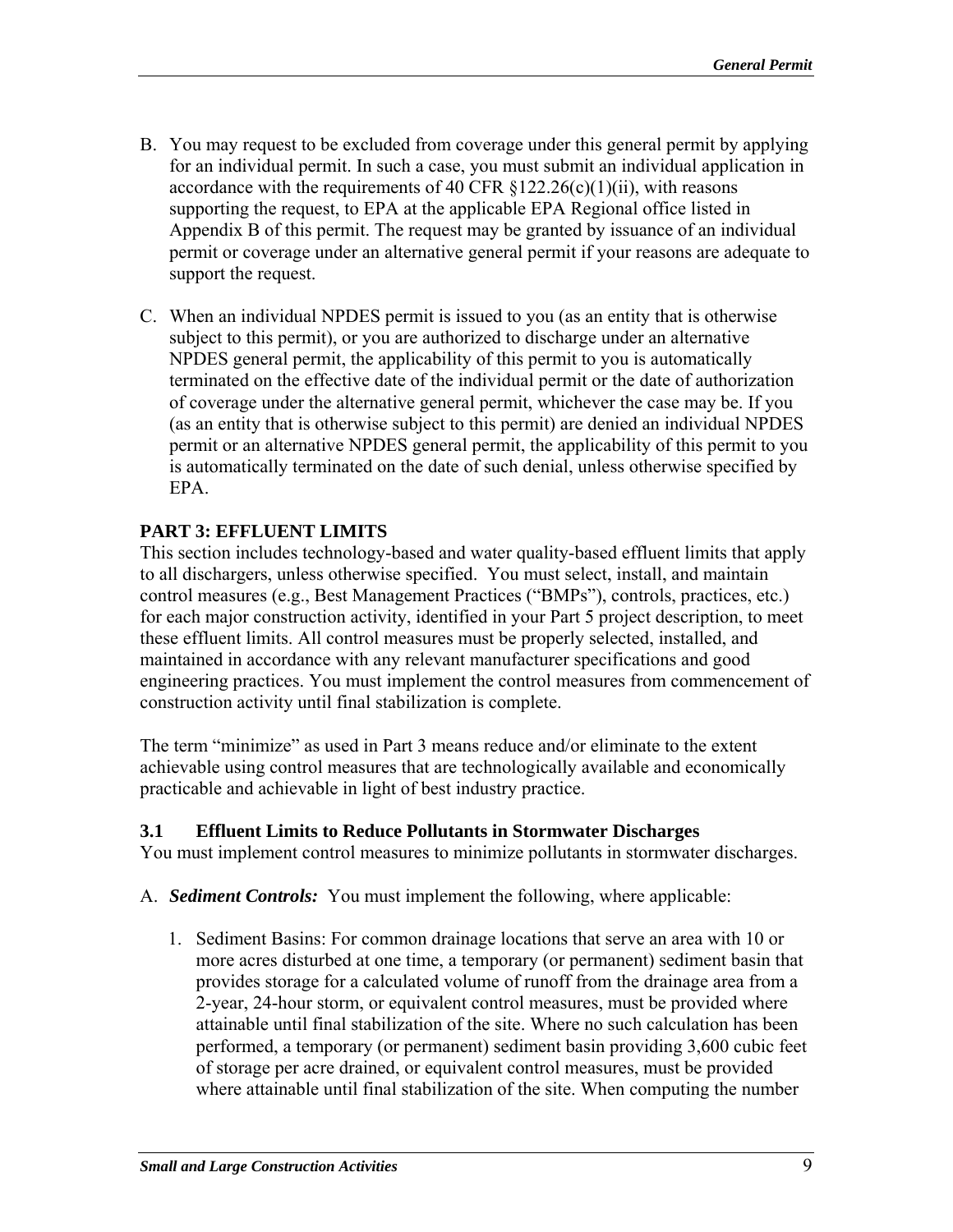of acres draining into a common location, it is not necessary to include flows from offsite areas and flows from on-site areas that are either undisturbed or have undergone final stabilization where such flows are diverted around both the disturbed area and the sediment basin. In determining whether installing a sediment basin is attainable, the operator may consider factors such as site soils, slope, available area on-site, etc. In any event, the operator must consider public safety, especially as it relates to children, as a design factor for the sediment basin, and alternative sediment controls must be used where site limitations would preclude a safe design.

- 2. For drainage locations which serve 10 or more disturbed acres at one time and where a temporary sediment basin or equivalent controls is not attainable, smaller sediment basins and/or sediment traps should be used. At a minimum, silt fences, vegetative buffer strips, or equivalent sediment controls are required for all down slope boundaries (and for those side slope boundaries deemed appropriate as dictated by individual site conditions).
- 3. For drainage locations serving less than 10 acres, smaller sediment basins and/or sediment traps should be used. At a minimum, silt fences, vegetative buffer strips, or equivalent sediment controls are required for all down slope boundaries (and for those side slope boundaries deemed appropriate as dictated by individual site conditions) of the construction area unless a sediment basin providing storage for a calculated volume of runoff from a 2-year, 24-hour storm or 3,600 cubic feet of storage per acre drained is provided.
- B. *Off-Site Sediment Tracking and Dust Control:* You must minimize off-site vehicle tracking of sediments onto paved surfaces and the generation of dust. If sediment escapes the construction site, off-site accumulations of sediment must be removed at a frequency sufficient to minimize off-site impacts.
- C. *Runoff Management:* You must divert flows from exposed soils, retain/detain flows or otherwise minimize runoff and the discharge of pollutants from exposed areas of the site. You must avoid placement of structural practices in floodplains to the degree technologically and economically practicable and achievable.
- D. *Erosive Velocity Control:* You must place velocity dissipation devices at discharge locations and along the length of any outfall channel to provide a non-erosive flow velocity from the structure to a water course so that the natural physical and biological characteristics and functions are maintained and protected (e.g., no significant changes in the hydrological regime of the receiving water).
- E. **Post-Construction Stormwater Management:** You must comply with any applicable federal, local, state, or tribal requirements regarding the design and installation of post-construction stormwater controls. Structural measures should be placed on upland soils to the degree practicable and achievable.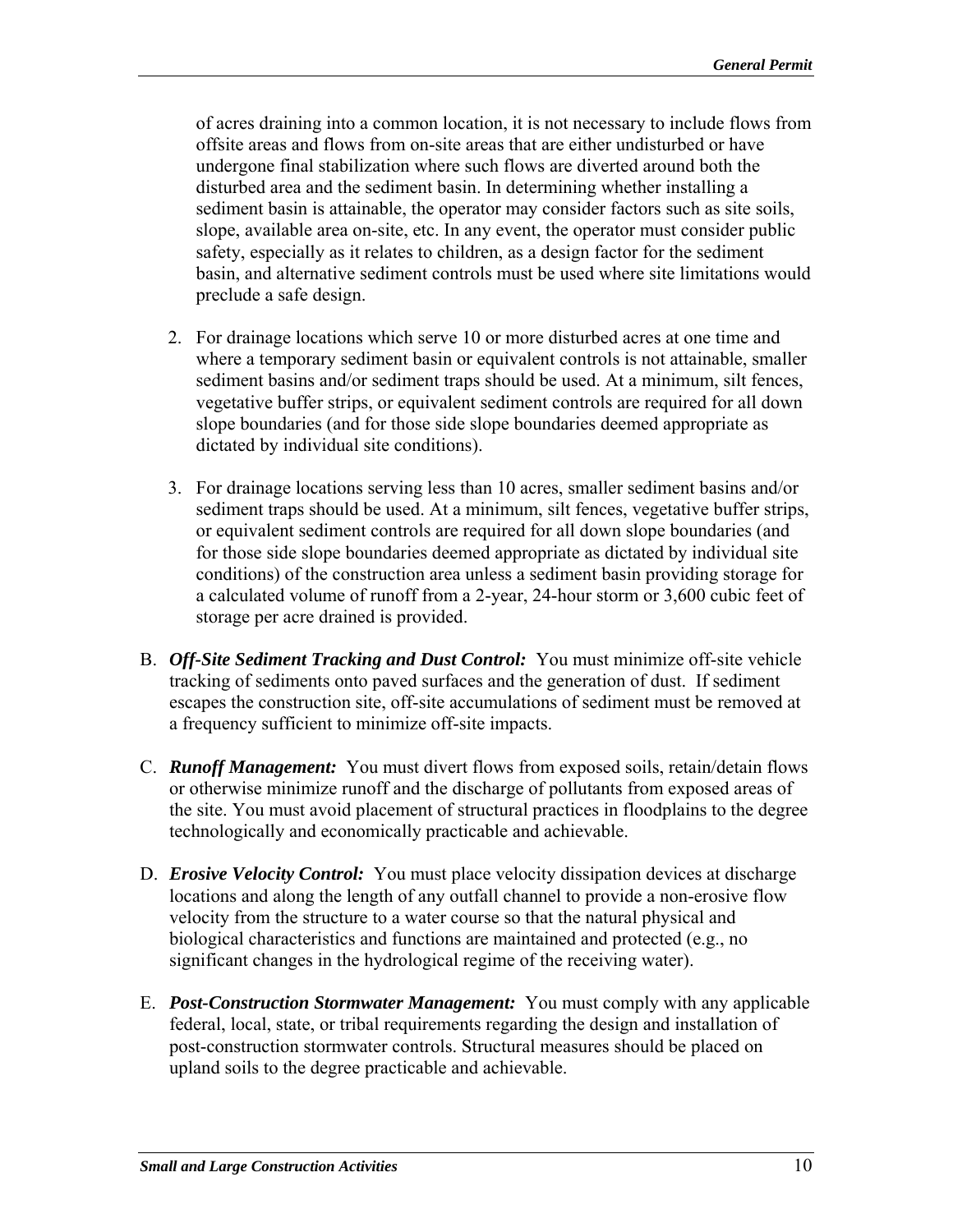- F. *Construction and Waste Materials:* You must:
	- 1. Prevent the discharge of solid materials, including building materials, to waters of the United States, except as authorized by a permit issued under section 404 of the CWA;
	- 2. Minimize exposure of construction and waste materials to stormwater, and the occurrence of spills, through the use of storage practices, prevention and response practices, and other controls;
	- 3. Prevent litter, construction debris, and construction chemicals (e.g., diesel fuel, hydraulic fluids, and other petroleum products) that could be exposed to stormwater from becoming a pollutant source in stormwater discharges.
- G. *Non-Construction Wastes:* You must minimize pollutant discharges from areas other than construction (including stormwater discharges from dedicated asphalt plants and dedicated concrete plants).

### H. *Erosion Control and Stabilization:*

- 1. *General Requirements:* You must stabilize the site. You must ensure that existing vegetation is preserved where possible and that disturbed portions of the site are stabilized. You should avoid using impervious surfaces for stabilization.
- 2. *Initiation Deadlines:* You must initiate stabilization measures, except as provided below, as soon as practicable in portions of the site where construction activities have temporarily or permanently ceased, but in no case more than 14 days after the construction activity in that portion of the site has temporarily or permanently ceased.
	- i. Where stabilization by the 14th day is precluded by snow cover or frozen ground conditions, stabilization measures must be initiated as soon as practicable.
	- ii. Where construction activity on a portion of the site is temporarily ceased, and earth disturbing activities will be resumed within 14 days, temporary stabilization measures do not have to be initiated on that portion of the site.
	- iii. In arid, semiarid, and drought-stricken areas where initiating perennial vegetative stabilization measures is not possible within 14 days after construction activity has temporarily or permanently ceased, final vegetative stabilization measures must be initiated as soon as practicable.

I. *Spills / Releases in Excess of Reportable Quantities:* You are not authorized to discharge hazardous substances or oil resulting from an on-site spill. This permit does not relieve you of the federal reporting requirements of 40 CFR Part 110, 40 CFR Part 117 and 40 CFR Part 302 relating to spills or other releases of oils or hazardous substances.

Where a release containing a hazardous substance or oil in an amount equal to or in excess of a reportable quantity established under either 40 CFR Part 110, 40 CFR Part 117 or 40 CFR Part 302, occurs during a 24-hour period: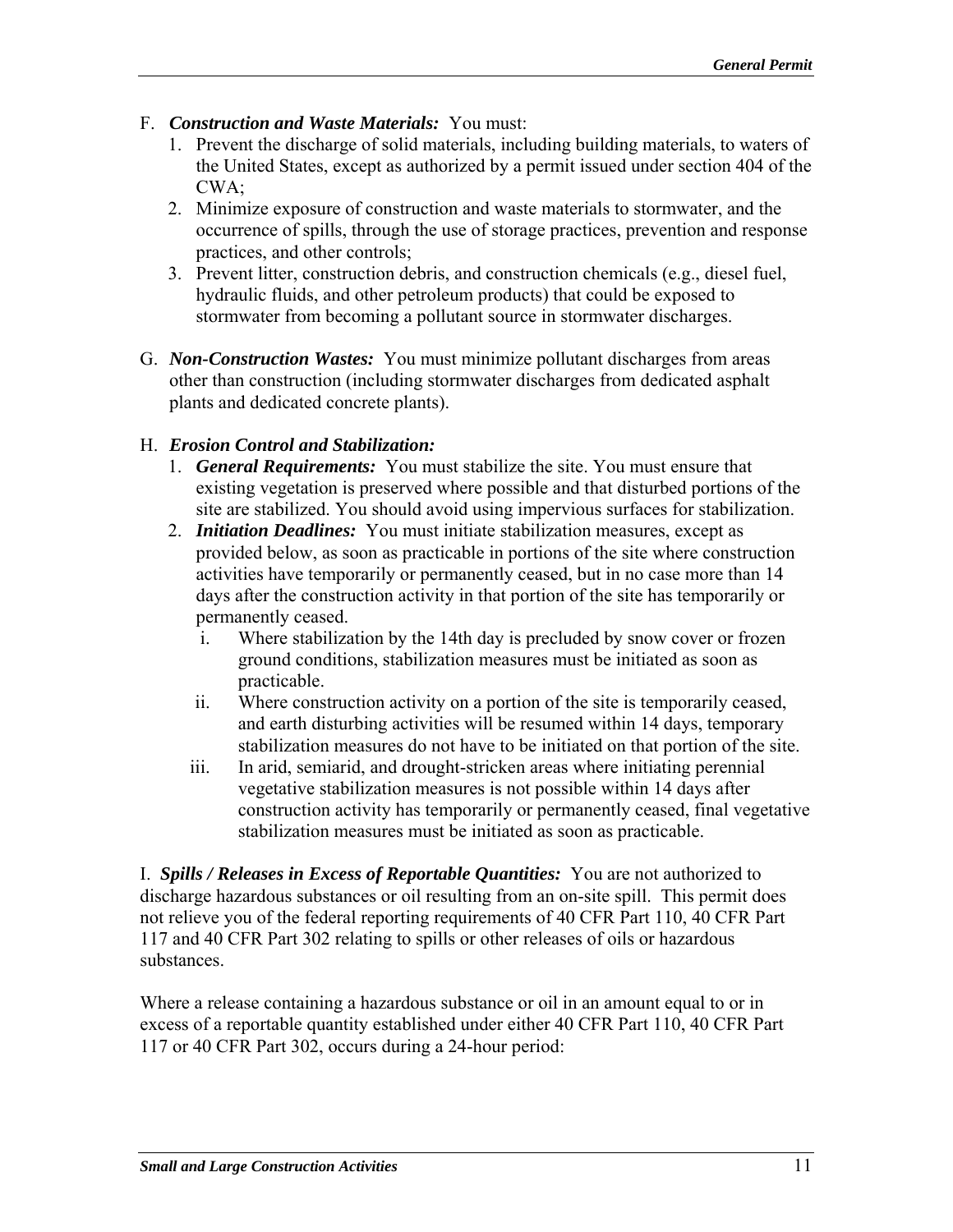- you must provide notice to the National Response Center (NRC) (800–424–8802; in the Washington, DC, metropolitan area call 202–267–2675) in accordance with the requirements of 40 CFR Part 110, 40 CFR Part 117 and 40 CFR Part 302 as soon as site staff have knowledge of the discharge; and
- you must, within 7 calendar days of knowledge of the release, provide a description of the release, the circumstances leading to the release, and the date of the release. You must also implement measures to prevent the reoccurrence of such releases and to respond to such releases.

### **3.2 Effluent Limits to Reduce Pollutants in Non-Stormwater Discharges**

You must minimize any non-stormwater discharges authorized by this permit.

### **3.3 Effluent Limits Related to Endangered Species**

You must protect federally-listed endangered or threatened species, or federallydesignated critical habitat to maintain eligibility under Part 1.3.C.6.

### **3.4 Attainment of Water Quality Standards**

- A. You must select, install, implement and maintain control measures at your construction site that minimize pollutants in the discharge as necessary to meet applicable water quality standards. In general, except in situations explained in Part 3.4.B below, your stormwater controls developed, implemented, and updated consistent with the other provisions of Part 3 are considered as stringent as necessary to ensure that your discharges do not cause or contribute to an excursion above any applicable water quality standard.
- B. At any time after authorization, EPA may determine that your stormwater discharges may cause, have reasonable potential to cause, or contribute to an excursion above any applicable water quality standard. If such a determination is made, EPA will require you to:
	- i. Modify your stormwater controls in accordance with Part 3.6 to address adequately the identified water quality concerns;
	- ii. Submit valid and verifiable data and information that are representative of ambient conditions and indicate that the receiving water is attaining water quality standards; or
	- iii. Cease discharges of pollutants from construction activity and submit an individual permit application according to Part 2.6.

All written responses required under this part must include a signed certification consistent with Appendix G, Section 11.

#### **3.5 Consistency with Total Maximum Daily Loads**

If you are discharging into a water with an EPA established or approved TMDL, you must implement measures to ensure that your discharge of pollutants from the site is consistent with the assumptions and requirements of the EPA-established or approved TMDL, including any specific wasteload allocation that has been established that would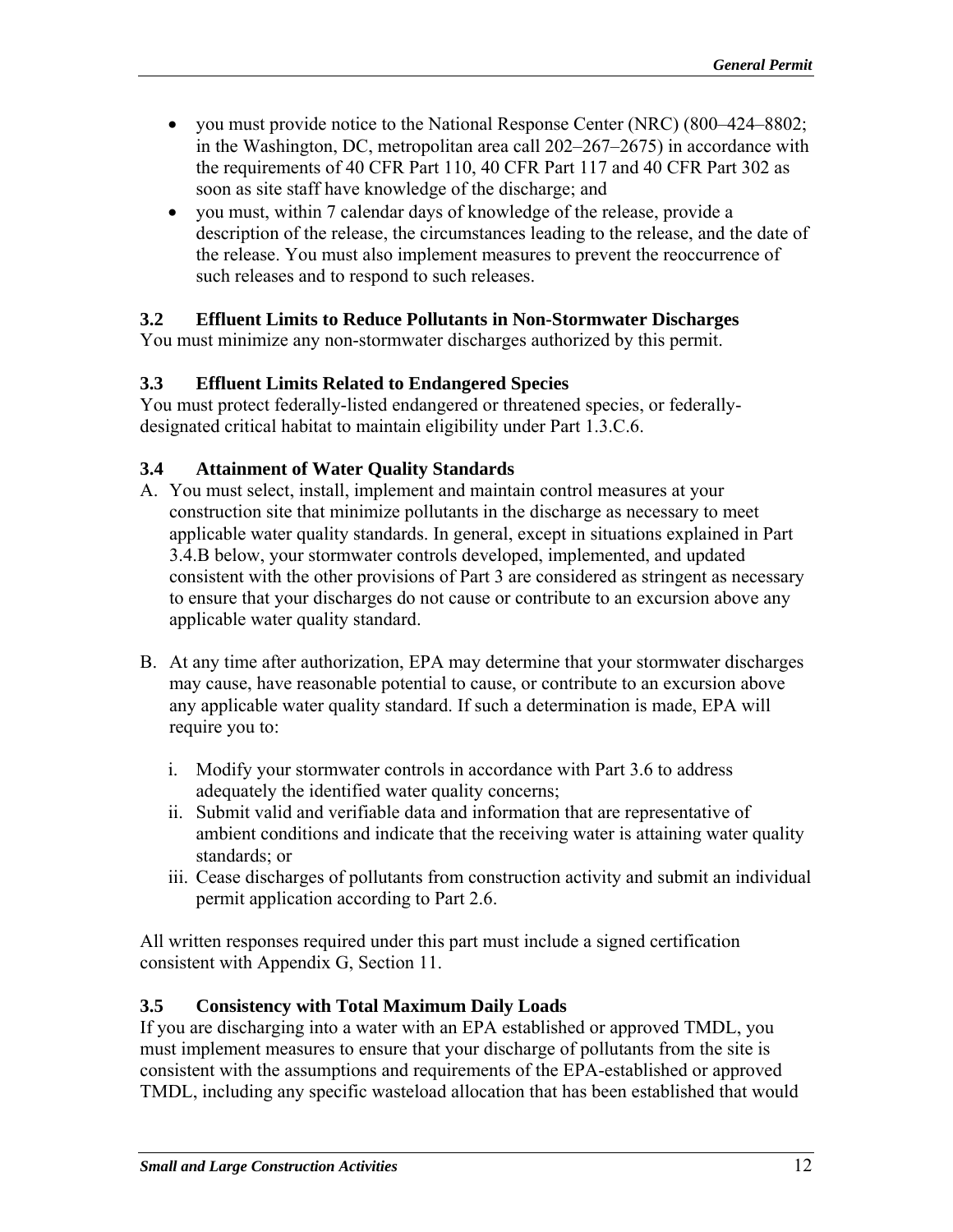apply to your discharge. See Part 1.3.C.5 for further information on determining permit eligibility related to TMDLs.

#### **3.6 Maintenance of Control Measures**

- A. You must maintain all control measures and other protective measures in effective operating condition. If site inspections required by Part 4 identify BMPs that are not operating effectively, you must perform maintenance as soon as possible and before the next storm event whenever practicable to maintain the continued effectiveness of stormwater controls.
- B. If existing BMPs need to be modified or if additional BMPs are necessary for any reason, you must complete implementation before the next storm event whenever practicable. If implementation before the next storm event is impracticable, you must implement alternative BMPs as soon as possible.
- C. You must remove sediment from sediment traps or sedimentation ponds when design capacity has been reduced by 50 percent.
- D. You must remove trapped sediment from a silt fence before the deposit reaches 50 percent of the above-ground fence height (or before it reaches a lower height based on manufacturer's specifications).

### **3.7 Training of Employees**

You must train employees and subcontractors as necessary to make them aware of the applicable control measures implemented at the site so that they follow applicable procedures.

# **3.8 Applicable State, Tribal, or Local Programs**

You must ensure that the stormwater controls implemented at your site are consistent with all applicable federal, state, tribal, or local requirements for soil and erosion control and stormwater management.

# **PART 4: INSPECTIONS**

- A. *Inspection Frequency*: You must conduct inspections in accordance with one of the two schedules listed below. You must specify in your SWPPP which schedule you will be following.
	- 1. At least once every 7 calendar days, OR
	- 2. At least once every 14 calendar days and within 24 hours of the end of a storm event of 0.5 inches or greater.
- B. *Case-by-Case Reductions in Inspection Frequency:* You may reduce your inspection frequency to at least once every month if:
	- 1. The entire site is temporarily stabilized,
	- 2. Runoff is unlikely due to winter conditions (e.g., site is covered with snow, ice, or the ground is frozen), or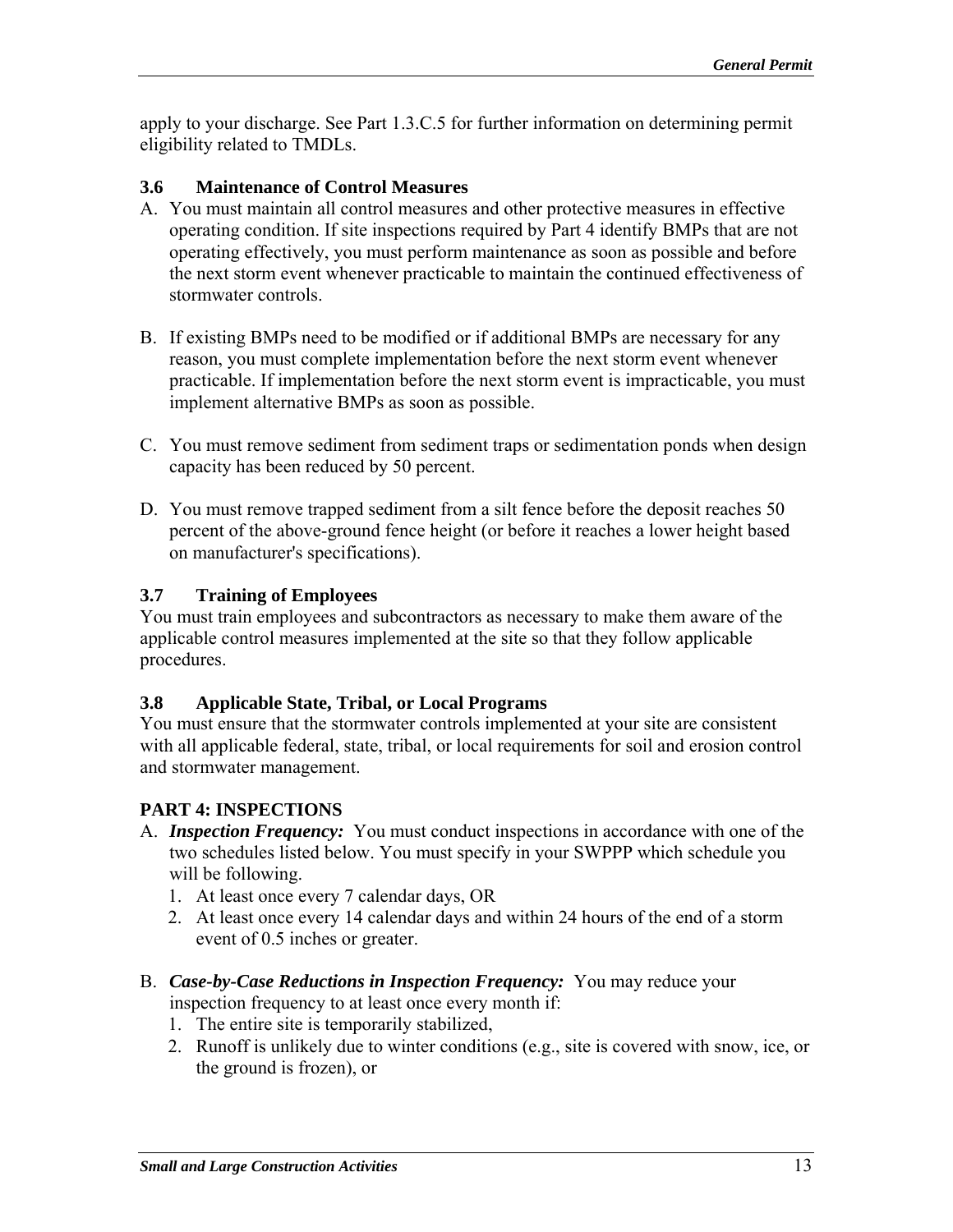- 3. Construction is occurring during seasonal arid periods in arid areas and semi-arid areas.
- C. *Inspection Waiver for Frozen Conditions:* A waiver of the inspection requirements is available until one month before thawing conditions are expected to result in a discharge if all of the following requirements are met:
	- 1. The project is located in an area where frozen conditions are anticipated to continue for extended periods of time (i.e., more than one month);
	- 2. Land disturbance activities have been suspended; and
	- 3. The beginning and ending dates of the waiver period are documented in the SWPPP.
- D. *Qualified Personnel:* Inspections must be conducted by qualified personnel (provided by the operator or cooperatively by multiple operators). "Qualified personnel" means a person knowledgeable in the principles and practice of erosion and sediment controls who possesses the skills to assess conditions at the construction site that could impact stormwater quality and to assess the effectiveness of any sediment and erosion control measures selected to control the quality of stormwater discharges from the construction activity.
- E. *Scope of Inspections:* Inspections must include all areas of the site disturbed by construction activity and areas used for storage of materials that are exposed to precipitation. Inspectors must look for evidence of, or the potential for, pollutants entering the stormwater conveyance system. Sedimentation and erosion control measures must be observed to ensure proper operation. Discharge locations must be inspected to ascertain whether erosion control measures are effective in preventing significant impacts to waters of the United States, where accessible. Where discharge locations are inaccessible, nearby downstream locations must be inspected to the extent that such inspections are practicable. Locations where vehicles enter or exit the site must be inspected for evidence of off-site sediment tracking.
- F. *Reductions in Scope of Inspections for Stabilized Areas:* Once a definable area has been finally stabilized, no further inspection requirements apply to that portion of the site (e.g., earth-disturbing activities around one of three buildings in a complex are done and the area is finally stabilized, one mile of a roadway or pipeline project is done and finally stabilized, etc).
- G. *Utility Line Inspections:* Utility line installation, pipeline construction, and other examples of long, narrow, linear construction activities may limit the access of inspection personnel to the areas described in Part 4.E above. Inspection of these areas could require that vehicles compromise temporarily or even permanently stabilized areas, cause additional disturbance of soils, and increase the potential for erosion. In these circumstances, controls must be inspected on the same frequencies as other construction projects, but representative inspections may be performed. For representative inspections, personnel must inspect controls along the construction site for 0.25 mile above and below each access point where a roadway, undisturbed right-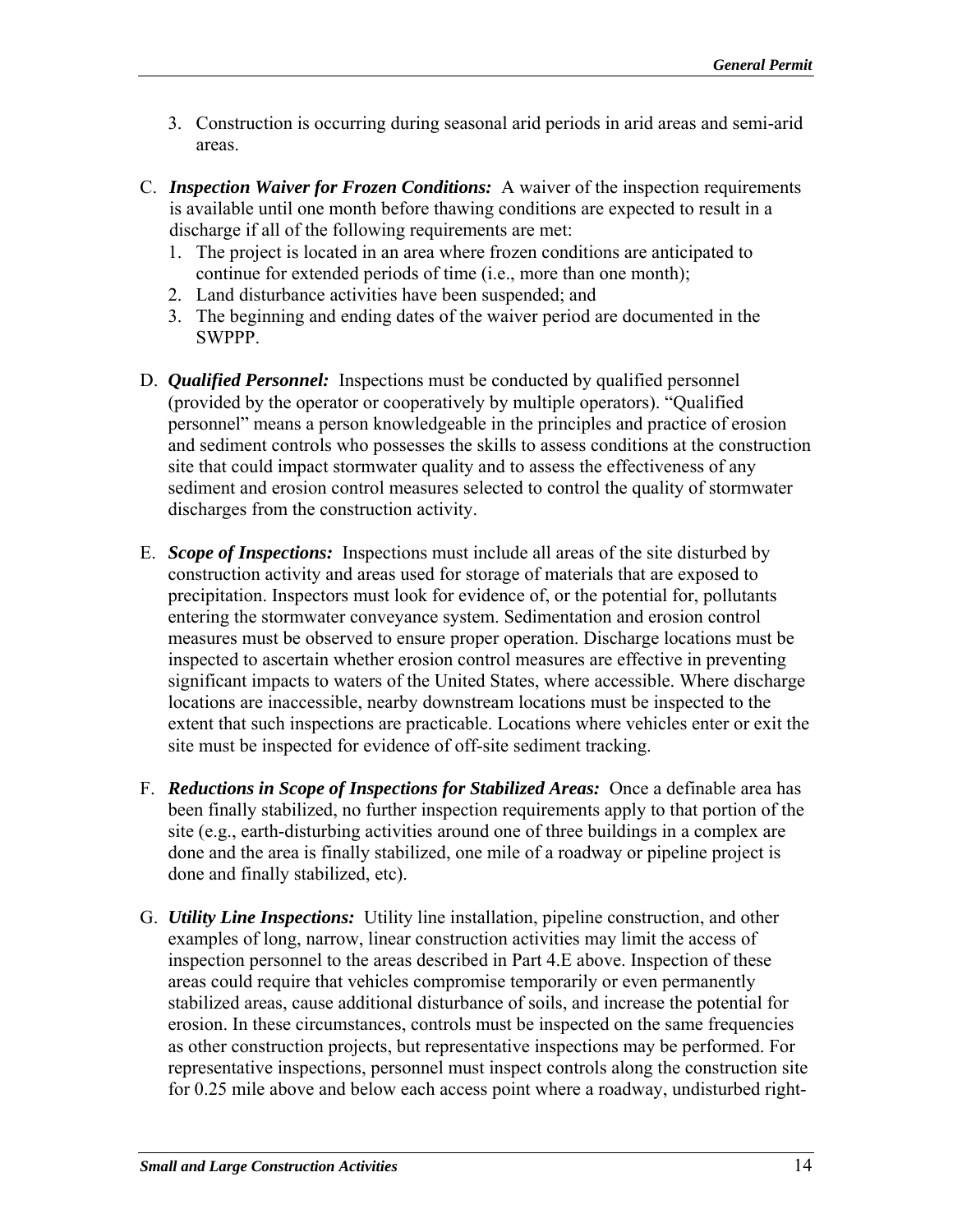of-way, or other similar feature intersects the construction site and allows access to the areas described above. The conditions of the controls along each inspected 0.25 mile segment may be considered as representative of the condition of controls along that reach extending from the end of the 0.25 mile segment to either the end of the next 0.25 mile inspected segment, or to the end of the project, whichever occurs first.

- H. *Inspection Report:* For each inspection required above, you must complete an inspection report. At a minimum, the inspection report must include:
	- 1. The inspection date;
	- 2. Names, titles, and qualifications of personnel making the inspection;
	- 3. Weather information for the period since the last inspection (or since commencement of construction activity if the first inspection) including a best estimate of the beginning of each storm event, duration of each storm event, approximate amount of rainfall for each storm event (in inches), and whether any discharges occurred;
	- 4. Weather information and a description of any discharges occurring at the time of the inspection;
	- 5. Location(s) of discharges of sediment or other pollutants from the site;
	- 6. Location(s) of BMPs that need to be maintained;
	- 7. Location(s) of BMPs that failed to operate as designed or proved inadequate for a particular location;
	- 8. Location(s) where additional BMPs are needed that did not exist at the time of inspection; and
	- 9. Corrective action required including implementation dates.

The inspection report must be signed in accordance with Appendix G, Section 11 of this permit.

# **PART 5: STORMWATER POLLUTION PREVETNION PLANS (SWPPPs)**

# **5.1 Stormwater Pollution Prevention Plan Framework**

You must prepare a SWPPP before submitting your Notice of Intent (NOI) for permit coverage. At least one SWPPP must be developed for each construction project covered by this permit and the stormwater controls implemented at your site must be documented in the SWPPP. If you prepared a SWPPP for coverage under a previous NPDES permit, you must review and update the SWPPP prior to submitting your NOI.

The SWPPP does not contain effluent limitations; the technology and water quality-based effluent limitations are contained in Part 3 of this permit. The SWPPP is intended to document the selection, design, installation, and implementation of control measures that are being used to comply with the effluent limitations set forth in Part 3.

#### The SWPPP must:

- 1. Identify all potential sources of pollutants that may reasonably be expected to affect the quality of stormwater discharges from the construction site; and
- 2. Describe control measures to be used to meet the effluent limits set forth in Part 3.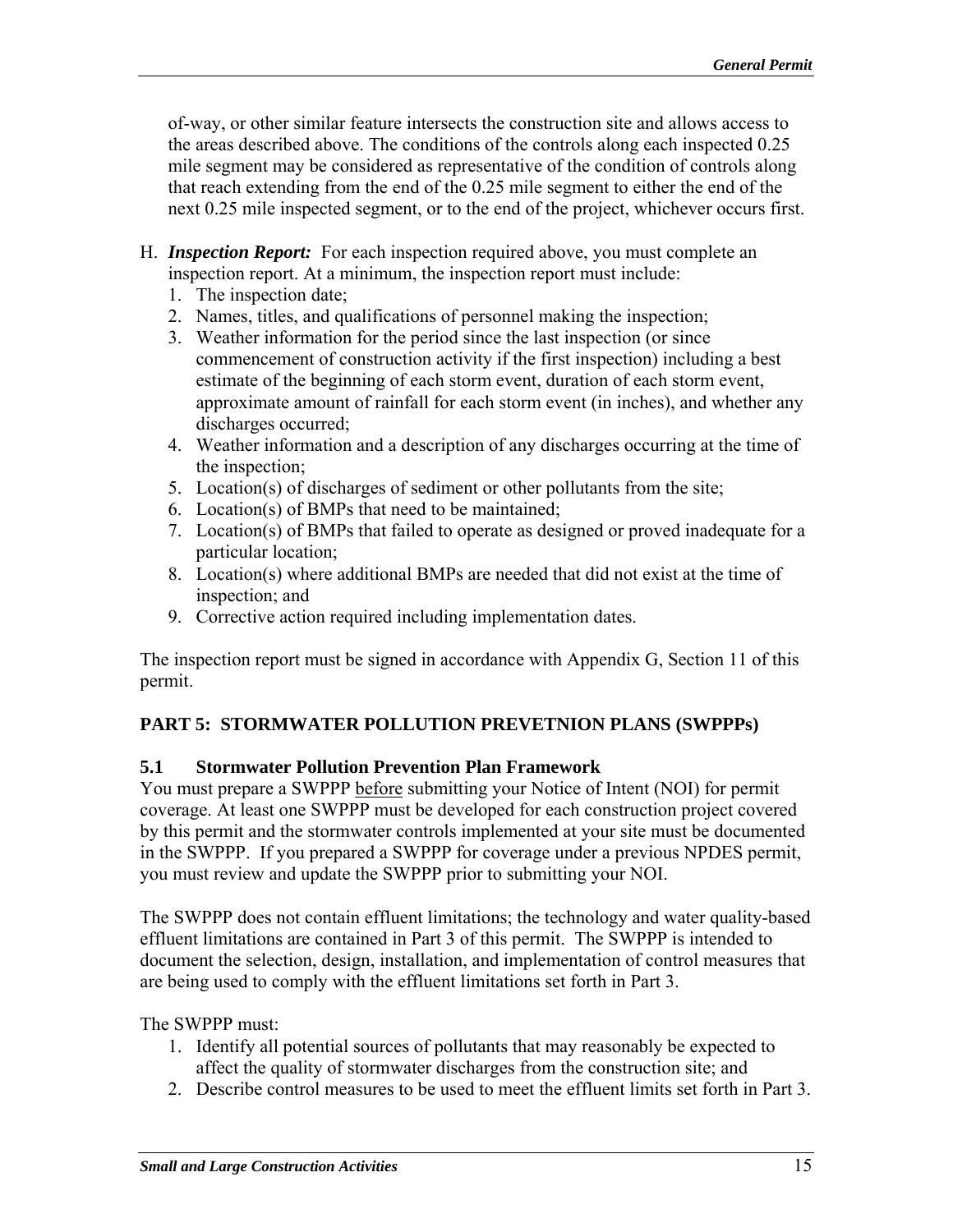# **5.2 SWPPP Contents: Site and Activity Description**

- A. *Construction Site Operators:* The SWPPP must identify all operators for the project site, and the areas of the site over which each operator has control.
- B. *Nature of Construction Activity:* The SWPPP briefly must describe the nature of the construction activity, including:
	- 1. The function of the project  $(e.g., low density residual, shopping mall, highway,$ etc.);
	- 2. The intended sequence and timing of activities that disturb soils at the site;
	- 3. Estimates of the total area expected to be disturbed by excavation, grading, or other construction activities, including dedicated off-site borrow and fill areas; and
	- 4. A general location map (e.g., USGS quadrangle map, a portion of a city or county map, or other map) with enough detail to identify the location of the construction site and waters of the United States within one mile of the site.
- C. *Site Map*: The SWPPP must contain a legible site map, showing the entire site, identifying:
	- 1. Direction(s) of stormwater flow and approximate slopes anticipated after grading activities;
	- 2. Areas of soil disturbance and areas that will not be disturbed (or a statement that all areas of the site will be disturbed unless otherwise noted);
	- 3. Locations of major structural and nonstructural BMPs identified in the SWPPP;
	- 4. Locations where stabilization practices are expected to occur;
	- 5. Locations of off-site material, waste, borrow or equipment storage areas;
	- 6. Locations of all waters of the United States (including wetlands);
	- 7. Locations where stormwater discharges to a surface water; and
	- 8. Areas where final stabilization has been accomplished and no further construction-phase permit requirements apply.
- D. *Construction and Waste Materials:* The SWPPP must include a description of construction and waste materials expected to be stored on-site with updates as appropriate.
- E. *Locations of Other Industrial Stormwater Discharges:* The SWPPP must describe and identify the location and description of any stormwater discharge associated with industrial activity other than construction at the site. This includes stormwater discharges from dedicated asphalt plants and dedicated concrete plants that are covered by this permit.

# **5.3 Description of Control Measures to Reduce Pollutant Discharges**

A. *Control Measures:* The SWPPP must include a description of all control measures that will be implemented to meet the effluent limits in Part 3. For each major activity identified in the project description the SWPPP must clearly document appropriate control measures, the general sequence during the construction process in which the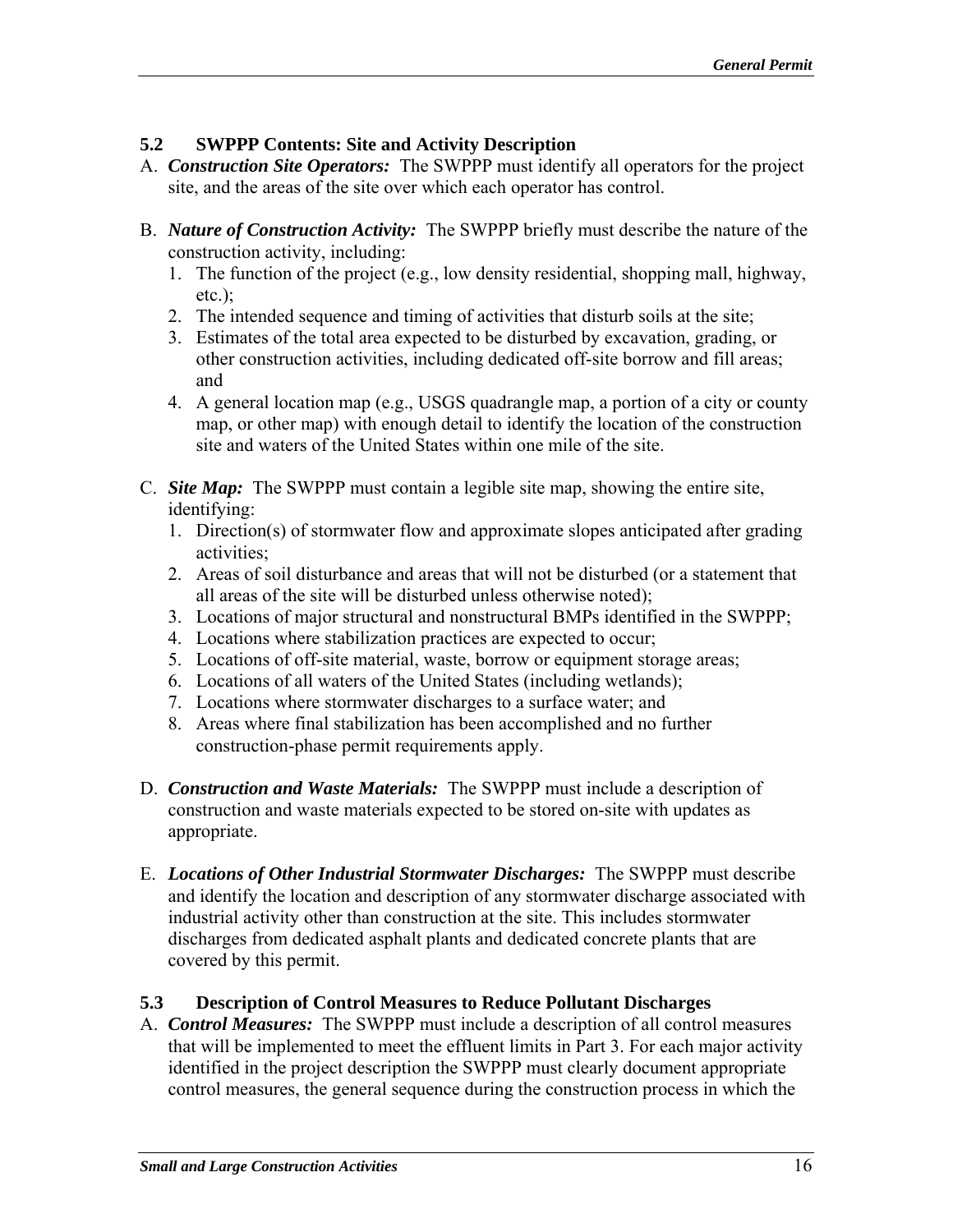measures will be implemented, and which operator is responsible for the control measure's implementation.

- B. *Stabilization:* The SWPPP must include a description of interim and permanent stabilization practices for the site, including a schedule of when the practices will be implemented.
- C. *Post-Authorization Records:* The following records must be maintained with the SWPPP following authorization under this permit:
	- 1. Dates when grading activities occur;
	- 2. Dates when construction activities temporarily or permanently cease on a portion of the site; and
	- 3. Dates when stabilization measures are initiated.

### **5.4 Non-Stormwater Discharges**

The SWPPP must identify all allowable sources of non-stormwater discharges listed in Part 1.3.B of this permit, except for flows from fire fighting activities that are combined with stormwater discharges associated with construction activity at the site. The SWPPP must also describe the pollution prevention measures used to eliminate or reduce nonstormwater discharges consistent with Part 3.2.

### **5.5 Documentation of Permit Eligibility Related to Endangered Species**

The SWPPP must include documentation supporting a determination of permit eligibility with regard to Endangered Species, including:

- A. Information on whether federally-listed endangered or threatened species, or federally-designated critical habitat may be in the project area;
- B. Whether such species or critical habitat may be adversely affected by stormwater discharges or stormwater discharge-related activities from the project;
- C. Results of the Appendix C listed species and critical habitat screening determinations;
- D. Confirmation of delivery of NOI to EPA or to EPA's electronic NOI system. This may include an overnight, express or registered mail receipt acknowledgment; or electronic acknowledgment from EPA's electronic NOI system;
- E. Any correspondence for any stage of project planning between the U.S. Fish and Wildlife Service (FWS), EPA, the U.S. National Marine Fisheries Service (NMFS), or others and you regarding listed species and critical habitat, including any notification that delays your authorization to discharge under this permit; and
- F. A description of measures necessary to protect federally-listed endangered or threatened species, or federally-designated critical habitat.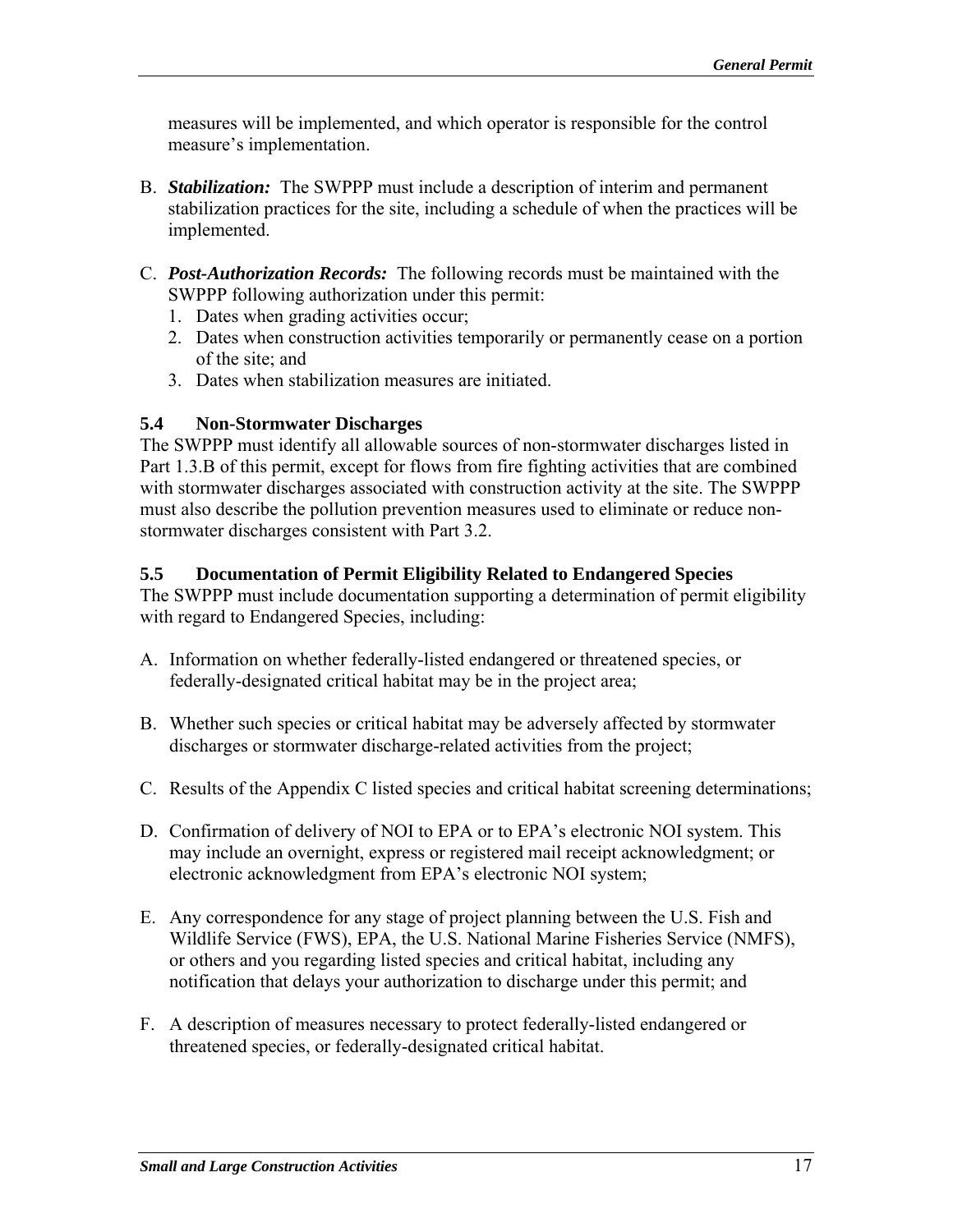**5.6 Documentation of Permit Eligibility Related to Total Maximum Daily Loads**  The SWPPP must include documentation supporting a determination of permit eligibility with regard to waters that have an EPA-established or approved TMDL, including:

- A. Identification of whether your discharge is identified, either specifically or generally, in an EPA-established or approved TMDL and any associated allocations, requirements, and assumptions identified for your discharge;
- B. Summaries of consultation with State or Federal TMDL authorities on consistency of SWPPP conditions with the approved TMDL, and
- C. Measures taken by you to ensure that your discharge of pollutants from the site is consistent with the assumptions and requirements of the EPA-established or approved TMDL, including any specific wasteload allocation that has been established that would apply to your discharge.

See Part 1.3.C.5 for further information on determining permit eligibility related to TMDLs.

# **5.7 Copy of Permit Requirements**

Copies of this permit and of the signed and certified NOI form that was submitted to EPA must be included in the SWPPP. Also, upon receipt, a copy of the letter from the EPA Stormwater Notice Processing Center notifying you of their receipt of your administratively complete NOI must also be included as a component of the SWPPP.

# **5.8 Applicable State, Tribal, or Local Programs**

The SWPPP must be updated as necessary to reflect any revisions to applicable federal, state, tribal, or local requirements that affect the stormwater controls you implement at your site.

# **5.9 Inspections**

A record of each inspection and of any actions taken in accordance with Part 4 must be retained with the SWPPP for at least three years from the date that permit coverage expires or is terminated. The inspection reports must identify any incidents of noncompliance with the permit conditions. Where a report does not identify any incidents of non-compliance, the report must contain a certification that the construction project or site is in compliance with this permit.

# **5.10 Maintaining an Updated Plan**

The SWPPP must be modified:

A. To reflect modifications to stormwater control measures made in response to a change in design, construction, operation, or maintenance at the construction site that has or could have a significant effect on the discharge of pollutants to the waters of the United States that has not been previously addressed in the SWPPP.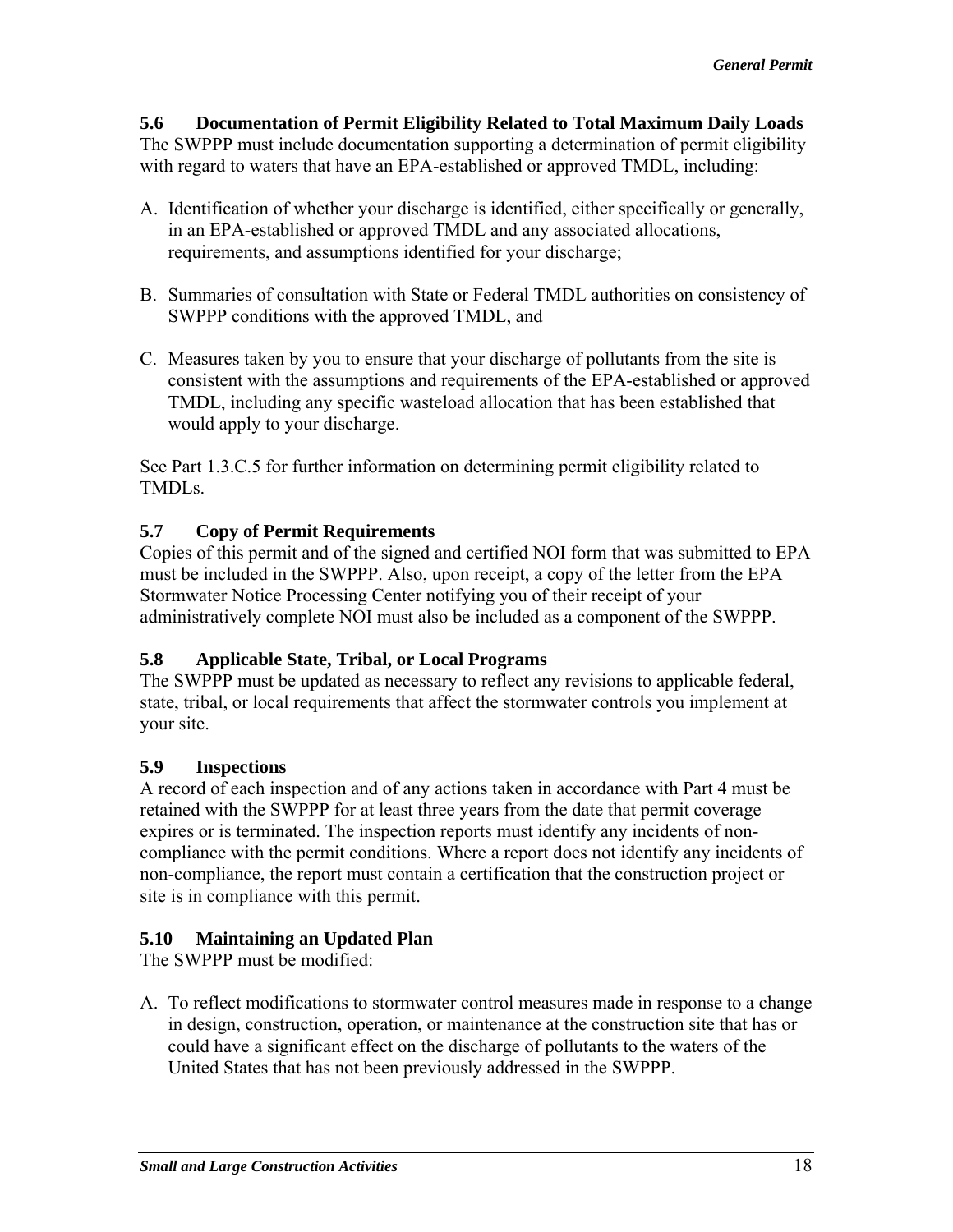- B. If during inspections or investigations by site staff, or by local, state, tribal or federal officials, it is determined that the existing stormwater controls are ineffective in eliminating or significantly minimizing pollutants in stormwater discharges from the construction site.
- C. Based on the results of an inspection, as necessary to properly document additional or modified BMPs designed to correct problems identified. Revisions to the SWPPP must be completed within seven (7) calendar days following the inspection.

# **5.11 Signature, Plan Review and Making Plans Available**

- A. **Retention of SWPPP:** A copy of the SWPPP (including a copy of the permit), NOI, and acknowledgement letter from EPA must be retained at the construction site (or other location easily accessible during normal business hours to EPA, a state, tribal or local agency approving sediment and erosion plans, grading plans, or stormwater management plans; local government officials; the operator of a municipal separate storm sewer receiving discharges from the site; and representatives of the U.S. Fish and Wildlife Service or the National Marine Fisheries Service) from the date of commencement of construction activities to the date of final stabilization. If you have day-to-day operational control over SWPPP implementation, you must have a copy of the SWPPP available at a central location on-site for the use of all those identified as having responsibilities under the SWPPP whenever they are on the construction site. If an on-site location is unavailable to store the SWPPP when no personnel are present, notice of the plan's location must be posted near the main entrance at the construction site.
- B. *Main Entrance Signage*: A sign or other notice must be posted conspicuously near the main entrance of the construction site. If displaying near the main entrance is infeasible, the notice can be posted in a local public building such as the town hall or public library. The sign or other notice must contain the following information:
	- 1. A copy of the completed Notice of Intent as submitted to the EPA Stormwater Notice Processing Center; and
	- 2. If the location of the SWPPP or the name and telephone number of the contact person for scheduling SWPPP viewing times has changed (i.e., is different than that submitted to EPA in the NOI), the current location of the SWPPP and name and telephone number of a contact person for scheduling viewing times.

For linear projects, the sign or other notice must be posted at a publicly accessible location near the active part of the construction project (e.g., where a pipeline project crosses a public road).

C. *Availability of SWPPP:* SWPPPs must be made available upon request by EPA; a state, tribal or local agency approving sediment and erosion plans, grading plans, or stormwater management plans; local government officials; the operator of a municipal separate storm sewer receiving discharges from the site; and representatives of the U.S. Fish and Wildlife Service or the National Marine Fisheries Service to the requestor. The copy of the SWPPP that is required to be kept on-site or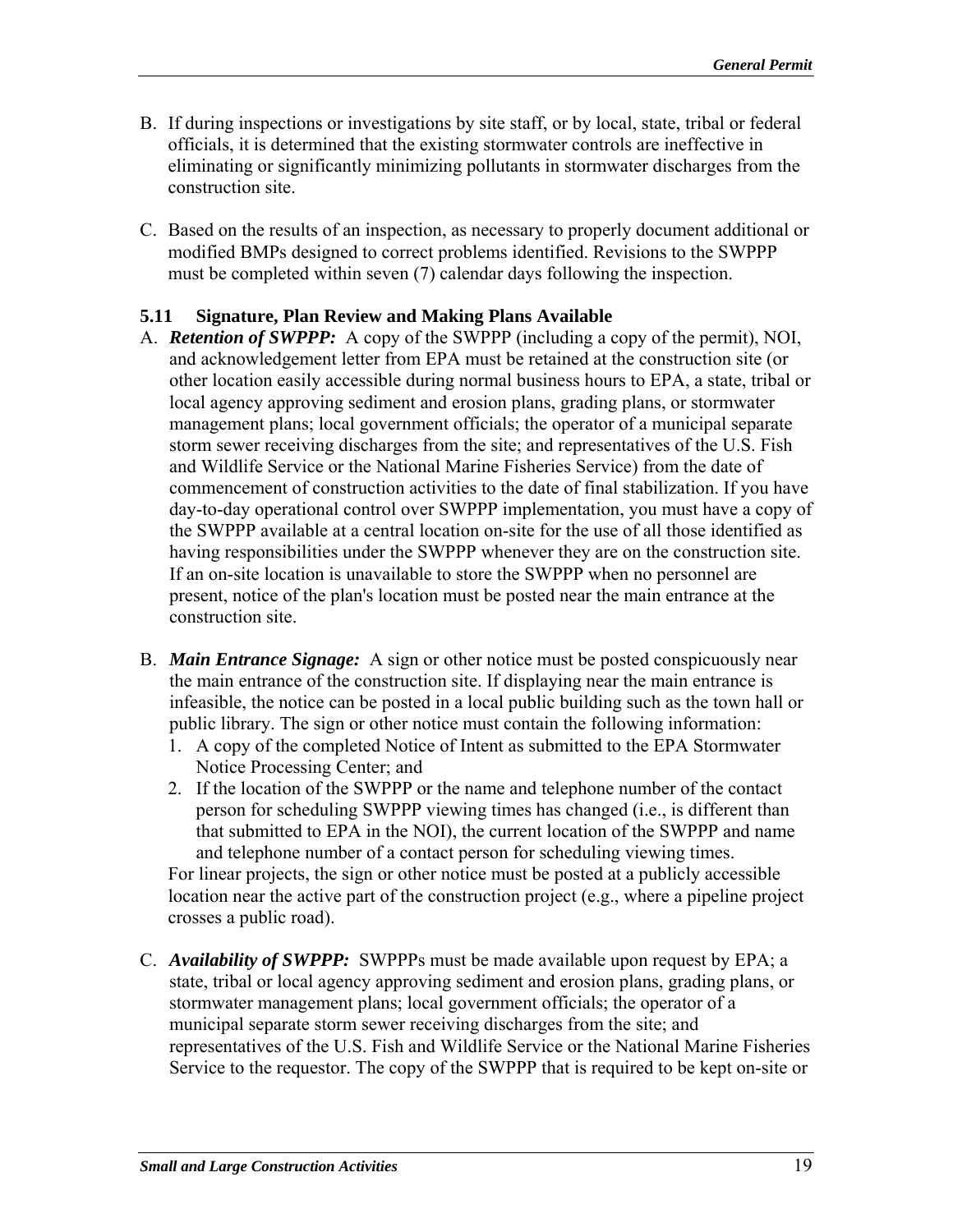locally available must be made available, in its entirety, to the EPA staff for review and copying at the time of an on-site inspection.

D. **Signature and Certification:** All SWPPPs must be signed and certified in accordance with Appendix G, Section 11.

### **5.12 Requirements for Different Types of Operators**

You may meet one or both of the operational control components in the definition of operator found in Appendix A. Part 5.12.C applies to all permittees having control over only a portion of a construction site.

- A. If you have operational control over construction plans and specifications, you must ensure that:
	- 1. The project specifications meet the minimum requirements of this Part and all other applicable permit conditions;
	- 2. The SWPPP indicates the areas of the project where the operator has operational control over project specifications, including the ability to make modifications in specifications;
	- 3. All other permittees implementing portions of the SWPPP (or their own SWPPP) who may be impacted by a change to the construction plan are notified of such changes in a timely manner; and
	- 4. The SWPPP indicates the name of the party(ies) with day-to-day operational control of those activities necessary to ensure compliance with the SWPPP or other permit conditions.
- B. If you have operational control over day-to-day activities, you must ensure that:
	- 1. The SWPPP meets the minimum requirements of this Part and identifies the parties responsible for implementation of control measures identified in the plan;
	- 2. The SWPPP indicates areas of the project where you have operational control over day-to-day activities;
	- 3. The SWPPP indicates the name of the party(ies) with operational control over project specifications (including the ability to make modifications in specifications).
- C. If you have operational control over only a portion of a larger project (e.g., one of four homebuilders in a subdivision), you are responsible for compliance with all applicable effluent limits, terms, and conditions of this permit as it relates to your activities on your portion of the construction site, including protection of endangered species, critical habitat, and historic properties, and implementation of control measures described in the SWPPP. You must ensure either directly or through coordination with other permittees, that your activities do not render another party's pollutant discharge controls ineffective. You must either implement your portion of a common SWPPP or develop and implement your own SWPPP. For more effective coordination of BMPs and opportunities for cost sharing, a cooperative effort by the different operators at a site to prepare and participate in a comprehensive SWPPP is encouraged. Individual operators at a site may, but are not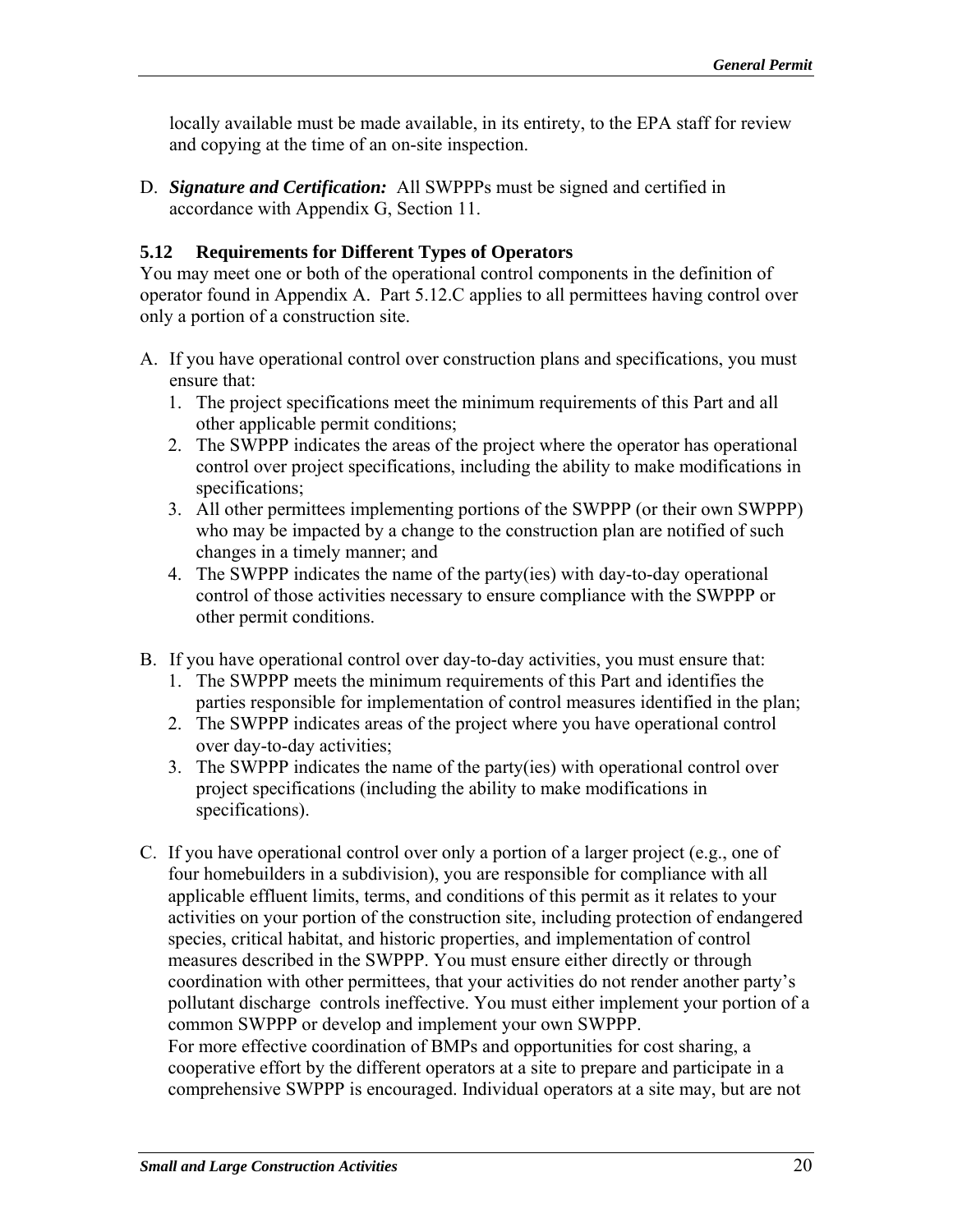required to, develop separate SWPPPs that cover only their portion of the project provided reference is made to other operators at the site. In instances where there is more than one SWPPP for a site, cooperation between the permittees is encouraged to ensure the stormwater discharge control measures are consistent with one another (e.g., provisions to protect listed species and critical habitat).

# **PART 6: TERMINATION OF COVERAGE**

### **6.1 Submitting a Notice of Termination**

Submit a complete and accurate Notice of Termination (NOT) either electronically (strongly encouraged) at www.epa.gov/npdes/eNOI or by completing the paper Notice of Termination form included in Appendix F of this permit and submitting that form to the address listed in Part 2.2.

### **6.2 When to Submit a Notice of Termination**

You may only submit a Notice of Termination (NOT) after one or more of the following conditions have been met:

- A. Final stabilization has been achieved on all portions of the site for which you are responsible;
- B. Another operator has assumed control according to Appendix G, Section 11.C over all areas of the site that have not been finally stabilized;
- C. Coverage under an individual or alternative general NPDES permit has been obtained; or
- D. For residential construction only, temporary stabilization has been completed and the residence has been transferred to the homeowner.

The NOT must be submitted within 30 days of one of the above conditions being met. Authorization to discharge terminates at midnight of the day the NOT is signed.

# **PART 7: RETENTION OF RECORDS**

Copies of the SWPPP and all documentation required by this permit, including records of all data used to complete the NOI to be covered by this permit, must be retained for at least three years from the date that permit coverage expires or is terminated. This period may be extended by request of EPA at any time.

# **PART 8: REOPENER CLAUSE**

# **8.1 Procedures for Modification or Revocation**

Permit modification or revocation will be conducted according to 40 CFR §122.62, §122.63, §122.64 and §124.5.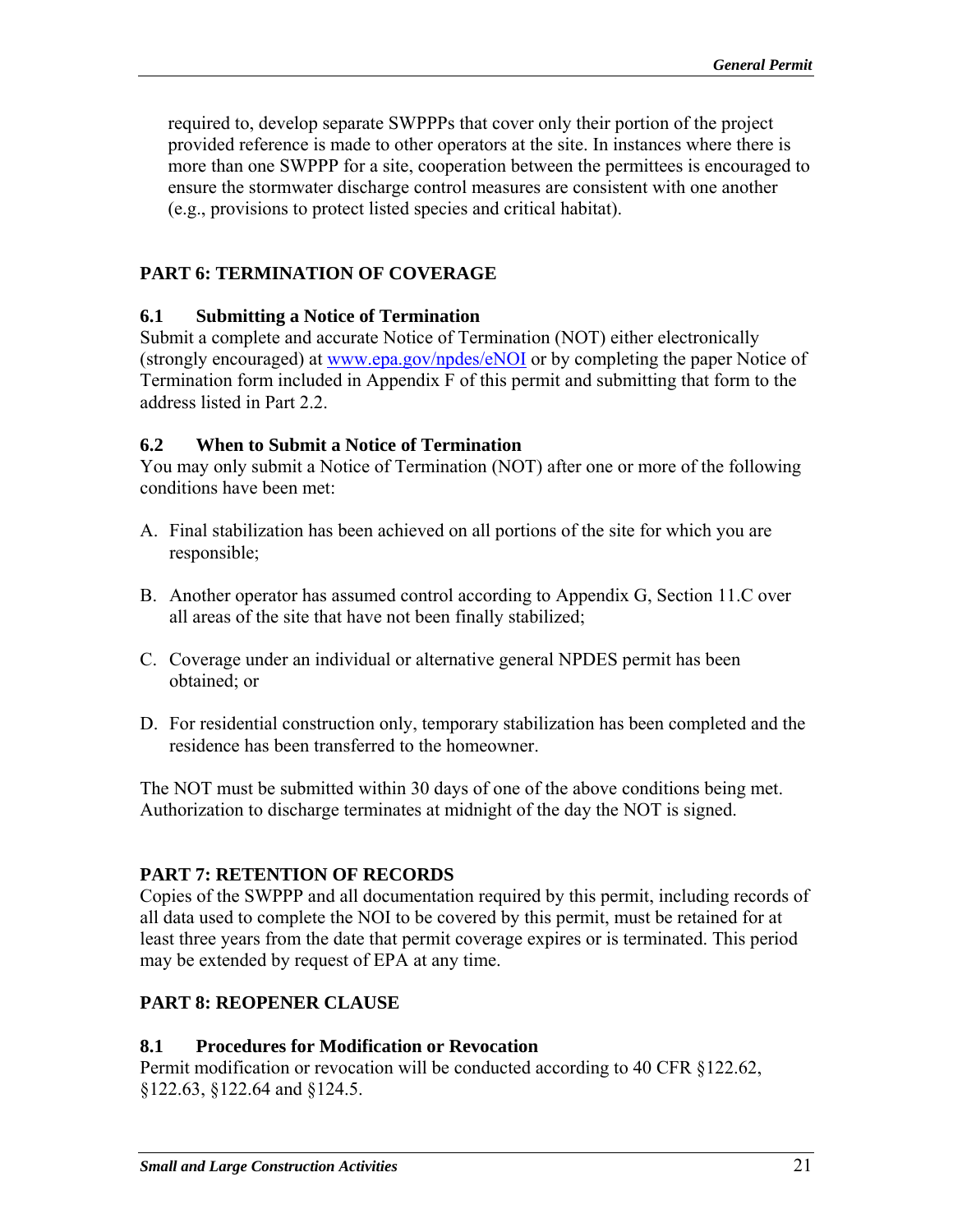# **8.2 Water Quality Protection**

If there is evidence indicating that the stormwater discharges authorized by this permit cause, have the reasonable potential to cause or contribute to an excursion above any applicable water quality standard, you may be required to obtain an individual permit in accordance with Part 2.6 of this permit, or the permit may be modified to include different limitations and/or requirements.

#### **8.3 Timing of Permit Modification**

EPA may elect to modify the permit prior to its expiration (rather than waiting for the new permit cycle) to comply with any new statutory or regulatory requirements, such as for effluent limitation guidelines that may be promulgated in the course of the current permit cycle.

### **PART 9: STANDARD PERMIT CONDITIONS**

The federal regulations require that the Standard Conditions provisioned at 40 CFR §122.41 be applied to all NPDES permits. You are required to comply with those Standard Conditions, details of which are provided in Appendix G.

### **PART 10: PERMIT CONDITIONS APPLICABLE TO SPECIFIC STATES, INDIAN COUNTRY, OR TERRITORIES**

The provisions of this Part provide modifications or additions to the applicable conditions of this permit to reflect specific additional conditions required as part of the state or tribal CWA Section 401 certification process, or the Coastal Zone Management Act (CZMA) certification process, or as otherwise established by the permitting authority. The specific additional revisions and requirements only apply to activities in those specific states, Indian country, and federal facilities. States, Indian country, and federal facilities not included in this Part do not have any modifications or additions to the applicable conditions of this permit.

- A. Region 1
- 1. MAR100000: Commonwealth of Massachusetts, except Indian country
	- a. State Water Quality Statutes, Regulations, and Policies:
		- i. You must comply with the Massachusetts Clean Waters Act (Ch. 21, ss. 26-53).
		- ii. You must comply with the conditions in 314 CMR 4.00 Surface Water Quality Standards.
		- iii. You must comply with the conditions in 314 CMR 3.00 Surface Water Discharge Permit Program.
		- iv. You must comply with the Wetlands Protection Act, Ch. 131, s. 40 and its regulations, 310 CMR 10.00 and any order of Conditions issued by a Conservation Commission or a Superseding Order of Conditions issued by the Massachusetts Department of Environmental Protection.
	- b. Department of Environmental Protection Storm Water Management Policy: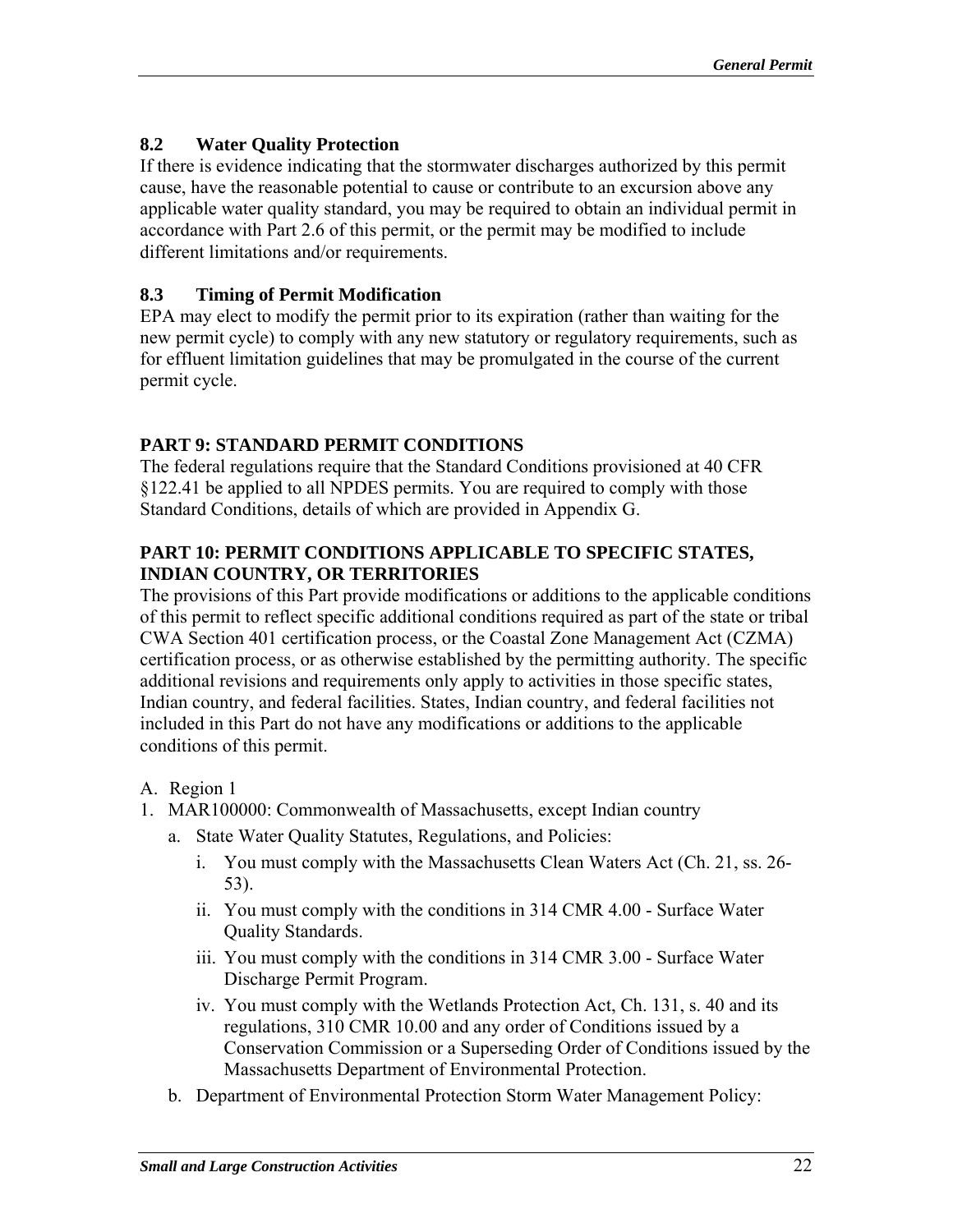- i. You must comply with the Massachusetts Storm Water Management Policy, and applicable Storm Water Performance Standards, as prescribed by state regulations promulgated under the authority of the Massachusetts Clean Waters Act, MGL Ch. 21, ss. 26-53 and the Wetlands Protection Act Ch. 131, s. 40.
- c. Other State Environmental Laws, Regulations, Policies:
	- i. You must comply with the Massachusetts Endangered Species Act [MESA] (MGL Ch. 313A and regulations at 321 CMR 10.00) and any actions undertaken to comply with this storm water permit, shall not result in noncompliance with the MESA.
	- ii. You must not conduct activities under this permit that will interfere with implementation of mosquito control work conducted in accordance with Chapter 252 including, s. 5A thereunder and MassDEP Guideline Number BRP G01-02, West Nile Virus Application of Pesticides to Wetland Resource Areas and Buffer Zones, and Public Water Systems.
- d. Other Department Directives:
	- i. The Department may require you to perform water quality monitoring during the permit term if monitoring is necessary for the protection of public health or the environment as designated under the authority at 314 CMR 3.00.
	- ii. The Department may require you to provide measurable verification of the effectiveness of BMPs and other control measures in your management program, including water quality monitoring.
	- iii. The Department has determined that compliance with this permit does not protect you from enforcement actions deemed necessary by the Department under its associated regulations to address an imminent threat to the public health or a significant adverse environmental impact which results in a violation of the Massachusetts Clean Waters Act, Ch. 21, ss. 26-53.
	- iv. The Department reserves the right to modify the 401 Water Quality Certification if any changes, modifications or deletions are made to the general permit. In addition, the Department reserves the right to add and/or alter the terms and conditions of its 401 Water Quality Certification to carry out its responsibilities during the term of this permit with respect to water quality, including any revisions to 314 CMR 4.00, Surface Water Quality Standards.
- e. Permit Compliance
	- i. Should any violation of the Massachusetts Surface Water Quality Standards (314 CMR 4.00) or the conditions of this certification occur, the Department will direct you to correct the violations(s). The Department has the right to take any action as authorized by the General Laws of the Commonwealth to address the violation of this permit or the MA Clean Waters Act and the regulations promulgated thereunder. Substantial civil and criminal penalties are authorized under MGL Ch. 21, s. 42 for discharging into Massachusetts' waters in violation of an order or permit issued by this Department. This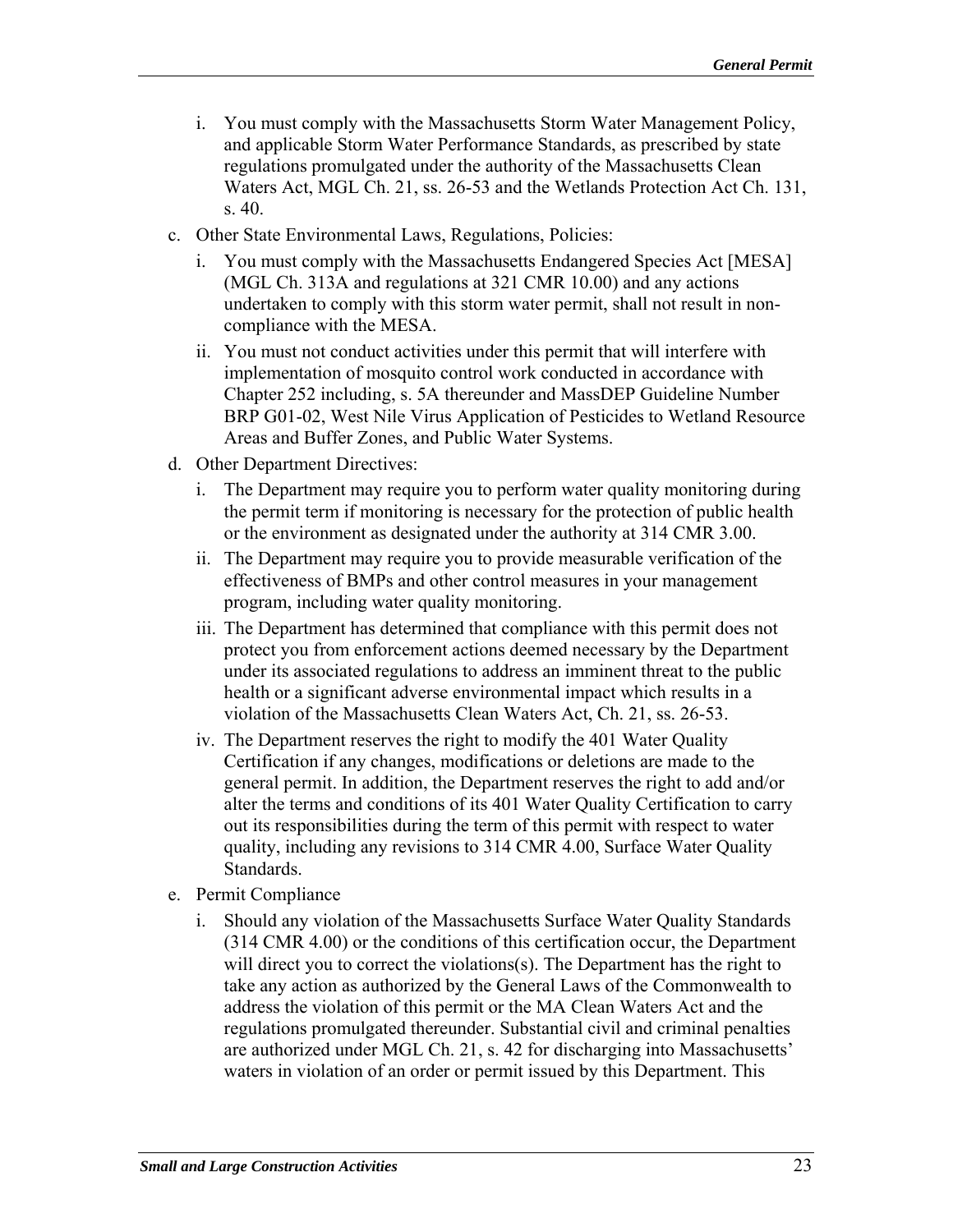certification does not relieve you of the duty to comply with other applicable Massachusetts statutes and regulations.

- 1. NHR100000: State of New Hampshire
	- a. If you disturb 100,000 square feet or more of contiguous area, you must also apply for a "Significant Alteration of the Terrain Permit from DES pursuant to RSA 485-A:17 and Env-Ws 415. This requirement applies to the disturbances of only 50,000 square feet when construction occurs within the protected shoreline (see RSA 483-B and Env-Ws 1400).
	- b. You must determine that any excavation dewatering discharges are not contaminated before they will be authorized as an allowable non-storm water discharge under this permit (see Subpart 1.3.B). The water is considered uncontaminated if there is no groundwater contamination within 1,000 feet of the discharge. Information on groundwater contamination can be generated over the Internet via the NHDES web site http://www.des.state.nh.us (One Stop Data Retrieval, Onestop Master Site Table). The web site also provides E-mail access to an NHDES Site Remediation Contact to answer questions about using the Web site.
	- c. You must treat any uncontaminated excavation dewatering discharges as necessary to remove suspended solids and turbidity. The discharges must be sampled at a location prior to mixing with storm water at least once per week during weeks when discharges occur. The samples must be analyzed for total suspended solids (TSS) and must meet monthly average and maximum daily TSS limitations of 50 milligrams per liter (mg/L) and 100 mg/L, respectively. TSS (a.k.a. Residue, Nonfilterable) analysis and sampling must be performed in accordance with Tables IB (parameter, units and method) and II (required containers, preservation techniques and holding times) in 40 CFR 136.3 (see: http://www.access.gpo.gov/nara/cfr/waisidx 02/40cfr136 02.html). Records of any sampling and analysis must be maintained and kept with the SWPPP for at least three years after final site stabilization.
	- d. During site design and preparation of the storm water pollution prevention plan (SWPPP), you must consider opportunities for groundwater recharge using on-site infiltration. The SWPPP must include a description of any on-site infiltration that will be installed as a post construction storm water management measure (see Subpart 3.4.E) or reasons for not employing such measures. For design considerations for infiltration measures see the September 2001 DES publication titled "Managing Storm Water as a Valuable Resource" which is available online at: http://www.des.state.nh.us/StormWater/construction.htm. Loss of annual recharge to groundwater should be minimized through the use of infiltration measures wherever feasible.
- B. Region 2
- 1. NYR10000I: Indian country within the State of New York
	- a. St. Regis Mohawk Territory at Akwesasne

i.NOIs shall also be submitted to the St. Regis Mohawk Tribe, Environment Division, at the same time they are submitted to EPA, at the following address: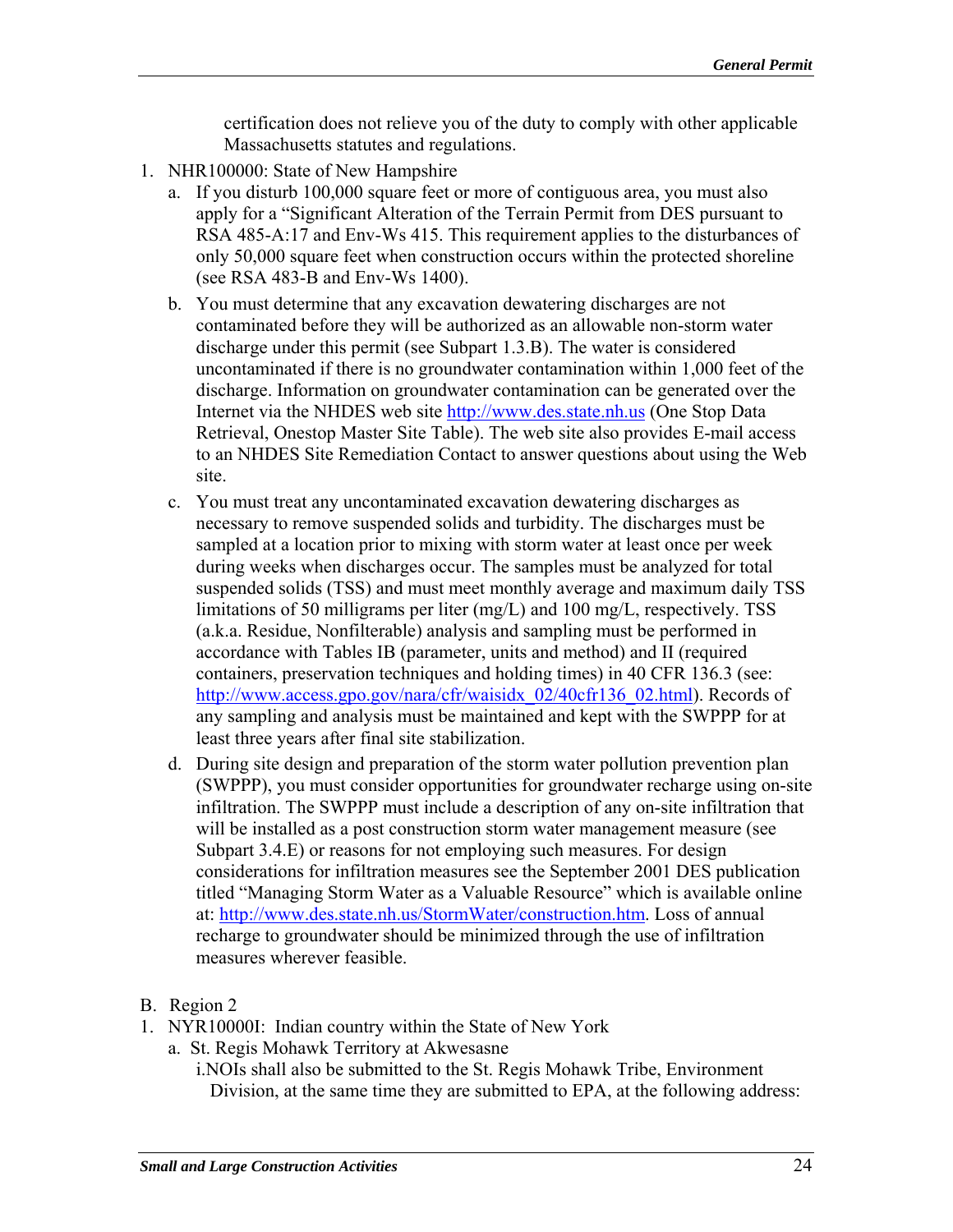St. Regis Mohawk Tribe, Environment Division 412 State Route 37 Akwesasne, NY 13655 Attn: Water Resources Program Manager

- ii. In addition, Storm Water Pollution Prevention Plans (and any updates or amendments thereto) must be submitted to the Environment Division and to the Tribal Historic Preservation Officer at least thirty (30) days in advance of corresponding Notices of Intent. This will allow the Environment Division and the THPO to make an informed determination as to whether any proposed discharges might adversely impact the quality of its surface or groundwater, or disturb sites of historic or cultural significance to the Tribe that may be listed, or eligible to be listed, on the National Register of Historic Places.
- C. Region 3 No additional requirements (District of Columbia, Federal Facilities Only in the State of Delaware)
- D. Region 5
- 1. MNR100000: Indian Country within the State of Minnesota a*. Fond du Lac Band of Lake Superior Chippewa*

i. A copy of the Storm Water Pollution Prevention Plan must be submitted to the following office at least thirty (30) days in advance of sending the Notice of Intent (NOI) to EPA:

Fond du Lac Reservation Office of Water Protection 1720 Big Lake Road Cloquet, MN 55720

CGP applicants are encouraged to work with the FDL Office of Water Protection in the identification of all proposed receiving waters.

- ii. Copies of the NOI and the Notice of Termination (NOT) must be sent to the Fond du Lac Office of Water Protection at the same time they are submitted to EPA.
- iii. This certification does not pertain to any new discharge to Outstanding Reservation Resource Waters (ORRW) as described in §105 b.3 of the Fond du Lac Water Quality Standards (Ordinance #12/98). Although additional waters may be designated in the future, currently Perch Lake, Rice Portage Lake, Miller Lake, Deadfish Lake and Jaskari Lake are designated as ORRWs. New dischargers wishing to discharge to an ORRW must obtain an individual permit for stormwater discharges from large and small construction activities.
- iv. All work shall be carried out in such a manner as will prevent violations of water quality criteria as stated in the Water Quality Standards of the Fond du Lac Reservation, Ordinance 12/98 as amended. This includes, but is not limited to, the prevention of any discharge that causes a condition in which visible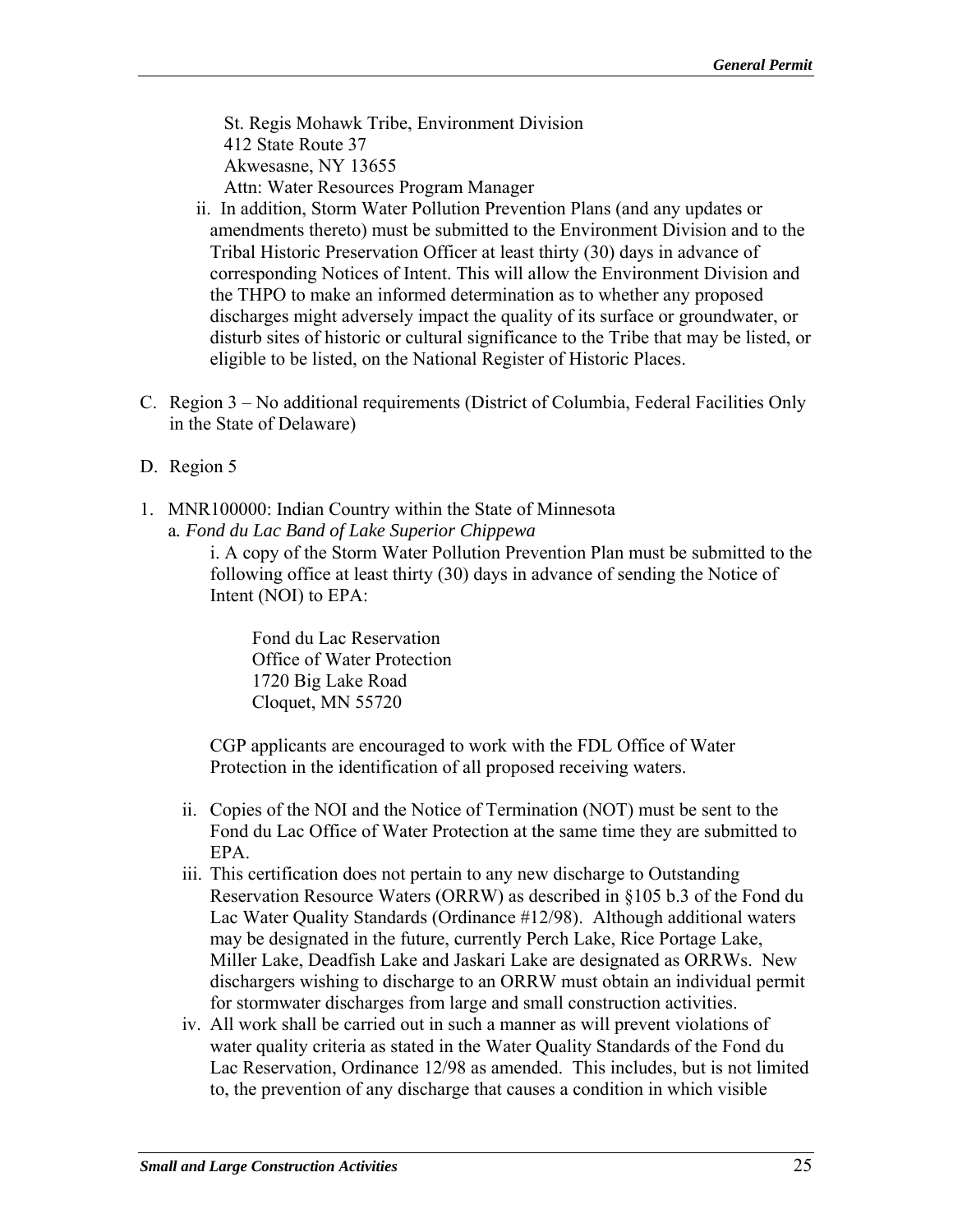solids, bottom deposits, or turbidity impairs the usefulness of water of the Fond du Lac Reservation for any of the uses designated in the Water Quality Standards of the Fond du Lac Reservation. These uses include wildlife, aquatic life, warm and cold water fisheries, subsistence fishing (netting), primary contact recreation, cultural, wild rice areas, aesthetic waters, agriculture, navigation and commercial.

- v.Appropriate steps shall be taken to ensure that petroleum products or other chemical pollutants are prevented from entering waters of the Fond du Lac Reservation. All spills must be reported to the appropriate emergency management agency, and measures shall be taken immediately to prevent the pollution of waters of the Fond du Lac reservation, including groundwater.
- vi. This certification does not authorize impacts to cultural, historical, or archeological features or sites, or properties that may be eligible for such listing.

#### b*. Grand Portage Band of Lake Superior Chippewa*

- i. The CGP authorization is for construction activities that may occur within the exterior boundaries of the Grand Portage Reservation in accordance to the Grand Portage Land Use Ordinance. The CGP regulates storm-water discharges associated with construction sites of one acre or more in size. Only those activities specifically authorized by the CGP are authorized by this certification (the "Certification"). This Certification does not authorize impacts to cultural, historical, or archeological features or sites, or properties that may be eligible for listing as such.
- ii.All construction storm water discharges authorized by the CGP must comply with the Water Quality Standards and Water Resources Ordinance, as well as Applicable Federal Standards (as defined in the Water Resources Ordinance). As such, appropriate steps must be taken to ensure that petroleum products or other chemical pollutants are prevented from entering the Waters of the Reservation (as defined in the Water Resources Ordinance). All spills must be reported to the appropriate emergency-management agency, and measures must be taken to prevent the pollution of the Waters of the Reservation, including groundwater.
- iii.A copy of the Storm Water Pollution Prevention Plan (the "Plan") required by the CGP must be submitted to the Board at least 30 days in advance of sending the requisite Notice of Intent to EPA. The Board may require monitoring of storm-water discharges as determined on a case-by-case basis. If the Board determines that a monitoring plan is necessary, the monitoring plan must be prepared and incorporated into the Plan before the Notice of Intent is submitted to the EPA. The Plan should be sent to:

Grand Portage Environmental Resources Board

P.O. Box 428

Grand Portage, MN 55605

 Copies of the Notice of Intent and Notice of Termination required under the General Permit must be submitted to the Board at the address above at the same time they are submitted to the EPA.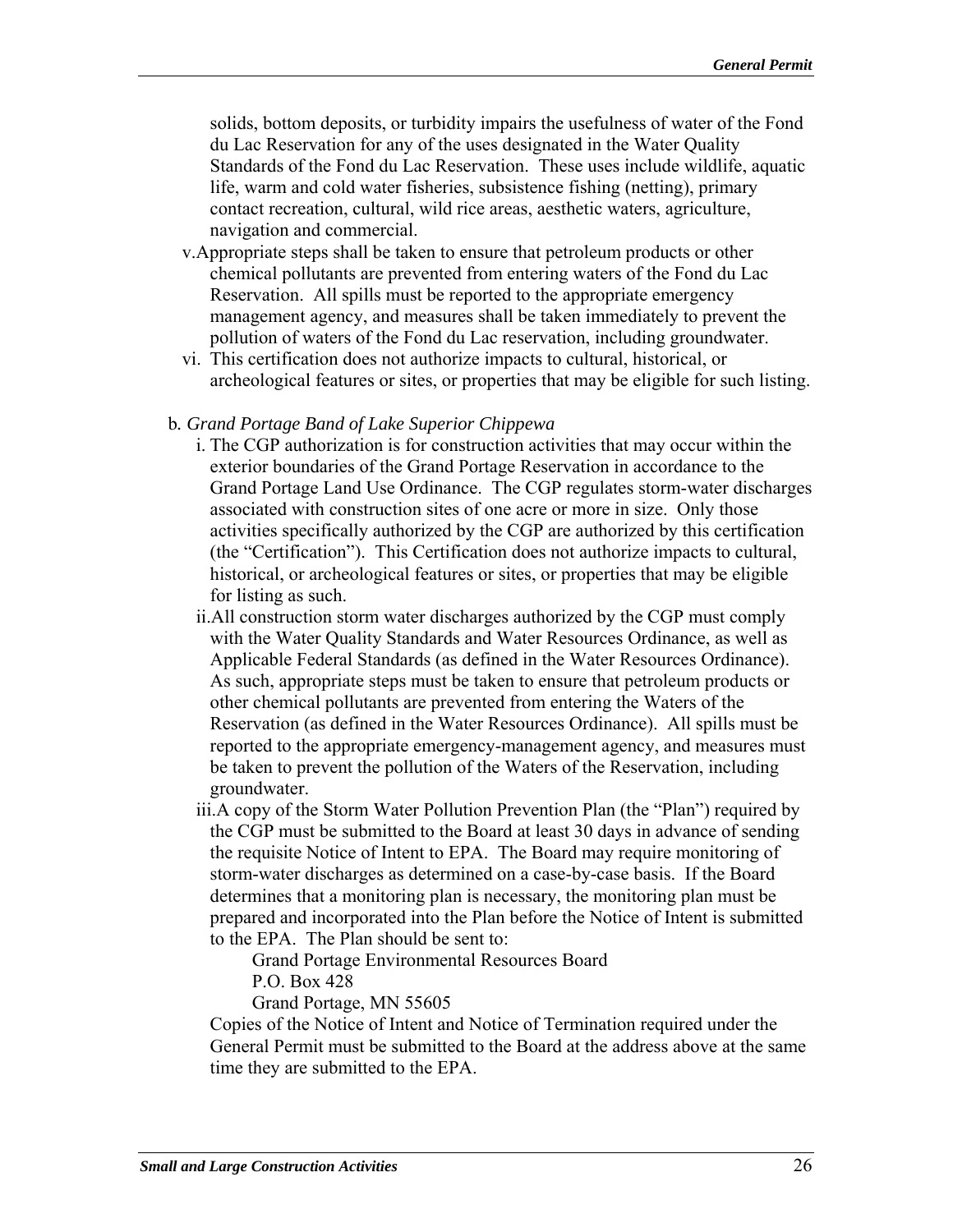- iv.If requested by the Grand Portage Environmental Department, the permittee must provide additional information necessary for a case-by-case eligibility determination to assure compliance with the Water Quality Standards and any Applicable Federal Standards.
- v.Discharges that the Board has determined to be or that may reasonably be expected to be contributing to a violation of Water Quality Standards or Applicable Federal Standards are not authorized by this Certification.
- vi.The Board retains full authority provided by the Water Resources Ordinance to ensure compliance with and to enforce the provisions of the Water Resource Ordinance and Water Quality Standards, Applicable Federal Standards, and these Certification conditions.

vii.Appeals related to Board actions taken in accordance with any of the preceding conditions may be heard by the Grand Portage Tribal Court.

- 2. WIR100000: Indian Country within the State of Wisconsin, except the Sokaogon Chippewa Community.
	- a. *Bad River Band of Lake Superior Tribe of Chippewa Indians* 
		- i. Only those activities specifically authorized by the CGP are authorized by this Certification. This Certification does not authorize impacts to cultural properties, or historical sites, or properties that may be eligible for listing as such.
		- ii. An operator of a project, which is eligible for coverage under the CGP, that would result in an allowable discharge under the CGP occurring within the exterior boundaries of the Bad River Reservation must notify the Tribe prior to discharge. The operator must submit a copy of the Notice of Intent (NOI) to the Tribe's Natural Resources Department and the Tribal Historic Preservation Office at the same time the NOI is submitted to the U.S. EPA. The operator must also submit a copy of the Notice of Termination to the Tribe at the same time it is submitted to the U.S. EPA. Notification forms applicable to the CGP can be obtained from the EPA's webpage: http://cfpub.epa.gov/npdes. Notifications shall be sent to the following address:

Bad River Tribe's Natural Resources Department P.O. Box 39

Odanah, WI 54861

Bad River's Tribal Historic Preservation Office P.O. Box 39 Odanah, WI 54861

iii. An operator of a project, which is eligible for coverage under the CGP, that would result in an allowable discharge under the CGP occurring within the exterior boundaries of the Bad River Reservation must provide the Tribe with a copy of the Stormwater Pollution Prevention Plan (SWPPP). The operator must submit a copy of the SWPPP to the following addresses prior to the discharge:

Bad River Tribe's Natural Resources Department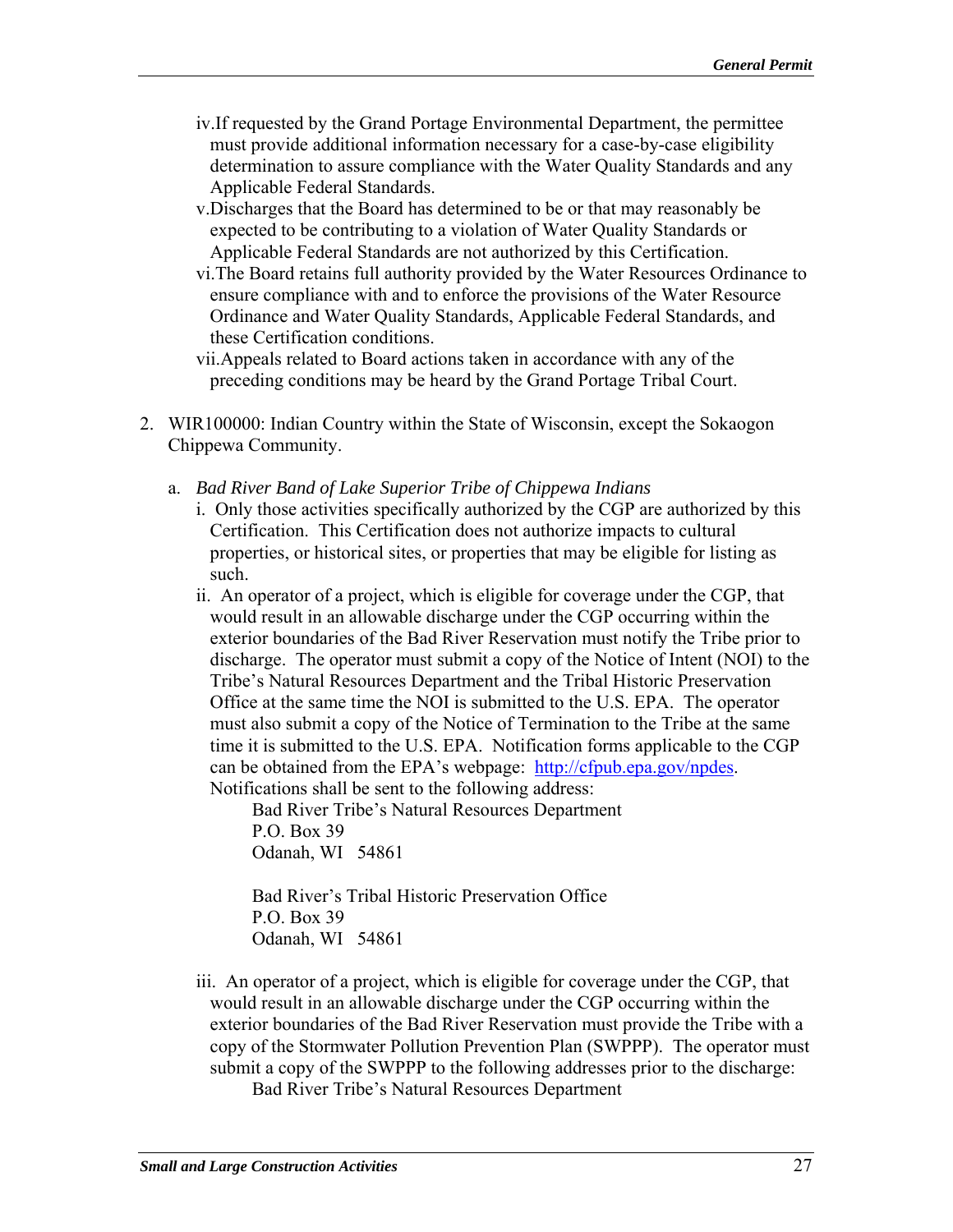P.O. Box 39 Odanah, WI 54861

- iv. All projects which are eligible for coverage under the CGP and are located within the exterior boundaries of the Bad River Reservation shall be implemented in such a manner that is consistent with Chapter 323 of the Bad River Tribal Ordinances, which is the "Bad River Reservation Wetland and Watercourse Protection Ordinance." Questions regarding Chapter 323 can be directed to the Tribe's Natural Resources Department at (715) 682-7123.
- v. The Tribe's CWA 401 Certification for the 2008 NPDES CGP will be reviewed and revised upon federal approval of the Tribe's water quality standards to ensure the activity authorized by the CGP will not violate Tribal water quality standards.

Note: Facilities within the Sokaogon Chippewa Community are not eligible for stormwater discharge coverage under this permit. Contact the Region 5 office for an individual permit application.

- E. Region 6
- 1. NMR100000: The State of New Mexico, except Indian country
	- a. In addition to all other provisions of this permit, operators who intend to obtain authorization under this permit for all new stormwater discharges must satisfy the conditions in Part 10.C.1.b., unless a TMDL has been established for the receiving stream which specifies a waste load allocation (WLA) for construction stormwater discharges or the receiving stream is a Tier 3 water, in which case Part 10.C.1.c. applies.
	- b. The SWPPP must include site-specific interim and permanent stabilization, managerial, and structural solids, erosion, and sediment control best management practices (BMPs) and/or other controls that are designed to prevent to the maximum extent practicable an increase in the sediment yield and flow velocity from pre-construction, pre-development conditions to assure that applicable standards in 20.6.4 NMAC, including the antidegradation policy, or WLAs are met. This requirement applies to discharges both during construction and after construction operations have been completed. The SWPPP must identify, and document the rationale for selecting these BMPs and/or other controls. The SWPPP must also describe design specifications, construction specifications, maintenance schedules (including a long term maintenance plan), criteria for inspections, as well as expected performance and longevity of these BMPs. BMP selection must be made based on the use of appropriate soil loss prediction models (such as SEDCAD 4.0, RUSLE, SEDIMOT II, MULTISED, etc.), or equivalent, generally accepted (by professional erosion control specialists), soil loss prediction tools. The operator(s) must demonstrate, and include documentation in the SWPPP, that implementation of the site-specific practices will assure that the applicable standards or WLAs are met, and will result in sediment yields and flow velocities that, to the maximum extent practicable, will not be greater than the sediment yield levels and flow velocities from pre-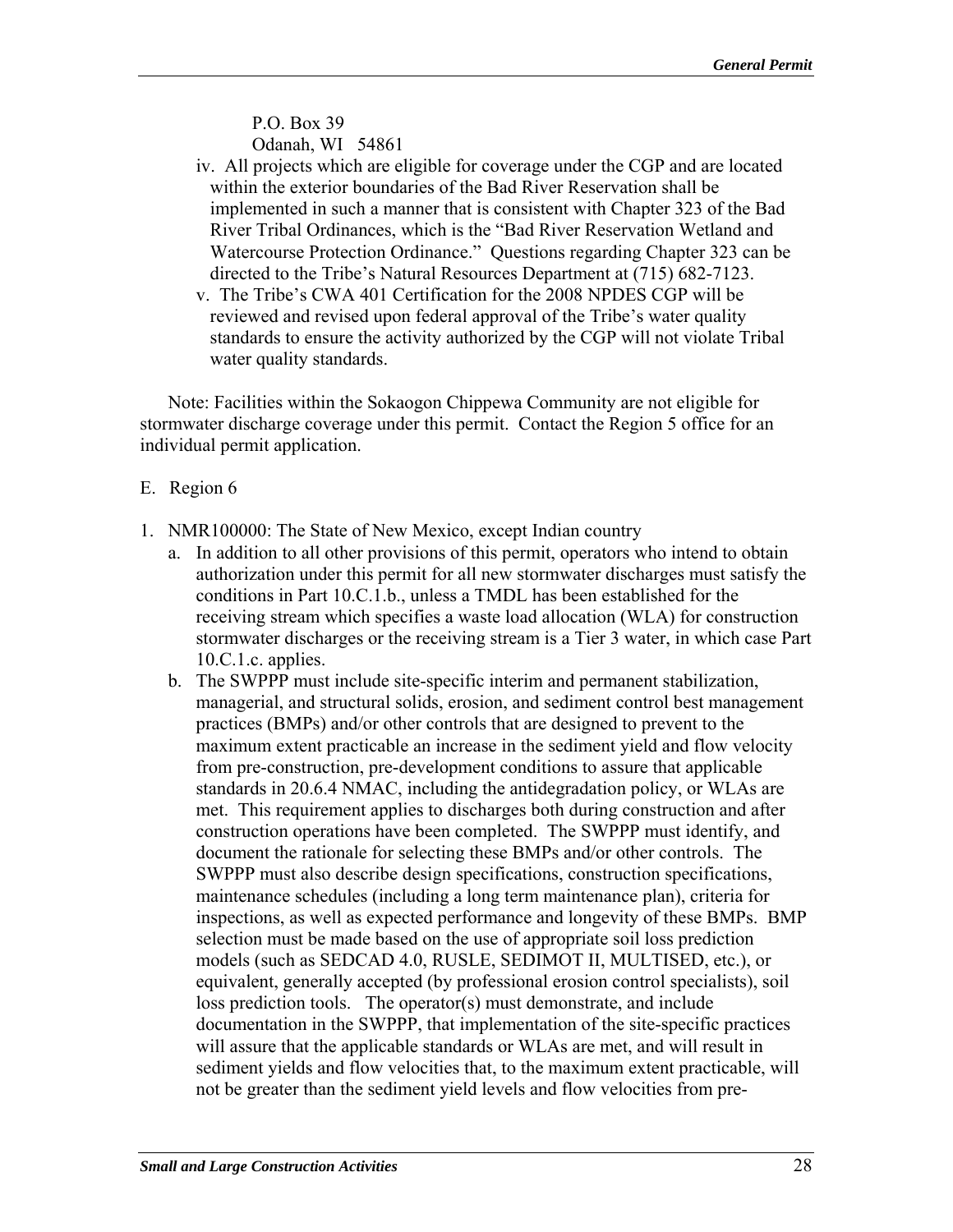construction, pre-development conditions. The SWPPP must be prepared in accordance with good engineering practices by qualified (e.g., CPESC certified, engineers with appropriate training, etc.) erosion control specialists familiar with the use of soil loss prediction models and design of erosion and sediment control systems based on these models (or equivalent soil loss prediction tools). The operator(s) must design, implement, and maintain BMPs in the manner specified in the SWPPP.

- c. Operators are not eligible to obtain authorization under this permit for all new stormwater discharges to outstanding national resource waters (ONRWs) (also referred to as "Tier 3: waters). According to the Antidegradation Policy at Paragraph 3 of Subsection A of 20.6.4.8 NMAC, in part, "ONRWs may include, but are not limited to, surface waters of the state within national and state monuments, parks, wildlife refuges, waters of exceptional recreational or ecological significance, and waters identified under the Wild and Scenic Rivers Act." No ONRWs exist at the time this permit is being finalized; however, during the term of the permit, if a receiving water is designated as an ONRW, the operator must obtain an individual permit for stormwater discharges from large and small construction activities.
- d. Stormwater discharges associated with construction activity that the State has determined to be or may reasonably be expected to be contributing to a violation of an applicable standard, including the antidegradation policy, are not authorized by this permit. *Note: Upon receipt of this determination, NMED anticipates that, within a reasonable period of time, EPA will notify the general permittee to apply for and obtain an individual NPDES permit for these discharges per 40 CFR Part 122.28(b)(3).*
- e. Inspections required under Part 4 must be conducted at least once every 14 calendar days and within 24 hours of the end of a storm event of 0.5 inches or greater. The option for inspections at least once per 7 calendar days is not available. The Inspection Waivers provided in Part 4.B and C still apply.
- f. Permittees can use temporary erosion controls as described in item 3 of the Appendix A definition of "Final Stabilization" as a method for final stabilization under the permit only under the following conditions:

If this option is selected, you must notify SWQB at the address listed in item g. below at the time the NOT is submitted to EPA. The information to be submitted includes:

- A copy of the NOT;
- Contact information, including individual name or title, address, and phone number for the qualified (see CGP Part 4.10.D) party responsible for implementing the final stabilization measures; and
- The date that the temporary erosion control practice was implemented (this is always prior to, and sometimes significantly prior to, submission of an NOT) and the projected timeframe that the 70% native vegetative cover requirements are expected to be met. (Note that if more than three years is required to establish 70 percent of the natural vegetative cover, this technique cannot be used or cited for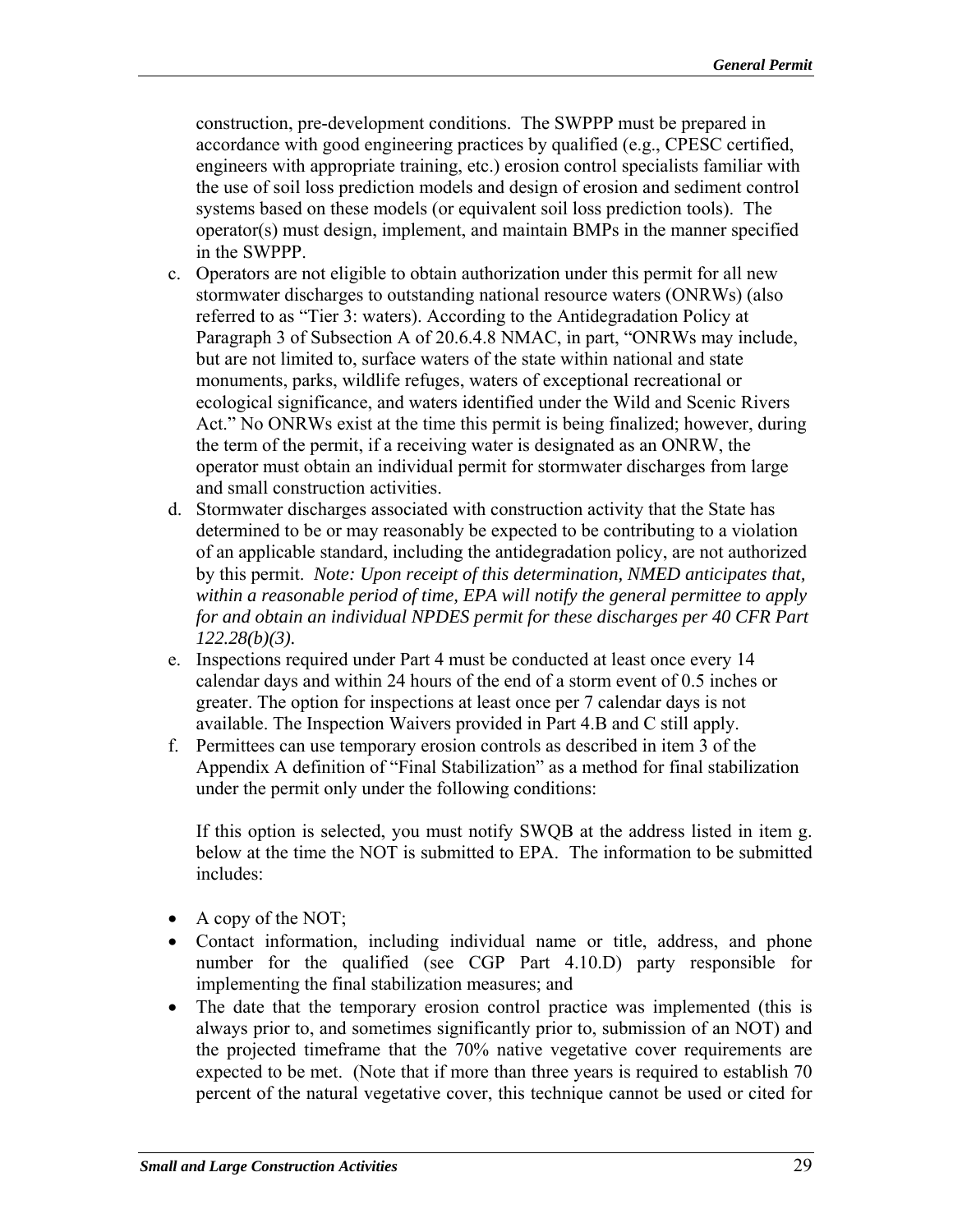fulfillment of the final stabilization requirement – you remain responsible for establishment of final stabilization)

SWQB also requires that you periodically (minimum once/year) inspect and properly maintain the area until the criteria for final stabilization, as defined in Appendix A, item 3 of the CGP, have been met. You must prepare an inspection report documenting the findings of these inspections and signed in accordance with Appendix G, Section 11 of the CGP. This inspection record must be retained along with the SWPPP for three years after the NOT is submitted for the site and additionally submitted to SWQB at the address listed in item g. below. The inspections must at a minimum include the following:

- Observations of all areas of the site disturbed by construction activity;
- Best Management Practices (BMPs)/post-construction storm water controls must be observed to ensure they are effective;
- An assessment of the status of vegetative re-establishment; and
- Corrective actions required to ensure vegetative success within three years, and control of pollutants in storm water runoff from the site, including implementation dates.

Signed copies of discharge monitoring reports, individual permit applications, and all other reports required by the permit to be submitted, shall also be sent to:

Program Manager Point Source Regulation Section Surface Water Quality Bureau New Mexico Environment Department P.O. Box 26110 Santa Fe, NM 87502

- 2. NMR10000I: Indian country within the State of New Mexico, except Navajo Reservation Lands that are covered under Arizona permit AZR10000I and Ute Mountain Reservation Lands that are covered under Colorado permit COR10000I
	- a. *Pueblo of Acoma.* The following conditions apply only to facilities on or bordering the Pueblo of Acoma with discharges into or flowing into waters of the Pueblo.
		- i. A copy of the Notice of Intent and Notice of Termination must be submitted to the Haaku Water Office at the address below at the same time they are submitted to EPA. A copy of the storm water pollution prevention plan must be provided to the Haaku Water Office upon request.
		- ii. HAAKU WATER OFFICE

PO Box 309

Pueblo of Acoma, NM 87034

- b. *Pueblo of Isleta*. The following conditions apply only to discharges on the Pueblo of Isleta.
	- i. Subpart 1.3.C.4, (Eligibility, Limitations on Coverage) first sentence, is revised to read: "This permit does not authorize discharges that EPA or the Pueblo of Isleta, prior to authorization under this permit, determines will cause, have the reasonable potential to cause, or contribute to an excursion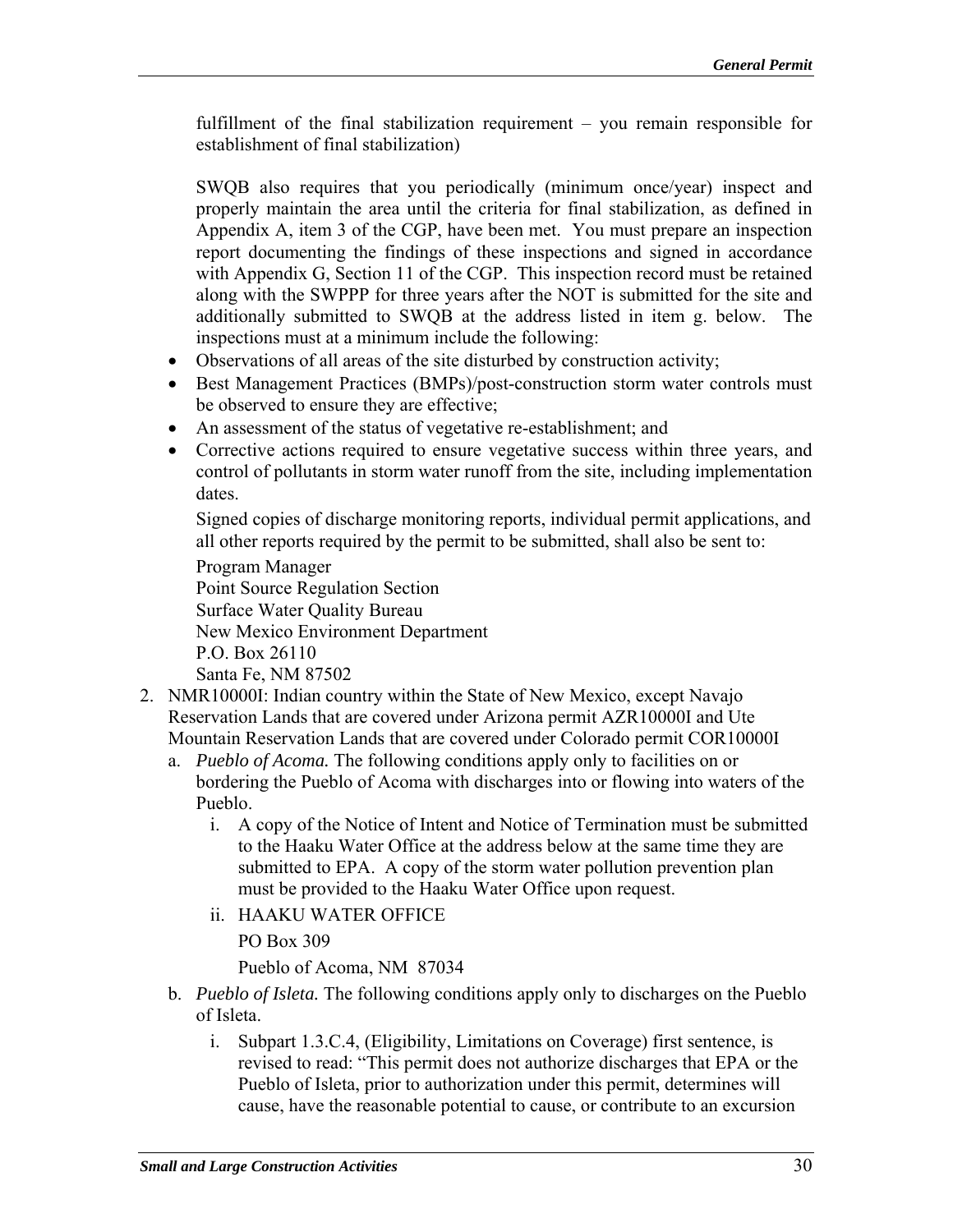above any applicable water quality standard or impairment of a designated use of receiving waters."

ii. Subpart 2.2. (How to Submit) is amended to require: Copies of all Notices of Intent submitted to EPA must also be sent concurrently to the Pueblo of Isleta at the following address. Discharges are not authorized by this permit unless an accurate and complete Notice of Intent has been submitted to the Pueblo of Isleta.

Regular U.S. Mail Delivery Natural Resources Department Pueblo of Isleta P.O. Box 1270 Isleta, NM 87022

 Overnight/Express Mail Delivery Natural Resources Department Building L 11000 Broadway, SE Albuquerque, NM 87105

- iii. Part 2 (Authorizations for Discharges of Storm Water from Construction Activity), second sentence, is amended to read: "Discharges are not authorized if your NOI is incomplete or inaccurate, if you failed to submit a copy of the NOI to the Pueblo of Isleta, or if you were never eligible for permit coverage.
- iv. Subpart 5.3 (Description of Control Measures to Reduce Pollutant Discharges), section A, last sentence, is amended to read: "For each major activity identified in the project description the SWPPP must clearly describe appropriate control measures, the general sequence during the construction process in which the measures will be implemented, and which operator is responsible for the control measure's implementation and maintenance."
- v. Subpart 5.7 (Copy of Permit Requirements), first sentence, is revised to read "Copies of this permit and of the signed and certified NOI form that was submitted to the Pueblo of Isleta and EPA must be included in the SWPPP."
- vi. Subpart 4. (Inspections), section A is revised to read "Inspections must be conducted at least once every 7 calendar days and within 24 hours of the end of a storm event of 0.5 inches or greater."
- vii. Subpart 4. (Inspections), section H, last paragraph, is amended to add: "Copies of inspection reports that identify incidents of noncompliance shall be sent to Pueblo of Isleta at the address listed in Subpart 2.2." (See above)
- viii. Subpart 5.11. (Signature, Plan Review and Making Plans Available), section A, first sentence is amended to read:

"A copy of the SWPPP (including a copy of the permit), NOI, and acknowledgement letter from EPA must be retained at the construction site (or other location easily accessible during normal business hours to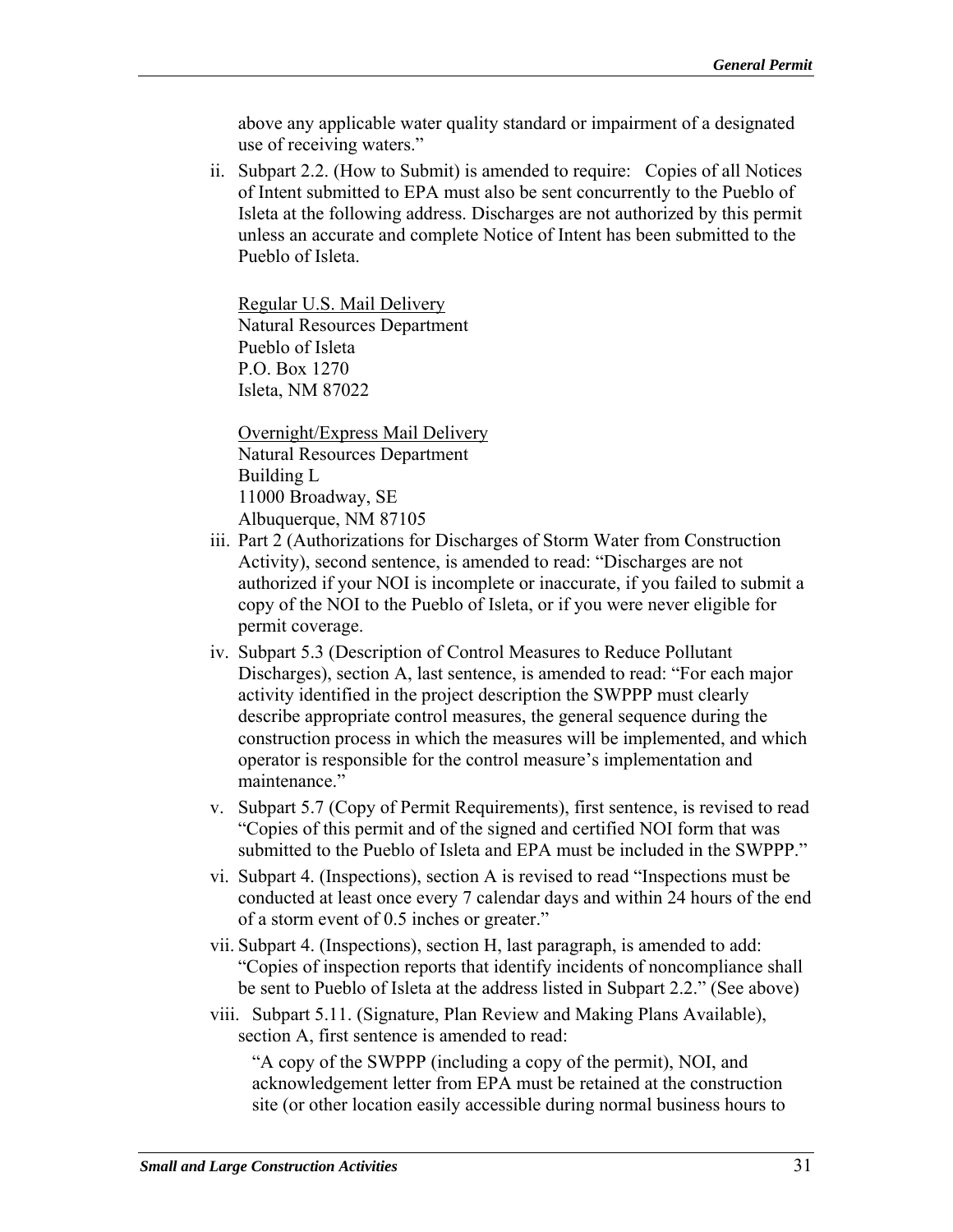the Pueblo of Isleta's Natural Resources Department, EPA, a state, tribal or local agency approving sediment and erosion plans, grading plans, or storm water management plans; local government officials; the operator of a municipal separate storm sewer receiving discharges from the site; and representatives of the U.S. Fish and Wildlife Service or the National Marine Fisheries Service) from the date of commencement of construction activities to the date of final stabilization."

- ix. Subpart 5.11. (Signature, Plan Review and Making Plans Available), section C. is amended to read: "SWPPPs must be made available upon request by EPA; representatives of the Pueblo of Isleta Natural Resources Department, a state, tribal or local agency approving sediment and erosion plans, grading plans, or storm water management plans; local government officials; the operator of a municipal separate storm sewer receiving discharges from the site; and representatives of the U.S. Fish and Wildlife Service or the National Marine Fisheries Service to the requestor. The copy of the SWPPP that is required to be kept on-site or locally available must be made available, in its entirety, to the EPA staff and the Pueblo of Isleta's Natural Resources Department staff for review and copying at the time of an on-site inspection.
- x. Subpart 3.1.A (Sediment Controls), is amended to add: "Erosion and sediment controls shall be designed to retain sediment on-site."
- xi. Subpart 3.1.I (Spills/Releases in Excess of Reportable Quantities), first bullet is amended to read: "you must provide notice to the Pueblo of Isleta Natural Resources Department (505-869-5748) and the National Response Center (NRC) (800–424–8802; in the Washington, DC, metropolitan area call 202–426– 2675) in accordance with the requirements of 40 CFR Part 110, 40 CFR Part 117 and 40 CFR Part 302 as soon as site staff have knowledge of the discharge; and"
- xii. Subpart 3.4.B (Attainment of Water Quality Standards After Authorization), is amended to add: "You must provide the Pueblo of Isleta, at the address listed in Subpart 2.2, with a copy of the EPA notification, modifications to your storm water controls, data and certification required by EPA."
- xiii. Subpart 6.1. (Submitting a Notice of Termination) is amended to add: Copies of all Notices of Termination submitted to EPA must also be sent concurrently to the Pueblo of Isleta at the following address in Subpart 2.2.
- xiv. Any correspondence, other than NOIs and NOTs, with the Pueblo of Isleta concerning storm water discharges authorized by this permit shall be sent to one of the addresses in Subpart 2.2.
- xv. Appendix G, Section 9, first sentence is amended to read: "You must allow the Pueblo of Isleta's Natural Resources Department, EPA, or an authorized representative (including an authorized contractor acting as a representative of the Administrator), upon presentation of credentials and other documents as may be required by law, to:…"
- xvi. Appendix G, Section 12, subsections A- H are amended to require that when you must notify EPA of an event (e.g., planned changes, anticipated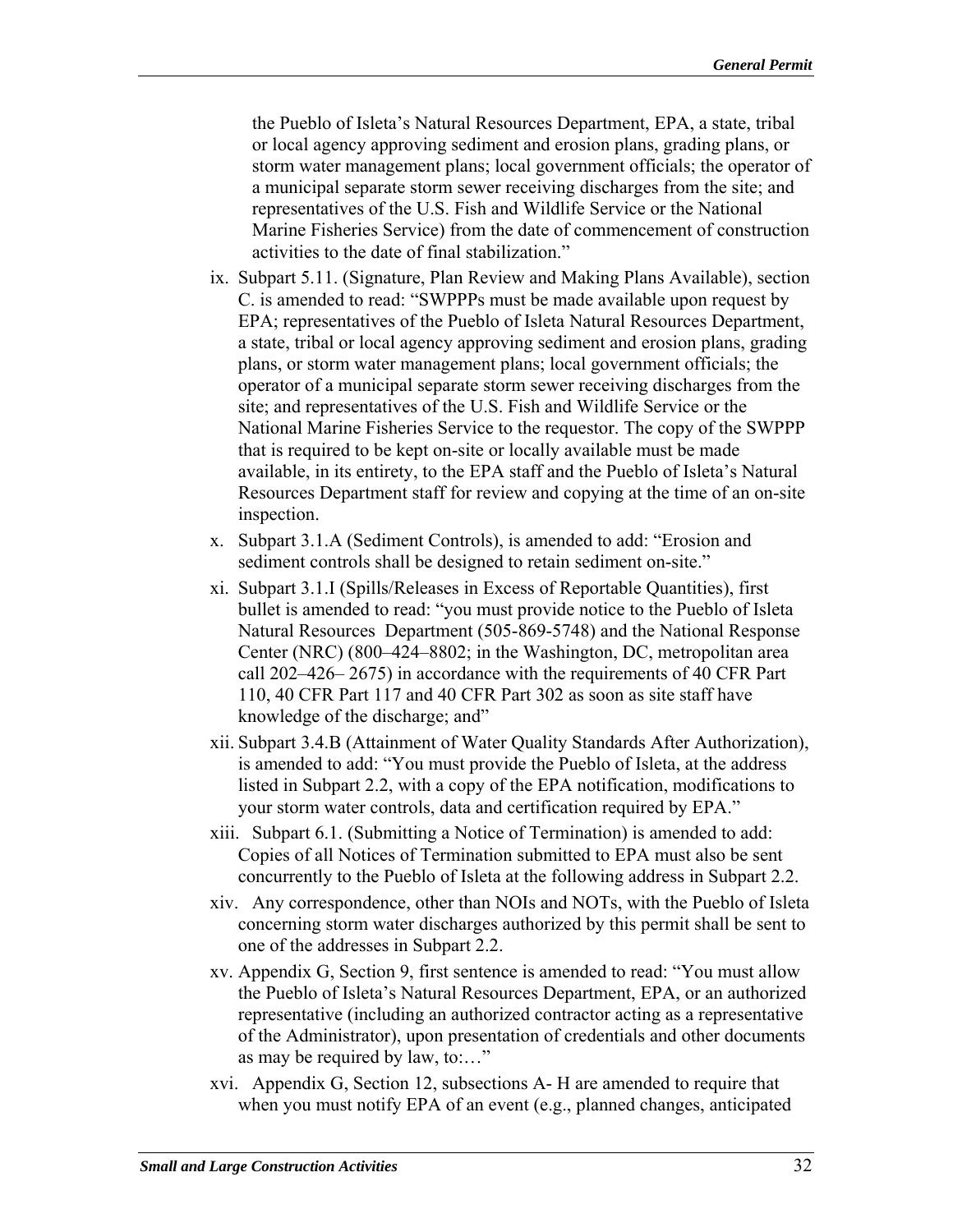noncompliance, transfers, required reporting due to potential adverse effects or environmental impacts or other noncompliance matters), the Pueblo of Isleta must also be notified.

- xvii. Parties wishing to apply for an Equivalent Analysis Waiver (see Appendix D, Section C) must provide a copy of the waiver analysis to the Pueblo of Isleta at the address specified in Subpart 2.2 at the time it is submitted to EPA.
- c. *Ohkay Owingeh (San Juan Pueblo).* The following conditions apply only to discharges on Ohkay Owinegeh.
	- i. Copies of the Notice of Intent (NOI) and Notice of Termination (NOT) must be provided to the Pueblo at the time it is provided to the Environmental Protection Agency, at the following address. A copy of the Storm Water Pollution Prevention Plan must be provided to the Pueblo upon request.

Office of Environmental Affairs P.O. Box 717 Ohkay Owingeh, NM 87566

- ii. Appendix G, Section 10 (Monitoring and records), item D is amended to add: "All monitoring must be conducted in accordance with the Pueblo of San Juan's Quality Assurance Project Plan."
- d. *Pueblo of Nambé.* The following conditions apply only to discharges on the Pueblo of Nambé.
	- i. Copies of the Notice of Intent (NOI), Notice of Termination (NOT), and any analytical data must be provided to the Nambé Pueblo Department of Environment and Natural Resources (DENR) at the time it is provided to the Environmental Protection Agency, at the following address. A copy of the Storm Water Pollution Prevention Plan must be provided to the Pueblo upon request.
	- ii. All correspondence chall be sent to:

Pueblo of Nambé Department of Environment and Natural Resources Rt. 1 Box 117-BB Santa Fe, NM 87506 505-455-2036 ext. 120 fax: 505-455-8873

- e. *Pueblo of Picuris.* The following conditions apply only to discharges on the Pueblo of Picuris.
	- i. Copies of the Notice of Intent (NOI), Notice of Termination (NOT), and any analytical data (e.g. Discharge Monitoring Reports, etc.) or any other reports must be provided to the Pueblo at the time it is provided to the Environmental Protection Agency. A copy of the Storm Water Pollution Prevention Plan must be provided to the Pueblo upon request.
	- ii. All correspondence shall be sent to:

Cordell Arellano Director, Environment Department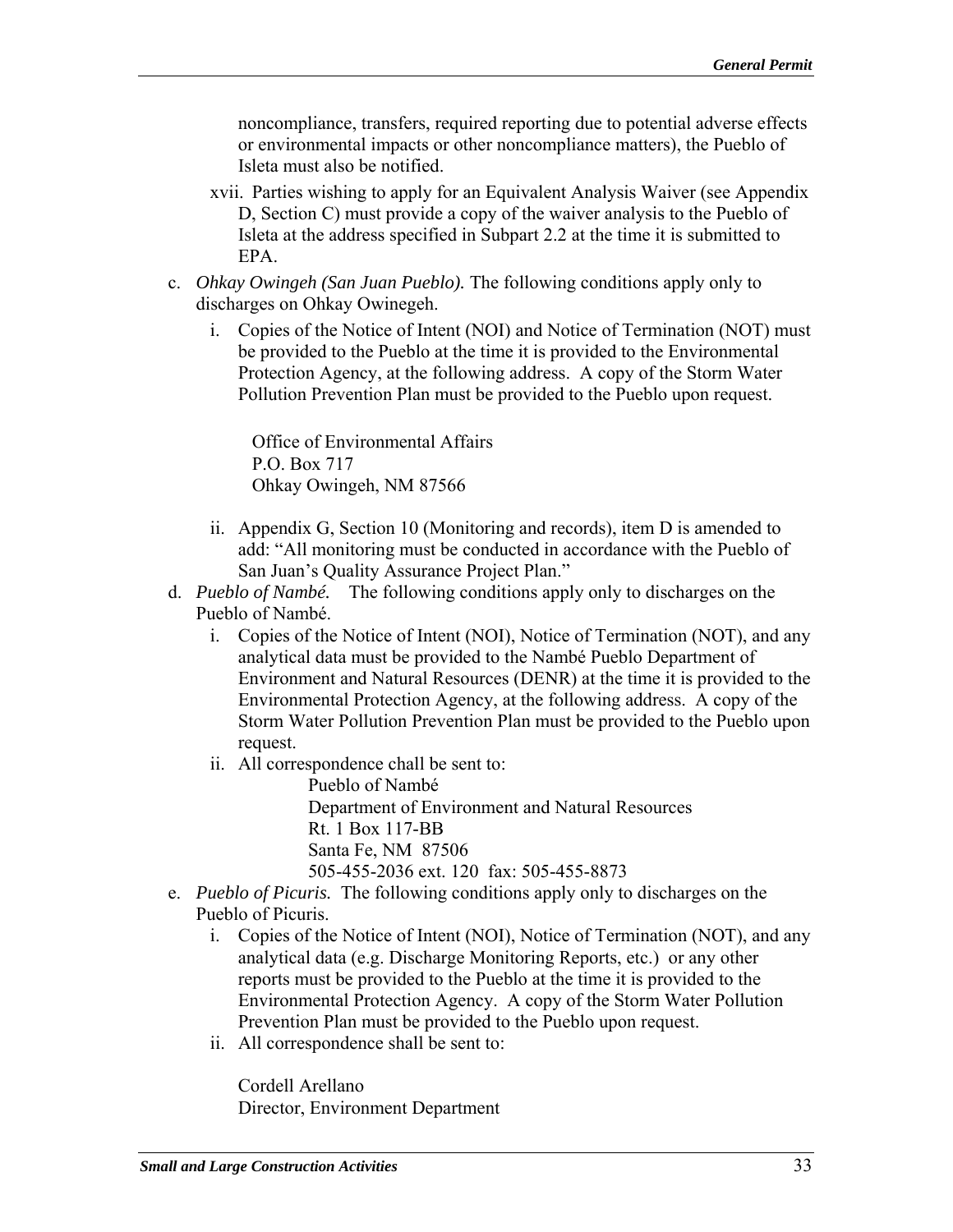Pueblo of Picuris PO Box 158 Penasco, NM 87553

- f. *Pueblo of Pojoaque.* The following conditions apply only to discharges on the Pueblo of Pojoaque.
	- i. Copies of the Notice of Intent (NOI), Notice of Termination (NOT), and any analytical data (e.g. Discharge Monitoring Reports, etc.) or any other reports must be provided to the Pueblo at the time it is provided to the Environmental Protection Agency. A copy of documents related to the Storm Water Pollution Prevention Plan must be provided to the Pueblo upon request.
	- ii. All correspondence shall be sent to:

Luke Mario Duran Director, Environment Department Pueblo of Pojoaque 5 West Gutierrez, Suite 2b Santa Fe, NM 87506

- g. *Pueblo of Taos.* The following conditions apply only to discharges on the Pueblo of Taos.
	- i. Copies of the Notice of Intent (NOI) and Notice of Termination (NOT) must be provided to the Taos Pueblo Governor's Office and the Taos Pueblo Environmental Office at the same time as or prior to submission to the Environmental Protection Agency. A copy of the Storm Water Pollution Prevention Plan must be made available to Pueblo environmental personnel upon request.
	- ii. All correspondence for both the Taos Pueblo Governor's Office and the Taos Pueblo Environmental Office (same address) shall be sent to:

Governor *(or as applicable)* Program Manager, Taos Pueblo Environmental Office Taos Pueblo PO Box 1846 Taos, NM 87571

- h. *Pueblo of Sandia*. The following conditions apply only to discharges on the Pueblo of Sandia.
	- i. A copy of the Notice of Intent (NOI) must be provided to the Pueblo at the same, (or prior to) the time it is submitted to the Environmental Protection Agency.
	- ii. The Pueblo of Sandia objects to use of Low Rainfall Erosivity Waivers (see Appendix D, Part A) for any small construction activities on the Pueblo, so this waiver will not be available for construction projects on the Pueblo. Permittees wishing to apply for all other waivers (see Appendix D) must provide a copy of the waiver certification or analysis to the Pueblo of Sandia Environment Department.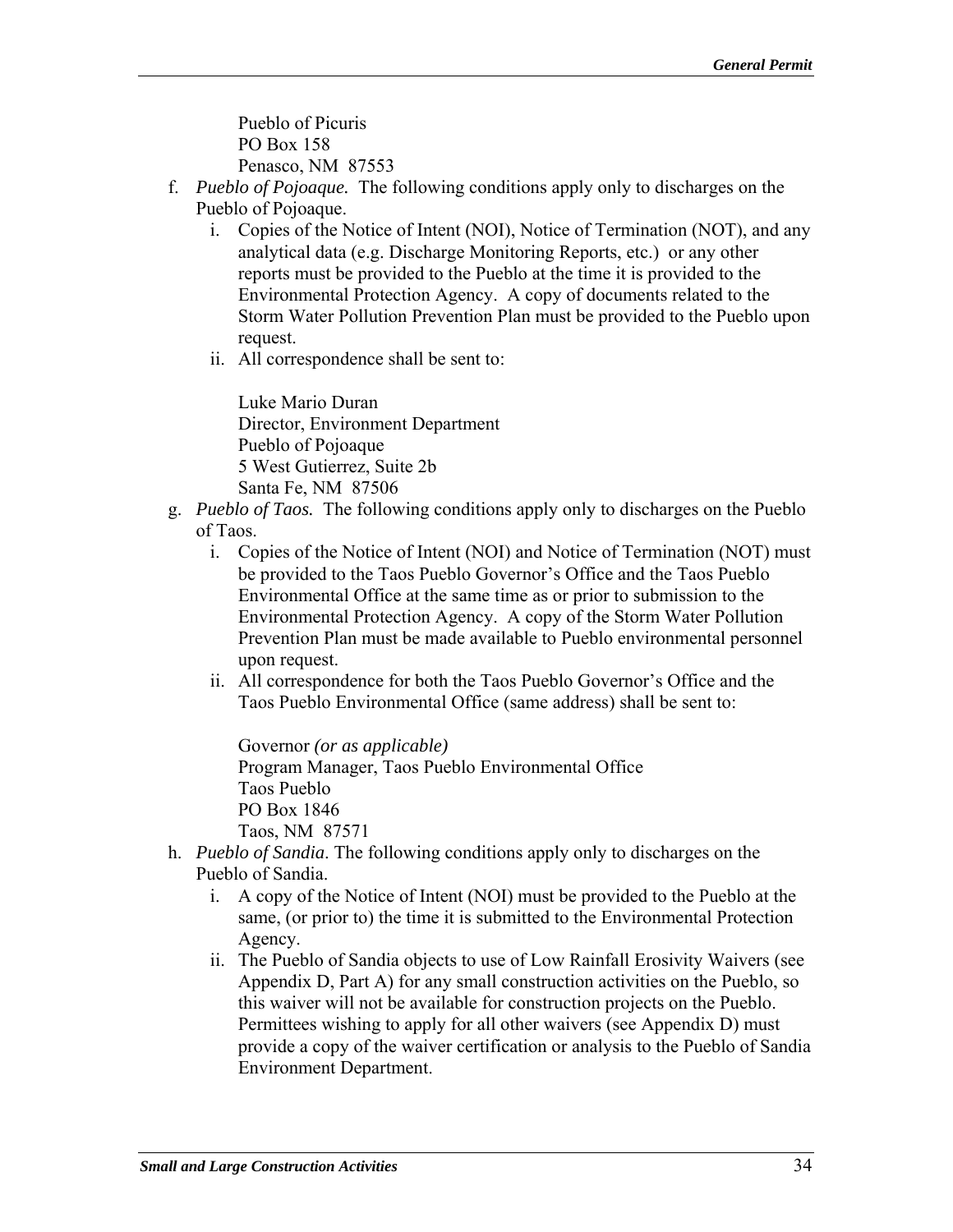- iii. The Storm Water Pollution Prevention Plan (SWPPP) must be available to the Pueblo of Sandia either electronically or hard copy upon request for review. The SWPPP must be made available at least fourteen (14) days before construction begins. The fourteen (14) day period will give Tribal staff time to become familiar with the project site, prepare for construction inspections, and determine compliance with the Pueblo of Sandia Water Quality Standards. Failure to provide a SWPPP to the Pueblo of Sandia may result in denial of the discharge or construction delay.
- iv. Discharges are not authorized by this permit unless and until:
	- a. An accurate and complete NOI has been submitted to the Pueblo; AND
	- b. An "Authorization to Proceed Letter" with any site specific mitigation requirements has been received from the Pueblo of Sandia following their review of the NOI and SWPPP and the permittee complies with all applicable requirements therein.
- v. Before submitting a Notice of Termination (NOT), permittees must clearly demonstrate to the Pueblo of Sandia Environment Department though a site visit or documentation that requirements for site stabilization have been met and any temporary erosion control structures have been removed (or operational control is being passed to another operator). A short letter concurring that conditions for submittal of an NOT have met will be sent to the permittee by the Pueblo. Upon receipt of this letter, and provided the all other applicable requirements of the permit are met, the permittee will be eligible to submit and NOT.
- vi. You must telephone the Pueblo of Sandia Environment Department at (505) 867-4533 of any noncompliance that may endanger human health or the environment within ten (10) hours of becoming aware of the circumstance.
- vii. All correspondence shall be sent to:

Scott Bulgrin, Water Quality Manager Pueblo of Sandia 481 Sandia Loop Bernalillo, NM 87004

- i. *Santa Clara Pueblo*. The following conditions apply only to discharges on the Santa Clara Pueblo.
	- i. Copies of the Notice of Intent (NOI) and Notice of Termination (NOT) must be provided to the Pueblo of Santa Clara Office of Environmental Affairs when they are submitted to the Environmental Protection Agency.
	- $ii. A copy of the storm water pollution prevention plan must be made available$ to the Pueblo of Santa Clara Office of Environmental Affairs upon request.
	- iii. Construction site operators must notify the Pueblo of Santa Clara Office of Environmental Affairs by telephone at (505) 753-7326 of any noncompliance discharges that may endanger human health or the environment within twenty-fout (24) hours of becoming aware of the discharge.
	- iv. All correspondence shall be sent to: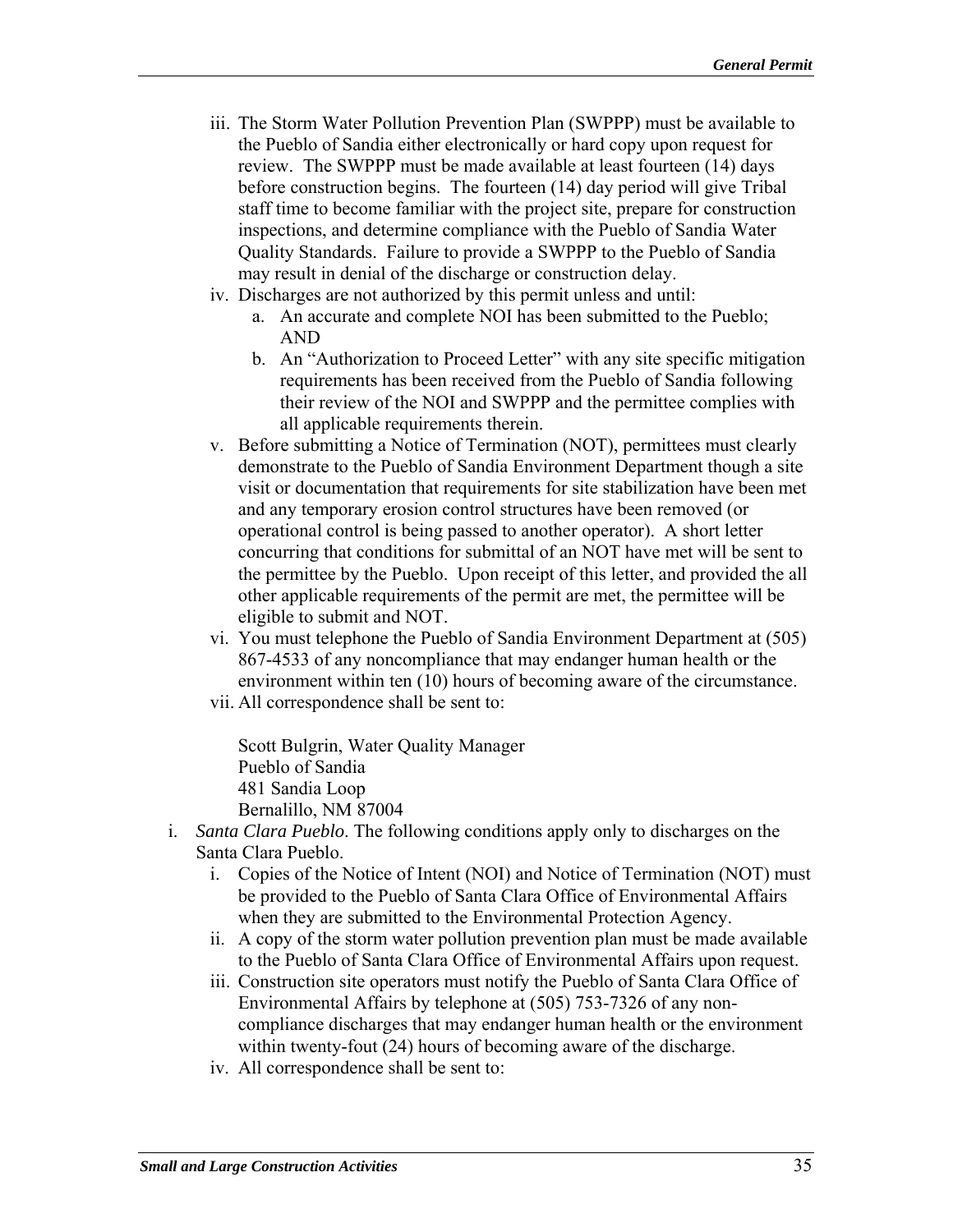Santa Clara Office of Environmental Affairs One Kee Street PO Box 580 Espanola, NM 87532 505-753-7326 Tel 505-747-2728 Fax

- j. *Pueblo of Tesuque.* The following conditions apply only to discharges on the Pueblo of Tesuque.
	- i. Copies of the Notice of Intent (NOI), Notice of Termination (NOT), and any analytical data (e.g. Discharge Monitoring Reports, etc.) or any other reports must be provided to the Pueblo at the time it is provided to the Environmental Protection Agency.
	- ii. A copy of documents related to the Storm Water Pollution Prevention Plan must be provided to the Pueblo upon request.
	- iii. All correspondence shall be sent to:

Ryan Swazo-Hinds Sr. Envirionmental Technician Pueblo of Tesuque Environment Department Rt. 42, Box 360-T Santa Fe, NM 87506

- 3. OKR10000F: Discharges in the State of Oklahoma that are not under the authority of the Oklahoma Department of Environmental Quality, including activities associated with oil and gas exploration, drilling, operations, and pipelines (includes SIC Groups 13 and 46, and SIC codes 492 and 5171), and point source discharges associated with agricultural production, services, and silviculture (includes SIC Groups 01, 02, 07, 08, 09).
	- a. In accordance with Oklahoma's Water Quality Standards (OAC 785:45-5-25), Subpart 1.3.C. (Limitations on Coverage) is modified to add paragraphs 8 and 9 as follows:

"8. For activities located within the watershed of any Oklahoma Scenic River, including the Illinois River, Flint Creek, Barren Fork Creek, Upper Mountain Fork, Little Lee Creek, and Big Lee Creek or any water or watershed designated "ORW" (Outstanding Resource Water) in Oklahoma's Water Quality Standards, this permit may only be used to authorize discharges from temporary construction activities. Discharges from any on-going activities such as sand and gravel mining or any other mineral mining are not authorized.

9. For activities located within the watershed of any Oklahoma Scenic River, including the Illinois River, Flint Creek, Barren Fork Creek, Upper Mountain Fork, Little Lee Creek, and Big Lee Creek or any water or watershed designated "ORW" (Outstanding Resource Water) in Oklahoma's Water Quality Standards, this permit may not be used to authorize discharges from support activities,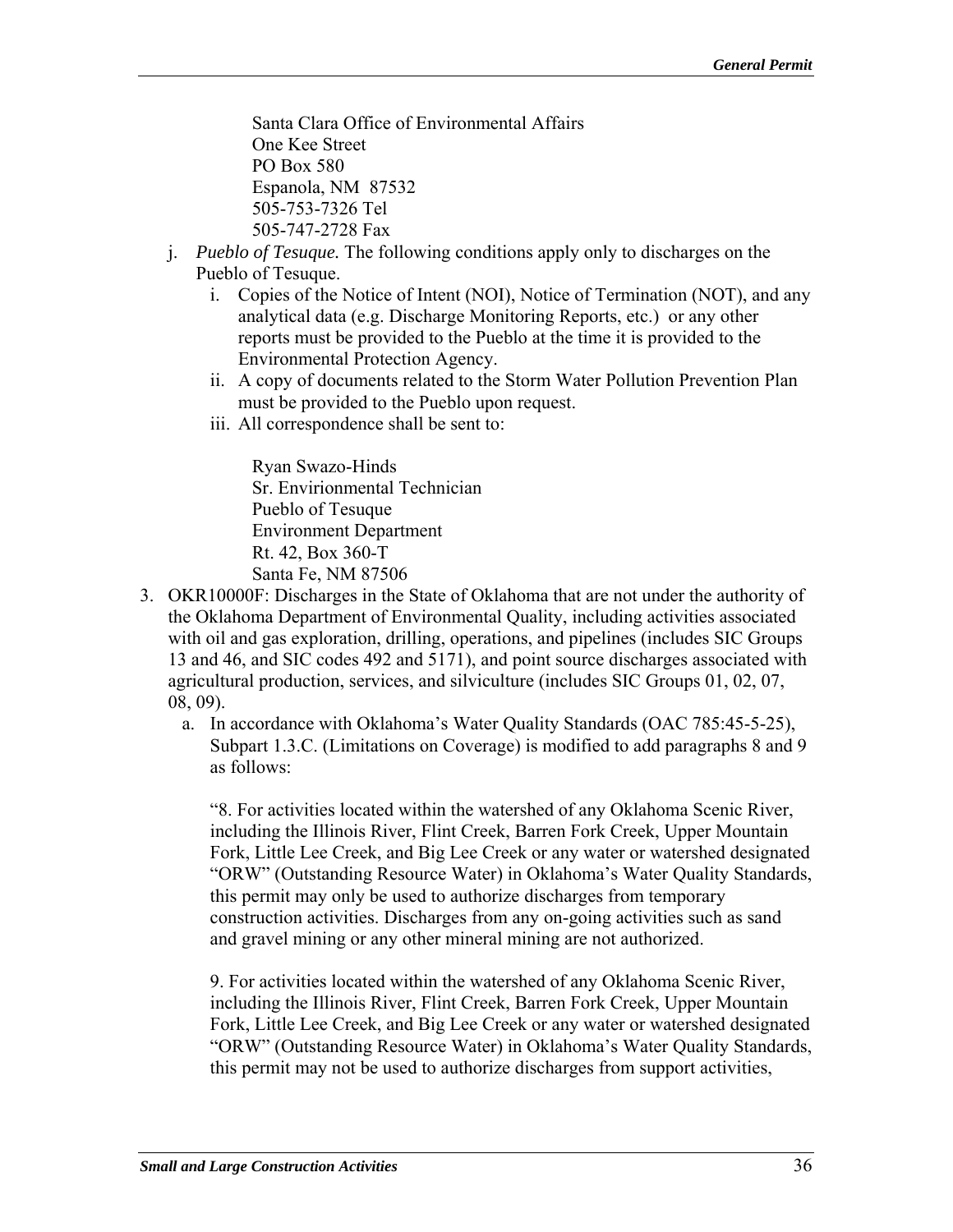including concrete or asphalt batch plants, equipment staging yards, material storage areas, excavated material disposal areas, or borrow areas."

- 4. OKR10000I: Indian country within the State of Oklahoma.
	- a. In order to protect downstream waters subject to the state of Oklahoma's Water Quality Standards (OAC 785:45-5-25) where receiving waters flow from Indian Country to State waters, Subpart 1.3.C. (Limitations on Coverage) is modified to add paragraphs 8 and 9 as follows:

"8. For activities located within the watershed of any Oklahoma Scenic River, including the Illinois River, Flint Creek, Barren Fork Creek, Upper Mountain Fork, Little Lee Creek, and Big Lee Creek or any water or watershed designated "ORW" (Outstanding Resource Water) in Oklahoma's Water Quality Standards, this permit may only be used to authorize discharges from temporary construction activities. Discharges from any on-going activities such as sand and gravel mining or any other mineral mining are not authorized.

9. For activities located within the watershed of any Oklahoma Scenic River, including the Illinois River, Flint Creek, Barren Fork Creek, Upper Mountain Fork, Little Lee Creek, and Big Lee Creek or any water or watershed designated "ORW" (Outstanding Resource Water) in Oklahoma's Water Quality Standards, this permit may not be used to authorize discharges from support activities, including concrete or asphalt batch plants, equipment staging yards, material storage areas, excavated material disposal areas, or borrow areas."

- b. *Pawnee Nation of Oklahoma*. The following conditions apply only to discharges on the Pawnee Nation of Oklahoma.
	- i. Copies of the Notice of Intent (NOI) and Notice of Termination (NOT) must be provided to the Pawnee Nation at the same time they are submitted to the Environmental Protection Agency.
	- ii. A copy of the storm water pollution prevention plan must be made available to Pawnee Nation Department of Environmental Conservation and Safety upon request.
	- iii. Construction site operators must notify the Pawnee Nation Department of Environmental Conservation and Safety by telephone at (918) 762 3655 immediately of any non-compliance with any provision of the permit conditions.
	- iv. All correspondence shall be sent to:

Pawnee Nation Department of Environmental Conservation and Safety PO Box 470

Pawnee, OK 74058 5. TXR10000F: Discharges in the State of Texas that are not under the authority of the Texas Commission on Environmental Quality, including activities associated with the exploration, development, or production of oil or gas or geothermal resources, including transportation of crude oil or natural gas by pipeline.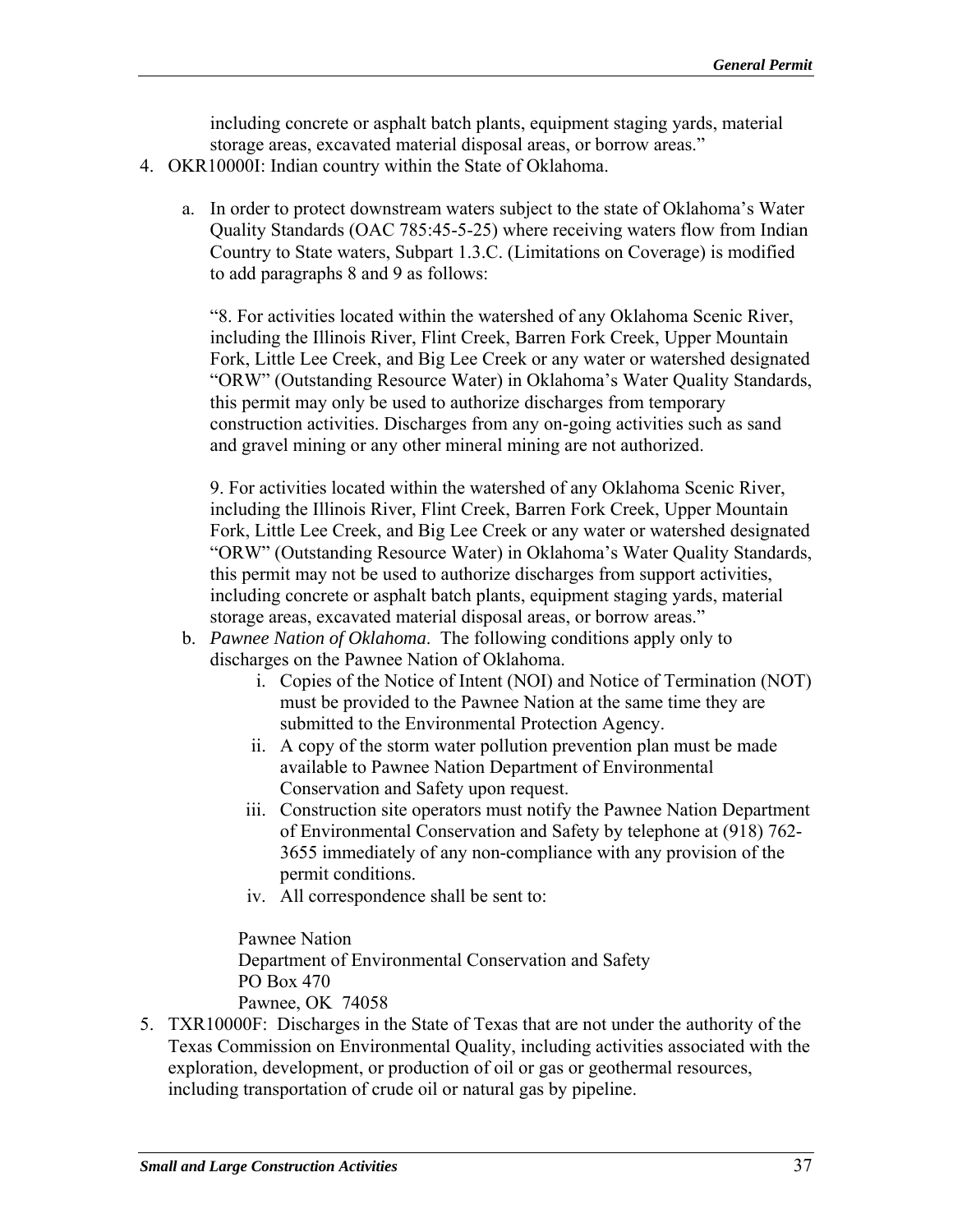NOTE: This permit does not create an obligation to obtain a permit where such obligation does not already exist under federal statute or regulation. For more information on the Clean Water Act §§ 402(l)(2) permitting exemption for uncontaminated discharges of storm water from oil and gas exploration, production, processing, or treatment operations or transmission facilities, visit: http://cfpub.epa.gov/npdes/stormwater/oilgas.cfm

F. Region 7 – No additional requirements.

# G. Region 8

1. MTR10000I:

- a. Confederated Salish and Kootenai Tribes. The following conditions only apply for projects on the Flathead Indian Reservation:
	- i. Permittees must send a Stormwater Pollution Prevention Plan (SWPPP) to the Tribe at least 30 days before construction starts;
	- ii. Before submitting a Notice of Termination (NOT), permittees must clearly demonstrate to an appointed tribal staff person during an on-site inspection that requirements for site stabilization have been met;
	- iii. Permittees submitting electronic Notices of Intents (eNOI's) to USEPA must cc a copy to NRD-EPD@cskt.org; and
	- iv. Written NOIs, SWPPPs, and NOTs shall be mailed to:

Confederated Salish and Kootenai Tribes National Resources Department Department Head P.O. Box 278 Pablo, MT 59855

NRD-EPD@cskt.org Permittees may also submit their SWPPP and NOT to

- b. Fort Peck Tribes. The following conditions only apply for projects on the Fort Peck Indian Reservation:
	- i. The permittee must send a copy of the Notice of Intent (NOI) and the Notice of Termination (NOT) to the Tribes at the same time that the NOI and NOT is submitted to EPA. Copies of the NOI and NOT shall be accepted either electronically or hard copy format and should be sent to:

 Deb Madison Environmental Programs Manager Fort Peck Assiniboine & Sioux Tribes P.O. Box 1027 Poplar, MT 59255 Tel: 406.768.2389 Fax: 406.768.5606 E-mail: 2horses@nemont.net

ii. A copy of the proposed SWPPP at the time of NOI/NOT submissions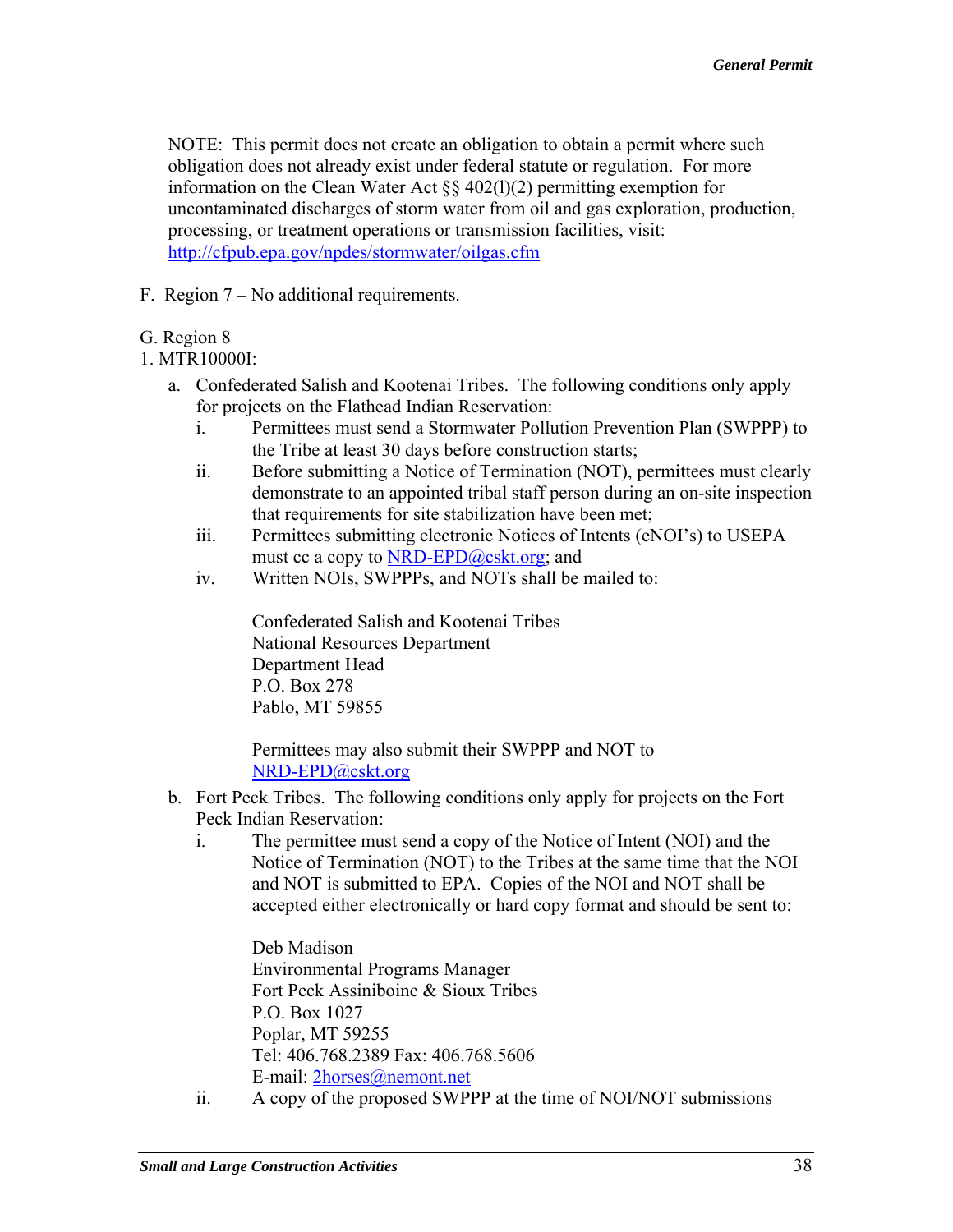must be sent to the Tribes to ensure that upon closure of the site and/or activities all environmental commitments have been met.

- c. Northern Cheyenne Reservation. The following conditions only apply for projects on the Northern Cheyenne Indian Reservation:
	- i. Permittees must contact the Northern Cheyenne Environmental Protection Department at (406) 477-6506 prior to authorization to discharge under the general permit;
	- ii. The Tribe shall review and approve SWPPPs prior to approval; and
	- iii. The Tribe shall review and improve BMPs on site to ensure that Tribal water quality standards are protected.
- H. Region 9
- 1. ASR100000: The Island of American Samoa
	- a. Discharges authorized by the general permit shall meet all applicable American Samoa water quality standards.
	- b. Permittees discharging under the general permit shall comply with all conditions of the permit.
- 2. AZR10000I: Indian country lands within the State of Arizona, including Navajo Reservation lands in New Mexico and Utah
	- a. White Mountain Apache Tribe. The following condition applies only for projects on the White Mountain Apache Reservation:
		- i. All NOIs for proposed stormwater discharge coverage shall be provided to the following address:

Tribal Environmental Planning Office P.O. Box 2109 Whiteriver, AZ 85941

- b. Hualapai Tribe. The following conditions apply only for projects on the Hualapai Reservation:
	- i. All notices of intent for proposed stormwater discharges under the CGP and all pollution prevention plans for stormwater discharges on Hualapai Tribal lands shall be submitted to the Water Resource Program through the Tribal Chairman for review and approval, P.O. Box 179, Peach Springs, AZ 86434.
- c. Navajo Nation. The following conditions apply only for projects on the Navajo Nation:
	- i. Copies of notices of intent and stormwater pollution prevention plans shall be made available to Navajo EPA for facilities located on Navajo lands;
	- ii. Copies of all monitoring reports must be provided to Navajo EPA for facilities located on Navajo lands; and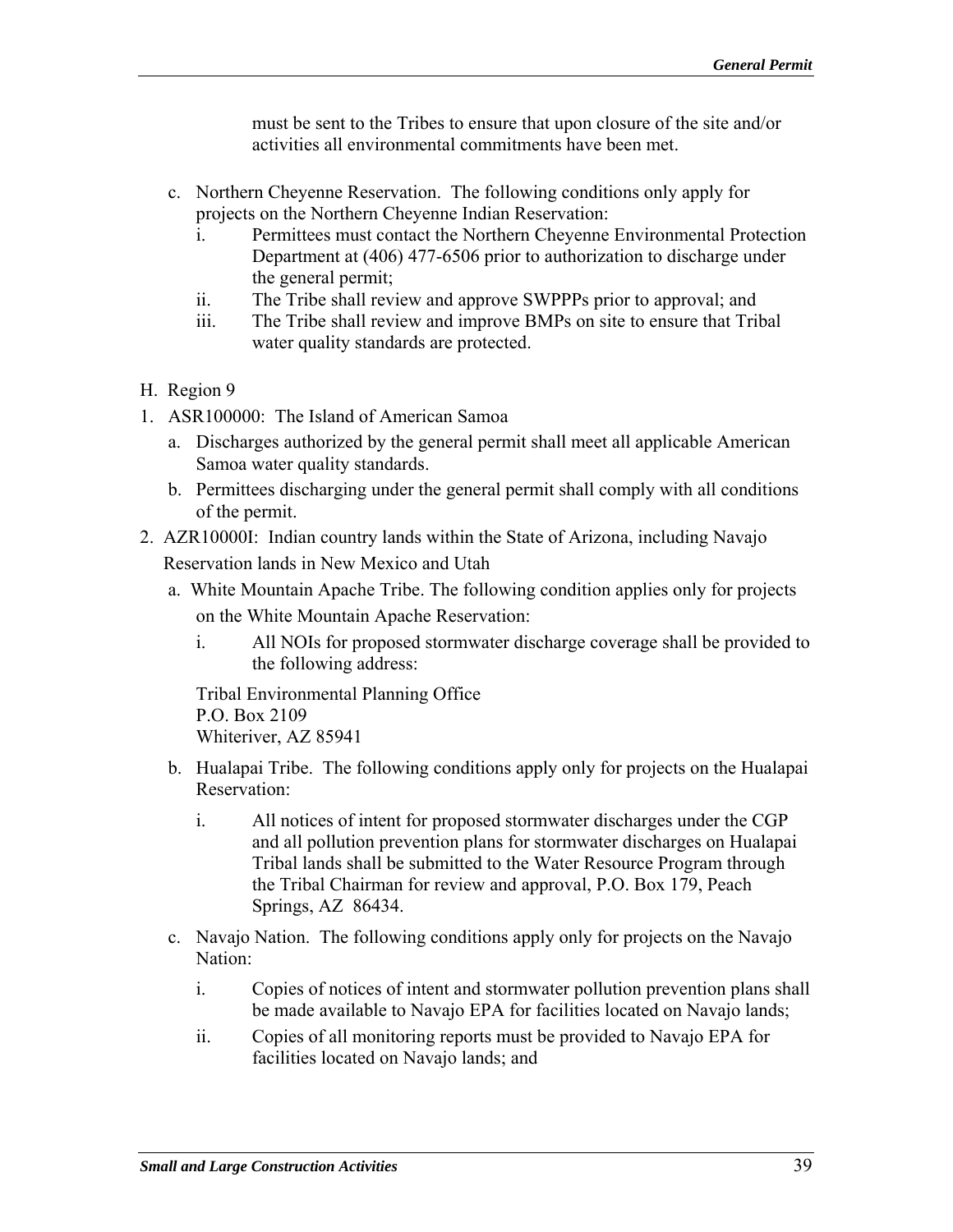- iii. Facilities located on Navajo lands and covered by the CGP will be subject to compliance inspections by Navajo EPA staff with active Federal Inspector Credentials under the authority of the Clean Water Act.
- 3. CAR10000I: Indian Country lands within the State of California:
	- a. Hoopa Valley Tribe. The following conditions apply only for projects on the Hoopa Valley Reservation:
		- i. All notices of intent submitted for stormwater discharges under the general permit in Hoopa Valley Indian Reservation (HVIR) shall be submitted to the Tribal Environmental Protection Agency (TEPA); and
		- ii. All pollution prevention plans for stormwater discharge in HVIR shall be submitted to TEPA for review and approval.
	- b. 29 Palms Band of Mission Indians. The following conditions apply only for projects on the 29 Palms Band of Mission Indians Reservation:
		- i. The 29 Palms Tribal EPA is informed of any future changes made to the proposed CGP;
		- ii. For each permitted activity, the U.S. EPA will ensure that all terms and conditions of the proposed CGP are complied with;
		- iii Notices of intent must be submitted to the 29 Palms Tribal EPA for review, comment and tracking;
		- iv. Copies of stormwater pollution prevention plans (SWPPPs) and supporting Best Management Practices (BMPs) must be submitted to the 29 Palms Tribal EPA for review and compliance;
		- v. Copies of all monitoring reports must be provided to the 29 Palms Tribal EPA;
		- vi. Depending on the permitted activity, the 29 Palms Tribal EPA reserves the right to stipulate additional monitoring requirements; and
		- vii. In order to meet the requirements of Tribal law, including water quality standards, each of the conditions cited in the proposed CGP and the Twenty-Nine Palms Band of Mission Indians certification shall not be made any less stringent.
	- c. Bishop Paiute Tribe. The following conditions apply only for projects on the Bishop Paiute Reservation:
		- i. Copies of notices of intent for proposed CGP activities must be submitted to the Bishop Paiute Tribe's Environmental Management Office for review and comment; and
		- ii. Any substantive change in the NPDES permit that may affect water quality shall require notification of the Bishop Paiute Tribe Environmental Management Office.
	- d. Big Pine Paiute Tribe of the Owens Valley. The following conditions apply only for projects on the Big Pine Paiute Tribe of the Owens Valley Reservation: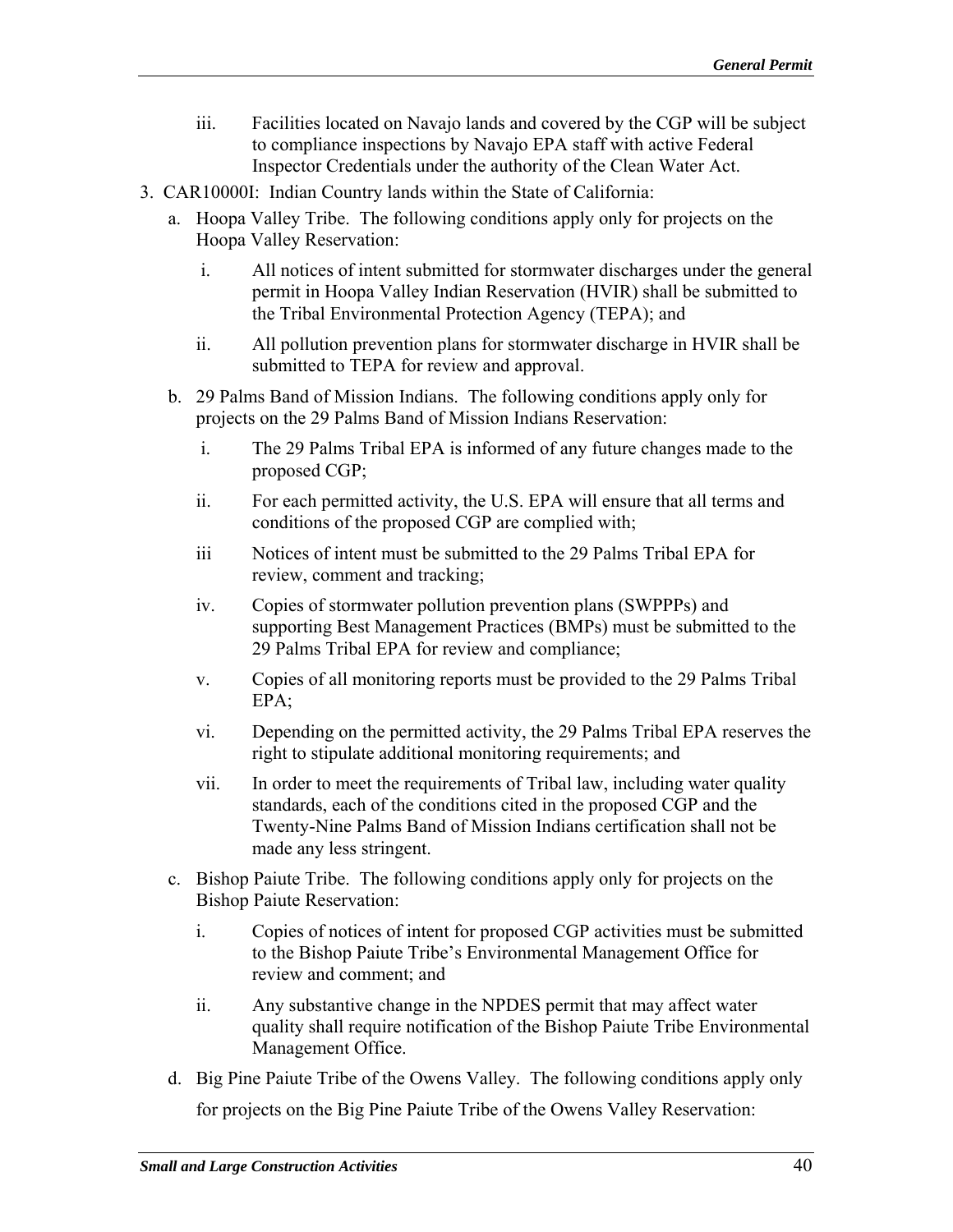- i. Copies of notices of intent shall be submitted to the Tribe at the same time (or prior to) submittal to EPA.
- 4. MPR100000: Commonwealth of the Northern Mariana Islands (CNMI)
	- a. An Earthmoving and Erosion Control Permit shall be obtained from the CNMI DEQ prior to any construction activity covered under the NPDES general permit.
	- b. All conditions and requirements set forth in the USEPA NPDES general permit for discharges from large and small construction must be complied with.
	- c. A SWPPP for storm water discharges from construction activity must be approved by the Director of the CNMI DEQ prior to the submission of the NOI to USEPA. The CNMI address for the submittal of the SWPPP for approval is:

Commonwealth of the Northern Mariana Islands Office of the Governor Director, Division of Environmental Quality (DEQ) P.O. Box 501304 C.K. Saipan, MP 96950-1304

- d. An NOI to be covered by the general permit for discharges from large and small construction sites must be submitted to CNMI DEQ (use above address) and USEPA, Region 9, in the form prescribed by USEPA, accompanied by a SWPPP approval letter from CNMI DEQ.
- e. The NOI must be postmarked seven (7) calendar days prior to any storm water discharges and a copy must be submitted to the Director of CNMI DEQ (use above address) no later than seven (7) calendar days prior to any stormwater discharges.
- f. Copies of all monitoring reports required by the NPDES general permit must be submitted to CNMI DEQ (use above address).
- g. In accordance with section  $10.3(h)$  and (i) of the CNMI water quality standards, CNMI DEQ reserves the right to deny coverage under the general permit and to require submittal of an application for an individual NPDES permit based on a review of the NOI or other information made available to the Director.
- 5. NVR10000I: Indian Country lands within the State of Nevada
	- a. Pyramid Lake Paiute Tribe. The following conditions apply only for projects on the Pyramid Lake Paiute Reservation:
		- i. All notices of intent (NOIs) must be submitted to the Tribe for review, comments and tracking;
		- ii. copies of all Stormwater Pollution Prevention Plan (SWPPPs) and supporting Best Management Practices (BMPs) must be submitted to the Pyramid Lake Paiute Tribe for review and concurrence;
		- iii. copies of the criteria for Effluent Limitations Guidelines (ELGs) and the criteria for proposed Qualifying Local Programs (QLPs) to be used for sediment and erosion control pursuant to 40 CFR 122.44(s) be provided to the Pyramid Lake Paiute Tribe; and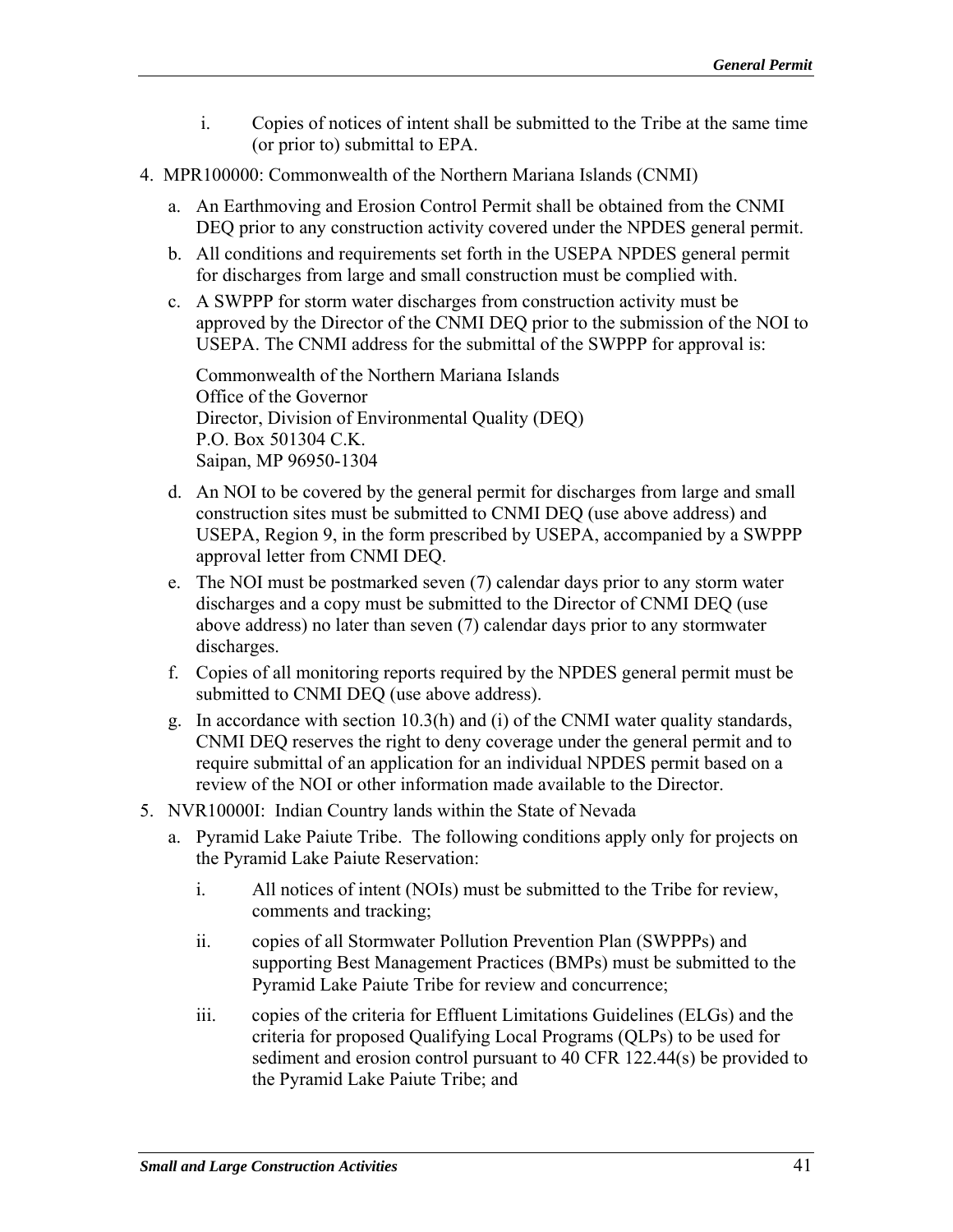- iv. copies of all monitoring reports must be provided to the Pyramid Lake Paiute Tribe.
- I. Region 10
- 1. IDR100000: The State of Idaho, except Indian country
	- a. *303(d)-listed Water Bodies with Approved TMDLs.*  Discharges of storm water will be consistent with load allocations established by the applicable TMDL.
	- b. *303(d)-listed Water Bodies without Approved TMDLs (High Priority)* If a TMDL has not been established for a high priority 303(d)-listed water body, then discharges of storm water may not cause an increase in the total load of listed pollutant(s) in the receiving water body.
	- c. *303(d)-listed Water Bodies without Approved TMDLs (Medium or Low Priority)*  If a TMDL has not been established for a medium or low priority 303(d)-listed water body, then best management practices shall be employed as necessary to prohibit further impairment of the designated or existing beneficial uses in the receiving water body.
	- d. *Best Management Practices (BMPs)*

BMPs must be designed, implemented, and maintained by the permittee to fully protect and maintain the beneficial uses of the receiving water body. The permittee should select appropriate BMPs that are either authorized by the appropriate designated agency as defined in Idaho Water Quality Standards (IDAPA 58.01.02), recommended in IDEQ's *Catalog of Stormwater BMPs for Idaho Cities and Counties*, or recommended by other local government entities or guidance documents.

- e. *Equivalent Analysis Waiver* Use of the "Equivalent Analysis Waiver" in Appendix D of the permit is not authorized.
- f. Operators may contact the Idaho Department of Environmental Quality regional office nearest the construction activity for more information about impaired waterways:

Boise Regional Office: 1445 N. Orchard Boise ID 83706-2239 Tel: (208)373-0550 Fax: (208)373-0287

Grangeville Satellite Office: 300 W. Main Grangeville ID 83530 Tel: (208)983-0808 Fax: (208)983-2873

Pocatello Regional Office: 444 Hospital Way #300 Pocatello ID 83201 Tel: (208)236-6160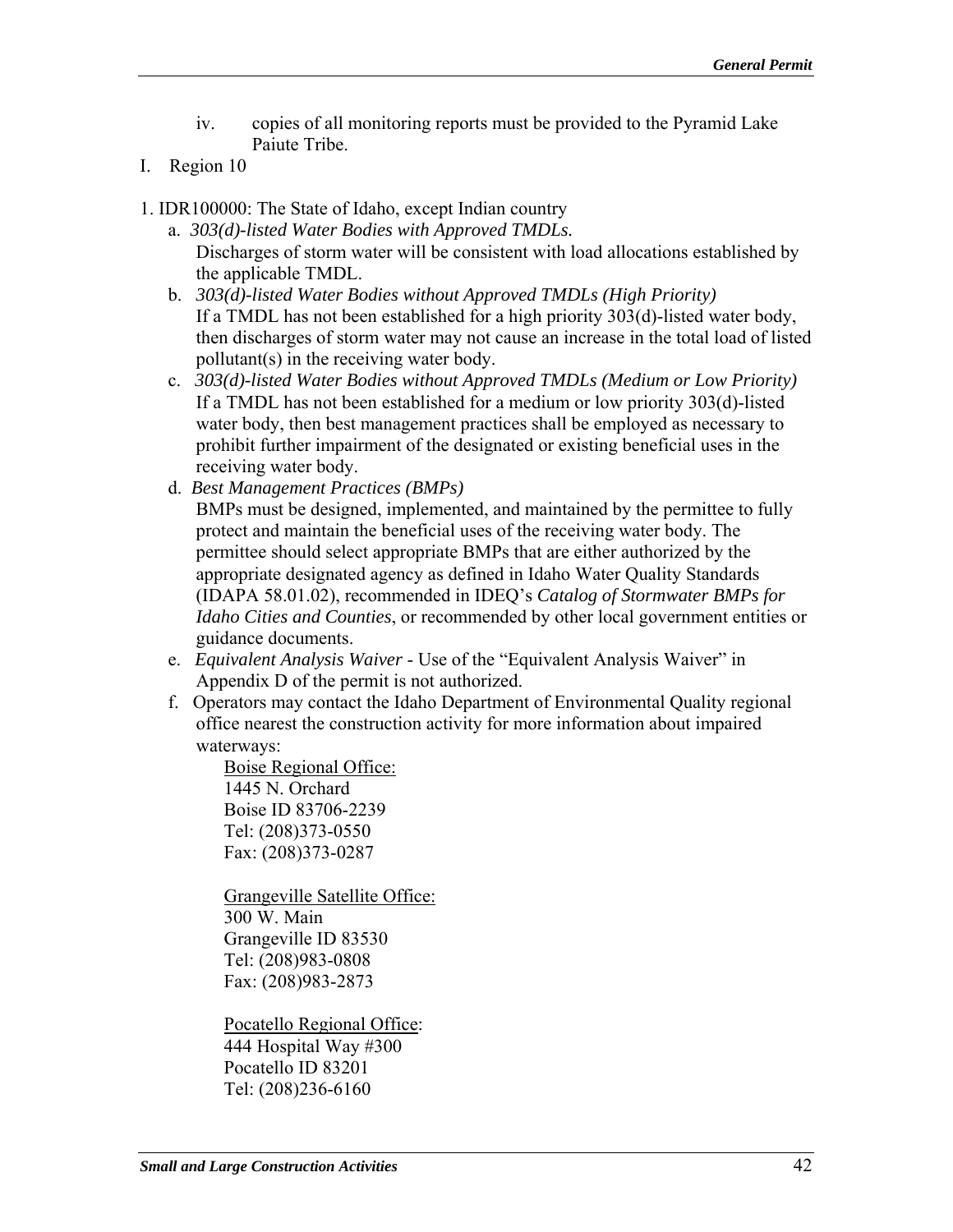Fax: (208)236-6168

McCall Satellite Office: 502 N. 3rd Street #9A P.O. Box 4654 McCall, ID 83638 Tel: (208)634-4900 Fax: (208)634-9405

Idaho Falls Regional Office: 900 N. Skyline, Suite B Idaho Falls, ID 83402 Tel: (208)528-2650 Fax: (208)528-2695

Twin Falls Regional Office: 1363 Fillmore Twin Falls, ID 83301 Tel: (208)736-2190 Fax: (208)736-2194

Coeur d'Alene Regional Office: 2110 Ironwood Parkway Coeur d'Alene ID 83814 Tel: (208)769-1422 Fax: (208)769-1404

Lewiston Regional Office: 1118 "F" Street Lewiston, ID 83501 Tel: (208)799-4370 Toll Free: 1-877-541-3304 Fax: (208)799-3451

2. ORR10000I: Indian country within the State of Oregon, except Fort McDermitt Reservation lands (see Region 9):

a. Confederated Tribes of the Umatilla Indian Reservation.

The following conditions apply only for projects within the exterior boundaries of the Umatilla Indian Reservation:

- i. The operator shall be responsible for achieving compliance with the Confederated Tribes of the Umatilla Indian Reservation's (CTUIR) Water Quality Standards.
- ii. The operator shall submit a copy of the Notice of Intent (NOI) to be covered by this general permit to the CTUIR Water Resources Program at the address below, at the same time it is submitted to EPA.
- iii. The operator shall be responsible for submitting all Storm Water Pollution Prevention Plans required under this general permit to the CTUIR Water Resources Program for review and determination that the SWPPP is sufficient to meet Tribal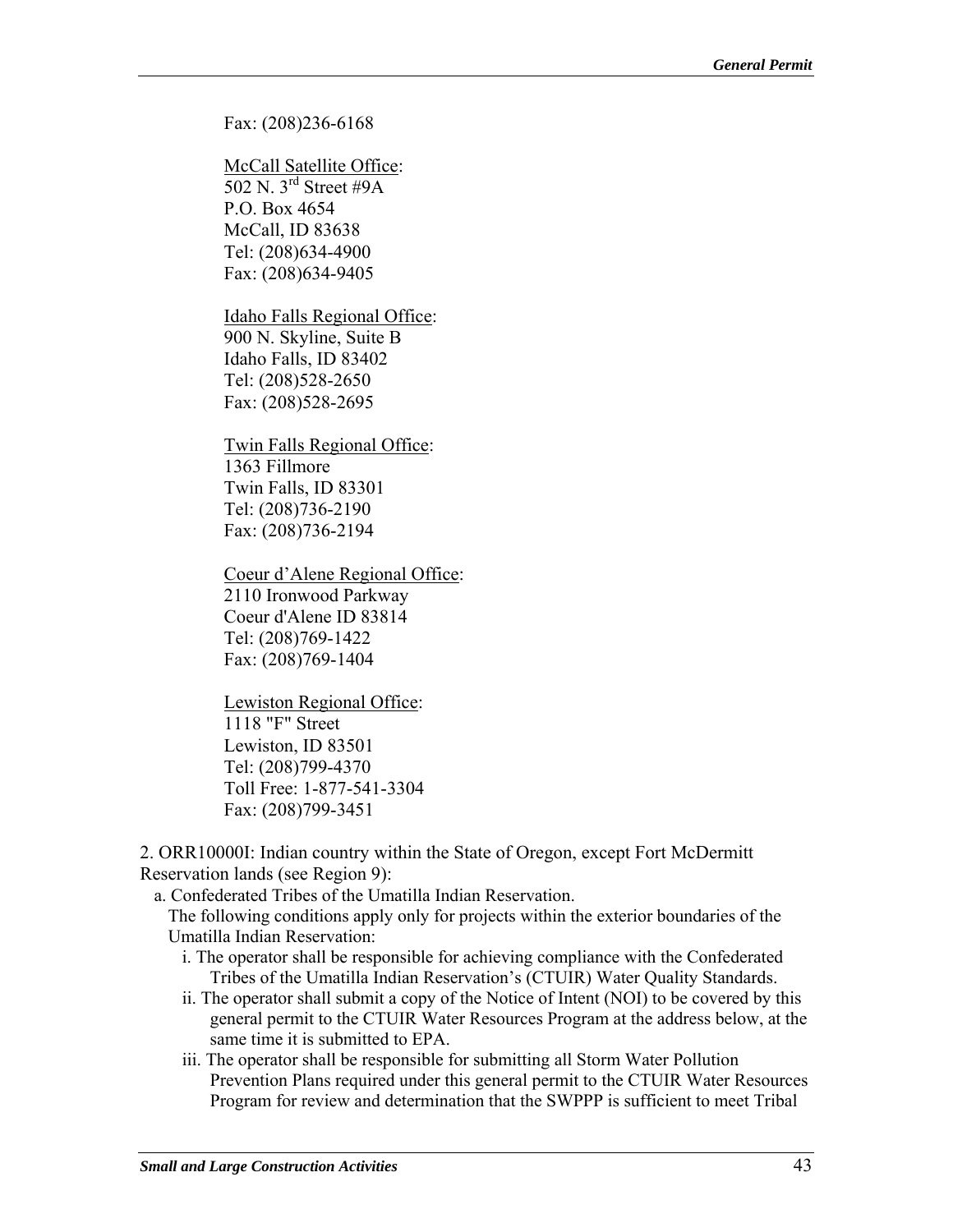Water Quality Standards prior to the beginning of any discharge activities taking place.

iv. The operator shall be responsible for reporting an exceedance of Tribal Water Quality Standards to the CTUIR Water Resources Program at the same time it is reported to EPA.

Confederated Tribes of the Umatilla Indian Reservation Water Resources Program 46411 Timine Way Pendleton, OR 97801 (541) 429-7200

- v. At least 45 days prior to beginning any discharge activities, the operator must submit a copy of the Notice of Intent to be covered under this general permit and an assessment of whether the undertaking has the potential to affect historic properties to CTUIR Tribal Historic Preservation Office (THPO) at the address below. If the project has potential to affect historic properties, the operator's assessment must define the area of potential effect (APE). The operator must provide the THPO at least 30 days to comment on the APE as defined in the assessment.
- vi. If the project is an undertaking, the operator must conduct a cultural resource investigation. All fieldwork must be conducted by qualified personnel (as outlined by the Secretary of the Interior's Standards and Guidelines found at http://www.nps.gov/history/local-law/arch\_stnds\_0.htm). All fieldwork must be documented using Oregon Reporting Standards (as outlined at http://egov.oregon.gov/OPRD/HCD/ARCH/arch\_pubsandlinks.shtml). The resulting report must be submitted to the THPO and the THPO must concur with the findings and recommendations before any ground disturbing work can occur. The operator must provide the THPO at least 30 days to review and respond to all reports.

The operator must obtain THPO concurrence in writing. If historic properties are present, this written concurrence will outline measures to be taken to prevent or mitigate effects to historic properties.

 Cultural Resources Protection Program Tribal Historic Preservation Office 46411 Timine Way Confederated Tribes of the Umatilla Indian Reservation

Pendleton, OR 97801

(541) 429-7200

b. Confederated Tribes of Warm Springs.

The following conditions apply only for projects on the Warm Springs Indian Reservation:

- i. All activities covered by this NPDES general permit occurring within a designated riparian buffer zone as established in Ordinance 74 (Integrated Resource Management Plan or IRMP) must be reviewed, approved and permitted through the Tribe's Hydraulic Permit Application process, including payment of any applicable fees.
- ii. All activities covered by this NPDES general permit must follow all applicable land management and resource conservation requirements specified in the IRMP.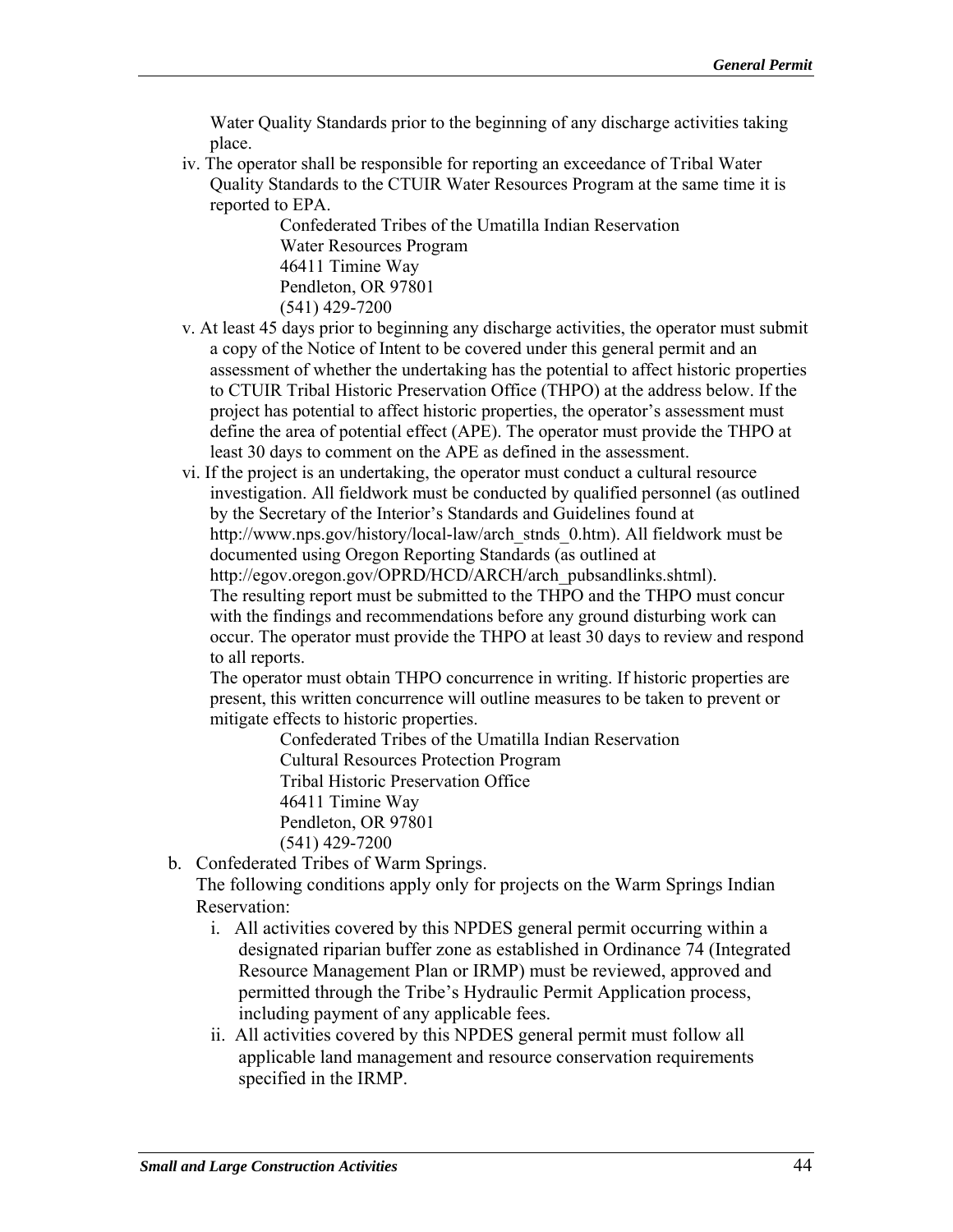iii. Operators of activities covered by this NPDES general permit must submit a Storm Water Pollution Prevention Plan to the Tribe's Water Control Board at the following address for approval at least 30 days prior to beginning construction activity:

Chair, Warm Springs Water Control Board P.O. Box C Warm Springs, Oregon 97761

3. WAR10000F: Federal Facilities in the State of Washington, except those located on Indian Country

- a. Discharges shall not cause or contribute to a violation of surface water quality standards (Chapter 173-201A WAC), ground water quality standards (Chapter 173-200 WAC), sediment management standards (Chapter 173-204 WAC), and human health-based criteria in the National Toxics Rule (40 CFR Part 131.36). Discharges that are not in compliance with these standards are not authorized.
- b. Prior to the discharge of stormwater and non-stormwater to waters of the state, the Permittee shall apply all known, available, and reasonable methods of prevention, control, and treatment (AKART). This includes the preparation and implementation of an adequate Stormwater Pollution Prevention Plan (SWPPP), with all appropriate best management practices (BMPs) installed and maintained in accordance with the SWPPP and the terms and conditions of this permit.
- c. Sampling & Numeric Effluent Limitations For Sites Discharging to Certain Waterbodies on the 303(d) List or with an Applicable TMDL
	- i. Permittees that discharge to water bodies listed as impaired by the State of Washington under Section 303(d) of the Clean Water Act for turbidity, fine sediment, high pH or phosphorus, shall conduct water quality sampling according to the requirements of this section.
		- *(1)* The operator must retain all monitoring results required by this section as part of the SWPPP. All data and related monitoring records must be provided to EPA or the Washington Department of Ecology upon request.
		- *(2)* The operator must notify EPA when the discharge turbidity or discharge pH exceeds the water quality standards as defined in Parts 10.F.4.d.ii and e.ii below, in accordance with the reporting requirements of Part G.12.F of this permit. All reports must be submitted to EPA at the following address:

U.S EPA Region 10

NPDES Compliance Unit - Attn: Federal Facilities Compliance Officer 1200 6th Avenue, Suite 900

OCE-133

Seattle, WA 98101

(206) 553-1846

ii. All references and requirements associated with Section 303(d) of the Clean Water Act mean the most current listing by Ecology of impaired waters that exists on November 16, 2005, or the date when the operator's complete NOI is received by EPA, whichever is later.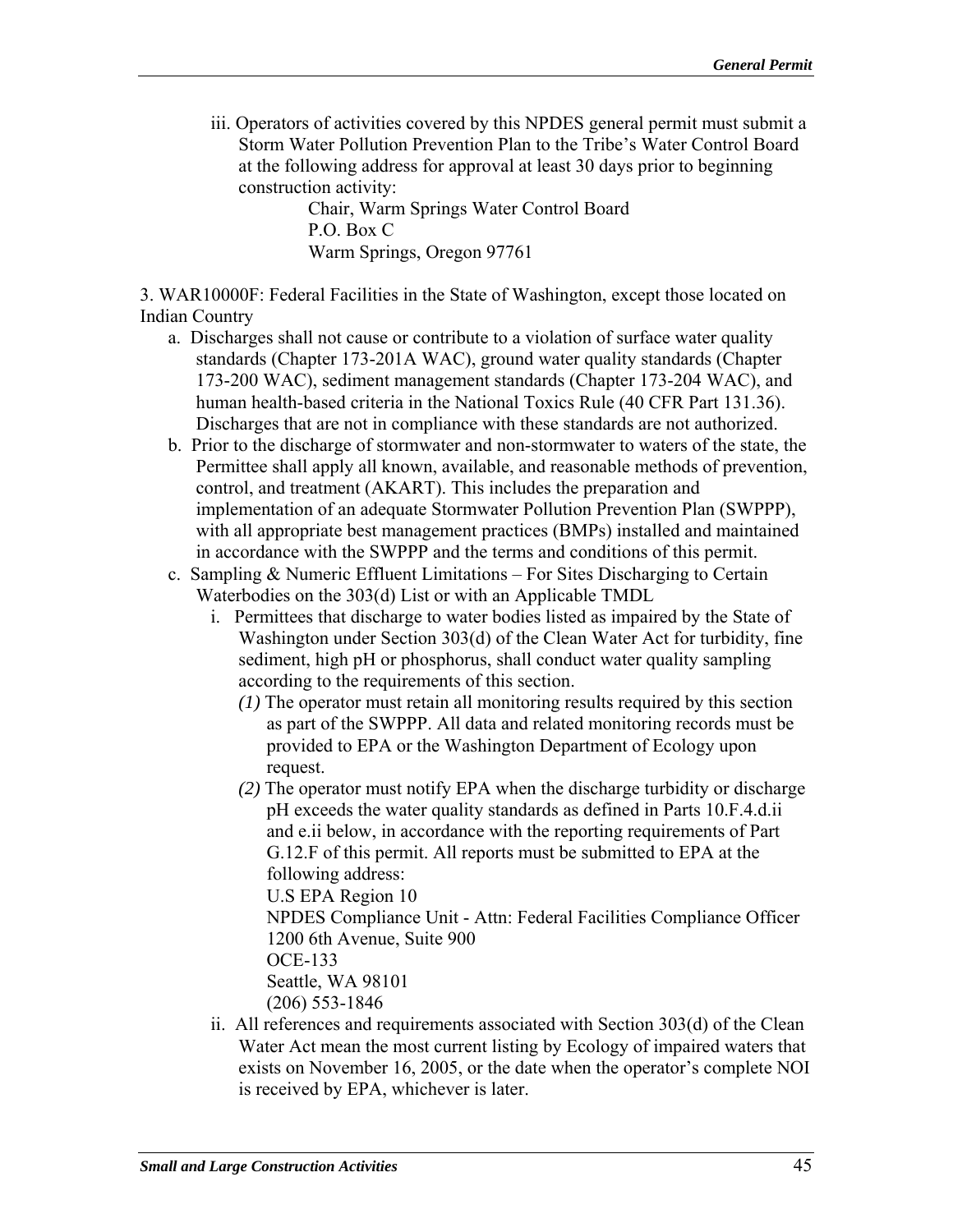| <b>Parameter</b><br>identified in<br>303(d)<br>listing | <b>Paramete</b><br>r/Units | Analytical<br>Method  | Sampling<br>Frequency     | <b>Water Quality</b><br>Standard                                                                                                       |
|--------------------------------------------------------|----------------------------|-----------------------|---------------------------|----------------------------------------------------------------------------------------------------------------------------------------|
| Turbidity<br>Fine Sediment<br>Phosphorus               | Turbidity/NTU              | SM2130 or<br>EPA180.1 | Weekly, if<br>discharging | If background is 50<br>NTU or less: 5 NTU<br>over background; or<br>If background is<br>more than 50 NTU:<br>$10\%$ over<br>background |
| High pH                                                | pH/Standard<br>Units       | pH meter              | Weekly, if<br>discharging | In the range of<br>$6.5 - 8.5$                                                                                                         |

d. Discharges to waterbodies on the 303(d) list for turbidity, fine sediment, or phosphorus

i. Permittees which discharge to waterbodies on the 303(d) list for turbidity, fine sediment, or phosphorus shall conduct turbidity sampling at the following locations to evaluate compliance with the water quality standard for turbidity:

- *(1)* Background turbidity shall be measured in the 303(d) listed receiving water immediately upstream (upgradient) or outside the area of influence of the discharge; and
- $(2)$ Discharge turbidity shall be measured at the point of discharge into the 303(d) listed receiving waterbody, inside the area of influence of the discharge; **or**  Alternatively, discharge turbidity may be measured at the point where the discharge leaves the construction site, rather than in the

receiving waterbody.

- ii. Based on sampling, if the discharge turbidity ever exceeds the water quality standard for turbidity (more than 5 NTU over background turbidity when the background turbidity is 50 NTU or less, or more than a 10% increase in turbidity when the background turbidity is more than 50 NTU), all future discharges shall comply with a numeric effluent limit which is equal to the water quality standard for turbidity. If a future discharge exceeds the water quality standard for turbidity, the permittee shall:
	- *(1)* Review the SWPPP for compliance with the permit and make appropriate revisions within 7 days of the discharge that exceeded the standard;
	- *(2)* Fully implement and maintain appropriate source control and/or treatment BMPs as soon as possible, but no later than 10 days of the discharge that exceeded the standard;
	- (3) Document BMP implementation and maintenance in the site log book;
	- *(4)* Continue to sample daily until discharge turbidity meets the water quality standard for turbidity.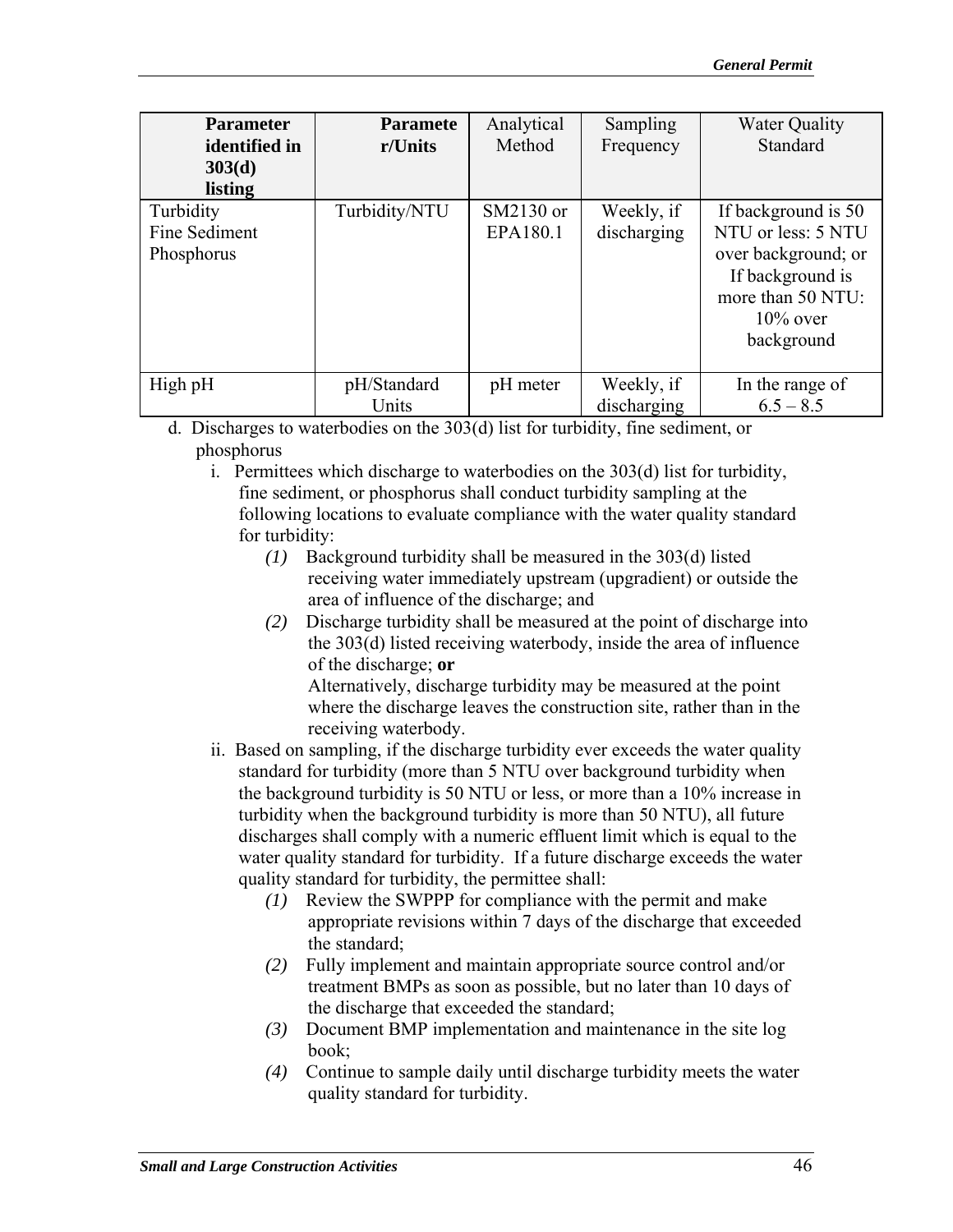- e. Discharges to waterbodies on the 303(d) list for High pH
	- i. Permittees which discharge to waterbodies on the 303(d) list for high pH shall conduct sampling at one of the following locations to evaluate compliance with the water quality standard for pH (in the range of 6.5 – 8.5):
		- *(1)* pH shall be measured at the point of discharge into the 303(d) listed waterbody, inside the area of influence of the discharge; or
		- *(2)* Alternatively, pH may be measured at the point where the discharge leaves the construction site, rather than in the receiving water.
	- ii. Based on the sampling set forth above, if the pH ever exceeds the water quality standard for pH (in the range of  $6.5 - 8.5$ ), all future discharges shall comply with a numeric effluent limit which is equal to the water quality standard for pH. If a future discharge exceeds the water quality standard for pH, the permittee shall:
		- *(1)* Review the SWPPP for compliance with the permit and make appropriate revisions within 7 days of the discharge;
		- *(2)* Fully implement and maintain appropriate source control and/or treatment BMPs as soon as possible, but no later than 10 days of the discharge that exceeded the standards;
		- *(3)* Document BMP implementation and maintenance in the site log book;
		- *(4)* Continue to sample daily until discharge meets the water quality standard for pH (in the range of  $6.5 - 8.5$ ).
- f. Sampling & Limitations For Sites Discharging to TMDLs
	- i. Discharges to waterbodies subject to an applicable Total Maximum Daily Load (TMDL) for turbidity, fine sediment, high pH, or phosphorus, shall be consistent with the assumptions and requirements of the TMDL.
		- *(1)* Where an applicable TMDL sets specific waste load allocations or requirements for discharges covered by this permit, discharges shall be consistent with any specific waste load allocations or requirements established by the applicable TMDL.
			- *a.* Discharges shall be sampled weekly, or as otherwise specified by the TMDL, to evaluate compliance with the specific waste load allocations or requirements.
			- *b*. Analytical methods used to meet the monitoring requirements shall conform to the latest revision of the Guidelines Establishing Test Procedures for the Analysis of Pollutants contained in 40 CFR Part 136.
		- *(2)* Where an applicable TMDL has established a general waste load allocation for construction stormwater discharges, but no specific requirements have been identified, compliance with this permit will be assumed to be consistent with the approved TMDL.
		- *(3)* Where an applicable TMDL has not specified a waste load allocation for construction stormwater discharges, but has not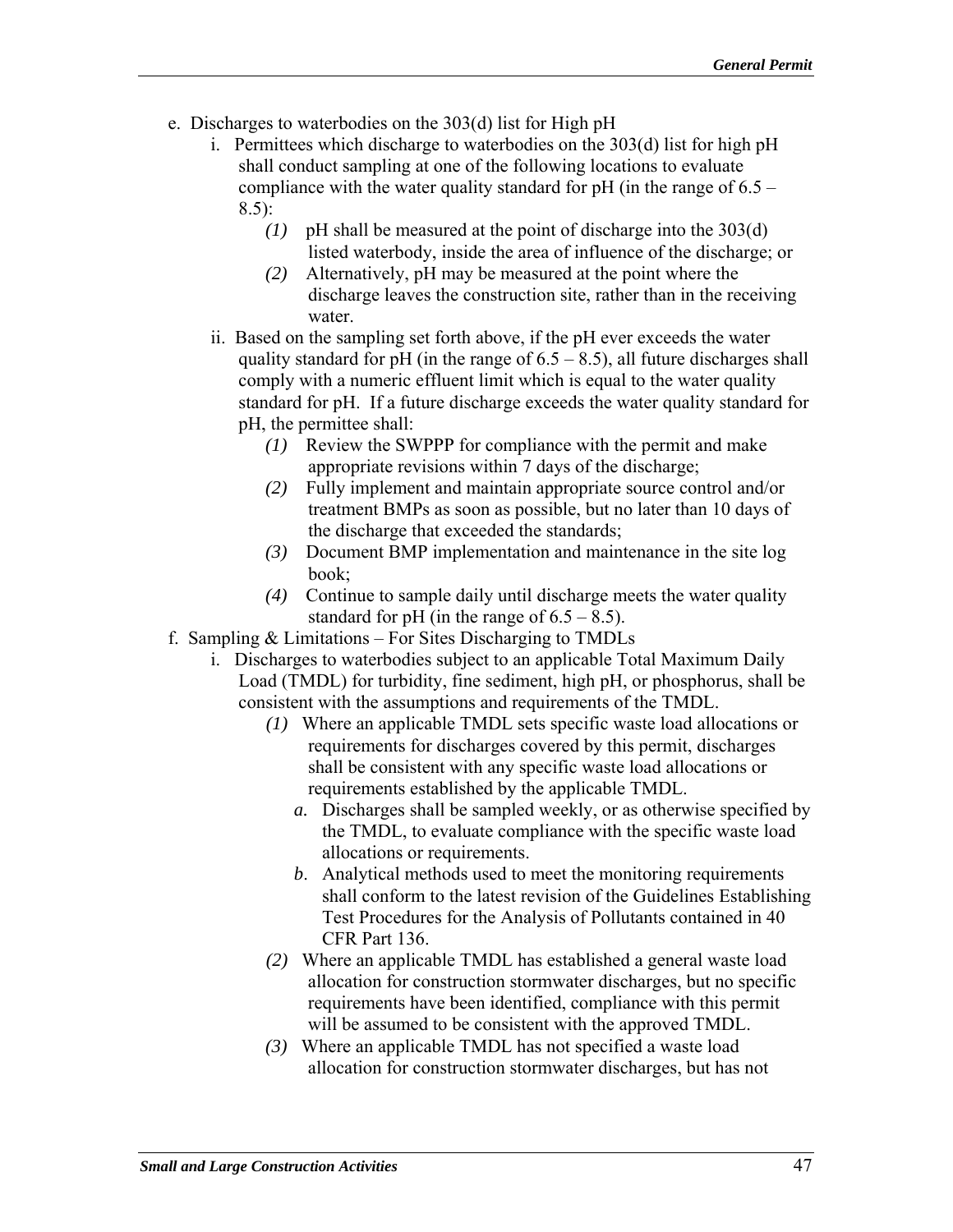excluded these discharges, compliance with this permit will be assumed to be consistent with the approved TMDL.

- *(4)* Where an applicable TMDL specifically precludes or prohibits discharges from construction activity, the operator is not eligible for coverage under this permit.
- received by EPA, whichever is later. ii. Applicable TMDL means a TMDL for turbidity, fine sediment, high pH, or phosphorus, which has been completed and approved by EPA prior to November 16, 2005, or prior to the date the operator's complete NOI is Information on impaired waterways is available from the Department of Ecology website at:

http://www.ecy.wa.gov/programs/wq/stormwater/construction/impaired.htm l or by phone: 360-407-6460.

- 4. WAR10000I: Indian country within the State of Washington
	- a. Kalispel Tribe.
		- The following conditions apply only for projects on the Kalispel Reservation:
		- i. The permittee shall be responsible for achieving compliance with the Kalispel Tribe's Water Quality Standards.
		- ii. The permittee shall submit a copy of the Notice of Intent (NOI) to be covered by the general permit to the Kalispel Tribe Natural Resources Department at the same time as it submitted to the U.S. EPA
		- iii. The permittee shall submit all Storm Water Prevention Plans (SWPP) to the Kalispel Tribe Natural Resources Department thirty (30) days prior to beginning any discharge activities for review.
		- iv. Prior to any land disturbing activities on the Kalispel Indian Reservation and its dependent communities, the permittee shall obtain a cultural resource clearance letter from the Kalispel Natural Resource Department.
		- v. All tribal correspondence pertaining to the general permit for discharges of construction stormwater shall be sent to:

Kalispel Tribe Natural Resources Department PO Box 39 Usk, WA 99180

b. Lummi Nation

The following conditions apply only for projects on the Lummi Reservation:

- i. Pursuant to Lummi Code of Laws (LCL) 17.05.020(a), the operator must obtain a land use permit from the Lummi Planning Department as provided in Title 15 of the Lummi Code of Laws and regulations adopted thereunder.
- ii. Pursuant to LCL 17.05.020(a), each operator shall develop and submit a Storm Water Pollution Prevention Plan to the Lummi Water Resources Division for review and approval by the Water Resources Manager prior to beginning any discharge activities.
- iii. Pursuant to LCL Title 17, each operator shall be responsible for achieving compliance with the Water Quality Standards for Surface Waters of the Lummi Indian Reservation (Lummi Administrative Regulations [LAR] 17 LAR 07.010 through 17 LAR 07.210).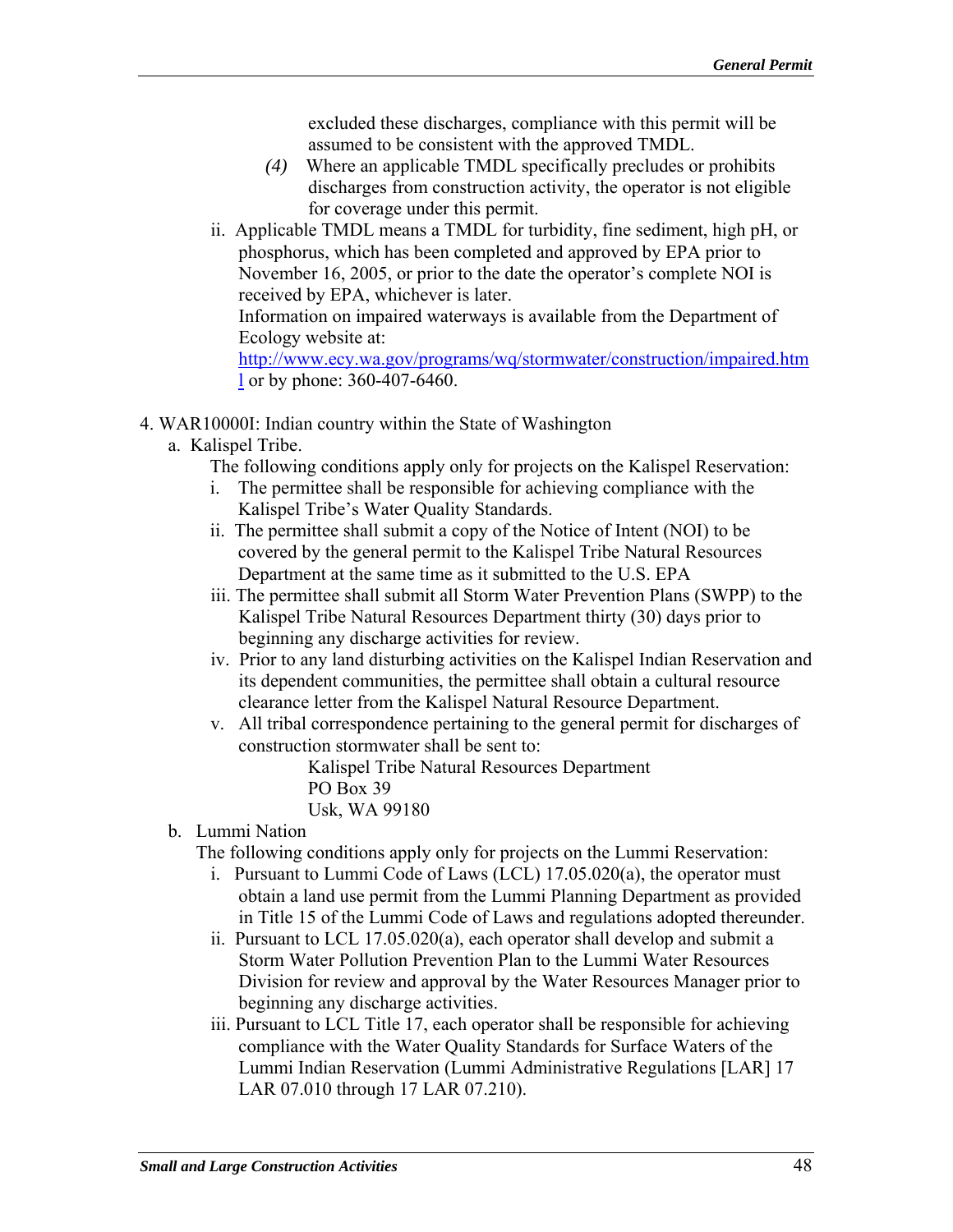- iv. Each operator shall submit a copy of the Notice of Intent to the Lummi Water Resources Division at the same time it is submitted to the Environmental Protection Agency (EPA).
- v. Storm Water Pollution Prevention Plans and Notices of Intent shall be submitted to:

Lummi Natural Resources Department ATTN: Water Resources Manager 2616 Kwina Road Bellingham, WA 98226

- vi. Refer to the Lummi Nation website at *http://www.lummi-nsn.gov* to review a copy of Title 17 of the Lummi Code of Laws and the references upon which the conditions identified above are based.
- c Makah Tribe
	- The following conditions apply only for projects on the Makah Reservation:
		- i. The operator shall be responsible for achieving compliance with the Makah Tribe's Water Quality Standards.
		- ii. The operator shall submit a Storm Water Pollution Prevention Plan to the Makah Tribe Water Quality Program and Makah Fisheries Habitat Division for review and approval at least thirty (30) days prior to beginning any discharge activities.
		- iii. The operator shall submit a copy of the Notice of Intent to the Makah Tribe Water Quality Program and Makah Fisheries Habitat Division at the same time it is submitted to EPA.
		- iv. Storm Water Pollution Prevention Plans and Notices of Intent shall be submitted to:

Makah Fisheries Water Quality and Habitat Division PO Box 115 Neah Bay, WA 98357

d. Puyallup Tribe of Indians.

The following conditions apply only to stormwater discharges from large and small construction activities that result in a total land disturbance of equal to or greater than one acre, where those discharges enter surface waters of the Puyallup Tribe:

- i. Each permittee shall be responsible for achieving compliance with the Puyallup Tribe's Water Quality Standards, including antidegradation provisions. The Puyallup Natural Resources Department will conduct an antidegradation review for permitted activities that have the potential to affect water quality. The antidegradation review will be consistent with the Tribe's Antidegradation Implementation Procedures.
- ii. The permittee shall be responsible for meeting any additional permit requirements imposed by EPA necessary to comply with the Puyallup Tribe's antidegradation policies if the discharge point is located within 1 linear mile upstream of waters designated by the Tribe.
- iii. Each permittee shall submit a copy of the Notice of Intent (NOI) to be covered by the general permit to the Puyallup Tribal Natural Resources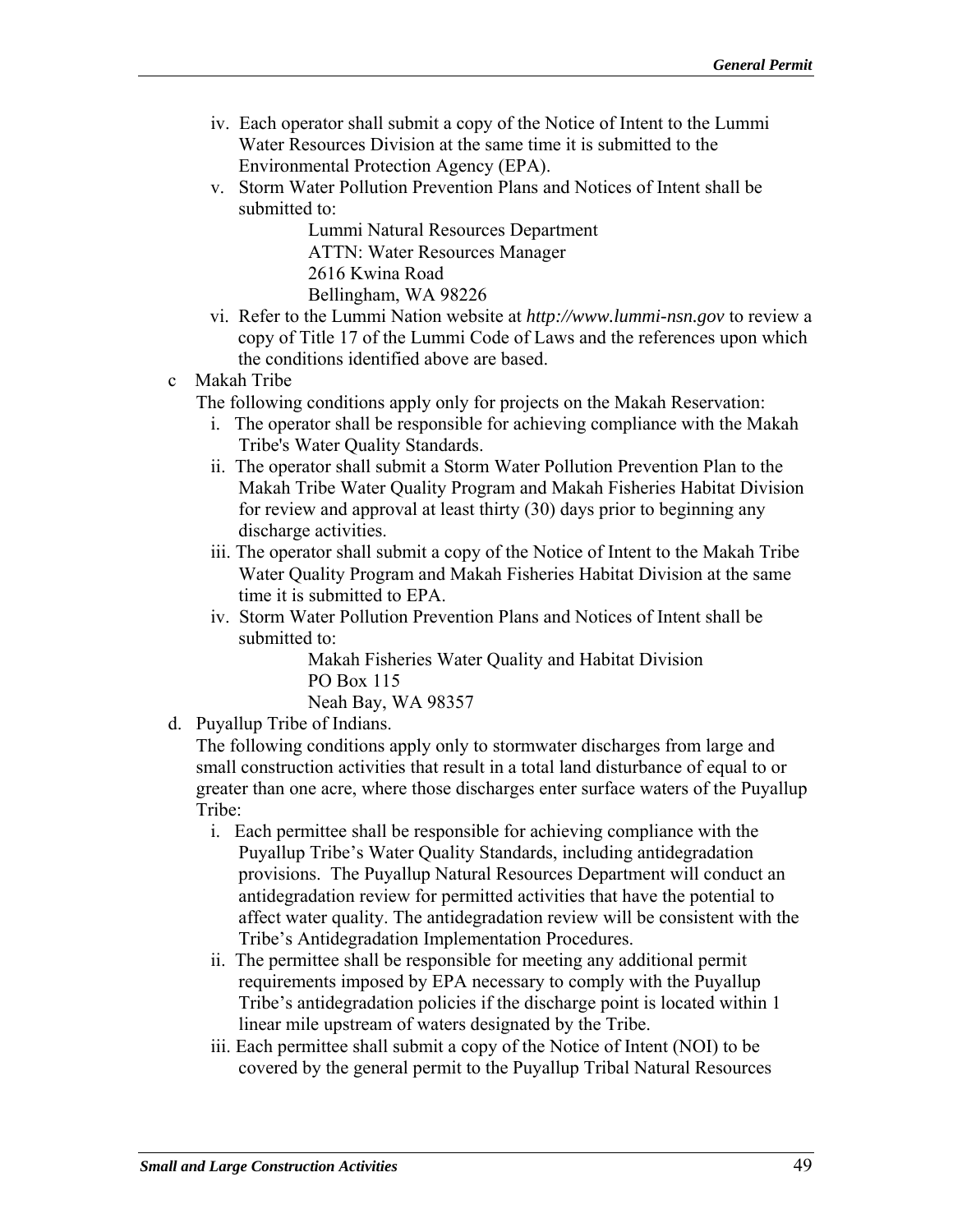Department at the address listed below at the same time it is submitted to EPA.

> Puyallup Tribe of Indians 3009 E. Portland Avenue Tacoma, WA 98404

ATTN: Natural Resources Department

- iv. All supporting documentation and certifications in the NOI related to coverage under the general permit for Endangered Species Act purposes shall be submitted to the Puyallup Tribal Natural Resources Department for review.
- v. If EPA requires coverage under an individual or alternative permit, the permittee shall submit a copy of the permit to the Puyallup Tribal Natural Resources Department at the address listed above.
- vi. The permittee shall submit all stormwater pollution prevention plans to the Puyallup Tribal Natural Resources Department for review and approval prior to beginning any activities resulting in a discharge to tribal waters.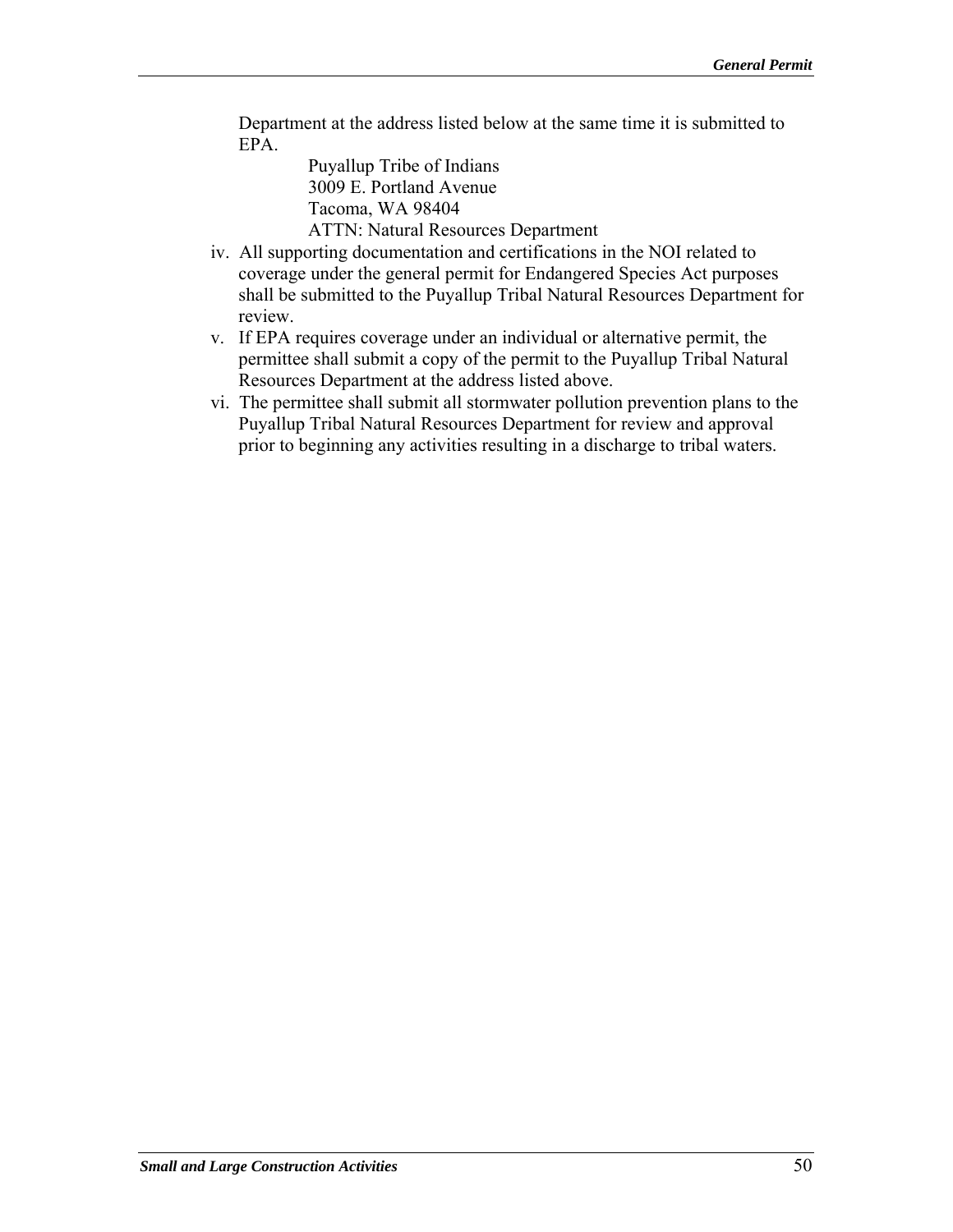### **Appendix A - Definitions and Acronyms Definitions**

"Arid Areas" means areas with an average annual rainfall of 0 to 10 inches.

"Best Management Practices" (BMPs) means schedules of activities, prohibitions of practices, maintenance procedures, and other management practices to prevent or reduce the discharge of pollutants to waters of the United States. BMPs also include treatment requirements, operating procedures, and practice to control plant site runoff, spillage or leaks, sludge or waste disposal, or drainage from raw material storage.

"Commencement of Construction Activities" means the initial disturbance of soils associated with clearing, grading, or excavating activities or other construction-related activities (e.g., stockpiling of fill material).

"Control Measure" as used in this permit, refers to any BMP or other method used to prevent or reduce the discharge of pollutants to waters of the United States.

"CWA" means the Clean Water Act or the Federal Water Pollution Control Act, 33 U.S.C. section 1251 et seq.

"Discharge" when used without qualification means the "discharge of a pollutant."

"Discharge of Stormwater Associated with Construction Activity" as used in this permit, refers to a discharge of pollutants in stormwater from areas where soil disturbing activities (e.g., clearing, grading, or excavation), construction materials or equipment storage or maintenance (e.g., fill piles, borrow area, concrete truck chute washdown, fueling), or other industrial stormwater directly related to the construction process (e.g., concrete or asphalt batch plants) are located.

"Eligible" means qualified for authorization to discharge stormwater under this general permit.

"Facility" or "Activity" means any "point source" or any other facility or activity (including land or appurtenances thereto) that is subject to regulation under the NPDES program.

"Federal Facility" means any buildings, installations, structures, land, public works, equipment, aircraft, vessels, and other vehicles and property, owned by, or constructed or manufactured for the purpose of leasing to, the Federal government.

"Final Stabilization" means that:

- 1. All soil disturbing activities at the site have been completed and either of the two following criteria are met:
	- a. a uniform (e.g., evenly distributed, without large bare areas) perennial vegetative cover with a density of 70 percent of the native background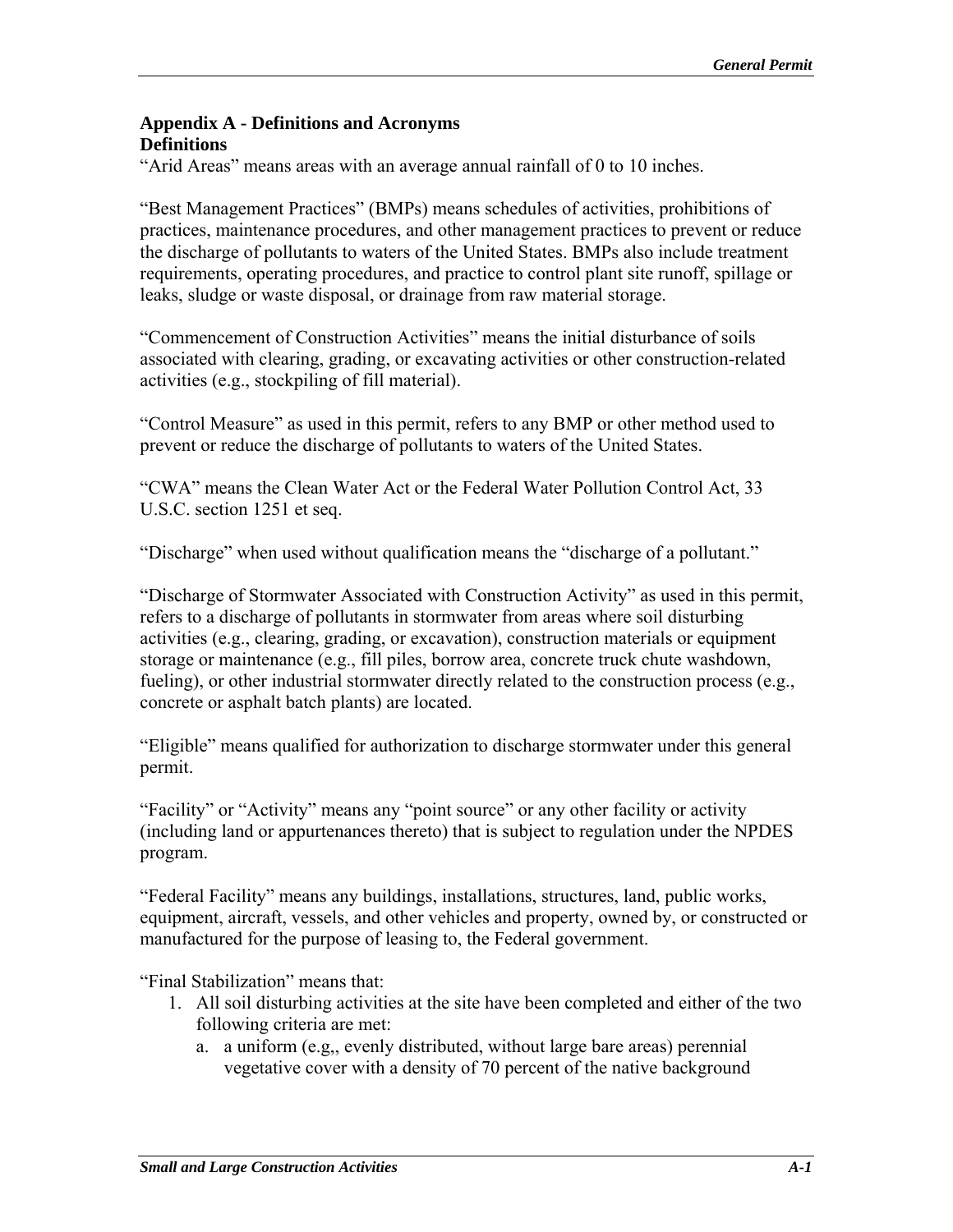vegetative cover for the area has been established on all unpaved areas and areas not covered by permanent structures, or

- b. equivalent permanent stabilization measures (such as the use of riprap, gabions, or geotextiles) have been employed.
- 2. When background native vegetation will cover less than 100 percent of the ground (e.g., arid areas, beaches), the 70 percent coverage criteria is adjusted as follows: if the native vegetation covers 50 percent of the ground, 70 percent of 50 percent  $(0.70 \text{ X } 0.50 = 0.35)$  would require 35 percent total cover for final stabilization. On a beach with no natural vegetation, no stabilization is required.
- 3. In arid and semi-arid areas only, all soil disturbing activities at the site have been completed and both of the following criteria have been met:
	- a. Temporary erosion control measures (e.g., degradable rolled erosion control product) are selected, designed, and installed along with an appropriate seed base to provide erosion control for at least three years without active maintenance by you,
	- b. The temporary erosion control measures are selected, designed, and installed to achieve 70 percent vegetative coverage within three years.
- 4. For individual lots in residential construction, final stabilization means that either:
	- a. The homebuilder has completed final stabilization as specified above, or
	- b. The homebuilder has established temporary stabilization including perimeter controls for an individual lot prior to occupation of the home by the homeowner and informing the homeowner of the need for, and benefits of, final stabilization.
- 5. For construction projects on land used for agricultural purposes (e.g., pipelines across crop or range land, staging areas for highway construction, etc.), final stabilization may be accomplished by returning the disturbed land to its preconstruction agricultural use. Areas disturbed that were not previously used for agricultural activities, such as buffer strips immediately adjacent to ''water of the United States,'' and areas which are not being returned to their preconstruction agricultural use must meet the final stabilization criteria (1) or (2) or (3) above.

"Indian country" is defined at 40 CFR §122.2 to mean:

- 1. All land within the limits of any Indian reservation under the jurisdiction of the United States Government, notwithstanding the issuance of any patent, and, including rights-of-way running through the reservation;
- 2. All dependent Indian communities with the borders of the United States whether within the originally or subsequently acquired territory thereof, and whether within or without the limits of a state; and
- 3. All Indian allotments, the Indian titles to which have not been extinguished, including rights-of-ways running through the same.

"Large Construction Activity" is defined at 40 CFR  $\S 122.26(b)(14)(x)$  and incorporated here by reference. A large construction activity includes clearing, grading, and excavating resulting in a land disturbance that will disturb equal to or greater than five acres of land or will disturb less than five acres of total land area but is part of a larger common plan of development or sale that will ultimately disturb equal to or greater than five acres. Large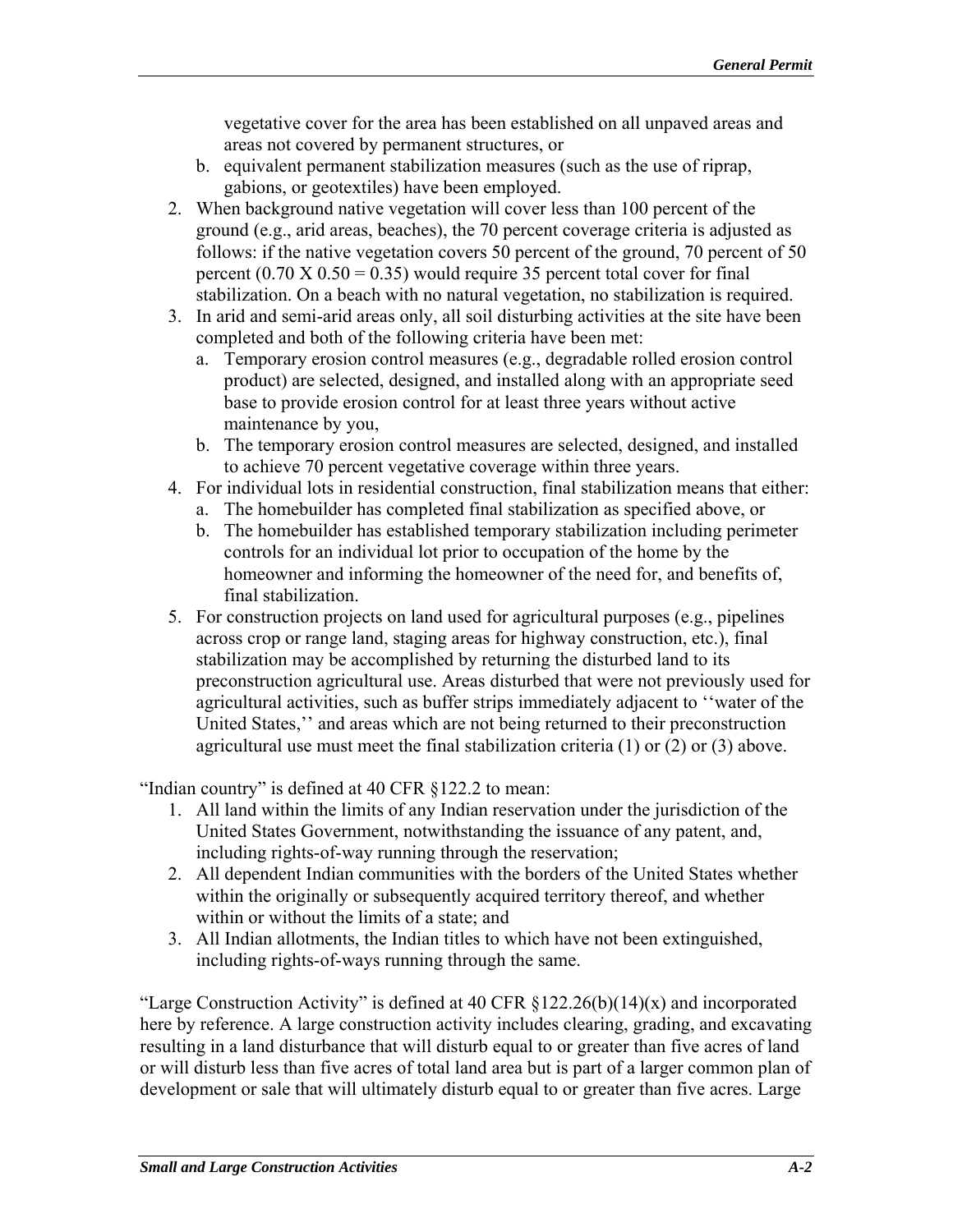construction activity does not include routine maintenance that is performed to maintain the original line and grade, hydraulic capacity, or original purpose of the site.

"Municipal Separate Storm Sewer System" or "MS4" is defined at 40 CFR §122.26(b)(8) to mean a conveyance or system of conveyances (including roads with drainage systems, municipal streets, catch basins, curbs, gutters, ditches, manmade channels, or storm drains):

- 1. Owned and operated by a state, city, town, borough, county, parish, district, association, or other public body (created by or pursuant to State law) having jurisdiction over disposal of sewage, industrial wastes, stormwater, or other wastes, including special districts under State law such as a sewer district, flood control district or drainage district, or similar entity, or an Indian tribe or an authorized Indian tribal organization, or a designated and approved management agency under section 208 of the CWA that discharges to waters of the United States:
- 2. Designed or used for collecting or conveying stormwater;
- 3. Which is not a combined sewer; and
- 4. Which is not part of a Publicly Owned Treatment Works (POTW) as defined at 40 CFR §122.2.

"New Project" means the "commencement of construction activities" occurs after the effective date of this permit.

"Ongoing Project" means the "commencement of construction activities" occurs before the effective date of this permit.

"Operator" for the purpose of this permit and in the context of stormwater associated with construction activity, means any party associated with a construction project that meets either of the following two criteria:

- 1. The party has operational control over construction plans and specifications, including the ability to make modifications to those plans and specifications; or
- 2. The party has day-to-day operational control of those activities at a project which are necessary to ensure compliance with a SWPPP for the site or other permit conditions (e.g., they are authorized to direct workers at a site to carry out activities required by the SWPPP or comply with other permit conditions). This definition is provided to inform permittees of EPA's interpretation of how the regulatory definitions of "owner or operator" and "facility or activity" are applied to discharges of stormwater associated with construction activity.

"Owner or operator" means the owner or operator of any ''facility or activity'' subject to regulation under the NPDES program.

"Permitting Authority" means the United States Environmental Protection Agency, EPA, a Regional Administrator of the Environmental Protection Agency or an authorized representative.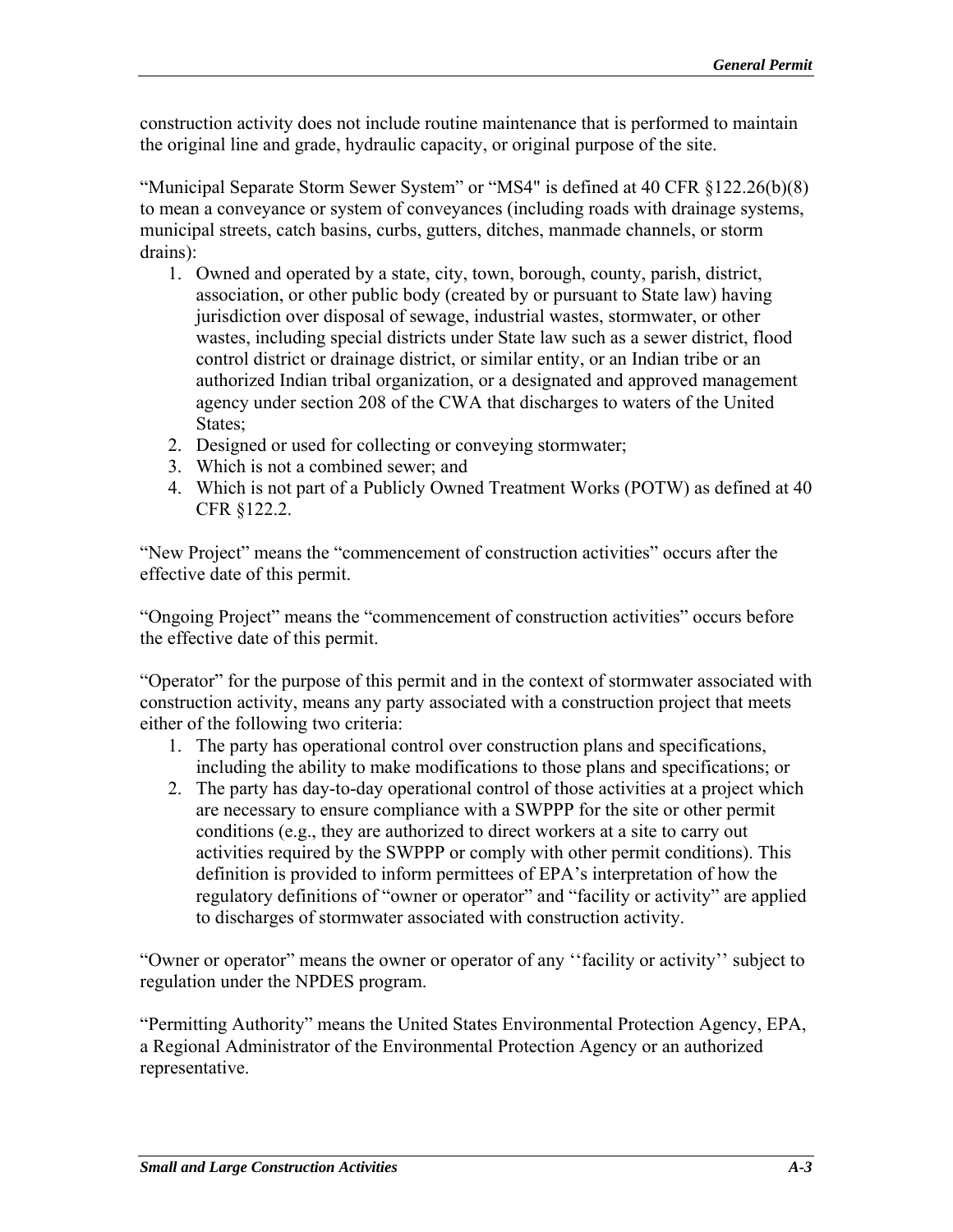"Point Source" means any discernible, confined, and discrete conveyance, including but not limited to, any pipe, ditch, channel, tunnel, conduit, well, discrete fissure, container, rolling stock concentrated animal feeding operation, landfill leachate collection system, vessel or other floating craft from which pollutants are or may be discharged. This term does not include return flows from irrigated agriculture or agricultural stormwater runoff.

"Pollutant" is defined at 40 CFR §122.2. A partial listing from this definition includes: dredged spoil, solid waste, sewage, garbage, sewage sludge, chemical wastes, biological materials, heat, wrecked or discarded equipment, rock, sand, cellar dirt, and industrial or municipal waste.

"Project Area" means:

− The areas on the construction site where stormwater discharges originate and flow toward the point of discharge into the receiving waters (including areas where excavation, site development, or other ground disturbance activities occur) and the immediate vicinity. (Example: 1. Where bald eagles nest in a tree that is on or bordering a construction site and could be disturbed by the construction activity or where grading causes stormwater to flow into a small wetland or other habitat that is on the site that contains listed species.)

− The areas where stormwater discharges flow from the construction site to the point of discharge into receiving waters. (Example: Where stormwater flows into a ditch, swale, or gully that leads to receiving waters and where listed species (such as amphibians) are found in the ditch, swale, or gully.)

− The areas where stormwater from construction activities discharge into receiving waters and the areas in the immediate vicinity of the point of discharge. (Example: Where stormwater from construction activities discharges into a stream segment that is known to harbor listed aquatic species.)

− The areas where stormwater BMPs will be constructed and operated, including any areas where stormwater flows to and from BMPs. (Example: Where a stormwater retention pond would be built.)

− The areas upstream and /or downstream from construction activities discharges into a stream segment that may be affected by the said discharges. (Example: Where sediment discharged to a receiving stream settles downstream and impacts a breeding area of a listed aquatic species.)

"Receiving water" means the "Water of the United States" as defined in 40 CFR §122.2 into which the regulated stormwater discharges.

"Runoff coefficient" means the fraction of total rainfall that will appear at the conveyance as runoff.

"Semi-Arid Areas" means areas with an average annual rainfall of 10 to 20 inches.

"Site" means the land or water area where any "facility or activity" is physically located or conducted, including adjacent land used in connection with the facility or activity.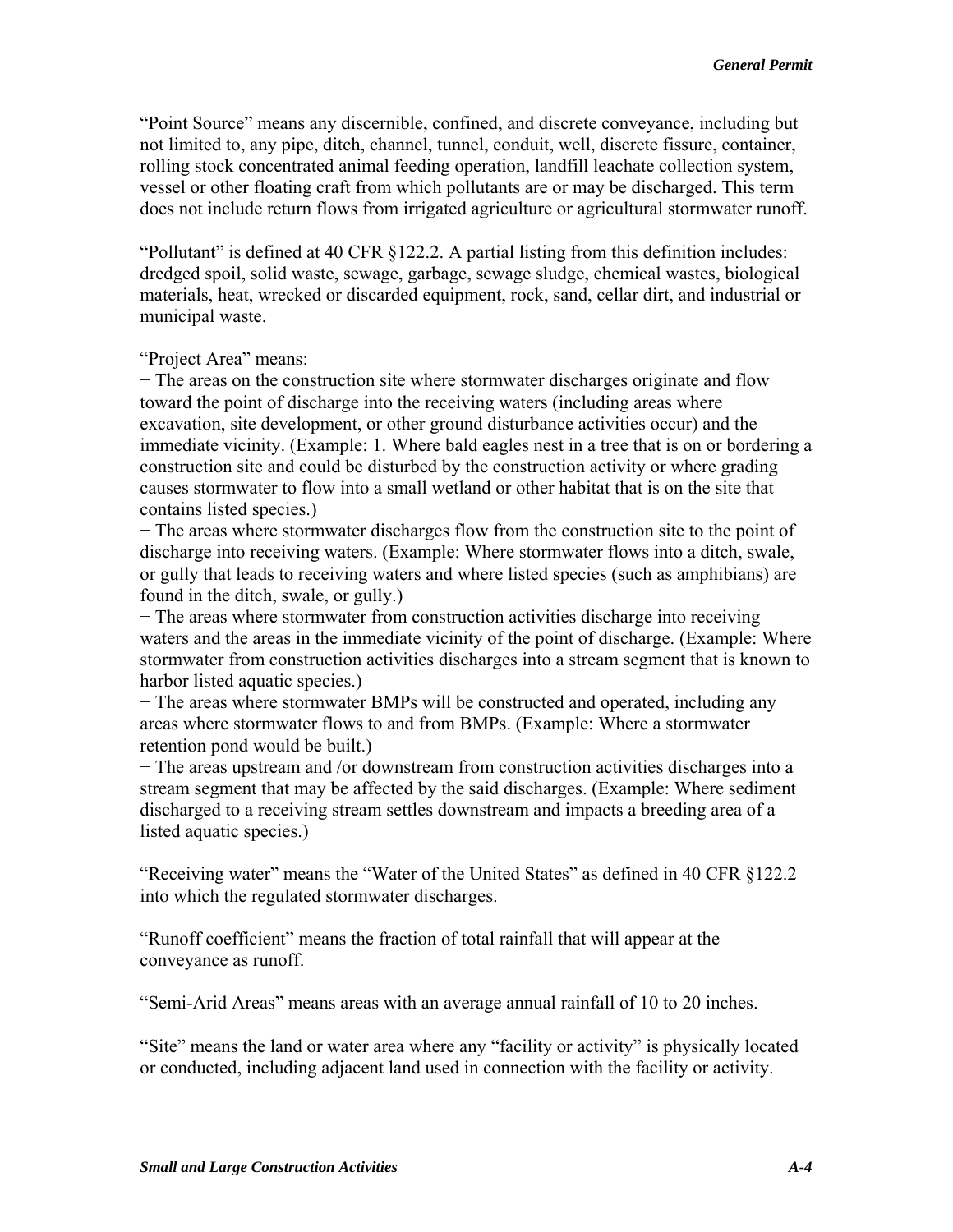"Small Construction Activity" is defined at 40 CFR §122.26(b)(15) and incorporated here by reference. A small construction activity includes clearing, grading, and excavating resulting in a land disturbance that will disturb equal to or greater than one (1) acre and less than five (5) acres of land or will disturb less than one (1) acre of total land area but is part of a larger common plan of development or sale that will ultimately disturb equal to or greater than one (1) acre and less than five (5) acres. Small construction activity does not include routine maintenance that is performed to maintain the original line and grade, hydraulic capacity, or original purpose of the site.

"Stormwater" means stormwater runoff, snow melt runoff, and surface runoff and drainage.

"Stormwater Discharge-Related Activities" as used in this permit, include: activities that cause, contribute to, or result in stormwater point source pollutant discharges, including but not limited to: excavation, site development, grading and other surface disturbance activities; and measures to control stormwater including the siting, construction and operation of BMPs to control, reduce or prevent stormwater pollution.

"Total Maximum Daily Load" or "TMDL" means the sum of the individual wasteload allocations (WLAs) for point sources and load allocations (LAs) for nonpoint sources and natural background. If a receiving water has only one point source discharger, the TMDL is the sum of that point source WLA plus the LAs for any nonpoint sources of pollution and natural background sources, tributaries, or adjacent segments. TMDLs can be expressed in terms of either mass per time, toxicity, or other appropriate measure.

"Waters of the United States" is as defined at 40 CFR §122.2.

"Wetland" means those areas that are inundated or saturated by surface or groundwater at a frequency and duration sufficient to support, and that under normal circumstances do support, a prevalence of vegetation typically adapted for life in saturated soil conditions. Wetlands generally include swamps, marshes, bogs, and similar areas.

### **ACRONYMS**

- BMP Best Management Practices
- CGP Construction General Permit
- CFR Code of Federal Regulations
- CWA Clean Water Act
- EPA United States Environmental Protection Agency
- ESA Endangered Species Act
- FWS United States Fish and Wildlife Service
- MS4 Municipal Separate Storm Sewer System
- MSGP Multi-Sector General Permit
- NHPA National Historic Preservation Act
- NMFS United States National Marine Fisheries Service
- NOI Notice of Intent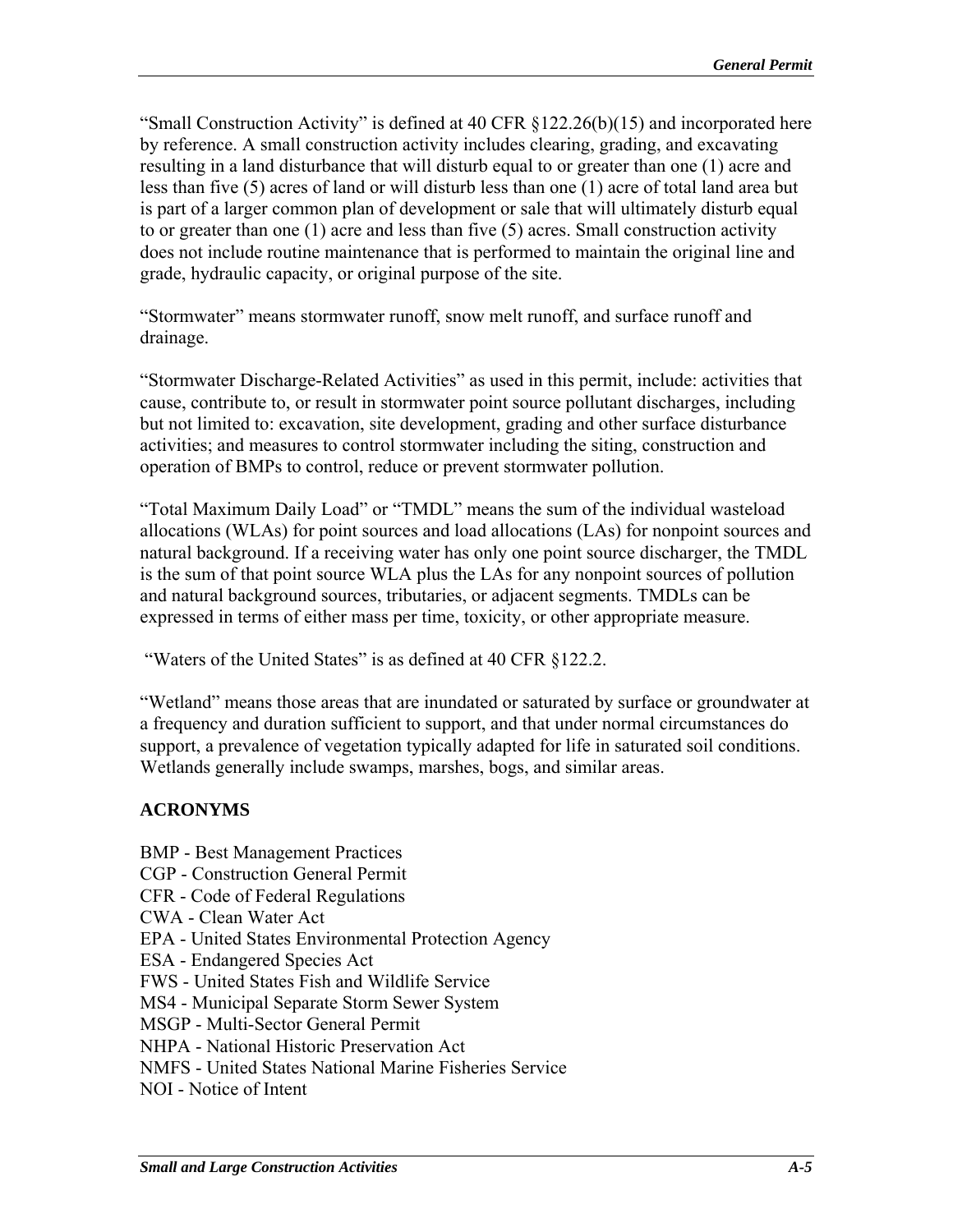NOT - Notice of Termination

NPDES - National Pollutant Discharge Elimination System

POTW - Publicly Owned Treatment Works

SHPO - State Historic Preservation Officer

SWPPP - Stormwater Pollution Prevention Plan

THPO - Tribal Historic Preservation Officer

TMDL - Total Maximum Daily Load

WQS - Water Quality Standard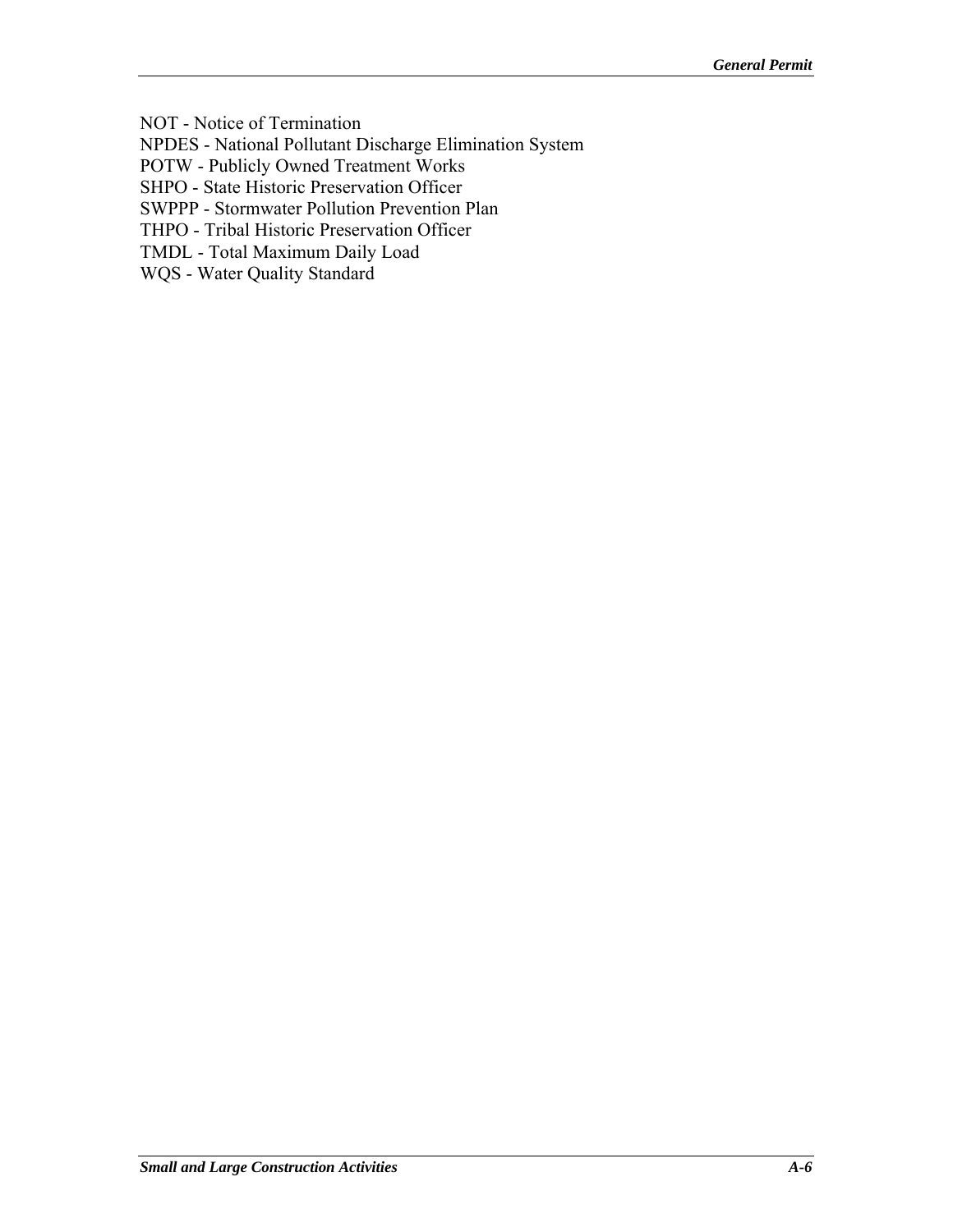### **Appendix B - Permit Areas Eligible for Coverage**

Permit coverage for stormwater discharges from construction activity occurring within the following areas is provided by legally separate and distinctly numbered permits:

# **1. EPA Region 1: CT, MA, ME, NH, RI, VT**

US EPA, Region 01 Office of Ecosystem Protection NPDES Stormwater Program 1 Congress St, Suite 1100 (CMU) Boston, MA 02114-2023

The States of Connecticut, Maine, Rhode Island, and Vermont are the NPDES Permitting Authority for the majority of discharges within their respective states.

| Permit No.       | <b>Areas of Coverage/Where EPA is Permitting Authority</b> |
|------------------|------------------------------------------------------------|
| <b>MAR100000</b> | Commonwealth of Massachusetts (except Indian country)      |
| <b>MAR10000I</b> | Indian country within the State of Massachusetts           |
| <b>CTR10000I</b> | Indian country within the State of Connecticut             |
| <b>NHR100000</b> | State of New Hampshire                                     |
| <b>RIR10000I</b> | Indian country within the State of Rhode Island            |
| <b>VTR10000F</b> | Federal Facilities in the State of Vermont                 |

### **2. EPA Region 2: NJ, NY, PR, VI**

For NJ, NY, and VI: US EPA, Region 02 NPDES Stormwater Program 290 Broadway, 24th Floor New York, NY 10007-1866

For PR: US EPA, Region 02 Caribbean Environmental Protection Division NPDES Stormwater Program 1492 Ponce de Leon Ave Central Europa Building, Suite 417 San Juan, PR 00907-4127

The State of New York is the NPDES Permitting Authority for the majority of discharges within its state. The State of New Jersey and the Virgin Islands are the NPDES Permitting Authority for all discharges within their respective states.

| Permit No.       | Areas of Coverage/Where EPA is Permitting Authority |
|------------------|-----------------------------------------------------|
| <b>NYR10000I</b> | Indian country within the State of New York         |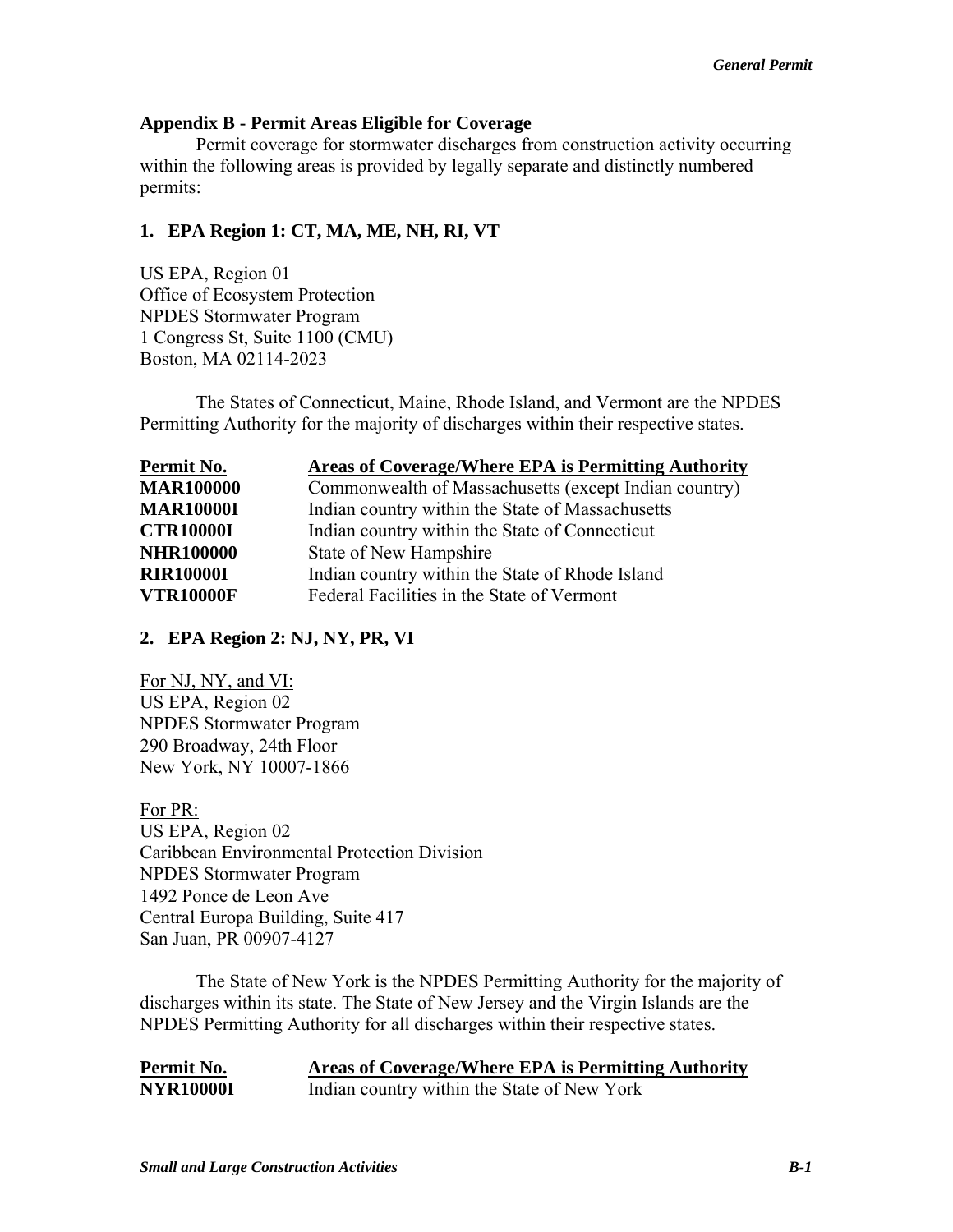**PRR100000** The Commonwealth of Puerto Rico

### **3. EPA Region 3: DE, DC, MD, PA, VA, WV**

US EPA, Region 03 NPDES Stormwater Program 1650 Arch St Philadelphia, PA 19103

The State of Delaware is the NPDES Permitting Authority for the majority of discharges within its state. Maryland, Pennsylvania, Virginia, and West Virginia are the NPDES Permitting Authority for all discharges within their respective states.

| Permit No.       | Areas of Coverage/Where EPA is Permitting Authority |
|------------------|-----------------------------------------------------|
| <b>DCR100000</b> | The District of Columbia                            |
| <b>DER10000F</b> | Federal Facilities in the State of Delaware         |

### **4. EPA Region 4: AL, FL, GA, KY, MS, NC, SC, TN**

US EPA, Region 04 Water Management Division NPDES Stormwater Program 61 Forsyth St SW Atlanta, GA 30303-3104

Coverage Not Available. Construction activities in Region 4 must obtain permit coverage under an alternative permit.

#### **5. EPA Region 5: IL, IN, MI, MN, OH, WI**

US EPA, Region 05 NPDES & Technical Support NPDES Stormwater Program 77 W Jackson Blvd (WN-16J) Chicago, IL 60604-3507

The States of Michigan, Minnesota, and Wisconsin are the NPDES Permitting Authority for the majority of discharges within their respective states. The States of Illinois, Indiana, and Ohio are the NPDES Permitting Authorities for all discharges within their respective states.

| Permit No.       | Areas of coverage/where EPA is Permitting Authority |
|------------------|-----------------------------------------------------|
| <b>MIR10000I</b> | Indian country within the State of Michigan         |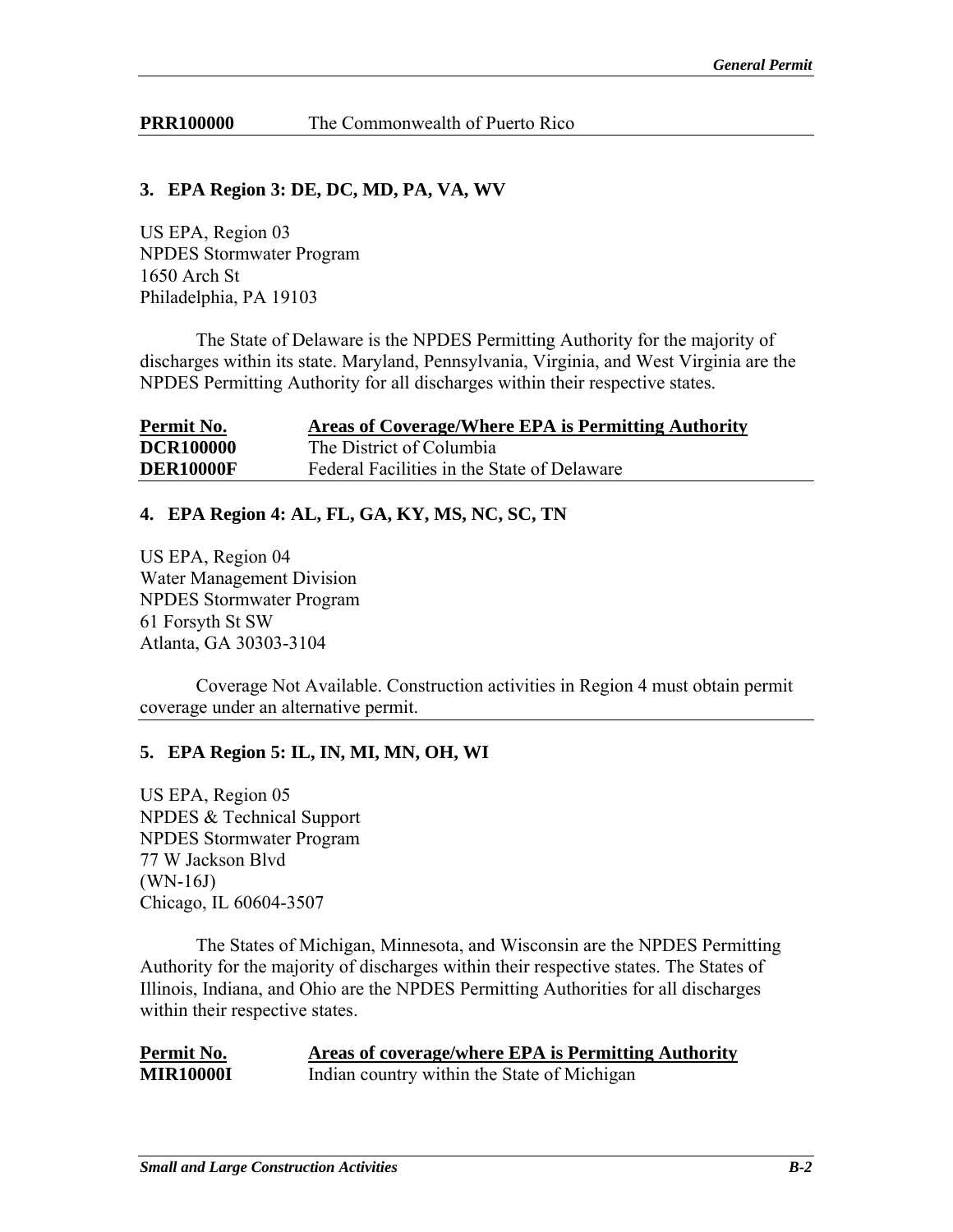| <b>MNR10000I</b> | Indian country within the State of Minnesota, except the Grand    |
|------------------|-------------------------------------------------------------------|
|                  | Portage Band of Chippewa                                          |
| <b>WIR10000I</b> | Indian country within the State of Wisconsin, except the Sokaogon |
|                  | Chippewa (Mole Lake) Community.                                   |

#### **6. EPA Region 6: AR, LA, OK, TX, NM (except see Region 9 for Navajo lands, and see Region 8 for Ute Mountain Reservation lands)**

US EPA, Region 06 NPDES Stormwater Program 1445 Ross Ave, Suite 1200 Dallas, TX 75202-2733

The States of Louisiana, Oklahoma, and Texas are the NPDES Permitting Authority for the majority of discharges within their respective state. The State of Arkansas is the NPDES Permitting Authority for all discharges within its respective state.

| Permit No.       | <b>Areas of coverage/where EPA is Permitting Authority</b>           |
|------------------|----------------------------------------------------------------------|
| <b>LAR10000I</b> | Indian country within the State of Louisiana                         |
| <b>NMR100000</b> | The State of New Mexico, except Indian country                       |
| <b>NMR10000I</b> | Indian country within the State of New Mexico, except Navajo         |
|                  | Reservation Lands that are covered under Arizona permit              |
|                  | AZR10000I and Ute Mountain Reservation Lands that are covered        |
|                  | under Colorado permit COR10000I.                                     |
| <b>OKR10000I</b> | Indian country within the State of Oklahoma                          |
| <b>OKR10000F</b> | Discharges in the State of Oklahoma that are not under the           |
|                  | authority of the Oklahoma Department of Environmental Quality,       |
|                  | including activities associated with oil and gas exploration,        |
|                  | drilling, operations, and pipelines (includes SIC Groups 13 and 46,  |
|                  | and SIC codes 492 and 5171), and point source discharges             |
|                  | associated with agricultural production, services, and silviculture  |
|                  | (includes SIC Groups 01, 02, 07, 08, 09).                            |
| <b>TXR10000F</b> | Discharges in the State of Texas that are not under the authority of |
|                  | the Texas Commission on Environmental Quality (formerly              |
|                  | TNRCC), including activities associated with the exploration,        |
|                  | development, or production of oil or gas or geothermal resources,    |
|                  | including transportation of crude oil or natural gas by pipeline.    |
| <b>TXR10000I</b> | Indian country within the State of Texas.                            |

### **7. EPA Region 7: IA, KS, MO, NE (except see Region 8 for Pine Ridge Reservation Lands)**

US EPA, Region 07 NPDES Stormwater Program 901 N 5th St Kansas City, KS 66101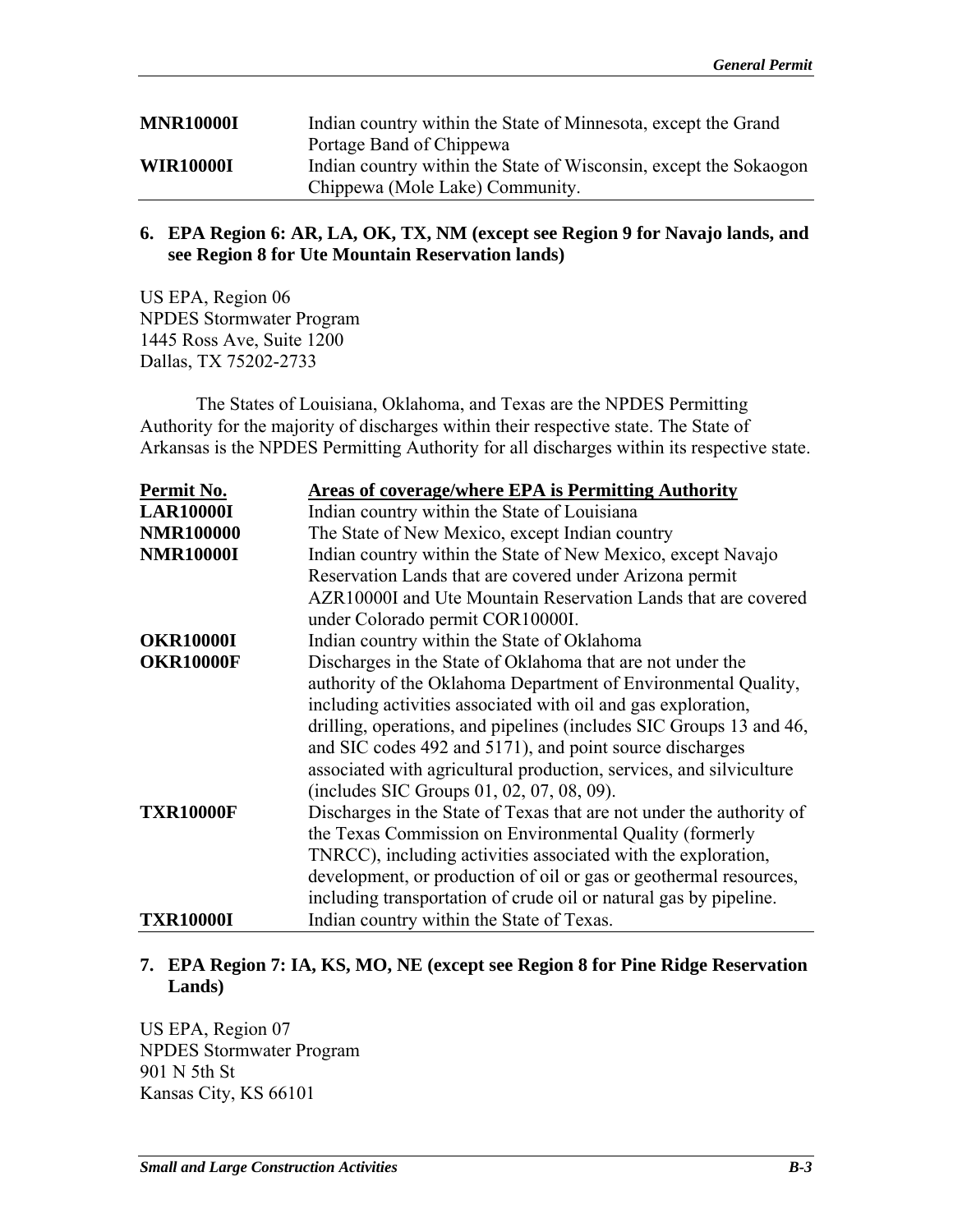The States of Iowa, Kansas, and Nebraska are the NPDES Permitting Authority for the majority of discharges within their respective states. The State of Missouri is the NPDES Permitting Authority for all discharges within its state.

| Permit No.       | Areas of coverage/where EPA is Permitting Authority            |
|------------------|----------------------------------------------------------------|
| <b>IAR10000I</b> | Indian country within the State of Iowa                        |
| <b>KSR10000I</b> | Indian country within the State of Kansas                      |
| <b>NER10000I</b> | Indian country within the State of Nebraska, except Pine Ridge |
|                  | Reservation lands (see Region 8)                               |

### **8. EPA Region 8: CO, MT, ND, SD, WY, UT (except see Region 9 for Goshute Reservation and Navajo Reservation Lands), the Ute Mountain Reservation in NM, and the Pine Ridge Reservation in NE.**

US EPA, Region 08 NPDES Stormwater Program 999 18th St, Suite 300 (EPR-EP) Denver, CO 80202-2466

The States of Colorado, Montana, North Dakota, South Dakota, Utah, and Wyoming are the NPDES Permitting Authority for the majority of discharges within their respective states.

| Permit No.       | Areas of coverage/where EPA is Permitting Authority                  |
|------------------|----------------------------------------------------------------------|
| <b>COR10000F</b> | Federal Facilities in the State of Colorado, except those located on |
|                  | Indian country                                                       |
| <b>COR10000I</b> | Indian country within the State of Colorado, as well as the portion  |
|                  | of the Ute Mountain Reservation located in New Mexico                |
| <b>MTR10000I</b> | Indian country within the State of Montana                           |
| <b>NDR10000I</b> | Indian country within the State of North Dakota, as well as that     |
|                  | portion of the Standing Rock Reservation located in South Dakota     |
|                  | (except for the portion of the lands within the former boundaries of |
|                  | the Lake Traverse Reservation which is covered under South           |
|                  | Dakota permit SDR10000I listed below)                                |
| <b>SDR10000I</b> | Indian country within the State of South Dakota, as well as the      |
|                  | portion of the Pine Ridge Reservation located in Nebraska and the    |
|                  | portion of the lands within the former boundaries of the Lake        |
|                  | Traverse Reservation located in North Dakota (except for the         |
|                  | Standing Rock Reservation which is covered under North Dakota        |
|                  | permit NDR10000I listed above)                                       |
| <b>UTR10000I</b> | Indian country within the State of Utah, except Goshute and          |
|                  | Navajo Reservation lands (see Region 9)                              |
| <b>WYR10000I</b> | Indian country within the State of Wyoming                           |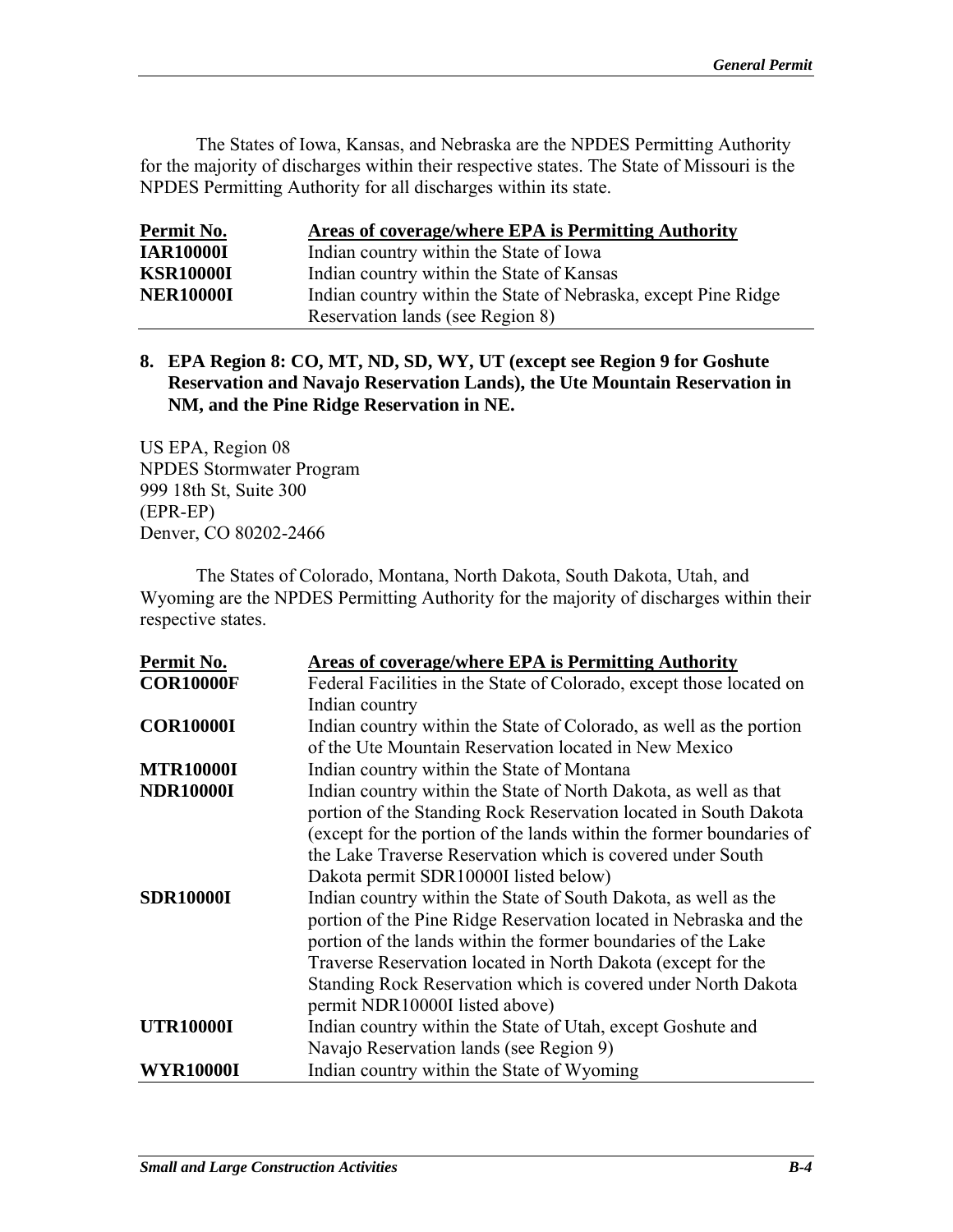**9. EPA Region 9: CA, HI, NV, Guam, American Samoa, the Commonwealth of the Northern Mariana Islands, the Goshute Reservation in UT and NV, the Navajo Reservation in UT, NM, and AZ, the Duck Valley Reservation in ID, and the Fort McDermitt Reservation in OR.** 

US EPA, Region 09 NPDES Stormwater Program 75 Hawthorne St San Francisco, CA 94105-3901

The States of Arizona, California and Nevada are the NPDES Permitting Authority for the majority of discharges within their respective states. The State of Hawaii is the NPDES Permitting Authority for all discharges within its state.

| Permit No.       | <b>Areas of coverage/where EPA is Permitting Authority</b>     |
|------------------|----------------------------------------------------------------|
| <b>ASR100000</b> | The Island of American Samoa                                   |
| <b>AZR10000I</b> | Indian country within the State of Arizona, as well as Navajo  |
|                  | Reservation lands in New Mexico and Utah                       |
| <b>CAR10000I</b> | Indian country within the State of California                  |
| <b>GUR100000</b> | The Island of Guam                                             |
| <b>JAR100000</b> | Johnston Atoll                                                 |
| <b>MWR100000</b> | Midway Island and Wake Island                                  |
| <b>MPR100000</b> | Commonwealth of the Northern Mariana Islands                   |
| <b>NVR10000I</b> | Indian country within the State of Nevada, as well as the Duck |
|                  | Valley Reservation in Idaho, the Fort McDermitt Reservation in |
|                  | Oregon and the Goshute Reservation in Utah                     |

#### **10. EPA Region 10: AK, WA, ID (except see Region 9 for Duck Valley Reservation Lands), and OR (except see Region 9 for Fort McDermitt Reservation).**

US EPA, Region 10 NPDES Stormwater Program 1200 6th Ave (OW-130) Seattle, WA 98101-1128 Phone: (206) 553-6650

The States of Oregon and Washington are the NPDES Permitting Authority for the majority of discharges within their respective states.

| Permit No.       | Areas of coverage/where EPA is Permitting Authority              |
|------------------|------------------------------------------------------------------|
| <b>AKR10000I</b> | Indian country within the state of Alaska                        |
| <b>IDR100000</b> | The State of Idaho, except Indian country                        |
| <b>IDR10000I</b> | Indian country within the State of Idaho, except Duck Valley     |
|                  | Reservation lands (see Region 9)                                 |
| <b>ORR10000I</b> | Indian country within the State of Oregon, except Fort McDermitt |
|                  | Reservation lands (see Region 9)                                 |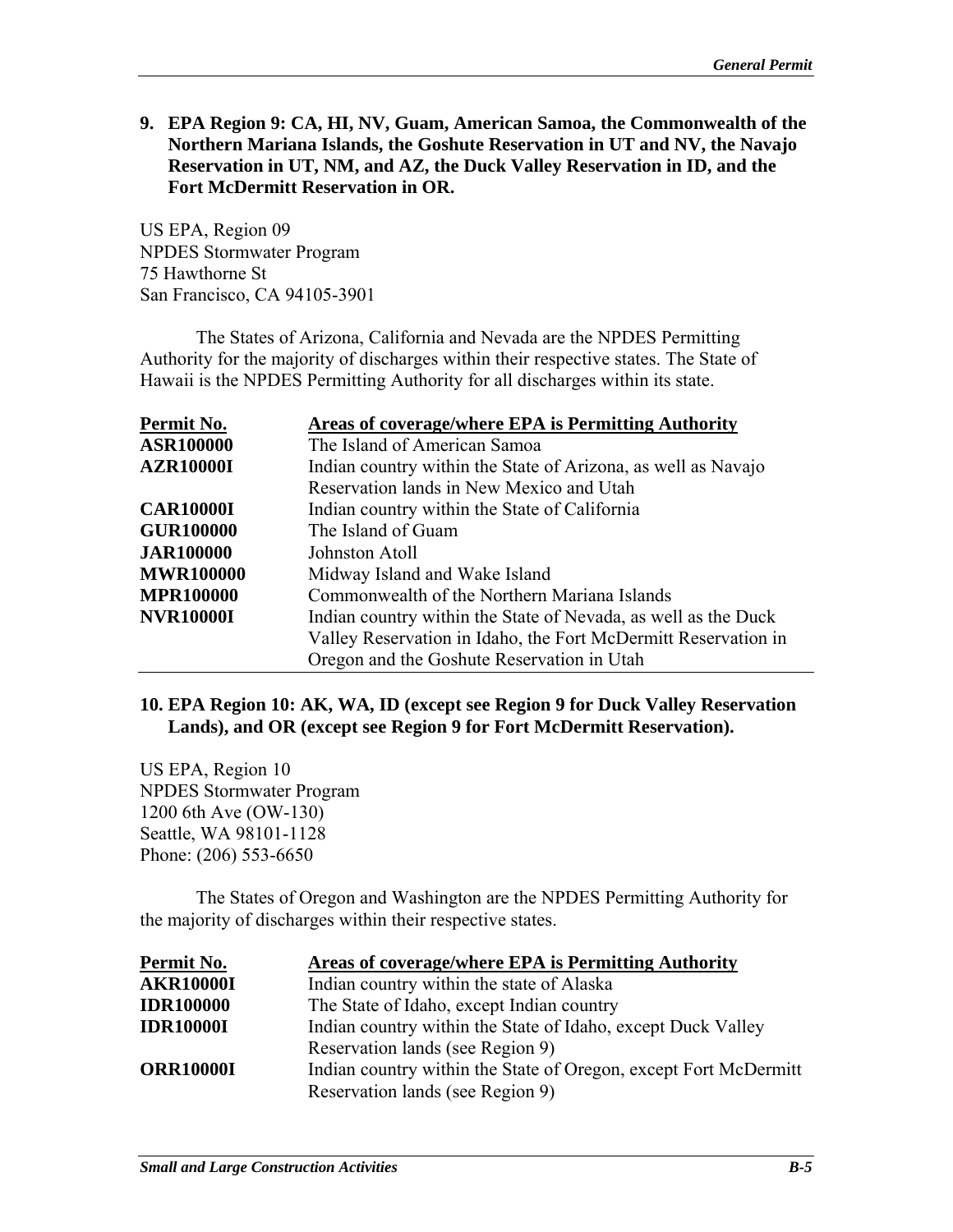| <b>WAR10000F</b> | Federal Facilities in the State of Washington, except those located |
|------------------|---------------------------------------------------------------------|
|                  | on Indian country                                                   |
| <b>WAR10000I</b> | Indian country within the State of Washington                       |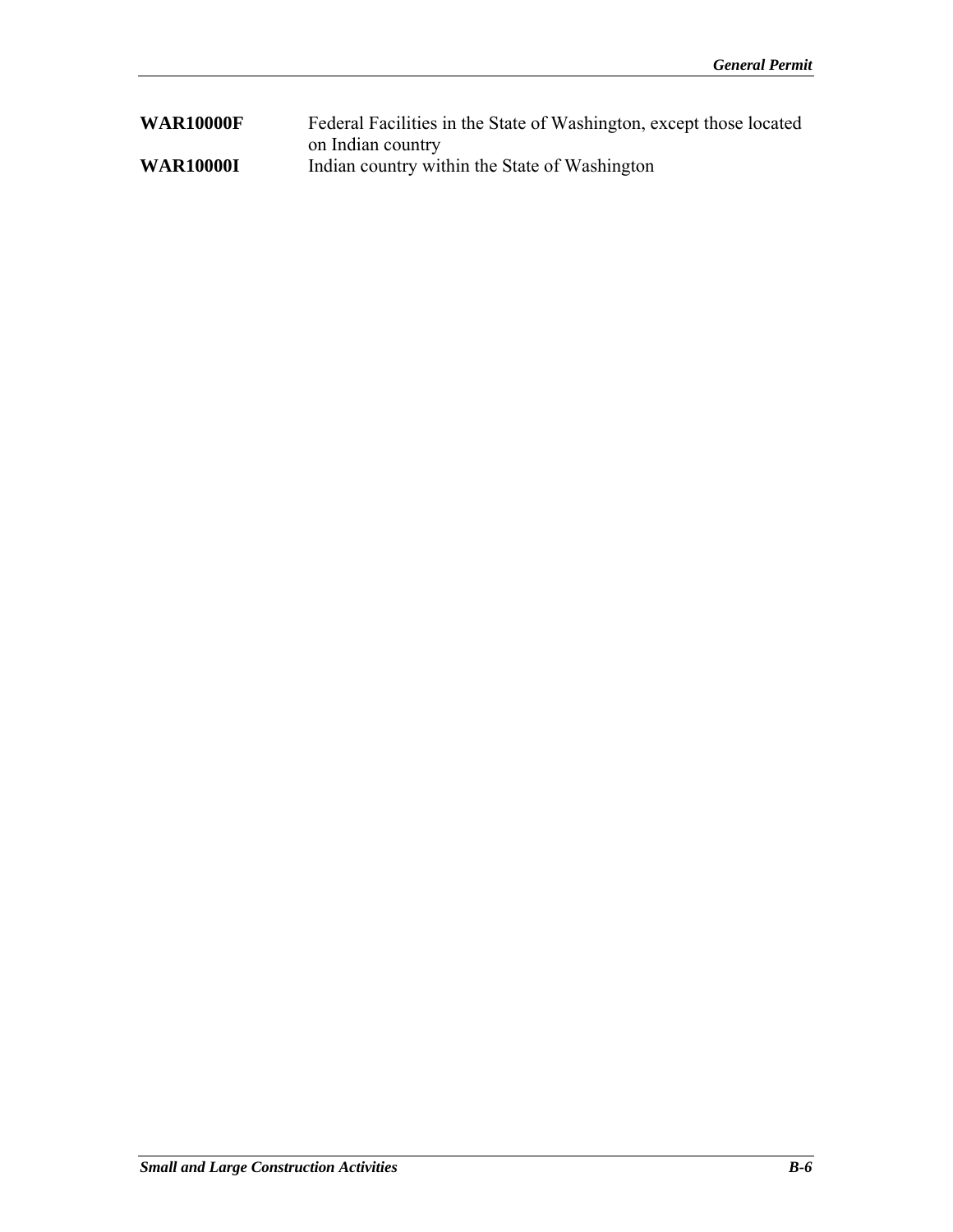# **Appendix C - Endangered Species Act Review Procedures**

You must meet at least one of the six criteria in Part 1.3.C.6 to be eligible for coverage under this permit. You must follow the procedures in this Appendix to assess the potential effects of stormwater discharges and stormwater discharge-related activities on listed species and their critical habitat. When evaluating these potential effects, operators must evaluate the entire project area.

For purposes of this Appendix, the term "project area" is inclusive of the term "Action Area." Action area is defined in 50 CFR §402.02 as all areas to be affected directly or indirectly by the federal action and not merely the immediate area involved in the action.

This includes areas beyond the footprint of the construction area that may be affected by stormwater discharges and stormwater discharge related activities. "Project area" is defined in Appendix A.

(Operators who are eligible and able to certify eligibility under Criterion B, C, D, or F of Part 1.3.C.6 because of a previously issued ESA section 10 permit, a previously completed ESA section 7 consultation, or because the operator's activities were already addressed in another operator's certification of eligibility may proceed directly to Step Four.)

### **Step One: Determine if Listed Threatened or Endangered Species are Present On or Near Your Project Area**

You must determine, to the best of your knowledge, whether listed species are located on or near your project area. To make this determination, you should:

- Determine if listed species are in your county or township. The local offices of the U.S. Fish and Wildlife Service (FWS), National Marine Fisheries Service (NMFS), and State or Tribal Heritage Centers often maintain lists of federally listed endangered or threatened species on their internet sites. Visit http://www.epa.gov/npdes/stormwater/cgp to find the appropriate site for your state or check with your local office. In most cases, these lists allow you to determine if there are listed species in your county or township.
- If there are listed species in your county or township, check to see if critical habitat has been designated and if that area overlaps or is near your project area.
- Contact your local FWS, NMFS, or State or Tribal Heritage Center to determine if the listed species could be found on or near your project area and if any critical habitat areas have been designated that overlap or are near your project area. Critical habitat areas maybe designated independently from the listed species for your county, so even if there are no listed species in your county or township, you must still contact one of the agencies mentioned above to determine if there are any critical habitat areas on or near your project area.

You can also find critical habitat designations and associated requirements at 50 CFR Parts 17 and 226. http://www.access.gpo.gov.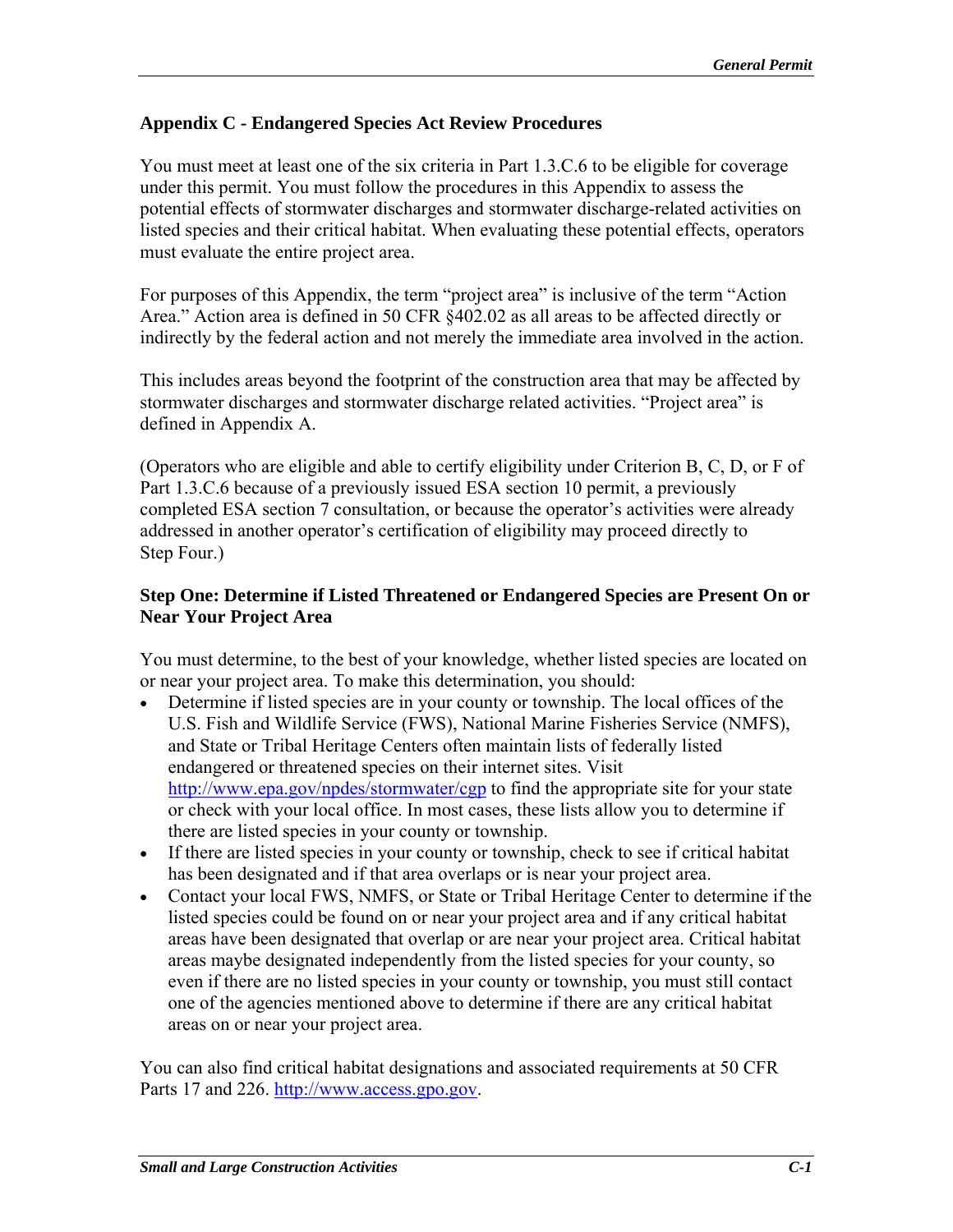- If there are no listed species in your county or township, no critical habitat areas on or near your project area, or if your local FWS, NMFS, or State or Tribal Heritage Center indicates that listed species are not a concern in your part of the county or township, you may check box A on the Notice of Intent Form.
- If there are listed species and if your local FWS, NMFS, or State or Tribal Heritage Center indicates that these species could exist on or near your project area, you will need to do one or more of the following:
	- Conduct visual inspections: This method may be particularly suitable for construction sites that are smaller in size or located in non-natural settings such as highly urbanized areas or industrial parks where there is little or no natural habitat, or for construction activities that discharge directly into municipal stormwater collection systems.
	- Conduct a formal biological survey. In some cases, particularly for larger construction sites with extensive stormwater discharges, biological surveys may be an appropriate way to assess whether species are located on or near the project area and whether there are likely adverse effects to such species. Biological surveys are frequently performed by environmental consulting firms. A biological survey may in some cases be useful in conjunction with Steps Two, Three, or Four of these instructions.
	- Conduct an environmental assessment under the National Environmental Policy Act (NEPA). Such reviews may indicate if listed species are in proximity to the project area. Coverage under the CGP does not trigger such a review because the CGP does not regulate new sources (that is, dischargers subject to New Source Performance Standards under section 306 of the Clean Water Act), and is thus statutorily exempted from NEPA. See CWA section 511(c). However, some construction activities might require review under NEPA for other reasons such as federal funding or other federal involvement in the project.
	- If listed threatened or endangered species or critical habitat are present in the project area, you must look at impacts to species and/or habitat when following Steps Two through Four. Note that many but not all measures imposed to protect listed species under these steps will also protect critical habitat. Thus, meeting the eligibility requirements of this CGP may require measures to protect critical habitat that are separate from those to protect listed species.

### **Step Two: Determine if the Construction Activity's Stormwater Discharges or Stormwater Discharge- Related Activities Are Likely to Adversely Affect Listed Threatened or Endangered Species or Designated Critical Habitat**

To receive CGP coverage, you must assess whether your stormwater discharges or stormwater discharge related activities is likely to adversely affect listed threatened or endangered species or designated critical habitat that are present on or near your project area.

Potential adverse effects from stormwater discharges and stormwater discharge-related activities include: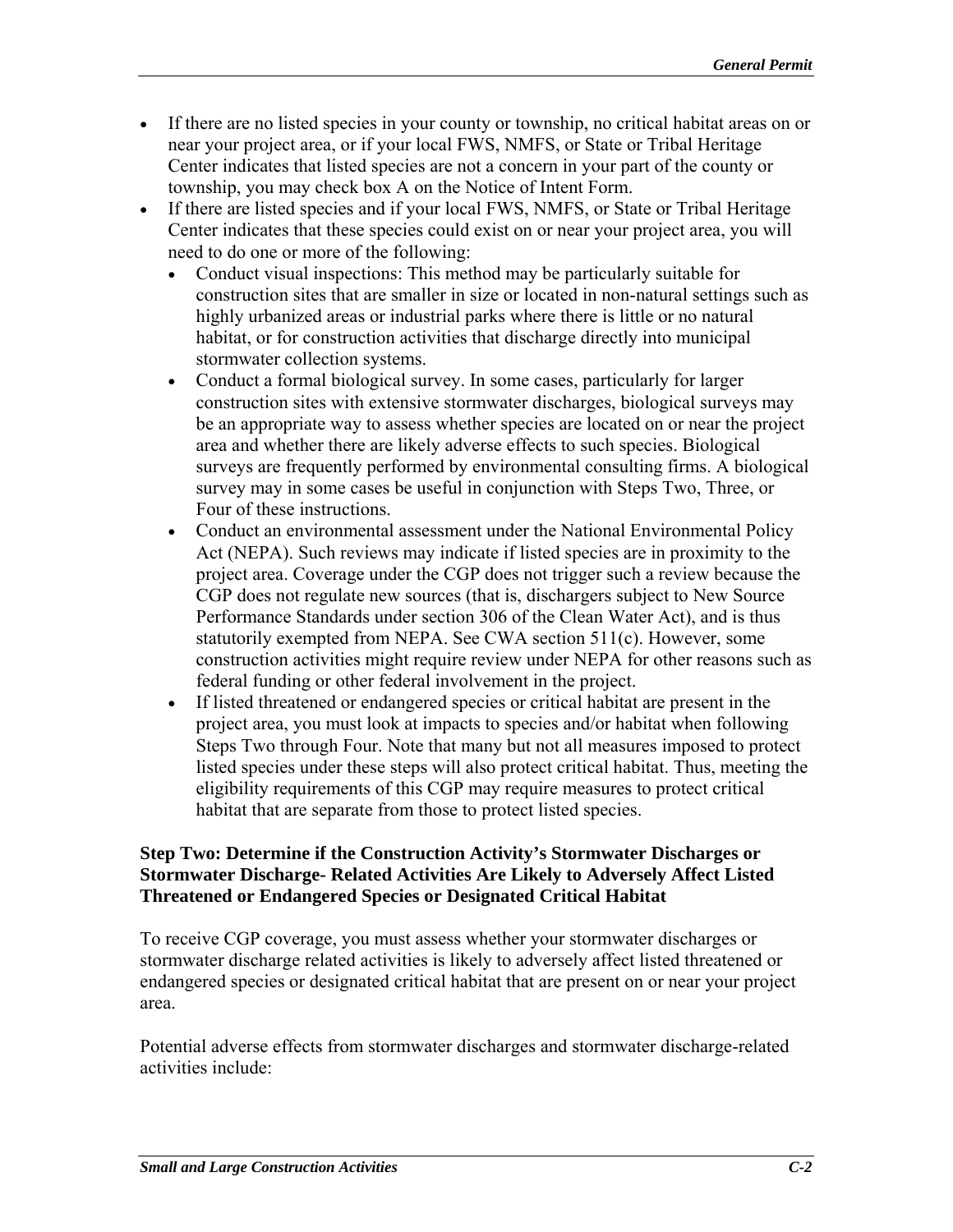- *Hydrological.* Stormwater discharges may cause siltation, sedimentation or induce other changes in receiving waters such as temperature, salinity or pH. These effects will vary with the amount of stormwater discharged and the volume and condition of the receiving water. Where a stormwater discharge constitutes a minute portion of the total volume of the receiving water, adverse hydrological effects are less likely. Construction activity itself may also alter drainage patterns on a site where construction occurs that can impact listed species or critical habitat.
- *Habitat.* Excavation, site development, grading, and other surface disturbance activities from construction activities, including the installation or placement of stormwater BMPs, may adversely affect listed species or their habitat. Stormwater may drain or inundate listed species habitat.
- *Toxicity.* In some cases, pollutants in stormwater may have toxic effects on listed species.

The scope of effects to consider will vary with each site. If you are having difficulty determining whether your project is likely to adversely affect listed species or critical habitat, or one of the Services has already raised concerns to you, you must contact the appropriate office of the FWS, NMFS or Natural Heritage Center for assistance. If adverse effects are not likely, then you may check box E on the NOI form and apply for coverage under the CGP. If the discharge may adversely effect listed species or critical habitat, you must follow Step Three.

### **Step Three: Determine if Measures Can Be Implemented to Avoid Adverse Effects**

If you make a preliminary determination that adverse effects are likely to occur, you can still receive coverage under Criterion E of Part 1.3.C.6 of the CGP if appropriate measures are undertaken to avoid or eliminate the likelihood of adverse effects prior to applying for CGP coverage. These measures may involve relatively simple changes to construction activities such as re-routing a stormwater discharge to bypass an area where species are located, relocating BMPs, or by changing the "footprint" of the construction activity. You should contact the FWS and/or NMFS to see what appropriate measures might be suitable to avoid or eliminate the likelihood of adverse impacts to listed species and/or critical habitat. (See 50 CFR §402.13(b)). This can entail the initiation of informal consultation with the FWS and/or NMFS (described in more detail in Step Four).

If you adopt measures to avoid or eliminate adverse affects, you must continue to abide by those measures for the duration of the construction project and coverage under the CGP. These measures must be described in the SWPPP and are enforceable CGP conditions and/or conditions for meeting the eligibility criteria in Part 1.3. If appropriate measures to avoid the likelihood of adverse effects are not available, you must follow Step Four.

# **Step Four: Determine if the Eligibility Requirements of Criterion B, C, D, or F of Part 1.3.C.6 Can Be Met**

Where adverse effects are likely, you must contact the FWS and/or NMFS. You may still be eligible for CGP coverage if any likely adverse effects can be addressed through meeting Criterion B, C, D, or F of Part 1.3.C.6 of the CGP. These criteria are as follows: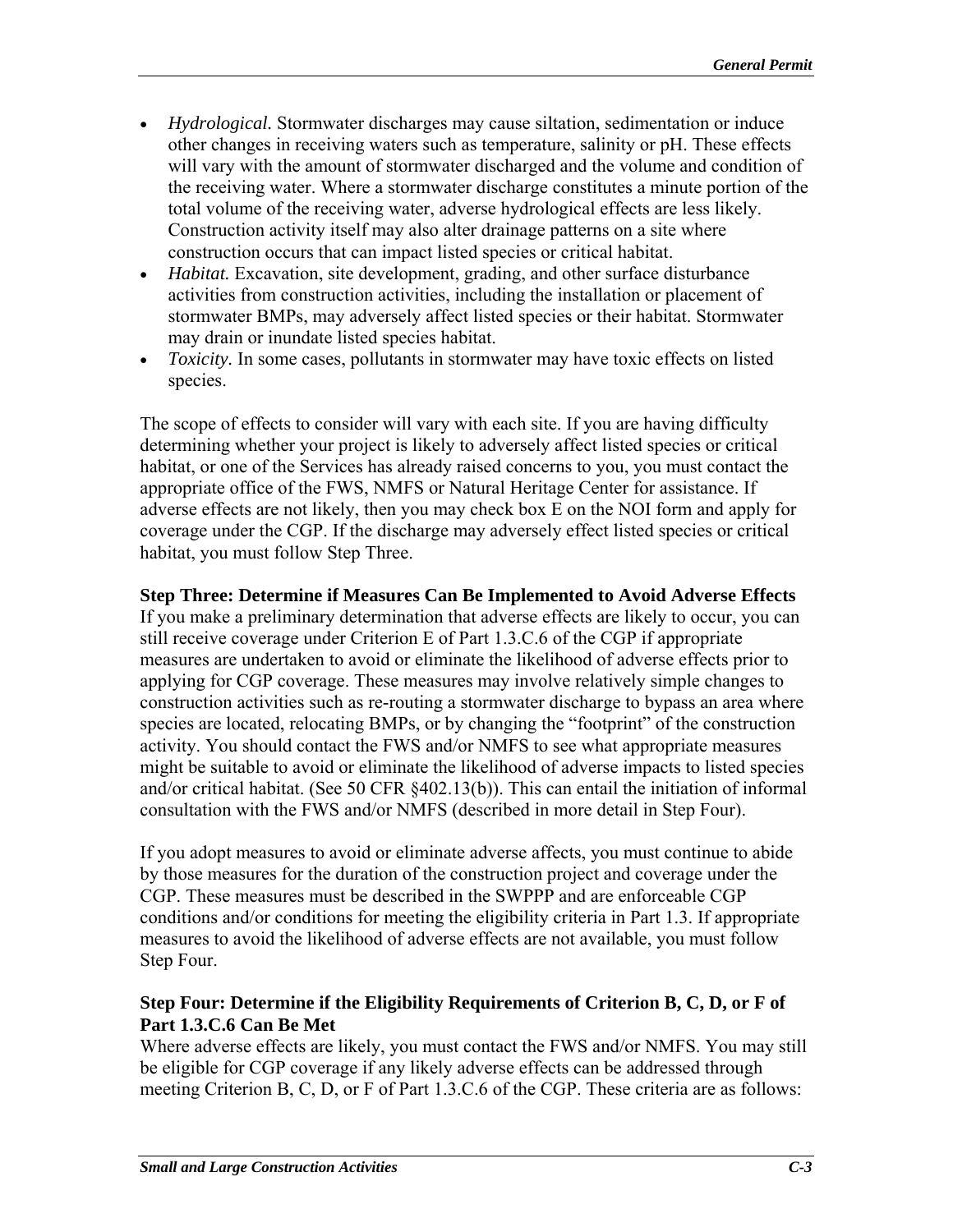1. An ESA Section 7 Consultation Is Performed for Your Activity (See Criterion B or C *of Part 1.3.C.6 of the CGP).* 

Formal or informal ESA section 7 consultation is performed with the FWS and/or NMFS that addresses the effects of your stormwater discharges and stormwater discharge-related activities on federally-listed and threatened species and designated critical habitat. FWS and/or NMFS may request that consultation take place if any actions are identified that may affect listed species or critical habitat. In order to be eligible for coverage under this permit, consultation must result in a "no jeopardy opinion" or a written concurrence by the Service(s) on a finding that your stormwater discharge(s) and stormwater dischargerelated activities are not likely to adversely affect listed species or critical habitat (For more information on consultation, see 50 CFR §402). If you receive a "jeopardy opinion," you may continue to work with the FWS and/or NMFS and your permitting authority to modify your project so that it will not jeopardize listed species or designated critical habitat.

Most consultations are accomplished through informal consultation. By the terms of this CGP, EPA has automatically designated operators as non-federal representatives for the purpose of conducting informal consultations. See Part 1.3.C.6 and 50 CFR §402.08 and §402.13. When conducting informal ESA section 7 consultation as a non-federal representative, you must follow the procedures found in 50 CFR Part 402 of the ESA regulations. You must notify FWS and/or NMFS of your intention and agreement to conduct consultation as a non-federal representative.

Consultation may occur in the context of another federal action at the construction site (e.g., where ESA section 7 consultation was performed for issuance of a wetlands dredge and fill permit for the project or where a NEPA review is performed for the project that incorporates a section 7 consultation). Any terms and conditions developed through consultations to protect listed species and critical habitat must be incorporated into the SWPPP. As noted above, operators may, if they wish, initiate consultation with the Services at Step Four.

Whether ESA section 7 consultation must be performed with either the FWS, NMFS or both Services depends on the listed species that may be affected by the operator's activity. In general, NMFS has jurisdiction over marine, estuaries, and anadromous species. Operators should also be aware that while formal section 7 consultation provides protection from incidental takings liability, informal consultation does not.

# 2. An Incidental Taking Permit Under Section 10 of the ESA is Issued for the Operators *Activity (See Criterion D of Part 1.3.C.6 of the CGP).*

Your construction activities are authorized through the issuance of a permit under section 10 of the ESA and that authorization addresses the effects of your stormwater discharge(s) and stormwater discharge-related activities on federally-listed species and designated critical habitat. You must follow FWS and/or NMFS procedures when applying for an ESA Section 10 permit (see 50 CFR §17.22(b)(1) for FWS and §222.22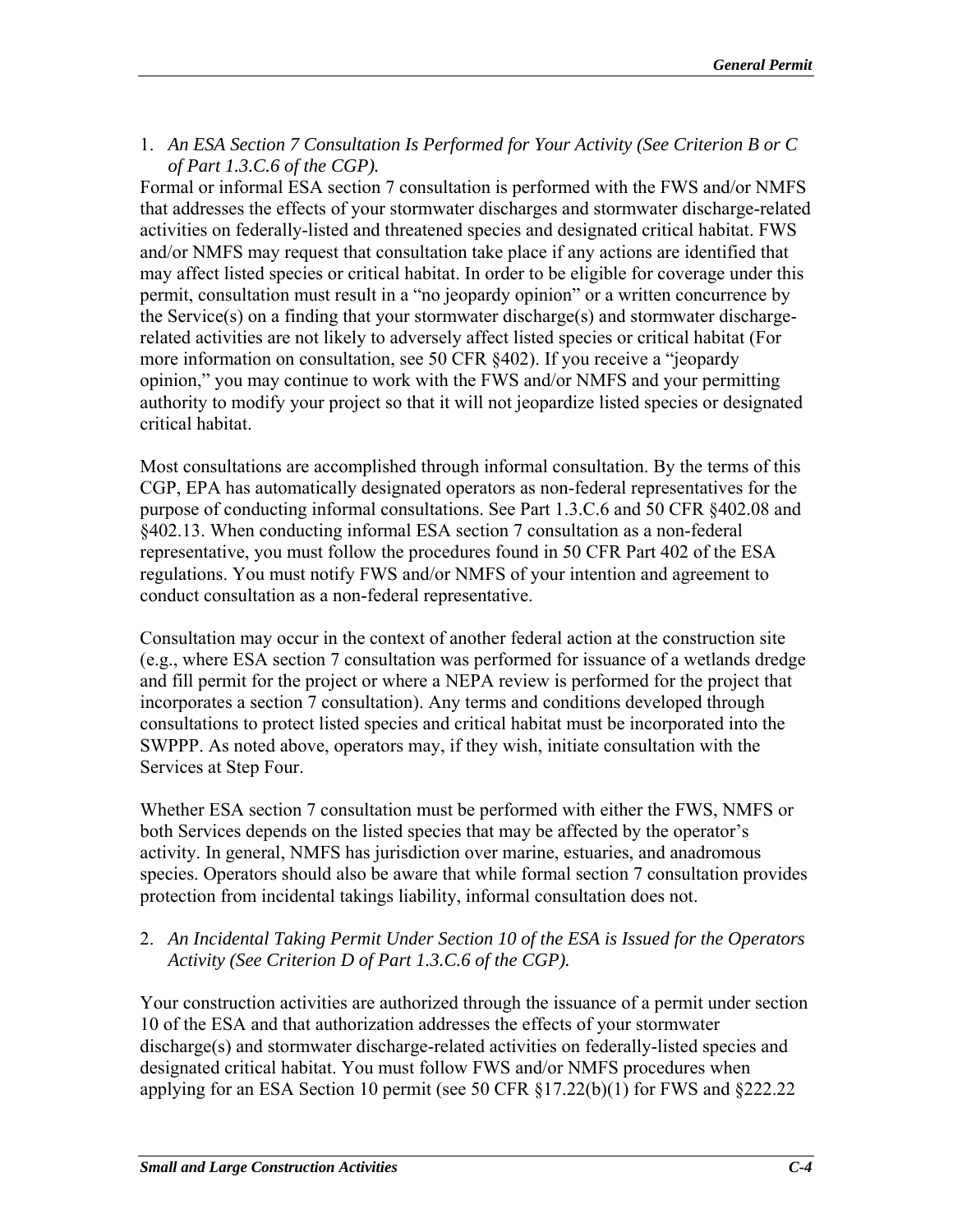for NMFS). Application instructions for section 10 permits for FWS and NMFS can be obtained by accessing the FWS and NMFS websites (http://www.fws.gov and http://www.nmfs.noaa.gov) or by contacting the appropriate FWS and NMFS regional office.

## 3. *You are Covered Under the Eligibility Certification of Another Operator for the Project Area (See Criterion F of Part 1.3.C.6 of the CGP).*

Your stormwater discharges and stormwater discharge-related activities were already addressed in another operator's certification of eligibility under Criteria A through E of Part 1.3.C.6 which also included your project area. For example, a general contractor or developer may have completed and filed an NOI for the entire project area with the necessary Endangered Species Act certifications (criteria A-E), subcontractors may then rely upon that certification and must comply with any conditions resulting from that process. By certifying eligibility under Criterion F of Part 1.3.C.6, you agree to comply with any measures or controls upon which the other operator's certification under Criterion B, C, or D of Part 1.3.C.6 was based. Certification under Criterion F of Part 1.3.C.6 is discussed in more detail in the Fact Sheet that accompanies this permit.

You must comply with any terms and conditions imposed under the eligibility requirements of Criterion A through F to ensure that your stormwater discharges and stormwater discharge-related activities are protective of listed species and/or critical habitat. Such terms and conditions must be incorporated in the project's SWPPP. If the eligibility requirements of Part 1.3.C.6 cannot be met, then you are not eligible for coverage under the CGP. In these instances, you may consider applying to EPA for an individual permit.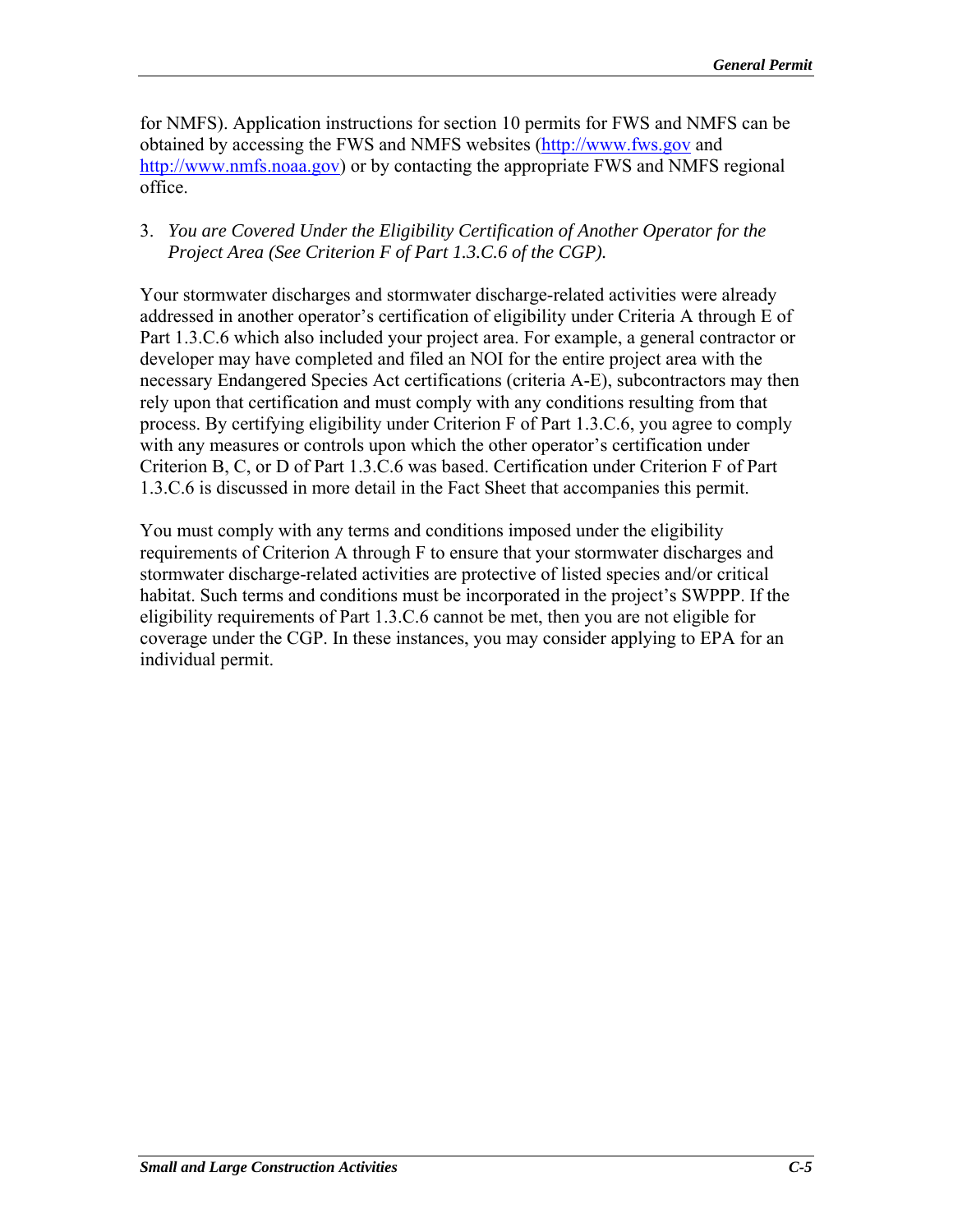## **Appendix D - Small Construction Waivers and Instructions**

These waivers are only available to stormwater discharges associated with small construction activities (i.e., 1-5 acres). As the operator of a small construction activity, you may be able to qualify for a waiver in lieu of needing to obtain coverage under this general permit based on: (A) a low rainfall erosivity factor, (B) a TMDL analysis, or (C) an equivalent analysis that determines allocations for small construction sites are not needed. Each operator, otherwise needing permit coverage, must notify EPA of its intention for a waiver. It is the responsibility of those individuals wishing to obtain a waiver from coverage under this general permit to submit a complete and accurate waiver certification as described below. Where the operator changes or another is added during the construction project, the new operator must also submit a waiver certification to be waived.

# A. Rainfall Erosivity Waiver

Under this scenario the small construction project's rainfall erosivity factor calculation ("R" in the Revised Universal Soil Loss Equation) is less than 5 during the period of construction activity. The operator must certify to the EPA that construction activity will occur only when the rainfall erosivity factor is less than 5. The period of construction activity begins at initial earth disturbance and ends with final stabilization. Where vegetation will be used for final stabilization, the date of installation of a stabilization practice that will provide interim non-vegetative stabilization can be used for the end of the construction period, provided the operator commits (as a condition of waiver eligibility) to periodically inspect and properly maintain the area until the criteria for final stabilization as defined in the construction general permit have been met. If use of this interim stabilization eligibility condition was relied on to qualify for the waiver, signature on the waiver with its certification statement constitutes acceptance of and commitment to complete the final stabilization process. The operator must submit a waiver certification to EPA prior to commencing construction activities.

*Note: The rainfall erosivity factor "R" is determined in accordance with Chapter 2 of Agriculture Handbook Number 703, Predicting Soil Erosion by Water: A Guide to Conservation Planning With the Revised Universal Soil Loss Equation (RUSLE), pages 21–64, dated January 1997; United States Department of Agriculture (USDA), Agricultural Research Service.* 

EPA has developed an online rainfall erosivity calculator to help small construction sites determine potential eligibility for the rainfall erosivity waiver.You can access the calculator from EPA's website at: www.epa.gov/npdes/stormwater/lew. The R factor can easily be calculated by using the construction site latitude/longitude or address and estimated start and end dates of construction. This calculator may also be useful in determining the time periods during which construction activity could be waived from permit coverage. You may find that moving your construction activity by a few weeks or expediting site stabilization will allow you to qualify for the waiver. Use this online calculator or the Construction Rainfall Erosivity Waiver Fact Sheet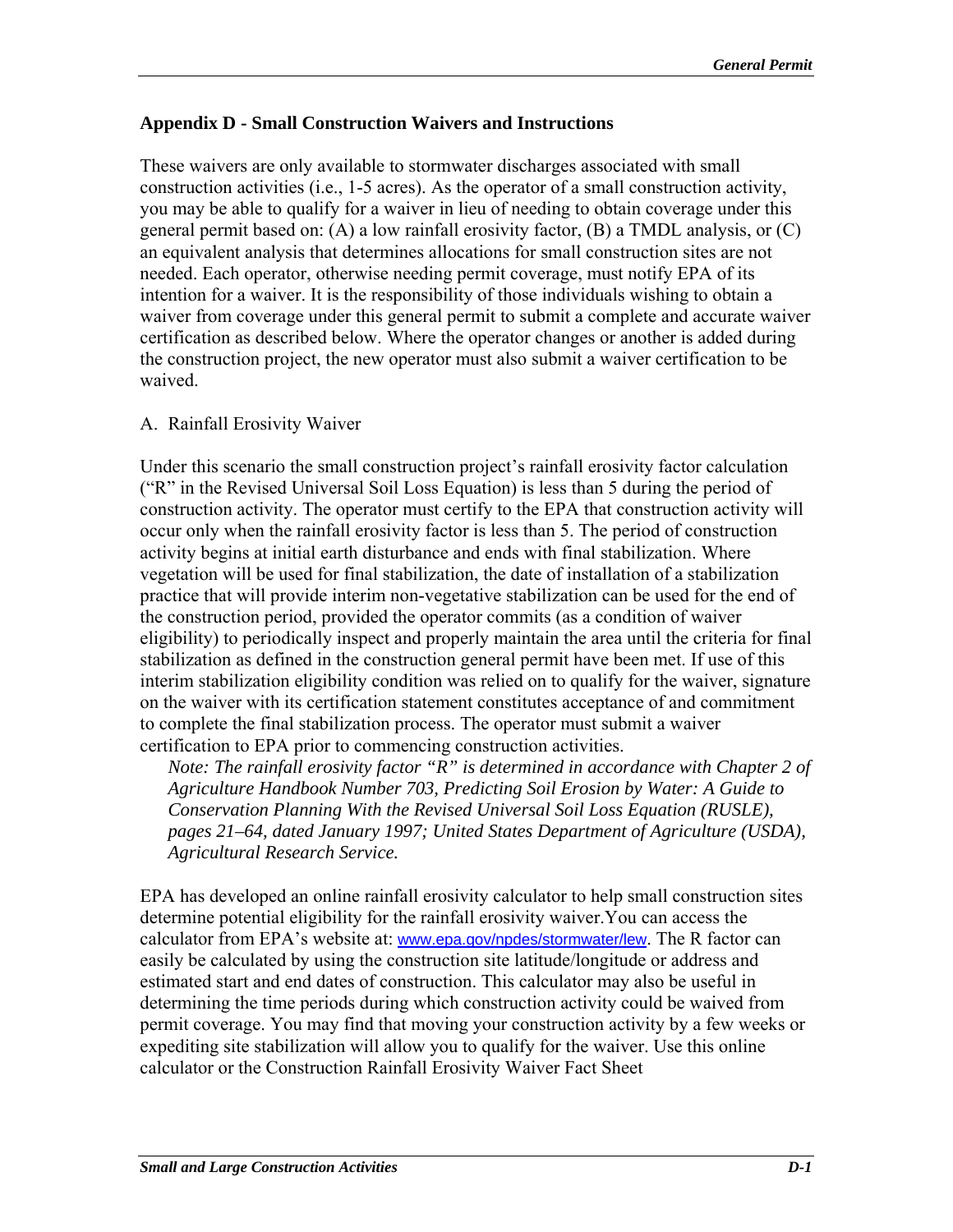(www.epa.gov/npdes/pubs/fact3-1.pdf) to assist in determining the R Factor for your small construction site.

If you are the operator of the construction activity and eligible for a waiver based on low erosivity potential, you may submit a rainfall erosivity waiver electronically via EPA's eNOI system (www.epa.gov/npdes/eNOI) or provide the following information on the waiver certification form in order to be waived from permitting requirements:

- 1. Name, address and telephone number of the construction site operators;
- 2. Name (or other identifier), address, county or similar governmental subdivision, and latitude/longitude of the construction project or site;
- 3. Estimated construction start and completion (i.e., final stabilization) dates, and total acreage (to the nearest quarter acre) to be disturbed;
- 4. The rainfall erosivity factor calculation that applies to the active construction phase at your project site; and
- 5. A statement, signed and dated by an authorized representative as provided in Appendix G, Subsection 11, that certifies that the construction activity will take place during a period when the value of the rainfall erosivity factor is less than five.

You can access the waiver certification form from EPA's website at: (http://www.epa.gov/npdes/pubs/construction\_waiver\_form.pdf). Paper copies of the form must be sent to one of the addresses listed in Part D of this section.

*Note: If the R factor is 5 or greater, you cannot apply for the rainfall erosivity waiver, and must apply for permit coverage as per Subpart 2.1 of the construction general permit, unless you qualify for the Water Quality Waiver as described below.* 

If your small construction project continues beyond the projected completion date given on the waiver certification, you must recalculate the rainfall erosivity factor for the new project duration. If the R factor is below five (5), you must update all applicable information on the waiver certification and retain a copy of the revised waiver as part of the site SWPPP. The new waiver certification must be submitted prior to the projected completion date listed on the original waiver form to assure your exemption from permitting requirements is uninterrupted. If the new R factor is five (5) or above, you must submit an NOI as per Part 2.

# B. TMDL Waiver

This waiver is available if EPA has established or approved a TMDL that addresses the pollutant(s) of concern and has determined that controls on stormwater discharges from small construction activity are not needed to protect water quality. The pollutant(s) of concern include sediment (such as total suspended solids, turbidity or siltation) and any other pollutant that has been identified as a cause of impairment of any water body that will receive a discharge from the construction activity. Information on TMDLs that have been established or approved by EPA is available from EPA online at http://www.epa.gov/owow/tmdl/ and from state and tribal water quality agencies.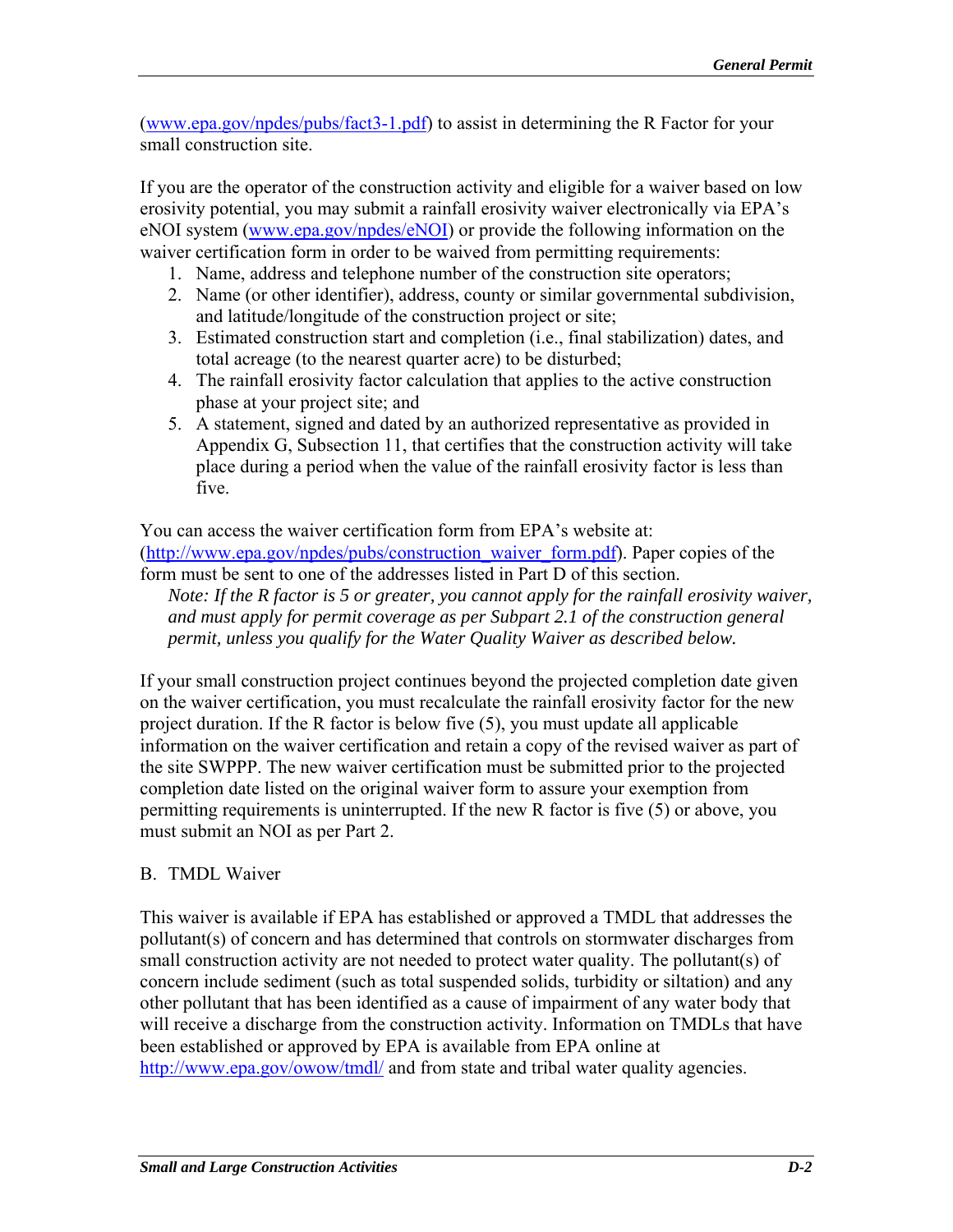If you are the operator of the construction activity and eligible for a waiver based on compliance with an EPA established or approved TMDL, you must provide the following information on the Waiver Certification form in order to be waived from permitting requirements:

- 1. Name, address and telephone number of the construction site operator(s);
- 2. Name (or other identifier), address, county or similar governmental subdivision, and latitude/longitude of the construction project or site;
- 3. Estimated construction start and completion (i.e., final stabilization) dates, and total acreage (to the nearest quarter acre) to be disturbed;
- 4. The name of the water body(s) that would be receiving stormwater discharges from your construction project;
- 5. The name and approval date of the TMDL;
- 6. A statement, signed and dated by an authorized representative as provided in Appendix G, Subsection 11, that certifies that the construction activity will take place and that the stormwater discharges will occur, within the drainage area addressed by the TMDL.
- C. Equivalent Analysis Waiver

This waiver is available for non-impaired waters only. The operator can develop an equivalent analysis that determines allocations for his small construction site for the pollutant(s) of concern or determines that such allocations are not needed to protect water quality. This waiver requires a small construction operator to develop an equivalent analysis based on existing in-stream concentrations, expected growth in pollutant concentrations from all sources, and a margin of safety.

If you are a construction operator who wants to use this waiver, you must develop your equivalent analysis and provide the following information to be waived from permitting requirements:

- 1. Name, address and telephone number of the construction site operator(s);
- 2. Name (or other identifier), address, county or similar governmental subdivision, and latitude/longitude of the construction project or site;
- 3. Estimated construction start and completion (i.e., final stabilization) dates, and total acreage (to the nearest quarter acre) to be disturbed;
- 4. The name of the water bodies that would be receiving stormwater discharges from your construction project;
- 5. Your equivalent analysis;
- 6. A statement, signed and dated by an authorized representative as provided in Appendix G, Subsection 11, that certifies that the construction activity will take place and that the stormwater discharges will occur, within the drainage area addressed by the equivalent analysis.
- D. Waiver Deadlines and Submissions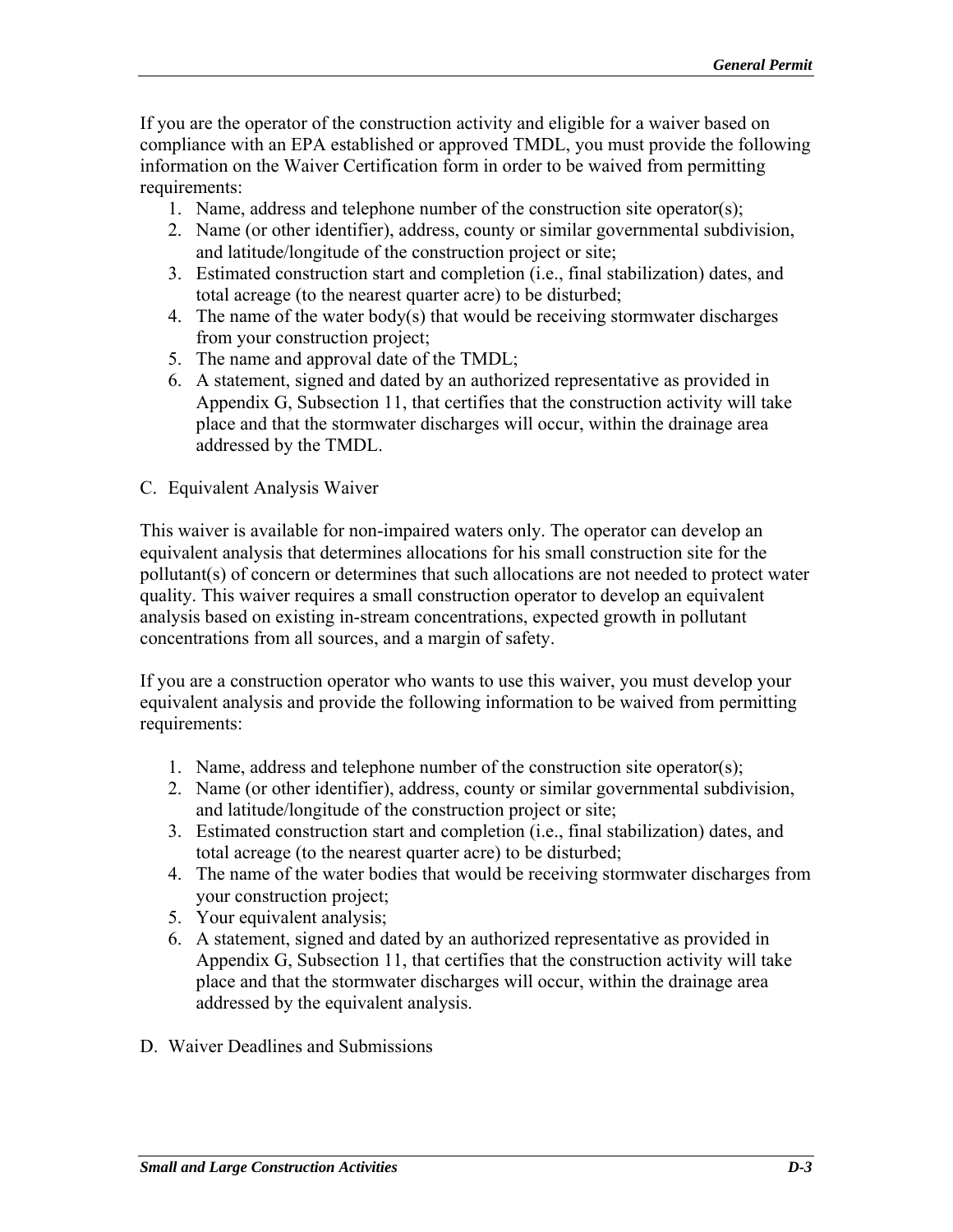- 1. Waiver certifications must be submitted prior to commencement of construction activities.
- 2. If you submit a TMDL or equivalent analysis waiver request, you are not waived until EPA approves your request. As such, you may not commence construction activities until receipt of approval from EPA.
- 3. Late Notifications: Operators are not prohibited from submitting waiver certifications after initiating clearing, grading, excavation activities, or other construction activities. The Agency reserves the right to take enforcement for any unpermitted discharges that occur between the time construction commenced and waiver authorization is granted.

Submittal of a waiver certification is an optional alternative to obtaining permit coverage for discharges of stormwater associated with small construction activity, provided you qualify for the waiver. Any discharge of stormwater associated with small construction activity not covered by either a permit or a waiver may be considered an unpermitted discharge under the Clean Water Act. As mentioned above, EPA reserves the right to take enforcement for any unpermitted discharges that occur between the time construction commenced and either discharge authorization is granted or a complete and accurate waiver certification is submitted. EPA may notify any operator covered by a waiver that they must apply for a permit. EPA may notify any operator who has been in noncompliance with a waiver that they may no longer use the waiver for future projects. Any member of the public may petition EPA to take action under this provision by submitting written notice along with supporting justification.

Complete and accurate Rainfall Erosivity waiver certifications not otherwise submitted electronically via EPA's eNOI system (www.epa.gov/npdes/eNOI) must be sent to one of the following addresses:

Regular U.S. Mail Delivery **Overnight** *Overnight* Express Mail Delivery Center Center Mail Code 4203M Room 7420 U.S. EPA U.S. EPA 1200 Pennsylvania Avenue, NW 1201Constitution Avenue, NW Washington, DC 20460 Washington, DC 20004

EPA Stormwater Notice Processing EPA Stormwater Notice Processing

Complete and accurate TMDL or equivalent analysis waiver requests must be sent to the applicable EPA Region office specified in Appendix B.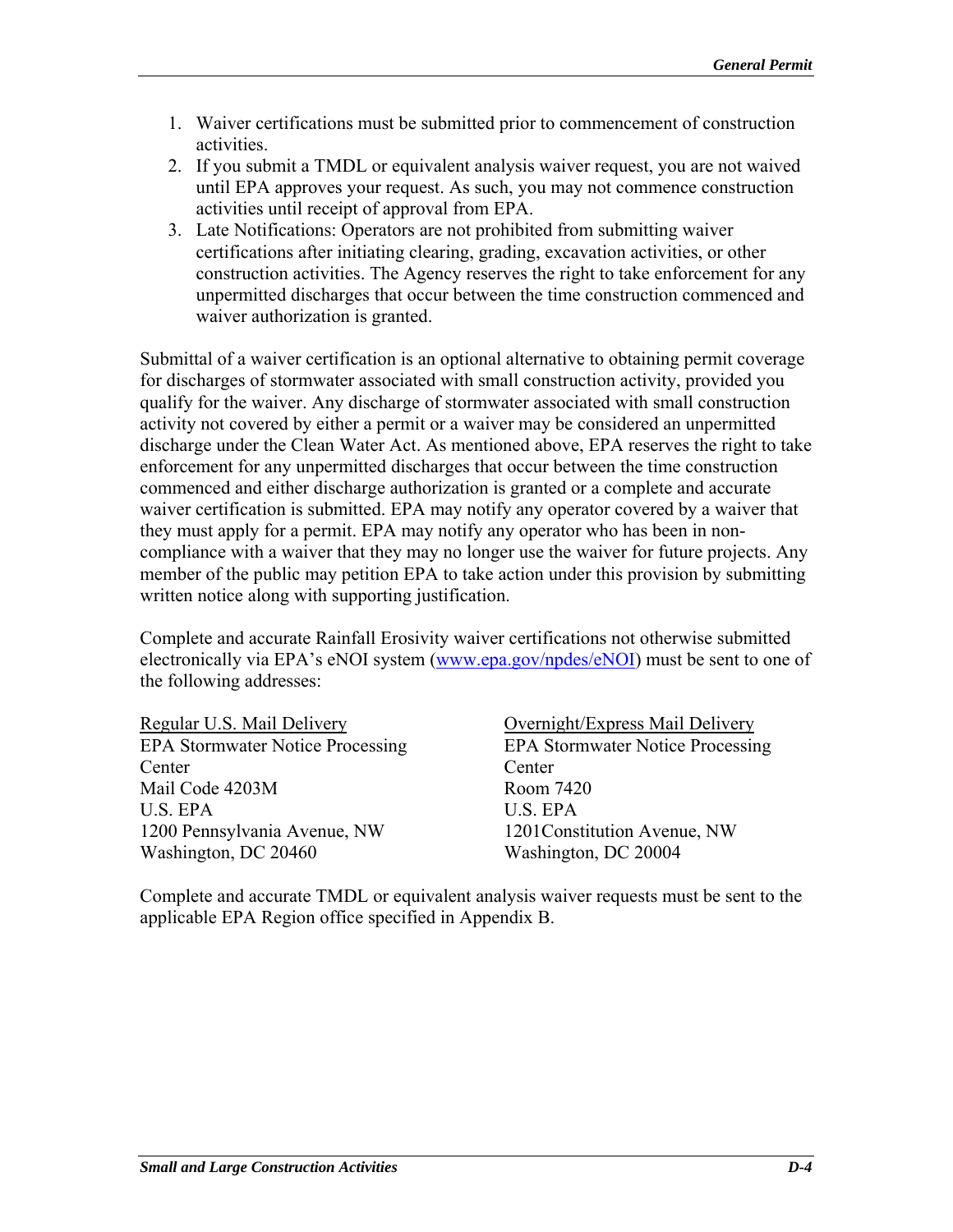# **Appendix E - Notice of Intent Form and Instructions**

From the effective date of this permit, operators are to use the Notice of Intent Form contained in this Appendix to obtain permit coverage.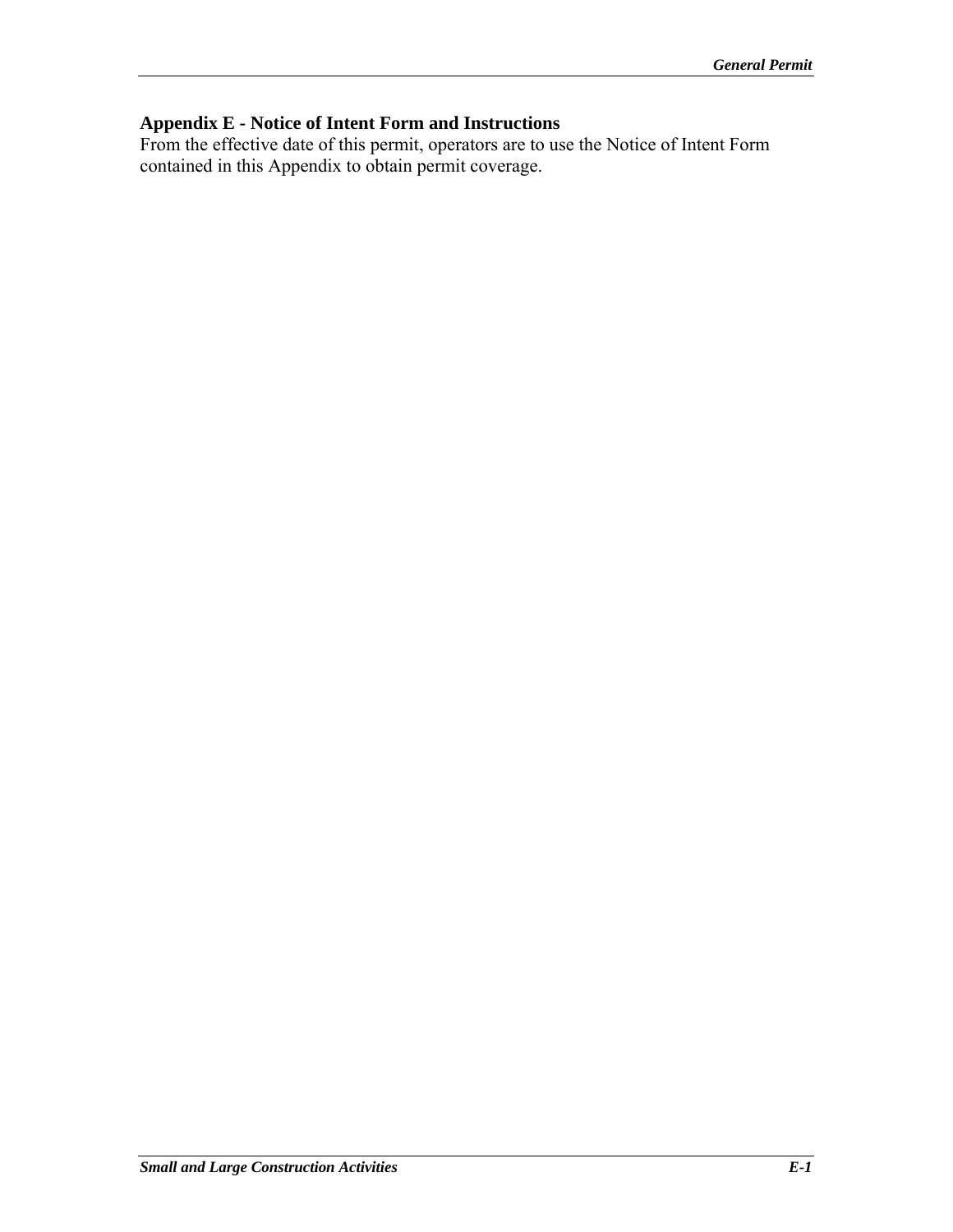# **Appendix F - Notice of Termination Form and Instructions**

From the effective date of this permit, operators are to use the Notice of Termination Form contained in this Appendix to terminate permit coverage.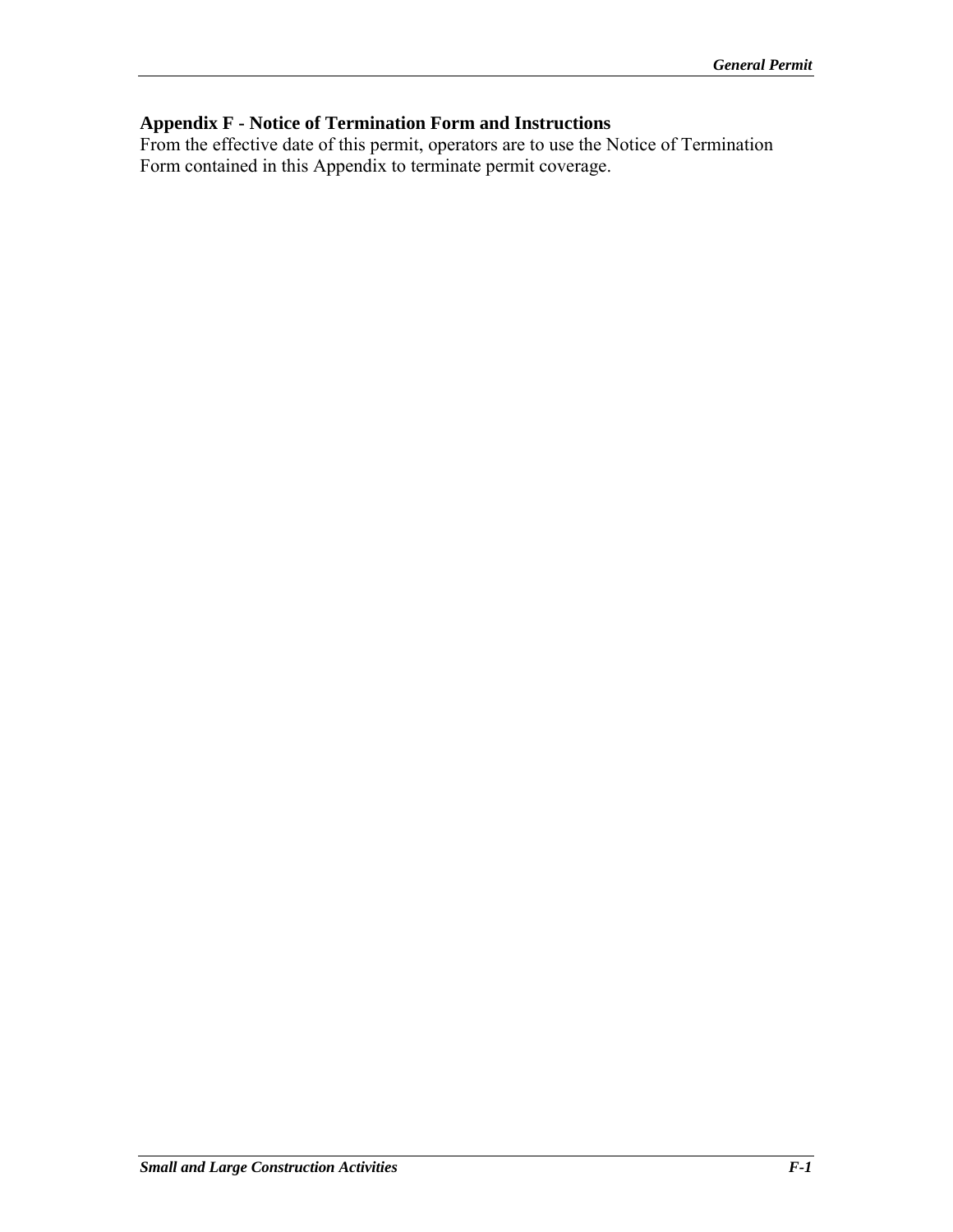## **Appendix G - Standard Permit Conditions STANDARD PERMIT CONDITIONS**

## **1. Duty To Comply**

You must comply with all conditions of this permit. Any permit noncompliance constitutes a violation of the Clean Water Act and is grounds for enforcement action; for permit termination, revocation and reissuance, or modification; or for denial of a permit renewal application.

- A. You must comply with effluent standards or prohibitions established under section 307(a) of the Clean Water Act for toxic pollutants and with standards for sewage sludge use or disposal established under section 405(d) of the CWA within the time provided in the regulations that establish these standards or prohibitions or standards for sewage sludge use or disposal, even if the permit has not yet been modified to incorporate the requirement.
- B. The Clean Water Act provides that any person who violates section 301, 302, 306, 307, 308, 318 or 405 of the Act, or any permit condition or limitation implementing any such sections in a permit issued under section 402, or any requirement imposed in a pretreatment program approved under sections  $402(a)(3)$  or  $402(b)(8)$  of the Act, is subject to a civil penalty not to exceed the maximum amounts authorized by Section 309(d) of the Act and the Federal Civil Penalties Inflation Adjustment Act (28 U.S.C. §2461 note) as amended by the Debt Collection Improvement Act (31 U.S.C. §3701 note) (currently \$27,500 per day for each violation).

The Clean Water Act provides that any person who negligently violates sections 301, 302, 306, 307, 308, 318, or 405 of the Act, or any condition or limitation implementing any of such sections in a permit issued under section 402 of the Act, or any requirement imposed in a pretreatment program approved under section 402(a)(3) or 402(b)(8) of the Act, is subject to criminal penalties of \$2,500 to \$25,000 per day of violation, or imprisonment of not more than 1 year, or both. In the case of a second or subsequent conviction for a negligent violation, a person shall be subject to criminal penalties of not more than \$50,000 per day of violation, or by imprisonment of not more than 2 years, or both. Any person who knowingly violates such sections, or such conditions or limitations is subject to criminal penalties of \$5,000 to \$50,000 per day of violation, or imprisonment for not more than 3 years, or both. In the case of a second or subsequent conviction for a knowing violation, a person shall be subject to criminal penalties of not more than \$100,000 per day of violation, or imprisonment of not more than 6 years, or both. Any person who knowingly violates section 301, 302, 303, 306, 307, 308, 318 or 405 of the Act, or any permit condition or limitation implementing any of such sections in a permit issued under section 402 of the Act, and who knows at that time that he thereby places another person in imminent danger of death or serious bodily injury, shall, upon conviction, be subject to a fine of not more than \$250,000 or imprisonment of not more than 15 years, or both. In the case of a second or subsequent conviction for a knowing endangerment violation, a person shall be subject to a fine of not more than \$500,000 or by imprisonment of not more than 30 years, or both. An organization, as defined in section  $309(c)(3)(B)(iii)$  of the CWA, shall, upon conviction of violating the imminent danger provision, be subject to a fine of not more than \$1,000,000 and can be fined up to \$2,000,000 for second or subsequent convictions.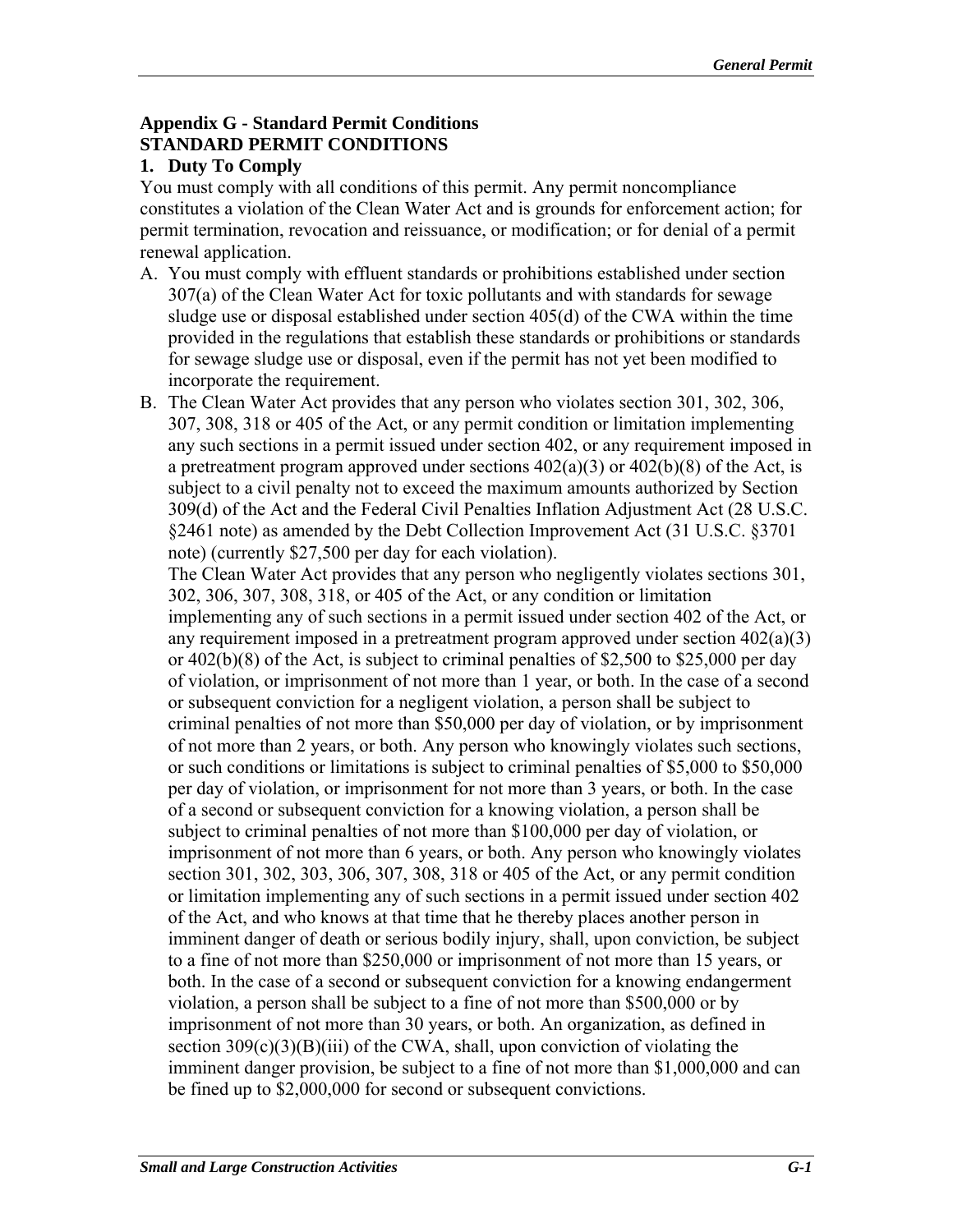C. Any person may be assessed an administrative penalty by the Administrator for violating section 301, 302, 306, 307, 308, 318 or 405 of this Act, or any permit condition or limitation implementing any of such sections in a permit issued under section 402 of this Act. Pursuant to 40 CFR Part 19 and the Act, administrative penalties for Class I violations are not to exceed the maximum amounts authorized by Section 309(g)(2)(A) of the Act and the Federal Civil Penalties Inflation Adjustment Act (28 U.S.C. §2461 note) as amended by the Debt Collection Improvement Act (31 U.S.C. §3701 note) (currently \$11,000 per violation, with the maximum amount of any Class I penalty assessed not to exceed \$27,500). Pursuant to 40 CFR Part 19 and the Act, penalties for Class II violations are not to exceed the maximum amounts authorized by Section  $309(g)(2)(B)$  of the Act and the Federal Civil Penalties Inflation Adjustment Act (28 U.S.C. §2461 note) as amended by the Debt Collection Improvement Act (31 U.S.C. §3701 note) (currently \$11,000 per day for each day during which the violation continues, with the maximum amount of any Class II penalty not to exceed \$137,500).

### **2. Duty to Reapply**

If you wish to continue an activity regulated by this permit after the expiration date of this permit, you must apply for and obtain a new permit.

### **3. Need to Halt or Reduce Activity Not a Defense**

It shall not be a defense for you in an enforcement action that it would have been necessary to halt or reduce the permitted activity in order to maintain compliance with the conditions of this permit.

#### **4. Duty to Mitigate**

You must take all reasonable steps to minimize or prevent any discharge or sludge use or disposal in violation of this permit which has a reasonable likelihood of adversely affecting human health or the environment.

#### **5. Proper Operation and Maintenance**

You must at all times properly operate and maintain all facilities and systems of treatment and control (and related appurtenances) which are installed or used by you to achieve compliance with the conditions of this permit. Proper operation and maintenance also includes adequate laboratory controls and appropriate quality assurance procedures. This provision requires the operation of backup or auxiliary facilities or similar systems which are installed by you only when the operation is necessary to achieve compliance with the conditions of this permit.

### **6. Permit Actions**

This permit may be modified, revoked and reissued, or terminated for cause. Your filing of a request for a permit modification, revocation and reissuance, or termination, or a notification of planned changes or anticipated noncompliance does not stay any permit condition.

### **7. Property Rights**

This permit does not convey any property rights of any sort, or any exclusive privileges.

### **8. Duty to Provide Information**

You must furnish to EPA, within a reasonable time, any information which EPA may request to determine whether cause exists for modifying, revoking and reissuing, or terminating this permit or to determine compliance with this permit. You must also furnish to EPA upon request, copies of records required to be kept by this permit.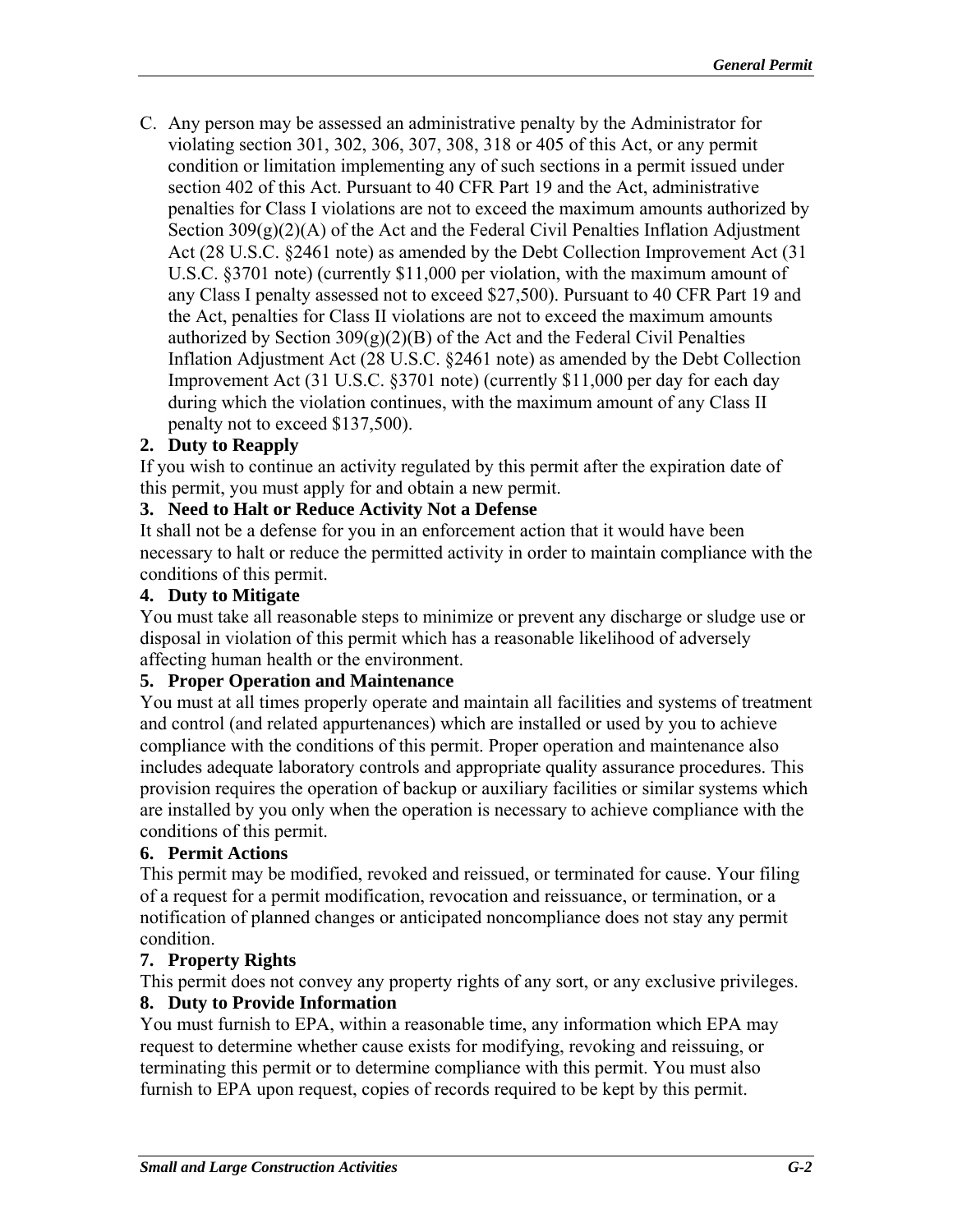## **9. Inspection and Entry**

You must allow EPA, or an authorized representative (including an authorized contractor acting as a representative of the Administrator), upon presentation of credentials and other documents as may be required by law, to:

- A. Enter upon your premises where a regulated facility or activity is located or conducted, or where records must be kept under the conditions of this permit;
- B. Have access to and copy, at reasonable times, any records that must be kept under the conditions of this permit;
- C. Inspect at reasonable times any facilities, equipment (including monitoring and control equipment), practices, or operations regulated or required under this permit; and
- D. Sample or monitor at reasonable times, for the purposes of assuring permit compliance or as otherwise authorized by the Clean Water Act, any substances or parameters at any location.

## **10. Monitoring and Records**

- A. Samples and measurements taken for the purpose of monitoring must be representative of the monitored activity.
- B. You must retain records of all monitoring information, including all calibration and maintenance records and all original strip chart recordings for continuous monitoring instrumentation, copies of all reports required by this permit, and records of all data used to complete the application for this permit, for a period of at least 3 years from the date of the sample, measurement, report or application. This period may be extended by request of EPA at any time.
- C. Records of monitoring information must include:
	- 1. The date, exact place, and time of sampling or measurements;
	- 2. The individual(s) who performed the sampling or measurements;
	- 3. The date(s) analyses were performed
	- 4. The individual(s) who performed the analyses;
	- 5. The analytical techniques or methods used; and
	- 6. The results of such analyses.
- D. Monitoring results must be conducted according to test procedures approved under 40 CFR Part 136 or, in the case of sludge use or disposal, approved under 40 CFR Part 136 unless otherwise specified in 40 CFR Part 503, unless other test procedures have been specified in the permit.
- E. The Clean Water Act provides that any person who falsifies, tampers with, or knowingly renders inaccurate any monitoring device or method required to be maintained under this permit shall, upon conviction, be punished by a fine of not more than \$10,000, or by imprisonment for not more than 2 years, or both. If a conviction of a person is for a violation committed after a first conviction of such person under this paragraph, punishment is a fine of not more than \$20,000 per day of violation, or by imprisonment of not more than 4 years, or both.

### **11. Signatory Requirements**

- A. All applications, including NOIs, must be signed as follows:
	- 1. For a corporation: By a responsible corporate officer. For the purpose of this Part, a responsible corporate officer means: (i) a president, secretary, treasurer, or vicepresident of the corporation in charge of a principal business function, or any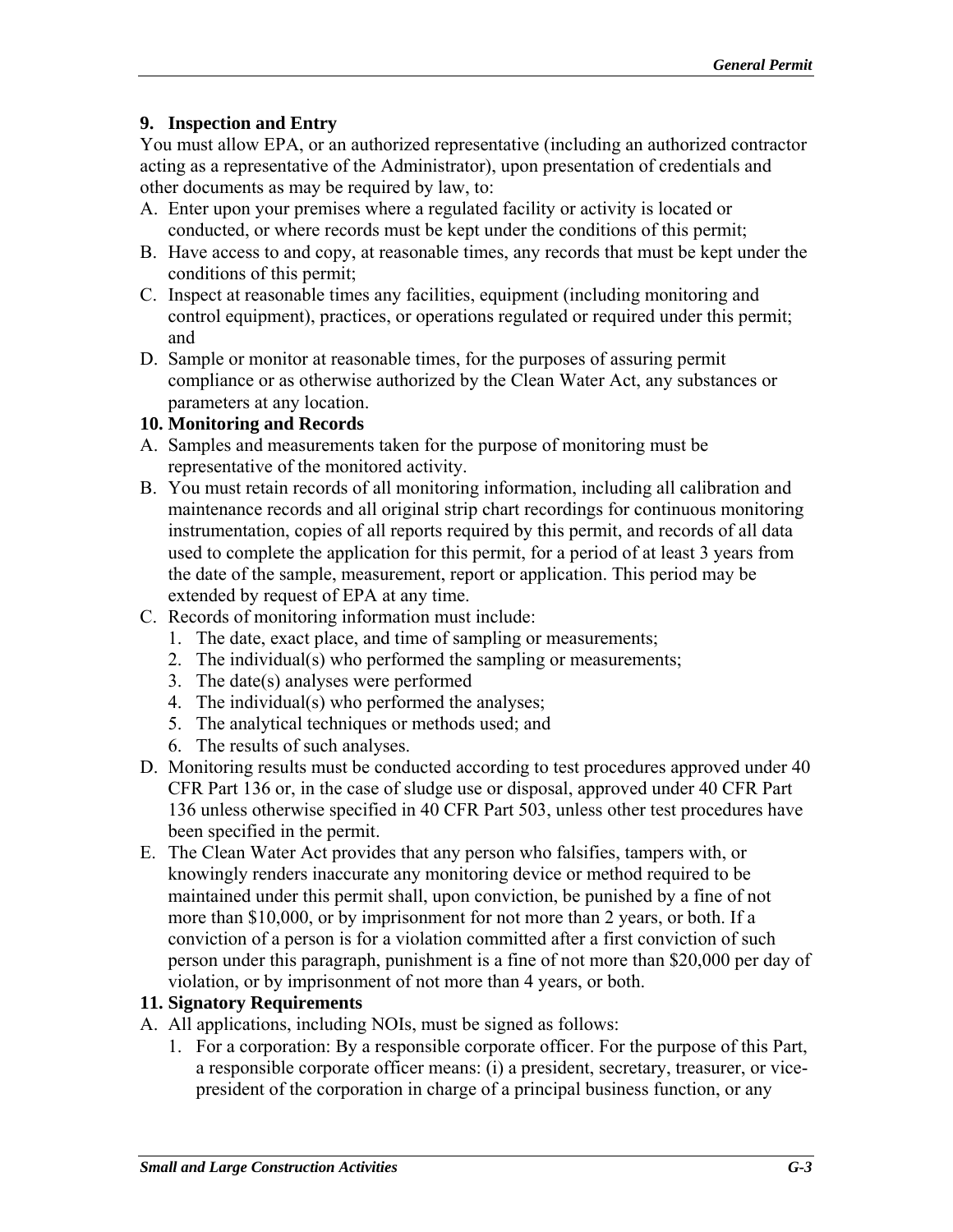other person who performs similar policy- or decision-making functions for the corporation, or (ii) the manager of one or more manufacturing, production, or operating facilities, provided, the manager is authorized to make management decisions which govern the operation of the regulated facility including having the explicit or implicit duty of making major capital investment recommendations, and initiating and directing other comprehensive measures to assure long term environmental compliance with environmental laws and regulations; the manager can ensure that the necessary systems are established or actions taken to gather complete and accurate information for permit application requirements; and where authority to sign documents has been assigned or delegated to the manager in accordance with corporate procedures.

- 2. For a partnership or sole proprietorship: By a general partner or the proprietor, respectively; or
- 3. For a municipality, state, federal, or other public agency: By either a principal executive officer or ranking elected official. For purposes of this Part, a principal executive officer of a federal agency includes (i) the chief executive officer of the agency, or (ii) a senior executive officer having responsibility for the overall operations of a principal geographic unit of the agency (e.g., Regional Administrator of EPA).
- B. All reports required by this permit, including SWPPPs, must be signed by a person described in Appendix G, Subsection 11.A above or by a duly authorized representative of that person. A person is a duly authorized representative only if:
	- 1. The authorization is made in writing by a person described in Appendix  $G$ , Subsection 11.A;
	- 2. The authorization specifies either an individual or a position having responsibility for the overall operation of the regulated facility or activity such as the position of plant manager, operator of a well or a well field, superintendent, position of equivalent responsibility, or an individual or position having overall responsibility for environmental matters for the company. (A duly authorized representative may thus be either a named individual or any individual occupying a named position); and
	- 3. The signed and dated written authorization is included in the SWPPP. A copy must be submitted to EPA, if requested.
- C. Changes to Authorization. If an authorization under Part 2.1 is no longer accurate because a different operator has responsibility for the overall operation of the construction site, a new NOI satisfying the requirements of Part 2.1 must be submitted to EPA prior to or together with any reports, information, or applications to be signed by an authorized representative. The change in authorization must be submitted within the time frame specified in Part 2.4, and sent to the address specified in Part 2.2.
- D. Any person signing documents required under the terms of this permit must include the following certification:

"I certify under penalty of law that this document and all attachments were prepared under my direction or supervision in accordance with a system designed to assure that qualified personnel properly gathered and evaluated the information submitted. Based on my inquiry of the person or persons who manage the system, or those persons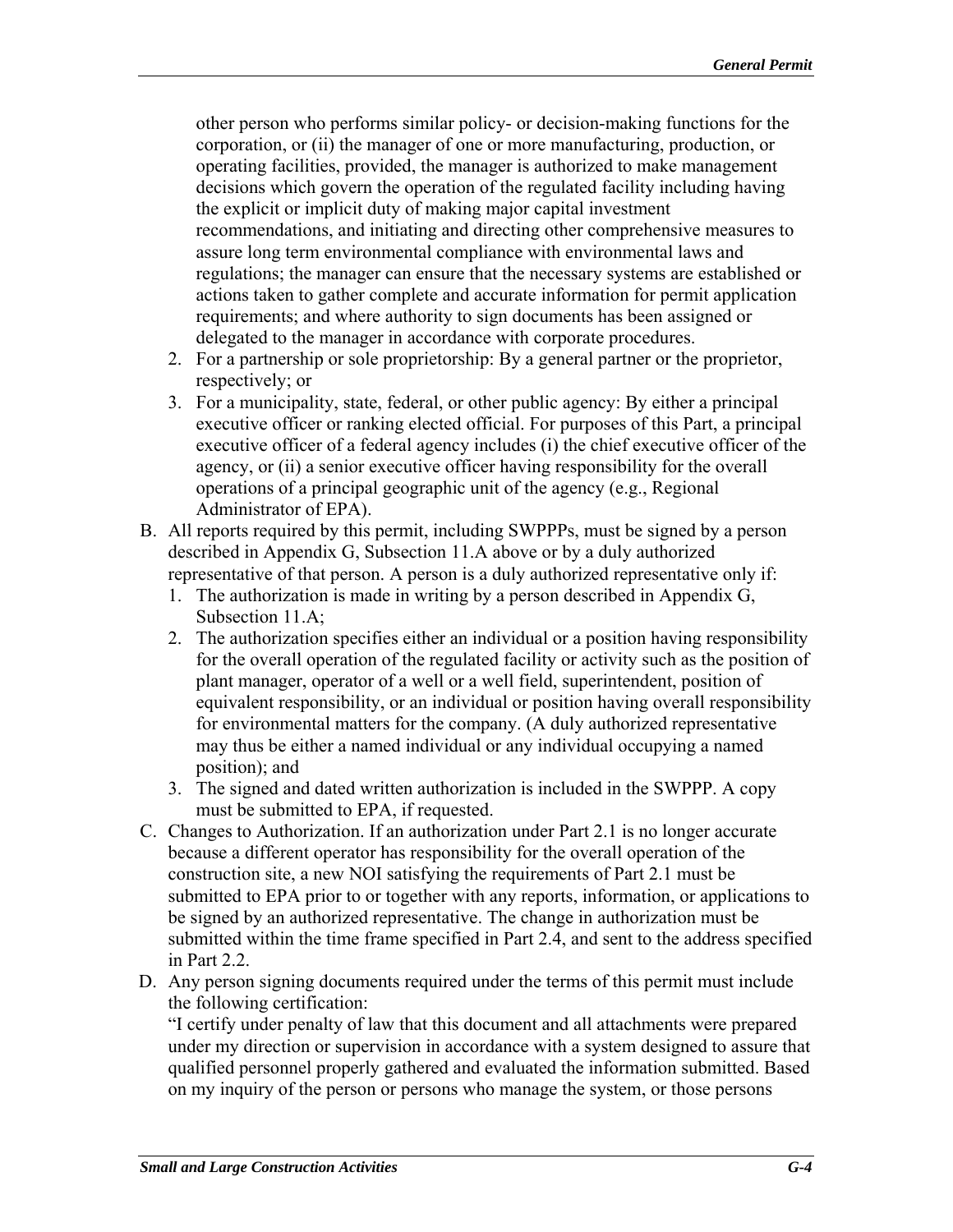directly responsible for gathering the information, the information submitted is, to the best of my knowledge and belief, true, accurate, and complete. I am aware that there are significant penalties for submitting false information, including the possibility of fine and imprisonment for knowing violations."

E. The CWA provides that any person who knowingly makes any false statement, representation, or certification in any record or other document submitted or required to be maintained under this permit, including monitoring reports or reports of compliance or non-compliance shall, upon conviction, be punished by a fine of not more than \$10,000 per violation, or by imprisonment for not more than 6 months per violation, or by both.

## **12. Reporting Requirements**

- A. Planned changes. You must give notice to EPA as soon as possible of any planned physical alterations or additions to the permitted facility. Notice is required only when:
	- 1. The alteration or addition to a permitted facility may meet one of the criteria for determining whether a facility is a new source in 40 CFR §122.29(b); or
	- 2. The alteration or addition could significantly change the nature or increase the quantity of pollutants discharged. This notification applies to pollutants which are subject neither to effluent limitations in the permit, nor to notification requirements under 40 CFR §122.42(a)(1).
- B. Anticipated noncompliance. You must give advance notice to EPA of any planned changes in the permitted facility or activity which may result in noncompliance with permit requirements.
- C. Transfers. This permit is not transferable to any person except after notice to EPA. EPA may require modification or revocation and reissuance of the permit to change the name of the permittee and incorporate such other requirements as may be necessary under the Clean Water Act. (See 40 CFR §122.61; in some cases, modification or revocation and reissuance is mandatory.)
- D. Monitoring reports. Monitoring results must be reported at the intervals specified elsewhere in this permit.
	- 1. Monitoring results must be reported on a Discharge Monitoring Report (DMR) or forms provided or specified by EPA for reporting results of monitoring of sludge use or disposal practices.
	- 2. If you monitor any pollutant more frequently than required by the permit using test procedures approved under 40 CFR Part 136 or, in the case of sludge use or disposal, approved under 40 CFR Part 136 unless otherwise specified in 40 CFR Part 503, or as specified in the permit, the results of this monitoring must be included in the calculation and reporting of the data submitted in the DMR or sludge reporting form specified by EPA.
	- 3. Calculations for all limitations which require averaging of measurements must use an arithmetic mean.
- E. Compliance schedules. Reports of compliance or noncompliance with, or any progress reports on, interim and final requirements contained in any compliance schedule of this permit must be submitted no later than 14 days following each schedule date.
- F. Twenty-four hour reporting.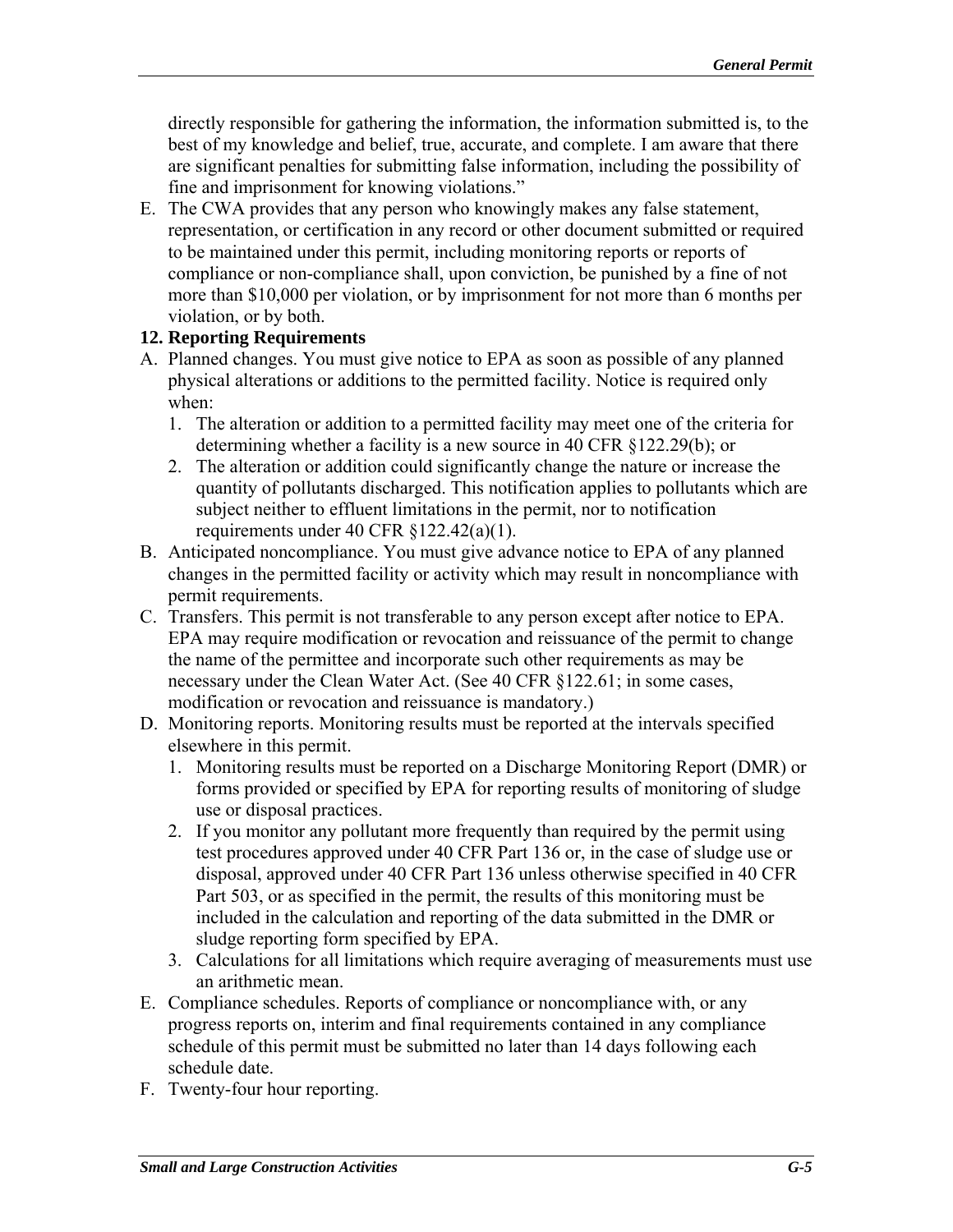- 1. You must report any noncompliance which may endanger health or the environment. Any information must be provided orally within 24 hours from the time you become aware of the circumstances. A written submission must also be provided within five days of the time you become aware of the circumstances. The written submission must contain a description of the noncompliance and its cause; the period of noncompliance, including exact dates and times, and if the noncompliance has not been corrected, the anticipated time it is expected to continue; and steps taken or planned to reduce, eliminate, and prevent reoccurrence of the noncompliance.
- 2. The following shall be included as information which must be reported within 24 hours under this paragraph.
	- a. Any unanticipated bypass which exceeds any effluent limitation in the permit. (See 40 CFR §122.41(g).)
	- b. Any upset which exceeds any effluent limitation in the permit
	- c. Violation of a maximum daily discharge limitation for any of the pollutants listed by EPA in the permit to be reported within 24 hours. (See 40 CFR  $$122.44(g).$
- 13. EPA may waive the written report on a case-by-case basis for reports under Appendix G, Subsection 12.F.2 if the oral report has been received within 24 hours.
- G. Other noncompliance. You must report all instances of noncompliance not reported under Appendix G, Subsections 12.D, 12.E, and 12.F, at the time monitoring reports are submitted. The reports must contain the information listed in Appendix G, Subsection 12.F.
- H. Other information. Where you become aware that you failed to submit any relevant facts in a permit application, or submitted incorrect information in a permit application or in any report to the Permitting Authority, you must promptly submit such facts or information.

## **13. Bypass**

- A. Definitions.
	- 1. Bypass means the intentional diversion of waste streams from any portion of a treatment facility
	- 2. Severe property damage means substantial physical damage to property, damage to the treatment facilities which causes them to become inoperable, or substantial and permanent loss of natural resources which can reasonably be expected to occur in the absence of a bypass. Severe property damage does not mean economic loss caused by delays in production.
- B. Bypass not exceeding limitations. You may allow any bypass to occur which does not cause effluent limitations to be exceeded, but only if it also is for essential maintenance to assure efficient operation. These bypasses are not subject to the provisions of Appendix G, Subsections 13.C and 13.D.
- C. Notice–
	- 1. Anticipated bypass. If you know in advance of the need for a bypass, you must submit prior notice, if possible at least ten days before the date of the bypass.
	- 2. Unanticipated bypass. You must submit notice of an unanticipated bypass as required in Appendix G, Subsection 12.F (24-hour notice).